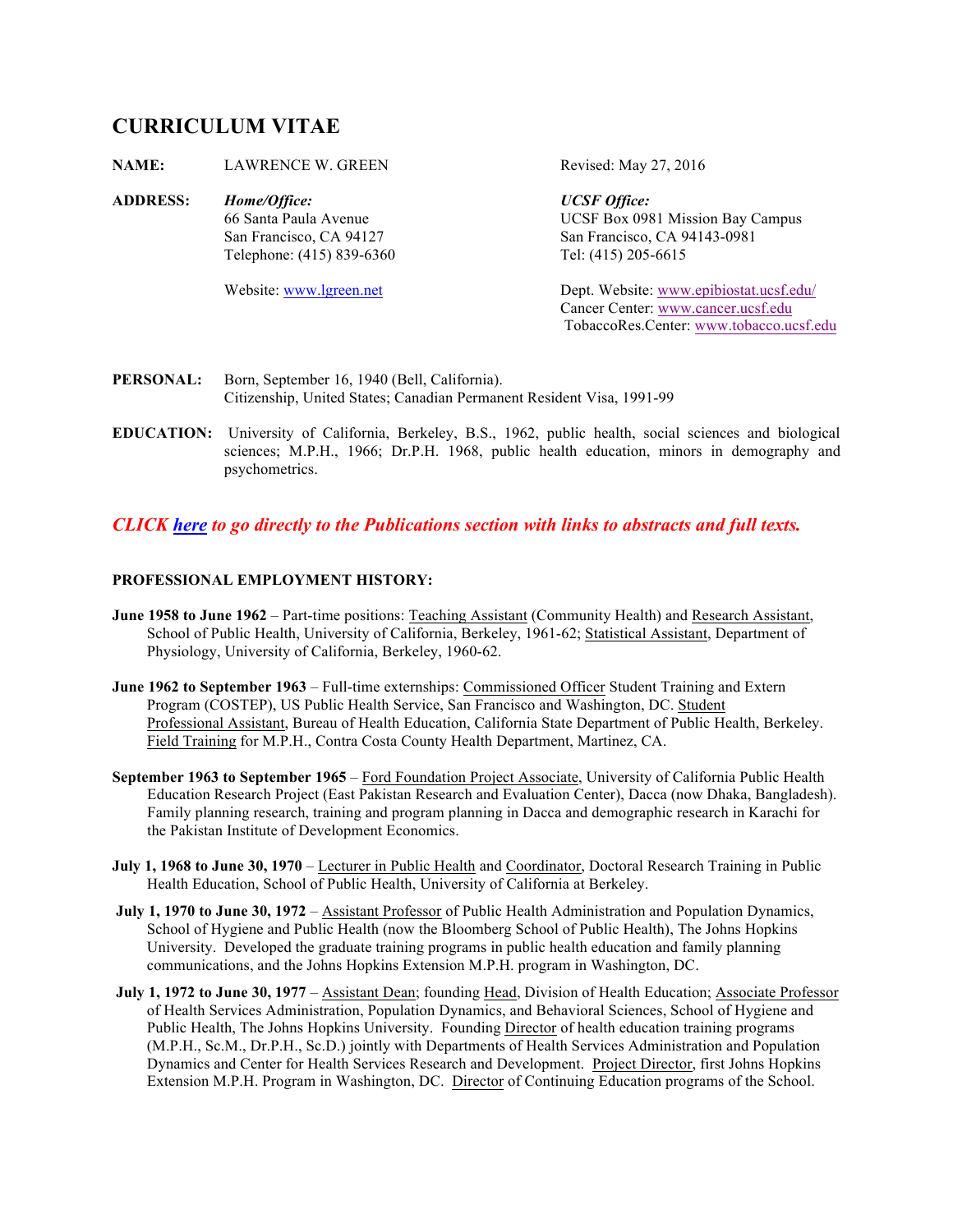- **July 1, 1977 to June 10, 1979** Professor of Health Services Administration, Population Dynamics and Behavioral Sciences, School of Hygiene and Public Health, and of Oncology, School of Medicine, The Johns Hopkins University. Head, Division of Health Education; Director of NIH-funded doctoral and postdoctoral research training programs in cancer and cardiovascular risk reduction; Director of Health Education Studies, Health Services Research and Development Center, and of Community Core for the Oncology Center, The Johns Hopkins Medical Institutions.
- **June 11, 1979 to June 30, 1981** First Director, U.S. Office of Health Information, Health Promotion and Physical Fitness and Sports Medicine (now Office of Disease Prevention and Health Promotion), in the Office of the Assistant Secretary for Health (Surgeon General of the Public Health Service), Department of Health and Human Services, Washington, D.C. On leave from Johns Hopkins University.
- **July 1, 1981 to June 30, 1982** Visiting Lecturer, Harvard University Schools of Medicine and Public Health, and Center for Health Policy Education and Research.
- **July 1, 1981 to January 31, 1988** founding Director, Center for Health Promotion Research and Development (a World Health Organization Collaborating Center, 1987-88 budget \$3 million), The University of Texas Health Science Center at Houston. Professor, Department of Family Practice and Community Medicine, The University of Texas Medical School at Houston. Professor of Behavioral Sciences, The University of Texas School of Public Health. Founding Co-Director, Southwest Center for Prevention Research (one of first 3 CDC-funded Prevention Research Centers); Associate Director, Institute for Health Policy Education and Research: The University of Texas Health Science Center at Houston.
- **February 1, 1988 to March 31, 1991** Vice President, Henry J. Kaiser Family Foundation and Director of the national Health Promotion Programs of grants to communities and mass media Project LEAN.
- **April 1, 1991 to September 30, 1991** Visiting Research Social Scientist, Institute for Health Policy Studies, School of Medicine, University of California at San Francisco.
- **July 1, 1991 to August 15, 1999** Director, Institute of Health Promotion Research, Faculty of Graduate Studies, and Professor and Head, Division of Preventive Medicine and Health Promotion, Department of Health Care and Epidemiology, Faculty of Medicine, University of British Columbia, Vancouver.
- **August 16, 1999** to **September 16, 2001 –** Distinguished Fellow/Visiting Scientist, Office on Smoking and Health, and Founding Director, WHO-CDC Collaborating Center on Global Tobacco Control, Center for Chronic Disease Prevention and Health Promotion, Centers for Disease Control and Prevention, U.S. Dept. of Health and Human Services, Atlanta.
- **February 1, 2001 to September 16, 2001 Acting Director, Office on Smoking and Health, National Center for** Chronic Disease Prevention and Health Promotion, Centers for Disease Control and Prevention, U.S. Dept. of Health and Human Services, Atlanta. Member of U.S. Delegation to the Framework Convention Treaty Negotiations on Tobacco Control, World Health Organization.
- **August 27, 2001 to August 30, 2004** Director, Office of Science & Extramural Research; Associate Director for Prevention Research and Academic Partnerships, Public Health Practice Program Office, Distinguished Fellow/Visiting Scientist, Centers for Disease Prevention (CDC), U.S. Dept. of Health and Human Services, Atlanta. Visiting Professor, Department of Health Behavior and Health Education, Rollins School of Public Health of Emory University.
- **September 1, 2004 to April 15, 2005**  Visiting Professor, School of Public Health, University of California at Berkeley. **January 1 to June 30, 2005** Visiting Professor, Health and Society Program, University of Maryland College of Health and Human Performance, College Park, Maryland (25% time).
- **April 15, 2005 to April 30, 2016 –** Professor, Department of Epidemiology and Biostatistics, School of Medicine, University of California at San Francisco; Program Leader 2005-06, Social and Behavioral Sciences; Co-Leader, 2007-2010, Society, Diversity and Disparities Program, UCSF Helen Diller Comprehensive Cancer Center (30% time). Member 2008-2012, Community Engagement and Health Policy Program of the UCSF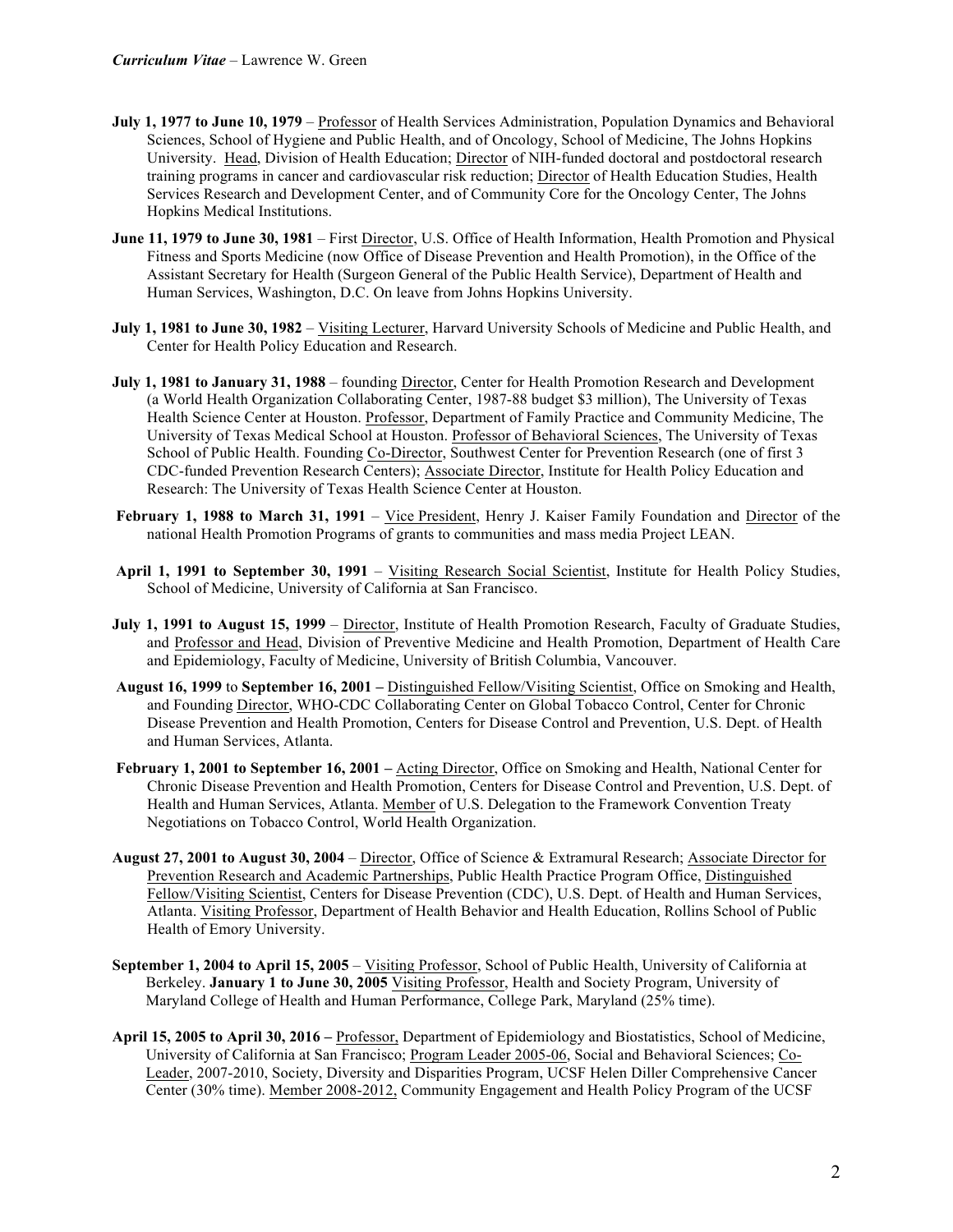Clinical Translational Science Institute. Faculty of the Society and Health Scholars Program of UCSF and UC Berkeley; and the UCSF Center for Tobacco Control Research and Education, 2010-2015.

## **OTHER ACADEMIC, RESEARCH, BOARD & CONSULTING APPOINTMENTS (reverse chronological):**

#### **2004-present**

Elected Member, Institute of Medicine (now National Academy of Medicine), October 2009. Member, IOM Committee to develop a framework for evidence on childhood obesity control, 2008-10; IOM Committee on Valuing Nonclinical Community Prevention Policies and Wellness Strategies, 2011-2012. Chair, Committee on Evaluation of National and Community Progress in Obesity Prevention, 2012-2013. Member, Section 9 Planning Committee for IOM Annual Meetings, 2012, 2013. Led delegations of IOM Committee to brief the Assistant Secretary of Health, the DHHS Healthy Weight, Nutrition, and Physical Activity Task Force; Division Directors at CDC, 2014, and the Brookings Institution on the recommendations of the IOM report on Evaluating Progress on Obesity Control, 2014. Friends of Evidence, Center for the Study of Social Policy, Washington, DC, 2015- .

Consultant, Mathematica and SRA consulting firms on federal contracts, 2013-15. Grant Review Panels, National Prevention Research Initiative, Medical Research Council of the U.K., London, 2008- 2011; Tryg Foundation, Copenhagen, 2008-2013; Zon/MW national health research funding agency of the Netherlands, 2009-2010; National Health Institute of Portugal, Lisbon, 2009; Michael Smith Foundation, BC Canada, 2008- 10; Co-leader of Study Tour of Public Health and Health Promotion in Canada for University of Wisconsin, 2009. Consultant to CDC National Center for Chronic Disease Prevention and Health Promotion, Divisions of Oral Health, Nutrition and Physical Activity, Adolescent and School Health, Adult and Community Health (Prevention Research Centers), and Diabetes Translation, 2006-2009.

Group Health Cooperative Foundation's Center for Community Research and Evaluation, 2005 and 2007. CDC's National Center for Injury Prevention and Control, on Dissemination, Oct. 2004. Robert Wood Johnson Foundation (RWJF) two National Advisory Committees: on Practice-Based Research Network grants program; the RWJF Clinical Scholars Program, 2004-2011; RWJF consultations on grant programs and priorities on data collection and analysis for "Evaluability Assessment" and external validity, 2004-2015. Constella Health Group, 2004. National Human Genomic Research Institute, Behavioral and Social Research Branch, 2010.

Chair: peer review panels for research grant reviews of CDC, 2006,'08; Co-chair, CDC-sponsored Expert Panel to recommend national strategy for primary prevention of Type 2 diabetes, 2005-06 (see *J Fam Prac*  2012); chaired site visits to Yale Univ & Univ Michigan Clinical Scholars Programs. Prevention Panel, Cancer Prevention Research Initiative of Texas, 2010-2012. Chair, National Advisory Committee for *Salud America*, RWJF grant program for obesity control studies in Hispanic populations, 2008-2012 (RWJF webpages describing evaluations (http://www.rwjf.org/content/rwjf/en/search-results.html?u=&k=Salud+America). Chair, National Health and Medical Research Council of Australia to review prevention research center applications, 2012. Member, International Advisory Group for the School of Population Health, University of South Australia, 2014-15.

Consultant and Co-Chair, Association of Schools of Public Health and Legacy Foundation, STEP-UP Conferences in St. Louis, Chicago, and Nashville to review and strengthen initiatives on tobacco control teaching and research in schools of public health. Robert Wood Johnson Foundation, 2009-10; CDCsponsored Committee to Plan the National Randomized Trial to Test the PolyPill, a proposed (*BMJ*, 2003*)*  pharmaceutical combination of 5 preventive ingredients that could reduce heart attacks and strokes by over 80%, 2004-05. Chair, National Advisory Committee, *Salud America!* for research on obesity control in Latino populations for Robert Wood Johnson grant program, 2006-2014. Chair, International Expert Panel of the Ontario Agency for Health Protection and Promotion (OAHPP) Smoke Free Ontario Scientific Advisory Committee, 2009-2010; Chair, International Expert Advisory Panel for Evaluation of Community Health projects funded by the Ministry of Health and the Michael Smith Foundation for Health Research, Vancouver, BC, 2008-10; Chair, International Advisory Board for CAPTURE: Canadian Platform to Increase Usage of Real-World Evidence, 2010-2012; Chair, National Advisory Board, University of Arkansas Medical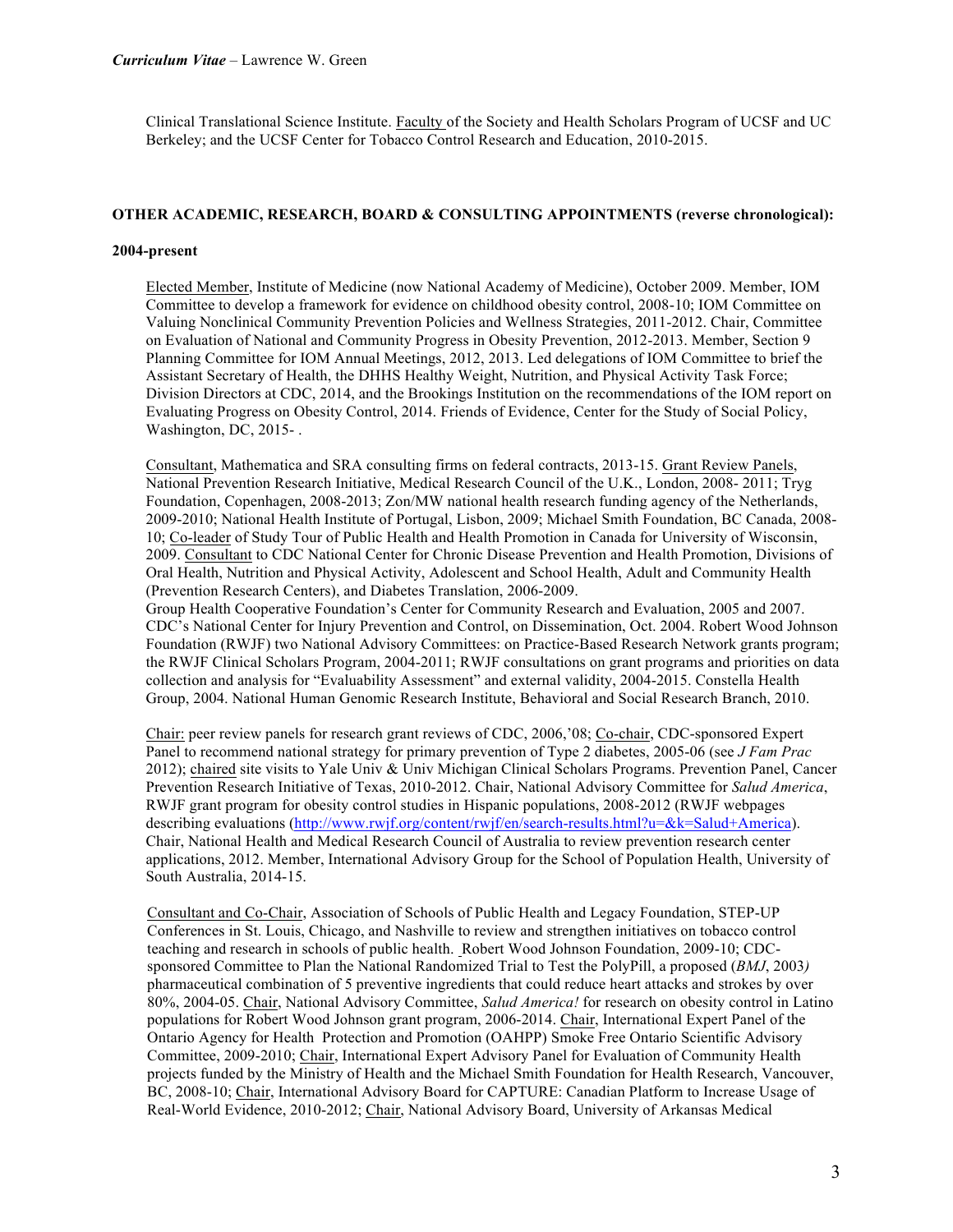University (NIH) Center of Excellence on Minority Health, 2010-2015. Vice-Chair, James & Sarah Fries Foundation Board of Directors and Prize Jury, 2015-.

 Member on Community Preventive Services Task Force (list of members) 2005-2015, Member, Methods Subcommittee; Steering Committee for Health Communications reviews and Tobacco Control reviews; Cochair, Task Force committee for *Annual Report to Congress*, 2011 for 2012 first report; member, 2012 for 2013 Report: www.thecommunityguide.org/annualreport/index.html.

Boards of Directors, Pacific Institute for Health Research, 2008-2013 (2 terms); member, Audit Committee 2008-10; Governance Committee, 2010-13; nominations committee, 2011-13. Community-Campus Partnerships for Health, 2005-2008. North American Quitline Consortium, 2010-2012. Founding board of directors of Health Promotion Advocates, 2008-2011, promoting passage of several laws associated with the Affordable Care Act and workplace health promotion, 2004-2011.

National Scientific Advisory Board, Stanford Wellness Living Laboratory, 2016- . External Advisory Board to Institute of Health Promotion Research, University of Texas Health Sciences Center at San Antonio 2008-2011. Dean's External Advisory Board, University of North Carolina Gillings School of Global Public Health, Chapel Hill, 2006-2011. Member, California Breast Cancer Research Program Advisory Council, 2008-2009. Scientific Advisory Board, Prevention Research Center, University of North Carolina at Chapel Hill, 2005-. Chair, National Advisory Committee, NIH Minority Health Center grant, University of Arkansas School of Public Health, Little Rock, 2008-present; Member, National Scientific Advisory Board, Washington University in St. Louis Transdisciplinary Research on Energetics and Cancer (TREC) Center's External Scientific Advisory Board, Washington University School of Medicine, 2010-2015.

Appointed by Governor to California Tobacco Education and Research Oversight Committee, 2006-2009; reappointed, 2010-2014.

International Review Panel for External Review of first 5 years of the Canadian Institutes of Health Research, Feb 2006.

Board of Scientific Counselors, National Human Genomics Research Institute, National Institutes of Health, 2004-2008. Chair, NIH-Johns Hopkins Genetics Counseling Graduate Training Program. Keynote address to the annual scientific retreat of NHGRI scientific staff and Board of Governors, 2008.

Member, International Collaboration on Complex Interventions. An annual meeting of collaborators from Australia, Canada, UK, and USA, supported by an Interdisciplinary Capacity Enhancement Teams Grant Program of the Canadian Institute for Health Research through the University of Calgary International Collaborative Center for the Study of Social and Physical Environments and Health, 2004- 2010. Member, Central Washington University Community Advisory Committee on Public Health, 2015-.

Visiting Professor, Wageningen University, the Netherlands, Oct 2005; Nov 2008; April 2009; March 2011. Faculty, Robert Wood Johnson Foundation Society and Health Scholars Program, University of California at Berkeley and San Francisco, 2010-2015. Health and Society Visiting Professor, University of Maryland School of Public Health, College Park, 2004-05; Visiting Professor, University of California School of Public Health, 2004-05. Member, Wellness Living Laboratory Scientific Advisory Board, Stanford University, 2015-.

## **2002-2004 (during CDC appointments when external affiliations were limited to avoid conflicts of interest):** Visiting Professor, Rollins School of Public Health, Emory University, 20% time 2002-04.

Mentor, Robert Wood Johnson Foundation Substance Abuse Leadership Fellows Program.

Faculty, Swiss Health Promotion Foundation annual workshop, Vitznau, Switzerland.

Chair, Board of Visitors, University of Maryland College of Health and Human Performance (now School of Public Health), College Park, MD. Term ended Oct. 2005.

**1999-2001:**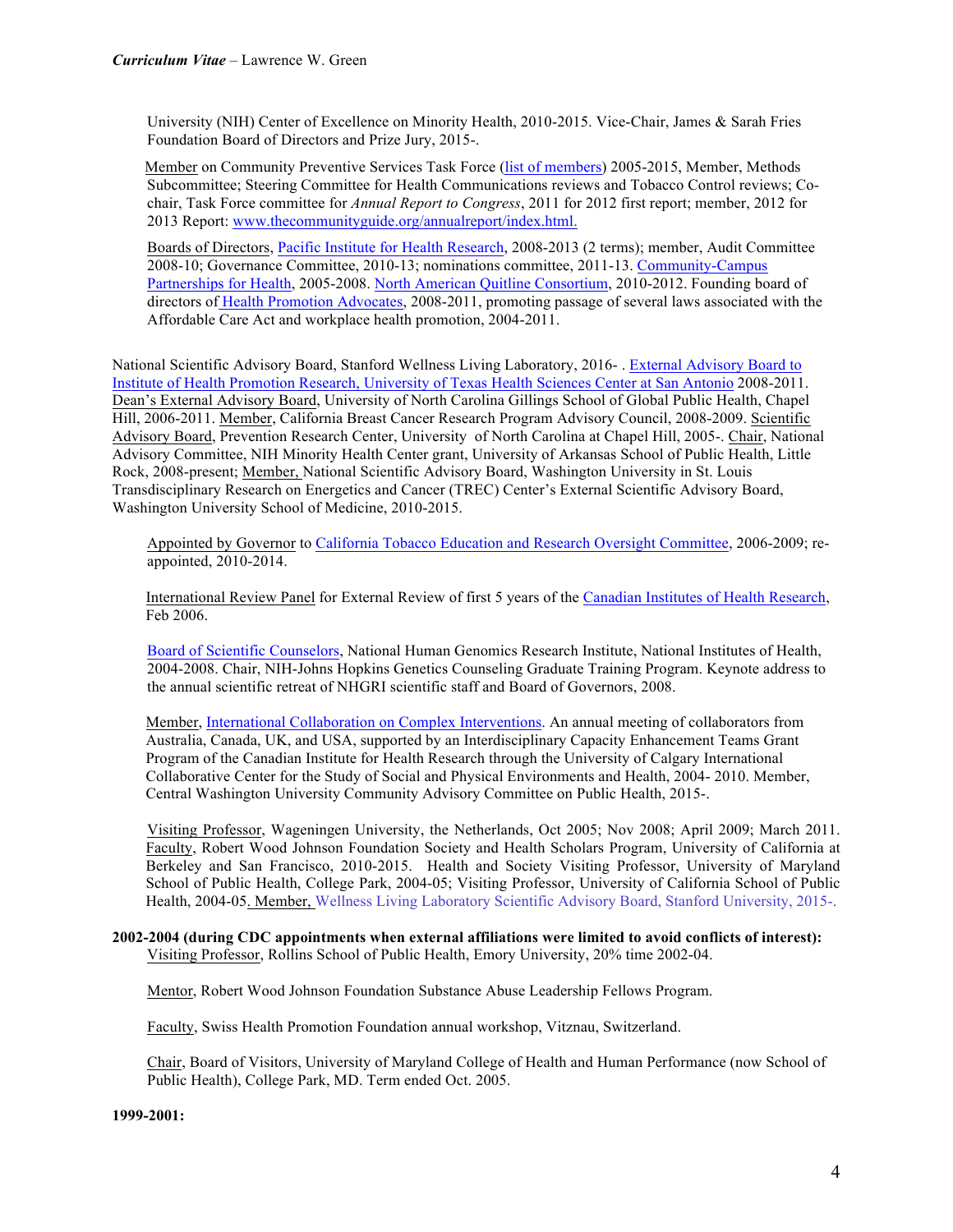Appointed by Clinton Administration as member of U.S. delegation to the Framework Convention for Tobacco Control, and the Federal Interagency Working Group on FCTC Negotiating Guidance, representing CDC and the Department of Health and Human Services. Resigned May 2001 after 2<sup>nd</sup> meeting in Geneva when G.W. Bush was elected President and changed our negotiating positions.

Evaluation Advisory Committees of the State of California and State of Florida Tobacco Control Programs.

Resigned most of the consulting and board appointments listed below in 1999 to avoid conflicts of interest in government position.

## **1995**–**1999:**

Adjunct Professor, Department of Community Medicine, Baylor College of Medicine. Senior Associate, Department of Health Policy and Management, Johns Hopkins University. Faculty Associate, Institute of Health Promotion Research, University of British Columbia. Director and PI, BC Satellite Research Center, Canadian Sociobehavioural Cancer Research Network. Consultant, National Cancer Institute of Canada; Hills Ranch and Health Spa; Alberta Heritage Foundation for Medical Research; Vancouver Foundation; Health Promotion Directorate, Health Canada; Japan Culture and Health Promotion Center, Tokyo; World Health Organization, Geneva; Pacific Institute for Research and Evaluation; Canadian Broadcasting Corporation; University of Zurich, Switzerland, University of Sydney School of Public Health; National Institute for Dental Research (NIH); USAID and Ministry of Health, Indonesia. Vice Chancellor's Best Practices Research Scholar, University of Newcastle, Australia, Aug.-Sept. 1996. Board of Visitors, Columbia University School of Nursing, 1995-98. Chancellor's Council, University of Texas System, 1996-98. PI or Co-PI on new grants from Health Promotion Directorate and Division of Research and Program Policy, Health Canada; BC Health Research Foundation; National Cancer Institute of Canada.

## **1994**–**1999:**

Endowed Professorship in Health Promotion, University of British Columbia. Commissioned paper for Health and Welfare Canada, 1994. PI or Co-PI on new grants from BC Health Research Foundation; Health Canada; National Cancer Institute of Canada (1994-99); Medical Research Council of Canada (1994-95); Health Canada; Social Sciences and Humanities Research Council; Heart and Stroke Foundation. Directed study team on Participatory Research in Health Promotion for the Royal Society of Canada.

## **1993**–**1999**:

Co-Director and PI, BC Consortium for Health Promotion Research (1993-1998). Consultant, Kansas Health Foundation; Canadian Steering Committee on Enhancing Preventive Practices of Health Professionals. Senior Advisor, US Preventive Services Task Force, 1993-98. Commissioned papers for B.C. Telephone Co., 1993; American Heart Association, 1993; Royal Society of Canada, 1993-94; Scientific Advisory Board, University of Hawaii Center for Health Promotion Research, 1993. PI or Co-PI on new grants from Alcohol and Drug Programs, BC Ministry of Health (1993-95); BC Health Research Foundation (1993-96); National Health Research and Development Program and Social Sciences and Humanities Research Council of Canada (1993-97); Kaiser Youth Foundation.

#### **1992**–**1999**:

Adjunct Professor, Department of Community Medicine, Baylor College of Medicine. Senior Associate, Department of Health Policy and Management, Johns Hopkins University. Associate, Health 2000, Atlanta, Georgia. Senior Advisor, Expert Panel on Preventive Services, U.S. Department of Health and Human Services. Scientific Advisory Boards, University of Illinois Prevention Research Center, 1991-; University of Hawaii Center for Health Promotion Research, 1993; University of Minesota Heart Health Program, 1986-93; University of Washington MPH Program in Health Education, 1992-93. HealthTrac Foundation, Menlo Park, CA; and Health Management Foundation, San Francisco, CA. PI or Co-Principal Investigator on Evaluation of California AIDS Prevention Programs, Center for Health Policy Studies, University of California at San Francisco; Ministry of Health, British Columbia (1992-97); Bureau of Statistics, Yukon Ministry of Health (1992-95); BC Telephone Co.; BC Medical Services Foundation; UNICEF; International Development Research Center. Consultant, New Zealand Consortium of Medical Faculties (Aukland, Wellington, Christchurch, Ottago), 1992-94; St. Louis University School of Public Health; Alberta Cancer Board; Centers for Disease Control; Diabetes Research and Training Center, Albert Einstein Medical College, New York;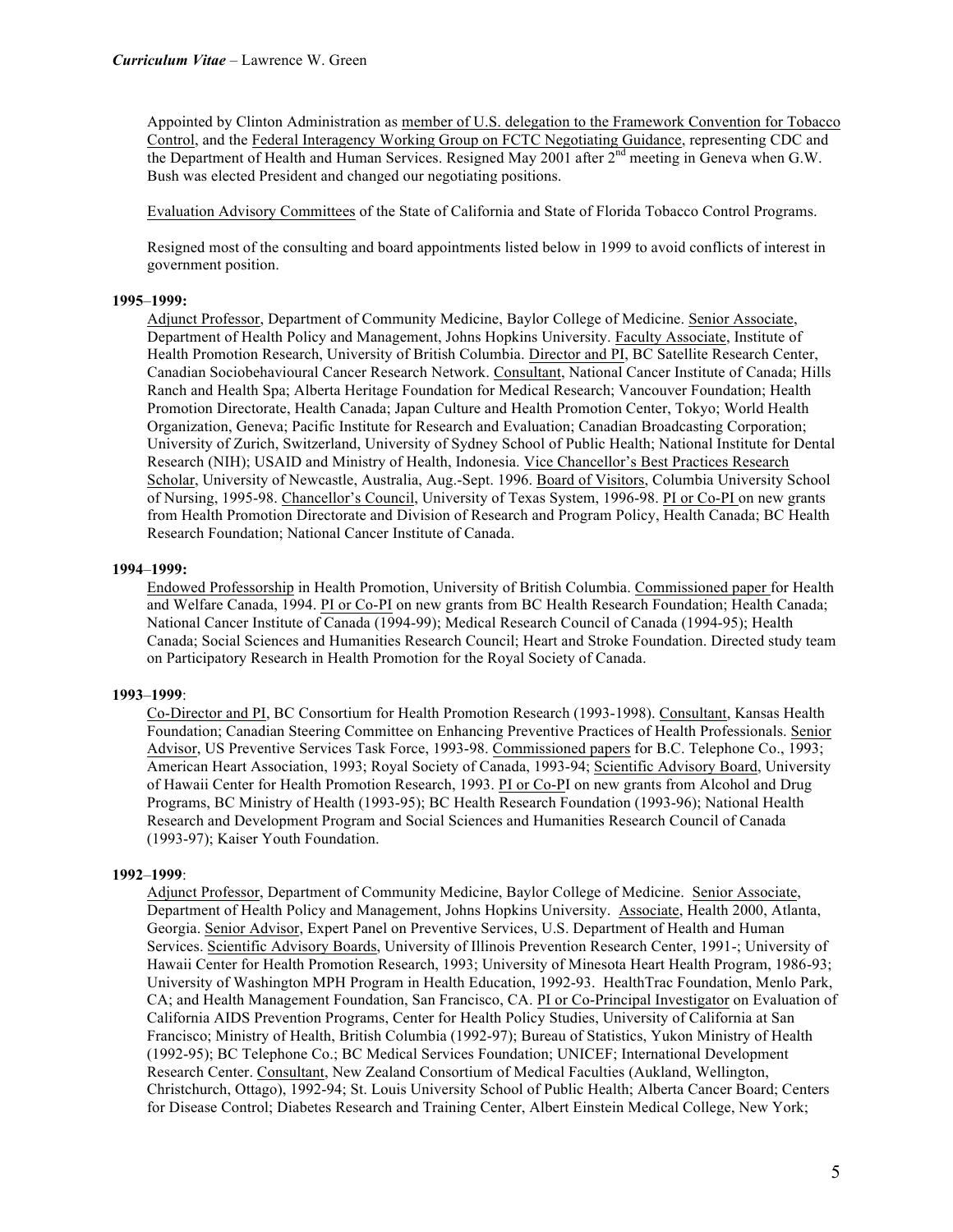National Productivity Board of Singapore; Ministry of Health of Singapore; Kansas Health Foundation; Kaufmann Foundation, 1993; Alive! CBC Television series; California State Smoking Control Program, 1992- 94; Macro International, Inc., 1991-95. Peer Review Panel for National Cancer Institute of Canada, Panel K, 1992-93, Chair, Panel L, 1994-95. Commissioned Paper for California Wellness Foundation, 1992.

#### **1991**–**1999:**

Visiting Professor, Singapore National University, Department of Community, Occupational and Family Medicine, 1991. Visiting Professor, Shanghai Medical University, Shanghai, People's Republic of China, 1991. Board of Visitors, Pennsylvania State University, College of Health and Human Development, 1991-94, and Group Health Cooperative of Puget Sound, Seattle, 1991-92. Senior Scientist, University of North Carolina Center for Health Services Research. Chair, National Research Council Committee on Drug Abuse Prevention Research, National Academy of Sciences, 1989-92. Commissioned Papers for Foundation for Health Services Research, and U.S. Office of Substance Abuse Prevention, 1991. Consultant to Institute of Medicine Committee on Disease Prevention and Health Promotion, 1990-91; UNICEF for workshops in Peoples Republic of China, May-June 1991. Scientific Advisory Board, University of Illinois Prevention Research Center, 1991-99.

#### **1988**–**1991**:

Visiting Professor, Faculty of Health Science, University of Limburg, Maastricht, The Netherlands, 2-3 weeks per year; remainder of visiting professorship shared with former colleagues at the University of Texas following move to the Kaiser Family Foundation. Resigned other consultancies and board memberships to avoid conflicts of interest in new Foundation grant-making position.

#### **1981**–**1988**:

Adjunct Professor, Department of Community Medicine and Department of Medicine, Baylor College of Medicine. Adjunct Professor, Departments of Sociology and Psychology: University of Houston. Senior Associate, Division of Behavioral Sciences and Health Education, Department of Health Policy and Management, School of Hygiene and Public Health, Johns Hopkins University. Visiting Professor 1987-88, Faculty of Health Science, University of Limburg (now Maastricht University), Maastricht, the Netherlands. Principal Investigator on grants, cooperative agreements and contracts from the Kellogg Foundation; the March of Dimes; Conoco, Inc.; the Office of the Assistant Secretary for Planning and Evaluation/Health (DHHS); the Workers' Institute on Safety and Health; the Pharmaceutical Manufacturers' Association; Baylor College of Medicine; The Association of Schools of Public Health; Centers for Disease Control; National Heart, Lung and Blood Institute; National Cancer Institute; National Center for Health Statistics; American Lung Association; Campbell's Institute for Health and Fitness. Consultant to World Health Organization, Geneva; Robert Wood Johnson Foundation, Princeton; Blue Cross and Blue Shield of Massachusetts and of Michigan; Faculdade de Saude Publica, Universidade de Sao Paulo, Brazil; Rhode Island and Maryland State Health Departments; Abt Associates, Cambridge; Management Sciences for Health, Boston; Educational Objectives Exchange, Culver City; U.S. Office of International Health, The Veterans Administration, National Cancer Institute, National Heart, Lung and Blood Institute and National Institute on Drug Abuse; American Red Cross; Medical Research Council and The Dental Health Foundation of New Zealand; United Nations Fund for Population Activities, to review the family planning and one child policy in China, 1985; Walt Disney Imagineering, for development of the Wonders of Life health pavilion at EPCOT, Orlando; Pan American Health Organization; WHOs Regional Office for Southeast Asia, New Delhi; The Drug Information Council of Sweden; Traffic Injury Research Council of Canada; Park-Nicolette Medical Foundation; University of California School of Public Health, Berkeley; Kaiser Family Foundation; Louisiana State University Medical School; U.S. Corporate Health Management; Gaulladet College; the Louisiana, Virginia, Kentucky, District of Columbia, Ohio, Hawaii, and Texas state health departments; Fox Chase Cancer Center, Philadelphia; Harvard University Center for Health Policy Research and Education; Health Education Council (London); Ulster Cancer Foundation (Belfast); Stanford University Heart Disease Prevention Program; Minnesota Heart Health Program; University of California Medical School at San Francisco; Bowman Gray School of Medicine, Wake Forest University; Department of Defense; Drug Information Association; American Arthritis Foundation; American Heart Association; American Cancer Society; American Lung Association; Canadian College of Family Physicians; National Heart, Lung and Blood Institute; National Cancer Institute; Medicine in the Public Interest.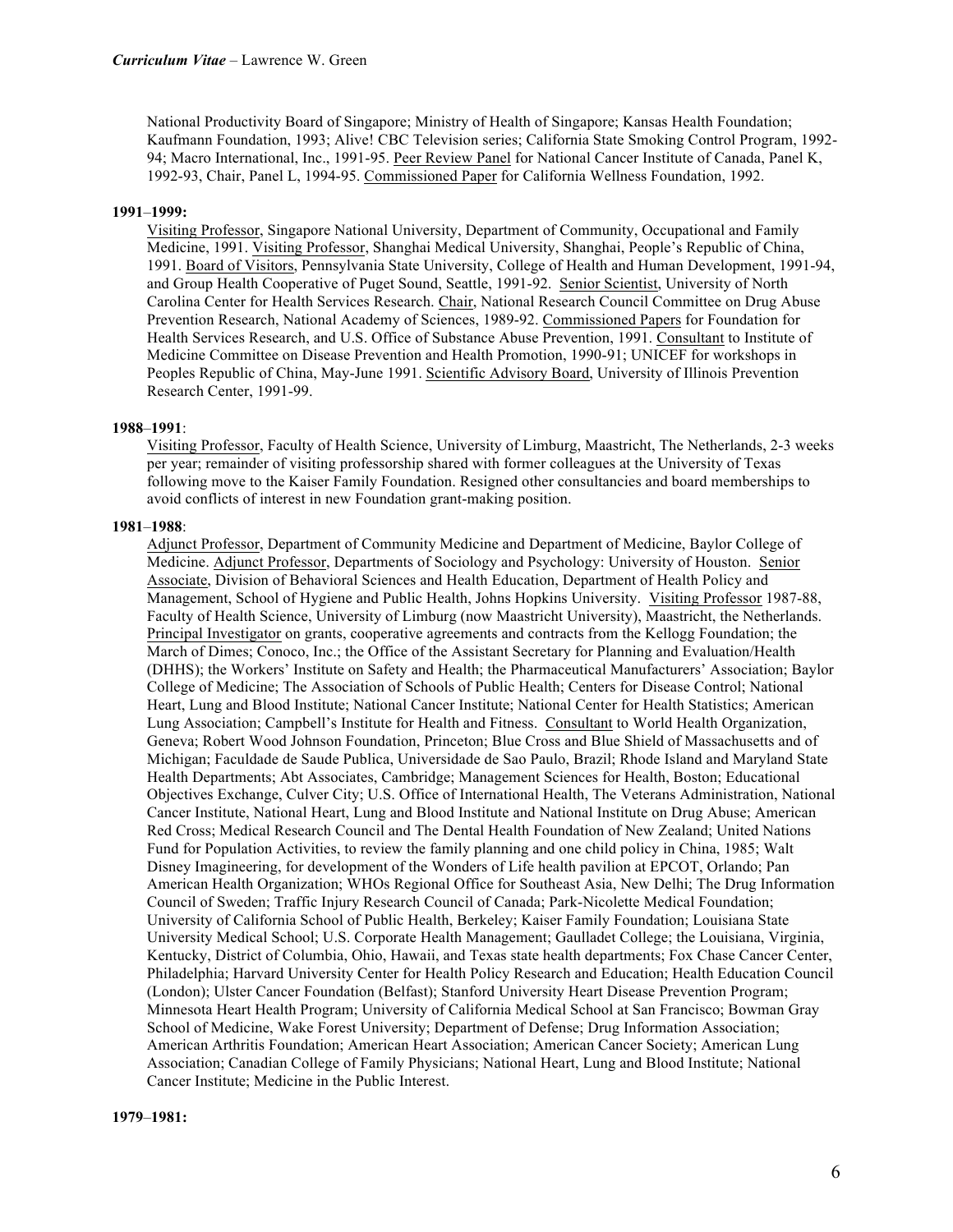On leave of absence as Professor and Head, Division of Health Education, School of Hygiene and Public Health, The Johns Hopkins University. Chairman, Department of Health and Human Services Steering Committee for National Health Promotion Program, and Nutrition Education Subcommittee. Overall responsibility for development, coordination and evaluation of the Federal 10-Year Plan for Health Promotion, the national media campaign on relative risks, the National Health Information Clearinghouse, national conferences on school health promotion and community health promotion, national surveys of health habits, employee health promotion and physical fitness, grant programs for research in disease prevention and health promotion with the National Center for Health Services Research, coordination of federal activities in research and development on health hazard appraisal and various efforts in monitoring and surveillance in relation to the disease prevention and health promotion "Healthy People" Objectives for the Nation for 1990.

#### **1977**–**1979**:

Principal Investigator on research grants from the National Heart, Lung and Blood Institute (hypertension and continuing medical education in pulmonary diseases), National Cancer Institute, Boys' Clubs of America, and contracts with the Maryland State Department of Health and Mental Hygiene for community hypertension studies; institutional training grants from NIH (pre- and postdoctoral research training in the behavioral aspects of cardiovascular risk), and the National Institute for Occupational Safety and Health (for graduate training in occupational health education). Consultant to WED (Disney Enterprises) to develop the EPCOT health concept for Orlando; medical schools at Rutgers, University of California, San Francisco, University of Indiana, University of Alabama, University of Wisconsin, and University of Michigan; National Council on Drugs; Kaiser Hospitals, San Diego; Genesee Valley Group Health Association and Monroe Community Hospital, Rochester; National Center for Health Education; Office of Technology Assessment, U.S. Congress; National Academy of Sciences, Institute of Medicine; and continuing consultation to some of the other agencies listed below.

#### **1974**–**1977**:

Principal Investigator on research grants from the Health Services Administration and the National Heart, Lung and Blood Institute; contracts from Federal Bureau of Health Education, NHLBI, and the Office of the Assistant Secretary for Planning and Evaluation (HEW); and training grants for predoctoral and postdoctoral training in health education and behavioral aspects of cardiovascular diseases, from NIH; and for training in community health education, from the Bureau of Health Professions. Director, Health Education Studies of the Center for Health Services Research and Development, The Johns Hopkins Medical Institutions. Commissioned papers for the National Center for Health Services Research, National Commission for the Control of Epilepsy and its Consequences, National Cancer Institute, the American Cancer Society and the American Heart Association. Associate of the Hopkins Population Center. Consultant to the Veterans Administration; the Kellogg Foundation; John F. Kennedy Center for the Habilitation of Children; Arthur D. Little Co.; Robert Wood Johnson Foundation; National Audiovisual Medical Center, Centers for Diseases Control, Long-Term Care Service, National Comprehensive Health Planning Service, National Heart, Lung and Blood Institute, and National Cancer Institute, USPHS; American College of Preventive Medicine; Rutgers School of Medicine; University of Pittsburgh Graduate School of Public Health; University of Texas Medical School; Comprehensive Health Planning Association of Western Pennsylvania; Blue Cross Association; National Foundation-March of Dimes; Secretary of Health, State of Pennsylvania; Harvard School of Public Health; National Health Council; American Lung Association; Group Health Cooperative of Puget Sound; and continuing consultation to some of the other agencies listed below.

#### **1970**–**1974**:

Principal Investigator on grants from the Planned Parenthood Association of Maryland, Population Council, the Meyer Foundation, the Rockefeller Foundation, the National Heart, Lung and Blood Institute, the American Heart Association, and on contracts from the Family Planning Training Institute, the Institute for the Study of Social Behavior, the National Cancer Institute, and the Bureau of Health Manpower Education, National Institutes of Health. Consultant to Planned Parenthood Association of Maryland; National Institutes of Health and Office of International Health, US Department of Health, Education and Welfare; US Agency for International Development; Illinois State Department of Public Health; Westinghouse Population Center, National Center for Health Services Research, American Heart Association, Macro Systems, Inc., Metropolitan Life, the Health Insurance Institute, Children's Television Workshop, and Public Affairs, Inc., New York; Cooperative Extension Service, University of Maryland; USAID; World Health Organization (Geneva,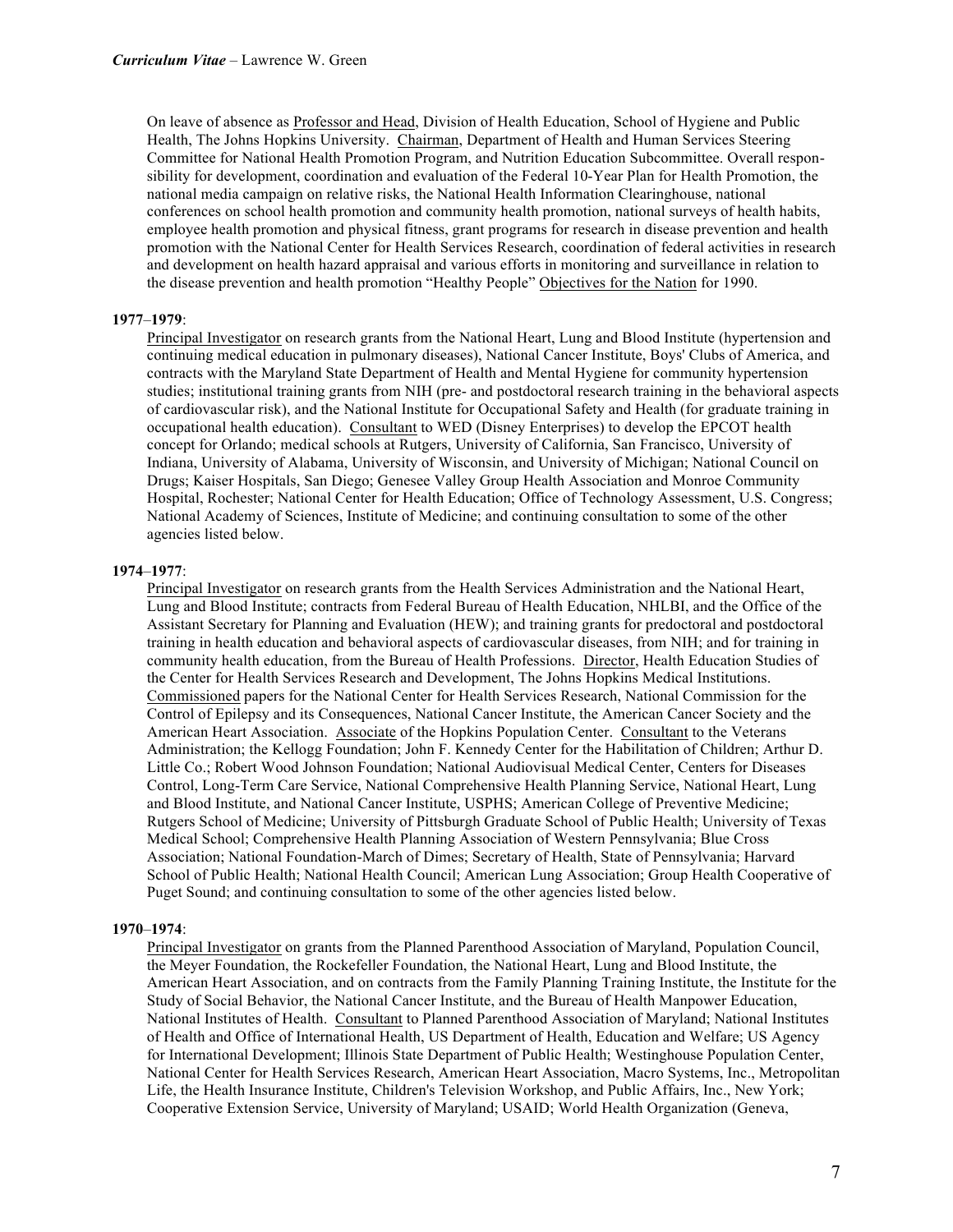Tehran, New Delhi, Calcutta, Bangkok and Djakarta); Rutgers Medical School (Monmouth and Morristown Hospitals in New Jersey); The Johns Hopkins Hospital, Baltimore City Hospitals, and Provident Hospital, Baltimore; Rochester University School of Medicine and Dentistry; University of Maryland Community Pediatric Center; Washington Hospital Center, Washington, DC; Kaiser-Permanente Hospital and Health Plan, Oakland; Columbia Health Plan, Maryland; and Montefiore and Roosevelt Hospitals, New York. Faculty Supervisor to University Overseas Population Interns in Malaysia, Jamaica, Barbados, Paraguay and Columbia.

## **1966**–**1970**:

Research Specialist, Family Research Center, Langley Porter Neuropsychiatric Institute, Berkeley. Consultant to National Institute of Child Health and Human Development; California Conference of Local Directors of Health Education; West Coast Community Surveys; Westinghouse Learning Corporation; OEO; and Kaiser Foundation. Conducted study tour of health professionals through six Indian reservations in Arizona, 1970. Personal Services Contract, Agency for International Development for training of AID Population Officers in demographic and program evaluation methods, 1969. Faculty Research Grant for study of pregnancy and abortion counseling services of Planned Parenthood Association in Oakland and San Francisco.

## **HONORS AND AWARDS:**

#### *Individual:*

- Sedgwick Memorial Medal for Distinguished Service, American Public Health Association, Nov. 2016. (http://www.ucsf.edu/news/2016/09/404406/lawrence-green-awarded-sedgwick-memorial-medal-distinguishedservice-public)
- Lifetime Achievement Award, American Academy of Health Behavior, March 2013.

Distinguished 2012 Senator Frank R. Lautenberg Annual Lecturer Award, and graduation commencement speaker, School of Public Health, University of Medicine and Dentistry of New Jersey & Rutgers, May 2012.

- Elected member, Institute of Medicine (now National Academy of Medicne), of the National Academy of Science, October 2009.
- Honorary Doctor of Science degree, University of Waterloo, Ontario, Canada, October 21, 2006.

Mayhew Derryberry Award for Behavioral and Social Science Contributions to Health Education, American Public Health Association Public Health Education and Health Promotion Section, November 2004.

Tribute of Society for Public Health Education, naming the award for the annual best paper in the journal, *Health Education and Behavior,* the "Lawrence W. Green Best Paper Award," from November 2004.

Honorario Presidente, Fundación para Educación de Salud, Madrid, Spain, from July 19, 2004-2009. Health Education Hall of Fame Award, Philadelphia, November 2002.

Special Service Award, CDC, for "outstanding leadership as Acting Director of the Office on Smoking and Health," 2001.

Elected Fellow and Recipient of First Scholar Laureate Award, American Academy of Health Behavior, 1999- 2000.

Healthtrac Foundation Health Education Prize for 1998 (\$25,000, now called the Elizabeth Fries Health Education Award), at Society for Public Health Education, Washington, DC, November 14, 1998.

Health Promotion and Education Advocacy Award "For his advocacy to further health education as a profession and champion the science of evaluation for health promotion and disease prevention," from the U.S. Centers for Disease Control and the Association of State and Territorial Directors of Health Promotion and Public Health Education, Atlanta, May 28, 1997.

John P. McGovern Award, University of Texas Health Sciences Center at Houston, 1997.

University of Newcastle Vice-Chancellor's Best Practices Research Scholar Award, Faculty of Medicine, 1996.

Lansdowne Lecturer, University of Victoria, 1995.

University of British Columbia Killam Faculty Research Prize (\$10,000), 1994.

American Public Health Association 1994 Award for Excellence ("for exceptionally meritorious contributions to the improvement of the health of the people ... creative work of particular effectiveness in applying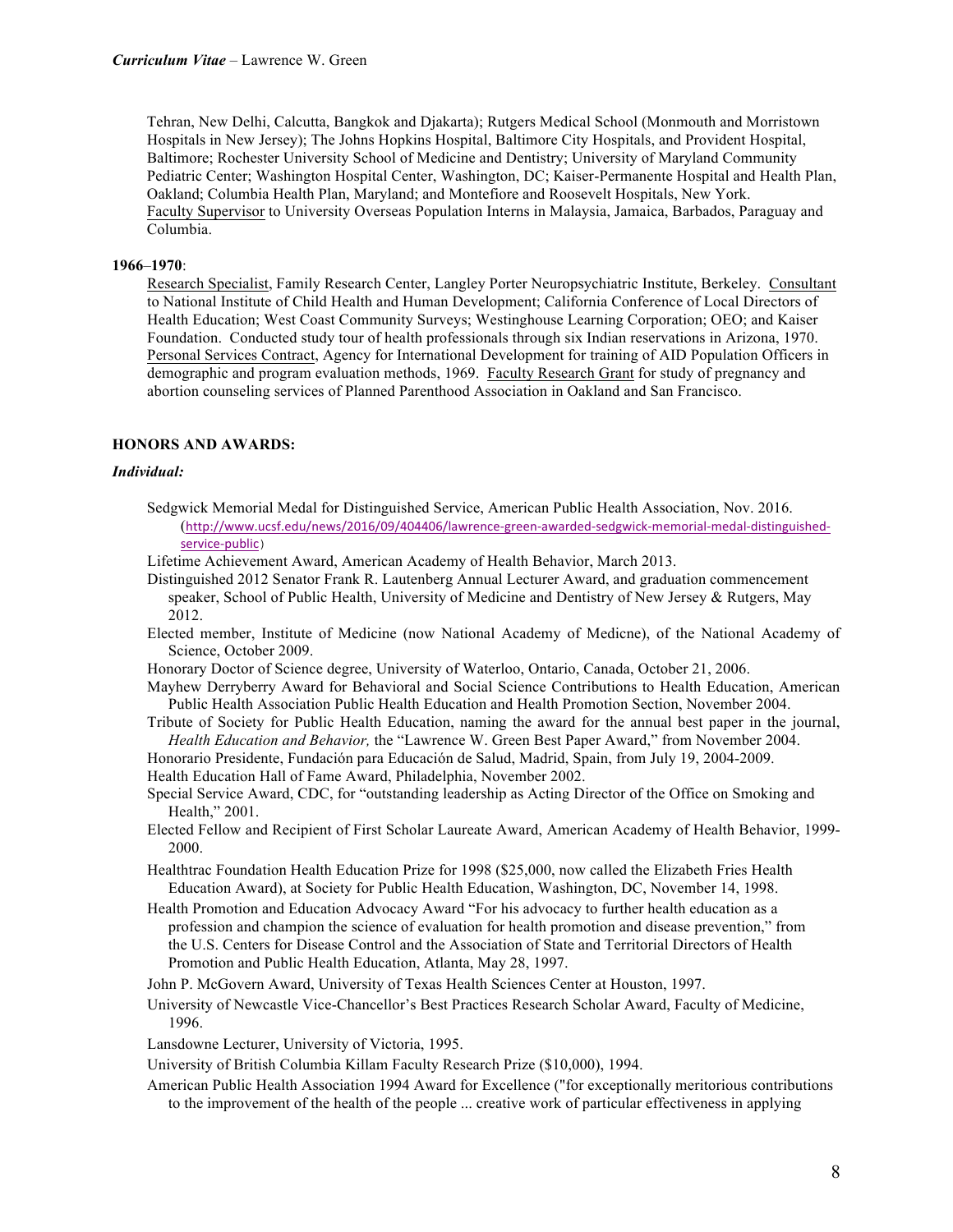scientific knowledge or innovative organizational work to the betterment of public health.") Washington, D.C., November 1, 1994.

Alumnus of the Year Award, University of California School of Public Health, Berkeley, 1994.

Doyen Jacques Perisot Medal (for body of writing on research and practice), International Union for Health Promotion and Education (Paris), presented at 14th World Conference on Health Education, Helsinki, 1991.

Tribute of friends and donors, establishing the Lawrence W. Green Scholarship Award at the School of Public Health, University of California at Berkeley, 1990. Annual Fellowship awarded to a graduate student.

Professional Service Award, Association for the Advancement of Health Education, 1989.

First Virgnia S. DeHaan Award, Emory University, 1989.

http://web1.sph.emory.edu/alumni\_friends/events/green.html

- Alliance Scholar, American Alliance for Health, Physical Education, Recreation & Dance, 1988-89.
- Fifth edition of *Community Health* selected first among "Books of the Year" by *American Journal of Nursing*, 1987.
- AAHE Scholar Award, Association for the Advancement of Health Education, 1986.
- Commendation of the National Center for Health Education, awarded at the Whitehead Forum, New York, 1986.

Distinguished Fellow Award, Society for Public Health Education, 1985.

National Honor Award of Eta Sigma Gamma, National Professional Health Science Honorary, 1982. Citation published in *Eta Sigma Gamman*, 1983.

Presidential Citation Award of the Association for Advancement of Health Education, 1981.

Distinguished Service Citation by the US Assistant Secretary for Health, 1981.

Lifetime Honorary Fellow, American School Health Association, 1981.

Honorary Fellow, Texas Public Health Association, 1981.

- Most frequently cited author and author of  $1^{st}$ ,  $2^{nd}$ , and  $7^{th}$  articles in ranking of "Most Frequently Cited" Articles in Health Education, 1969-1977" (See *Journal of School Health*, 50:408-410, 1980). Most cited author and article in health education journals, 1970-1979 (See *J. School Health,* December 1982 and *Eta Sigma Gamman,* 1982).
- Distinguished Career Award, Public Health Education and Health Promotion Section, American Public Health Association, 1978.
- The "SOPHE TROPHY, annual award to the member of the Society for Public Health Education who contributed most to the development of services to the profession," 1974.
- First Beryl J. Roberts Memorial Award for Research in Health Education, for monograph, *The Dacca Family Planning Experiment*, 1972, based on research in Bangladesh.
- Recognition by Graduate Student Council for Outstanding Teaching, School of Public Health, University of California, Berkeley, June 1970.
- First prize awarded by Excerpta Medica Foundation for paper on Diffusion of Family Planning Knowledge, for *Advances in Fertility Control*, 1970.
- First Prize in National Graduate Student Paper Competition of the American Association for Public Opinion Research, for paper on validity in family planning surveys, 1968. See *Public Opinion Quarterly* 32:504, 1968.
- U.S. Public Health Service Fellowship for Master's studies 1965-66, and for doctoral studies, U.C. Berkeley, 1966-68.

Elected to Delta Omega (Public Health Honorary Society) Berkeley, 1966; Johns Hopkins, 1979.

Ford Foundation Training Associate for family planning research in Pakistan, 1963-65.

Honorary Chairman, California Student Leadership Conference, 1961.

Chancellor's Committee on Educational Policy, University of California, Berkeley, 1960-61.

Alpha Gamma Sigma; Distinguished Service Award; Bill J. Priest Leadership Award (highest student award); and Student Association Scholarship Award; American River Junior College, Sacramento, 1959-60.

## *Programs:*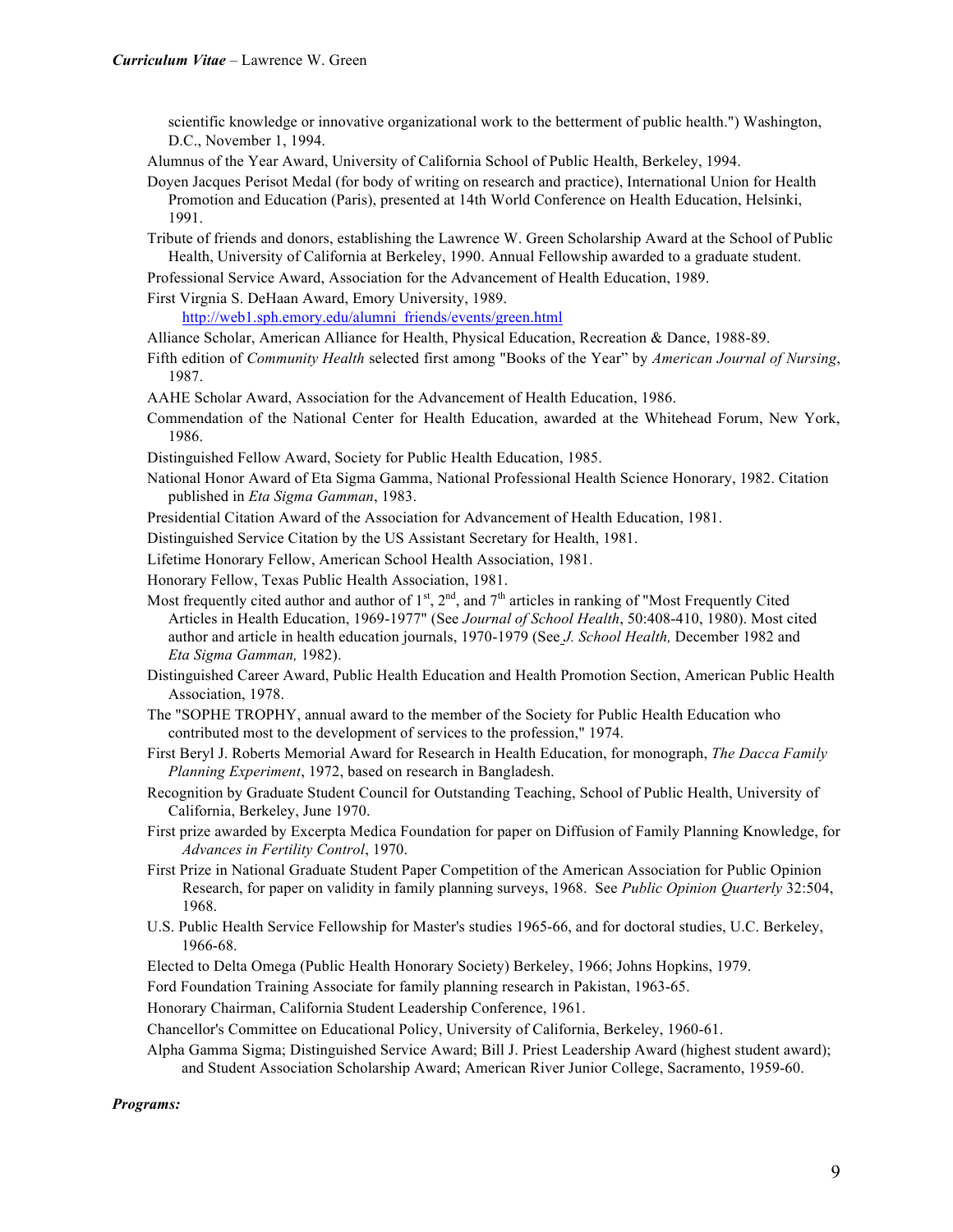- Alva and Gunner Myrdal Award to an agency of government for outstanding contribution to developing evaluation capacity among states, localities and partners, to CDC Office on Smoking and Health for *Introduction to Program Evaluation for Comprehensive Tobacco Control Programs*, American Evaluation Association, November 2002 (Director of Office and writing team).
- National Center for Chronic Disease Prevention and Health Promotion Group Award to Global Youth Tobacco Survey Team of the Office on Smoking and Health for research article in *WHO Bulletin* (OSH Global Director and co-author), 2001; nominated and recognized in CDC-wide Shepard Award, 2001.
- For the CBC Television Series, *Alive! The Picture of Health*. (Founding Advisory Board Member, 1991-98):
	- The Chris Awards Certificate of Honorable Mention for the 43<sup>rd</sup> Annual Columbus International Film and Video Festival, October 1995.

The Information Series Institute Award of Merit to Vive Communications Ltd., September 1994.

- Columbus Award from the Columbus Film Festival, November 1994.
- HYGEIA Award (second place) for Excellence in Health Care Communication (Film/Electronic Publication - General) from the Health Care Public Relations Association, June 1994.

Canadian Nurses Association Media Award for Excellence in Health Reporting, March 1994.

- National Association of Prevention Professionals and Advocates, Foundation Award to the Henry J. Kaiser Family Foundation for its Health Promotion Program, 1990 (Program Director and Vice President).
- ADDY awards (2 categories) and Clio Award for public service announcements of Project LEAN, to Henry J. Kaiser Family Foundation, and Levine, Huntley, Schmidt and Beaver, 1990 (Program Director & VP).
- SOPHE Program Excellence Award for A Su Salud, to University of Texas Center for Health Promotion Research and Development, 1989 (Center Director).
- USDHHS Secretary's Health Promotion Innovation Award for Harris County Mobile Health Education Project, 1985 (Advisory Board Member, 1982-88).
- Media Award of the Health Education Center of Pittsburgh for the National Health Promotion Media Campaign to the US Office of Health Information, Health Promotion, Physical Fitness and Sports Medicine, 1982 (Director of the Office, organizer of the campaign).

#### *Biographies:*

*Outstanding Young Men in America*, 1966; *Who's Who in North America*, 1975; *Who's Who in the East*, 1976; *Who''s Who in Health*, 1977, 1981; *American Men and Women of Science*, 1976-78, 1992-94, 1997; 2015; *Men of Achievement* (Cambridge, England), 1981, 1982, 1985; *Personalities of America*, 1982, 1984; *Directory of Distinguished Americans*, 1983; *Who's in the Biobehavioral Sciences*, 1986; *Contemporary Authors*, 1986, 1989; 1994; International *Who's Who in Medicine*, 1986; 2nd edition 1996; *Who's Who in the West*, 1991, 1992, 1993, 1994-95, 1996-97 (25th edition); *Who's Who in Human Services*, 1991-92*; Key Leaders in Health Education: A Century of Commitment*, 1991; *Who's Who in American Education*, 1992-93, 1996-97 (5th edition); *Who's Who Among Human Service Professionals*, 1992-93; *Dictionary of International Biography*, 1993-94; "Inside the Academy Profiles Dr. Lawrence W. Green" [American Academy of Health Behavior], *American Journal of Health Behavior,* Vol. 23, No. 3, 2000, pp. 235-236 [also online at http://www.ajhb.org/issues/2003/27-4-19.htm]. Citation on award of first AAHB Research Laureate Award [*Amer J Health Behavior*, Vol. 25, No. 3, July-August 2001, http://www.ajhb.org/issues/2001/25-3-1.htm and profile by RJ McDermott in Vol. 23, No.3, also online at http://www.ajhb.org/issues/1999/23-3-6.htm.. In profile: Lawrence Green. *OEMagazine* (Netherlands) 01/2004; DOI: 10.1117/2.5200411.0013. *Who's Who in America*, 2010-2016. *Who's Who in the World,* 2011-2016. Wikipedia: http://en.wikipedia.org/wiki/Lawrence W. Green. Interview and commentary by Paul Terry in "What's Past is Prologue": Views from Dr Lawrence Green," and "Purpose, Core Values, and Vision for Health Promotion," *Am J Health Prom—The Art of Health Promotion,* 29(3): pp. TAHP1-11, Jan/Feb. 2015. **Doi:** http://dx.doi.org/10.4278/ajhp.29.3.tahp. Paul E. Terry (*2015*) Editor's Desk: The Game Changers Issue. *American Journal of Health Promotion*: Sept/Oct, 2015, 30(1): TAHP-1. DOI: 10.4278/ajhp.30.1.tahp.

## **KEYWORD/AREAS OF INTEREST**

Social and behavioral aspects of public health. Policy and program implications of health research and evaluation. Transdisciplinary development of practice-based research and the dissemination, translation and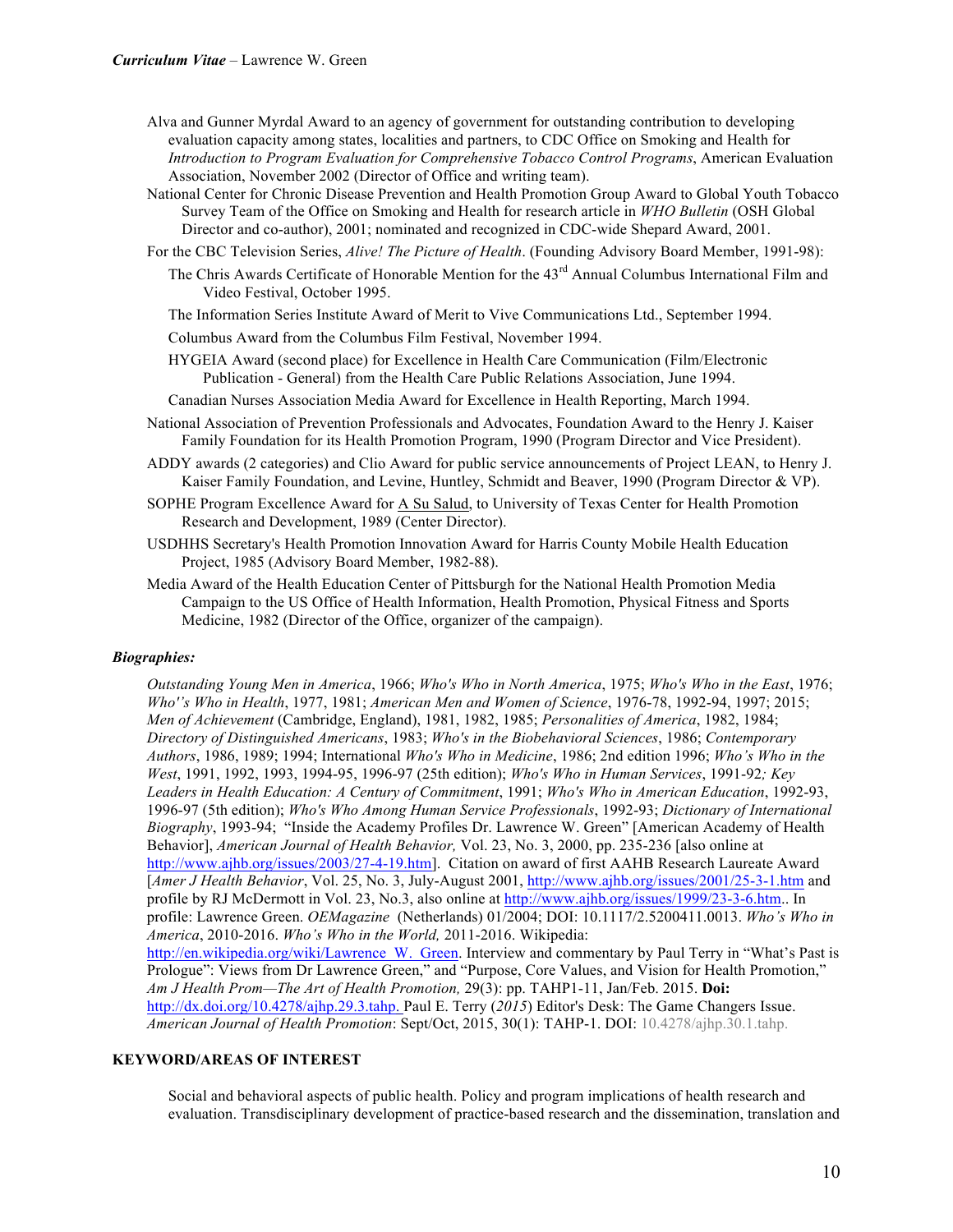implementation of research in practice; health education of the public, patient education, external validity.

#### **PROFESSIONAL ACTIVITIES**

#### *ORGANIZATIONS AND SCHOLARLY SOCIETIES*

Member, Institute of Medicine (renamed National Academy of Medicine, 2015), National Academies, 2009-.

- Fellow, American Public Health Association. Member 1960-present, Elected Fellow 1966 (this membership category later eliminated). Executive Council, Maryland Public Health Association 1972-73. APHA Governing Council 1974-76. CEPH (Accreditation Council of APHA and Association of Schools of Public Health) 1974-77. Various committees of Public Health Education and Health Promotion Section 1970-98. Advisory Committee on Community Health Education Accreditation 1975-76. Distinguished Career Award 1978. Award of Excellence, 1996. Member, Editorial Board (2 terms), *American Journal of Public Health*, 1997-2001; Mayhew Derryberry Award for Social and Behavioral Science Contributions, 2004; Emeritus Member, 2005-.
- Fellow, Society for Public Health Education 1962-present. Chair 1969-72, Research and Studies Committee. Editor, *Health Education Monographs* 1973-75; Managing Editor 1973-77. SOPHE Trophy, 1974. Committees on Health Education in Medical Care and Continuing Education 1974-75. Joint Committee with AMA on Health Education Terminology 1975. Task Force on Professional Preparation and Practice 1975-76. Keynote Speaker 1978. Editorial Board, 1981-84; President-Elect and Chairman of the House of Delegates 1982-83. President and Chair of the Board of Trustees 1983-84. Chair Mid-Year Scientific Conferences 1984 and 1985. Distinguished Fellow 1985. Joint SOPHE-AAHE Committee on Merger 1984-91. History Committee 1991-1992, Keynote speaker, Mid-year Scientific Conference, 1992; Awards Committee, 1997-98. Senior Emeritae Editors' Advisory Panel, *Health Education Quarterly,*  1988-94; *Health Education and Behavior*, 1995-present. Healthtrac Foundation (Fries Prize) Award Speaker, 1998; Closing Keynote speaker, 1999. Best paper of each year in *Health Education & Behavior* named by the Board the "Lawrence W. Green Paper of the Year Award," from Nov. 2004 to present.
- Fellow, Delta Omega Public Health Honorary Society, Berkeley 1966; Johns Hopkins 1979.
- National Honorary Fellow, Eta Sigma Gamma, Professional Health Science Honorary 1982.
- Fellow, Academy of Behavioral Medicine Research 1978-present.
- Fellow, American School Health Association. Member 1976; Keynote Speaker 1978; Honorary Lifetime Fellow 1979.
- Fellow, Society for Behavioral Medicine. Member since 1984. Elected to Board as Member-at-Large 1985. Elected Fellow 1986. Liaison to CDC 1986-87. Education and Training Committee 1986-87. Executive Committee 1987-88; nominated as candidate for President-Elect, 1991. Invited speaker, 2011.
- Associate Fellow (Honorary), American Academy of Kinesiology and Physical Education 1980-present.
- Fellow, American Academy of Health Behavior, 1998; Editorial Board, *AJHB*, 1998-2010. First AAHB Scholar Laureate, 2000. Scientific Program Committee, Annual Conference, 2003. Lifetime Achievement Award, 2013.
- Member, American Evaluation Association, 1995- present. Canadian Evaluation Society, 1996- 1999. Atlanta Area Evaluation Association, 2001-04. Keynote speaker, Australia-New Zealand Evaluation Association, 2000. Gunner and Alva Myrdal Award of the American Evaluation Association, 2003.
- Member, American Sociological Association 1967-79. Medical Sociology Section.

Member, The Johns Hopkins Medical and Surgical Association and the Society of Hygiene 1970-.

Member, International Union for Health Promotion and Education 1963-present. Editorial Board, *International Journal of Health Education,* 1974-82. Technical Development Board 1978-88. Keynote Speaker in London, 1979. Board of Trustees, U.S. Host Committee for 1988 World Conference in Houston, 1986- 88. Doyen Jacques Perisot Medal, 1991. Editorial Board, *Hygie*, 1989-93. Planning Committee, North American Regional Conference, Toronto, 1992. Scientific Committee and Closing Keynote for 1995 IUHPE XV World Conference in Tokyo, Japan, 1993-95; Scientific Committee for XVI Conference in Puerto Rico, 1998. Editorial Board for *Review of Health Promotion & Education Online*, 2000-2007.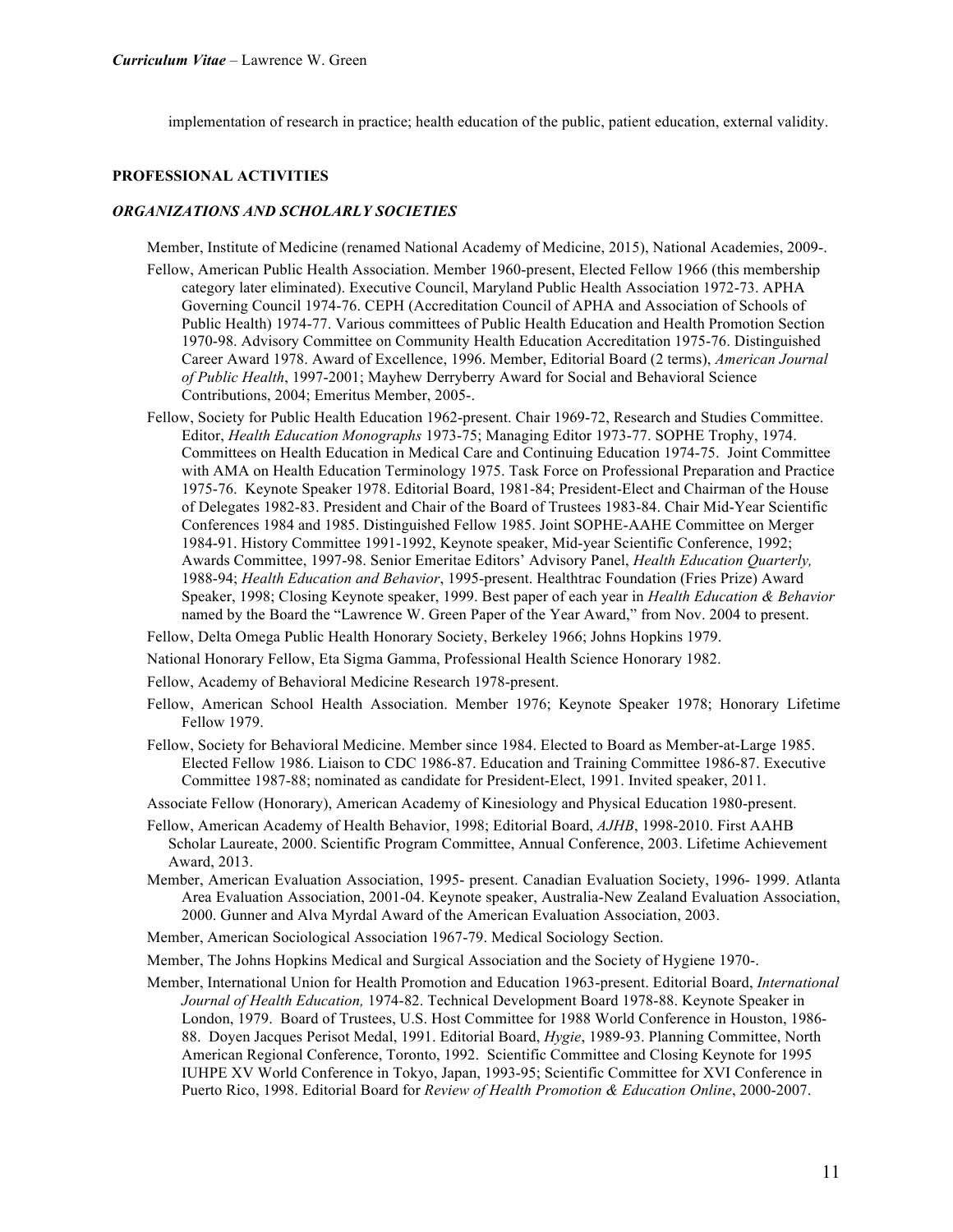Editorial Board, *Health Education Research, Theory and Practice,* 1999-present. Scientific Planning Committee, 4<sup>th</sup> Nordic Conference on Health Promotion Research.

- Member, Association for the Advancement of Health Education 1976-2013. Elected Fellow, 2013. Presidential Citation, 1981. Ex-officio member of five Joint Committees with SOPHE 1983-84. Co-Chairman, Joint Task Force on Merger 1984-86. AAHE Scholar Award 1986. AAHPERD Scholar Award 1988. Professional Service Award 1989. AAHPERD Scholar Committee 1990-91. Executive Editorial Advisory Panel, 2008-2009.
- Founding Member, American Society of Preventive Oncology 1976-2010. Program Committee 1978. Co-Chairman, Membership Committee 1978. Executive Committee 1978-81.
- Member, National Council for International Health (now Global Health Council) 1987-2004. Program Committee 1987. Keynote speaker on global tobacco control, 2001.
- Member, Grantmakers in Health 1988-91. Program Planning Committee 1989. Keynote, Conference on Community Programs 1990.
- Member, National Committee on Mental Health Education 1972-74.
- Member, Association of Teachers of Preventive Medicine 1973-83. Committee on Academic Relationships between Schools of Public Health and Departments of Preventive Medicine, 1973. Editorial Board, *American Journal of Preventive Medicine,* 1977-83; and 1988-2014.
- Member, American Association for the Advancement of Science 1985-91.
- Charter Associate, National Center for Health Education 1984-90; Charter member of the NCHE Council 1986-88. Commendation by the Board (Whitehead Forum) 1986.
- Member, Population Association of America 1965-75. Membership Committee 1971.
- Member, Society of Nutrition Education 1985-88.
- Member, Drug Information Association 1985-87.
- Member, Society for Prospective Medicine 1981-89, Keynote Speaker, 1993.
- Member, Association for Health Services Research 1987-92.
- Chairman, Professors of Health Education in Schools of Public Health 1973.
- President-Elect and Program Chair 1969-70, Northern California Society of Public Health Educators. Keynote Speaker 1983 and 1988, 2004, and for  $50<sup>th</sup>$  anniversary conference July 2000.
- President, Public Health Undergraduate Association 1960-61; Member, Chancellor's Committee on Educational Policy 1960-61; Member, California Alumni Association, 1986-present, University of California, Berkeley.
- Student Association President 1958-59 and President, Alpha Gamma Sigma Honorary Society 1959-60, American River College, Sacramento.
- Member, British Columbia Public Health Association 1991-1999.
- Member, Canadian Public Health Association 1991-2007.
- Member, Canadian Association of Teachers of Community Health 1991-1999.

Member, Canadian Society for International Health 1991-1999.

Member, Society for Community Research and Action, American Psychological Association 1995-1999.

Member, Board of Scientific Counselors, National Health and Genomics Research Institute, NIH, 2004-09. Member, California Academy of Science, 2009-present.

#### *EDITORIAL POSITIONS:*

Chairman, Editorial Board and Editor, *Health Education Monographs*, 1972-75.

Editorial Board Consultant, *International Journal of Health Education*, Geneva, 1974-82.

Senior Editorial Board, *Journal of Family and Community Health*, 1978-96. Editorial Board, 1996-2001.

Editorial Board, *Evaluation and Program Planning*, 1982-1992.

Editorial Consultant Board, *Journal of Community Health*, 1977-1999.

Editorial Consultant, *Journal of Public Health Policy*, 1979-1988. Editorial Board, 1988-1994.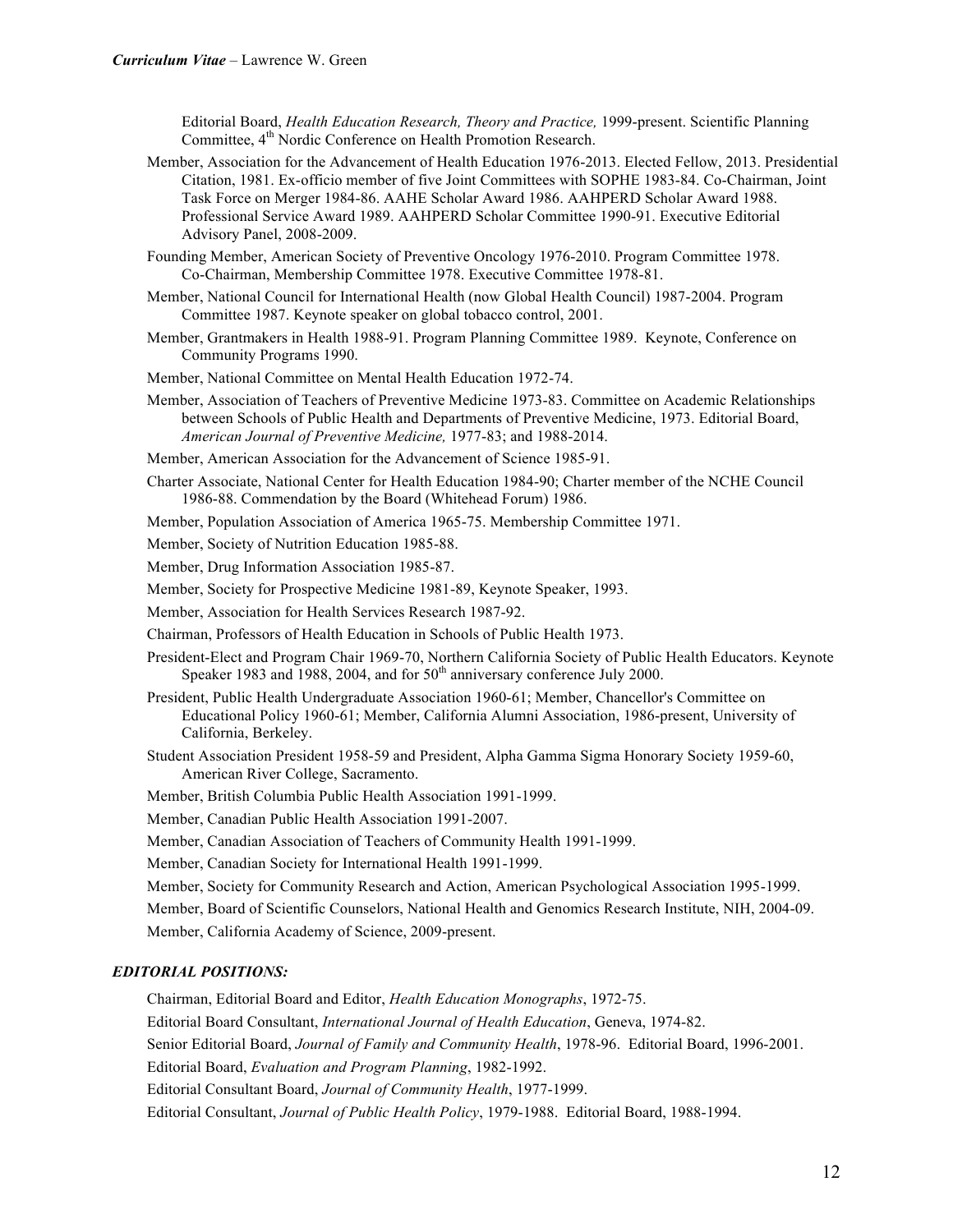- Founding Editorial Board, *Journal of Patient Education and Counseling*, 1978-82. Consulting Editor, 1992- 2013.
- Founding Editorial Board, *Physician's Patient Education Newsletter*, Johns Hopkins University, 1978-80.
- Editorial Board, *BASELINE* (newsletter on evaluation), Kellogg Foundation and University of North Carolina Center for Health Services Research, 1982-88.
- Founding Advisory Board, *Appetite: The Journal for Research on Intake, Its Control and its Consequences*, 1979-82.
- Editorial Board, *Health Education Quarterly*, 1981-84. Editors Emeriti Advisory Board, ongoing.

Founding Editorial Board, *Texas Health Letter*, 1981-88.

Editorial Advisory Board, *Behavioral Health: A Handbook of Health Enhancement and Disease Prevention*, John Wiley, 1981-84.

Founding Editorial Board, *Advances in Health Education and Promotion*, 1983-91.

Editor, Special Issue of *Journal of Allergy and Clinical Immunology* 1983. Special issues of *Health Education Monographs*, 1973, 1974, 1975, 1984; special issues of *American Journal of Preventive Medicine*, 2004; 2008; 2010.

Associate Editor, *Evaluation Review* (formerly *Evaluation Quarterly*), 1984-86.

- Editorial Committee, *Annual Review of Public Health*, 1986-1990.
- Founding Editorial Board, *American Journal of Health Promotion*, 1986-2011. Editor of quarterly section on "Evaluation Model," 1986-87, and Editor of Research Methods section, 1986-93. Editor of Methods, Issues, and Results in Evaluation and Research, 1994-2011.

Founding Editorial Board, *Health Communication*.

- Senior Advisory Panel of Editors Emeriti, *Health Education & Behavior*, (formerly, *Health Education Quarterly*), 1988-present.
- Editorial Board, *Health Education Research*, *Theory and Practice*, 1997-present.
- Editorial Board*, American Journal of Preventive Medicine*, 1977-1983, 1988-2014.
- Editorial Advisory Board, *Maxcy-Roseneau Public Health and Preventive Medicine*, 13th edition, 1989-91.
- Editorial Board, *Hygie* (International Union for Health Promotion and Education, Paris), 1989-1993.
- Editorial Contributing Board, Policy Watch, *American Journal of Medicine*, 1991-1997.
- Editorial Advisory Committee, *Health Policy Annual* (Vol. 2), Association of Academic Health Centers, 1991.
- Consulting Editor, international journal *Patient Education and Counseling*, 1994-2014. **2013 ISI Impact** 
	- **Factor:** 5yr: 3.158, 1yr: 2.598 [Social Sciences: 3/92 in Social sciences, interdisciplinary; Sciences: 39/160 in Public, environmental  $&$  occupational health]
- Editorial Advisory Board, *Health Promotion in Canada/ Promotion de la Santé au Canada*, 1996-1999.
- Editorial Board, *Community Health: Education and Promotion Manual*. Aspen Publishers, Inc., 1996 and 1997 editions, periodic updates 1997-present. Second Edition, 2002.
- Editorial Advisory Board, *Journal of Public Health* (*Revista de Saúde Pública*), 1996-1998; 1998-2004.
- Editorial Advisory Board, *Health Promotion Forum*, Victoria Health Promotion Foundation, 1997.
- Editorial Advisory Board, *Wellness Associates Journal*, 1997-98.

Editorial Board, *American Journal of Public Health*, 1997-2001 (two terms).

Editorial Board, *American Journal of Health Behavior*, 1998-2007.

Founding Associate Editor, *Encyclopedia of Public Health*, NY: Macmillan, 1998-2002.

International Editorial Advisory Panel, *Health Promotion Journal of Australia*, 1999-.

Editorial Board for special issues of *Health Education & Behavior* on Australian health promotion, 1999-2001; and on Participatory Research, 2001-2002.

- Founding Editorial Board, *Review of Health Promotion & Education Online*, IUHPE, 2000-2007.
- Founding Editorial Board, *Dictionary of Public Health.* NY, London: Oxford Univ Press. 2002.
- Editorial Board, *British Medical Journal USA*, London & Washington, DC, 2004-2006.

Founding Editorial Board, Academic Public Health section of *Public Health Reports,* 2005-2006.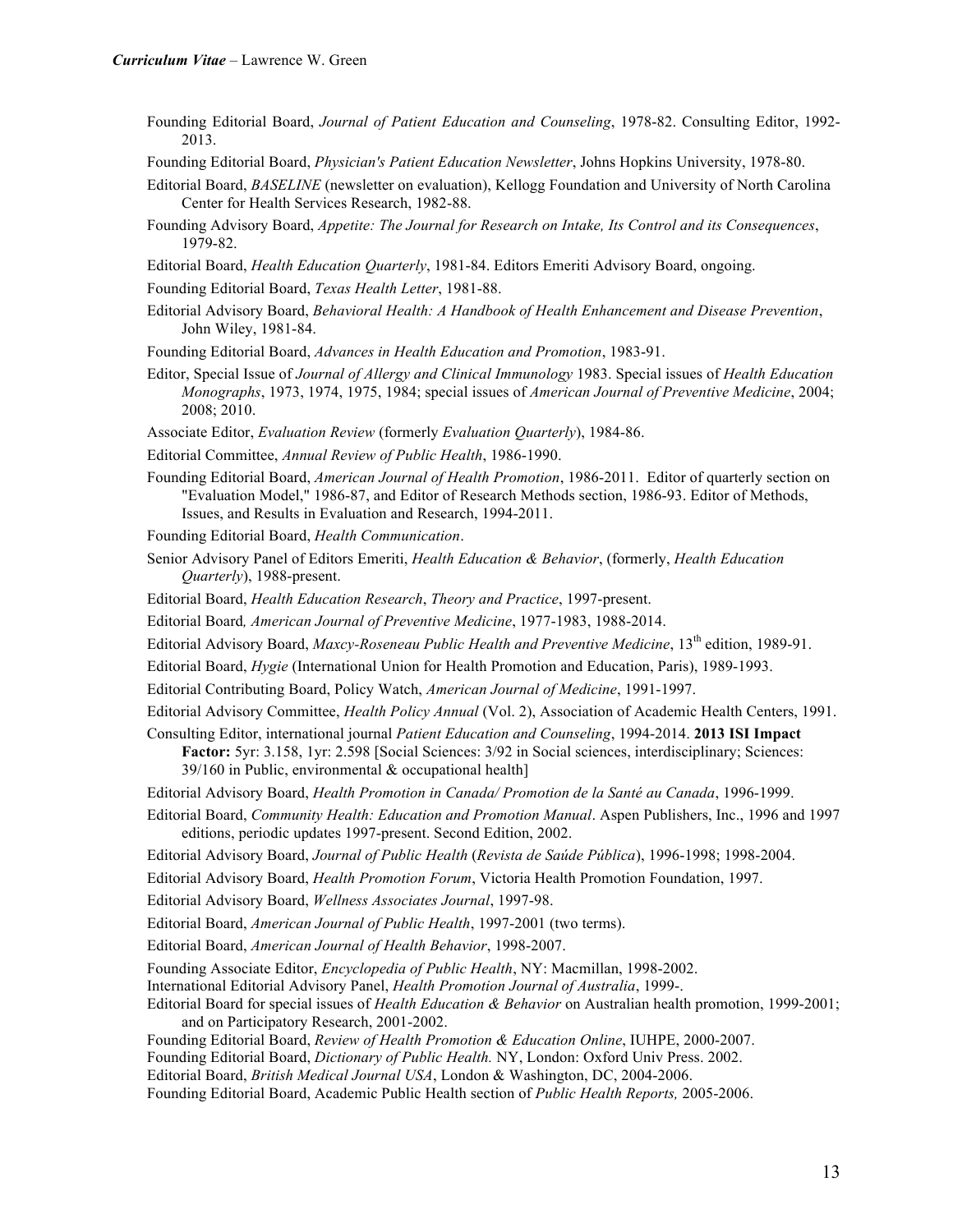Founding Editorial Board, *Implementation Science,* A Biomed online journal, 2005-2012; Senior Advisory Board, 2012-2015.

Editorial Board, *Evaluation and the Health Professions,* 2005-.

Founding Editorial Board, *Progress in Community Health Partnerships: Research, Education, & Action*, 2005- Associate Editor, *Annual Reviews of Public Health,* 2006-2018.

Executive Editorial Advisory Panel, *American Journal of Health Education*, 2008-2009.

Founding Editor in Chief, *Oxford Bibliographies Online—Public Health*, 2010-2012.

Senior Associate Editor & Founding Editorial Board, *Health Behavior and Policy Review,* 2013-2015.

Honorary Editorial Board member of the journal *Comparative Effectiveness Research*, 2014-2015.

#### *OTHER NATIONAL & INTERNATIONAL PANELS, BOARDS & COMMITTEES (chronological):*

Regional Planning Council, (U.S.) President's Committee on Health Education, 1971-72.

- Policy Committee, National Health Council Project to develop the National Center for Health Education, 1974-75. Two advisory committees for NCHE, 1978.
- Founding member, Council on Education for Public Health, representing schools of public health, 1974-77.
- Chairman, site-visit committees for accreditation of schools of public health and graduate programs in community health education at seven universities, 1974-90.
- National Board of Governors, Institute for Health Education, United Hospitals, Minneapolis-St. Paul, 1974-75.
- Ad Hoc Advisory Committees for National Heart, Lung and Blood Institute, 1973; 1976; 1982-83; 2010-2011; and for National Cancer Institute, 1978; 1985; 1986; 2010-2012 for training institute on dissemination and implementation research; National Human Genome Institute, 2007-2011.
- Expert Panel, Consumer Health Education, American College of Preventive Medicine and Fogarty International Center, N.I.H., 1976.
- Chairman, Symposium on Health Education for Hypertension Patients, American Public Health Association, 1975.
- Chairman, Sectional Sessions on Patient Counseling in Chronic Diseases, First International Congress on Patient Counseling, *Excerpta Medica* Foundation, Amsterdam, 1976.

Task Force on Lung Diseases, NHLBI, 1976.

- Work Group on Public Awareness and Health Information for National Immunization Conference, appointed by Assistant Secretary for Health, USDHEW, 1976.
- Institute of Medicine Committees on Quality of Medical Care, 1976; and on Patient Package Inserts, 1978-79, and on Disease Prevention and Health Promotion, 1990-91; Chair of Committee on Assessing the first decade of the Prevention Research Centers, 1994-96; and member on Closing the Evidence-Practice Gap, 2010-2011; and on Valuing of Community-Based Prevention, 2011-2012; and chair, Committee on Evaluating Progress of National and Community Obesity Prevention Efforts; National Academy of Science.

Task Force on Research in Health Education, World Health Organization, Geneva, 1978.

Genetics Education Advisory Group, Bureau of Community Health Services, HSA, PHS, 1980.

- Planning Committee for National Health Forum, National Health Council, 1979-80.
- Education Advisory Committee (peer review of grant applications), National Foundation-March of Dimes, 1979-87.
- Planning Committee and Workgroup Chairman, Health Care Conferences, National Diabetes Advisory Board, 1980.
- Planning Committee of HEW's Office of Consumer Affairs, 1980.
- Chairman, Nutrition Education Subcommittee; Member, Nutrition Policy Board and Nutrition Coordinating Committee, Department of Health and Human Services, 1980-81.
- Advisory Committee, *Encyclopedia Brittanica*, 1980.

Scientific Advisory Committee, University of Minnesota Heart Health Project, 1981-87, 1991-93.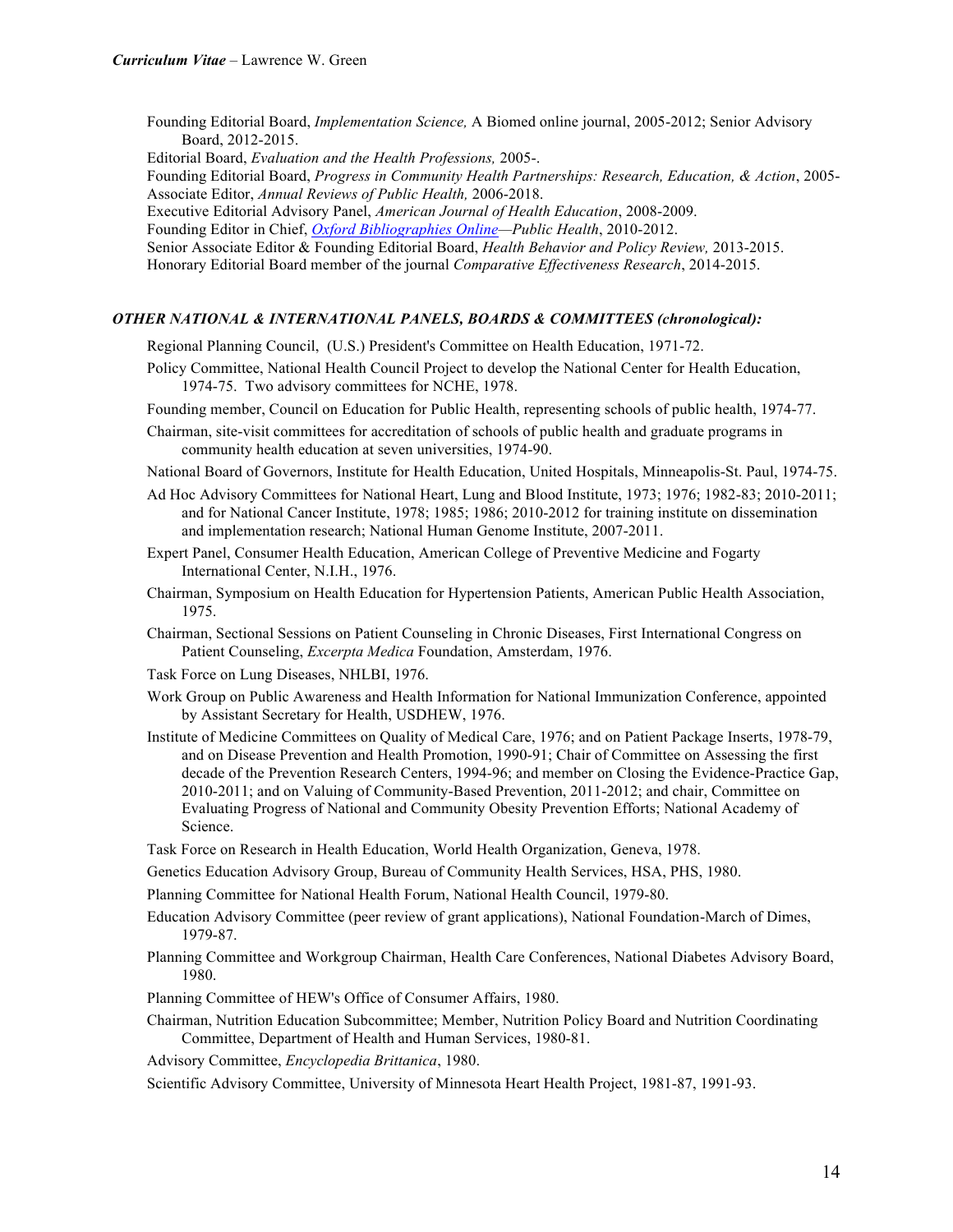Advisory Committee to the Institute for Policy Research and Evaluation, Pennsylvania State University, 1981- 83.

Advisory Committee to National Red Cross Self Health Care Media Project, 1981-82.

Professional Advisory Board, International Inst. of Preventive and Stress Medicine, Toronto, 1982-83. National Advisory Committee for the Wallingford Wellness Project, University of Washington Seattle and US Administration Aging, 1981-82; School Health Curricula Evaluation conducted by Abt Associates for the US Centers for Disease Control, 1981-85; Veteran's Administration Patient Health Education Program, 1982-83.

Professional Advisory Panel, Health Promotion Inst., Inc., Northampton, MA, 1982.

- Chairman, NHLBI and NIAID Conference on Self-management of Asthma in Children, Washington, D.C., 1983. Editor of proceedings.
- Chairman, Committee to Develop Behavioral Science Requirements for Association of Schools of Public Health, 1983.

Abstracts Committee, National High Blood Pressure Conference, 1984-85.

Scientific Advisory Board, Fox Chase Cancer Center, 1985-88.

- U.S. Preventive Services Task Force, USDHHS, 1985-88.
- National Committee on Vital and Health Statistics, 1985-87. Chairman, Subcommittee on Data Gaps in Disease Prevention and Health Promotion, 1986-87.
- American Cancer Society National Advisory Committee on Cancer Prevention and Detection, 1985-87; Public Education Subcommittee on Youth Education, 1985-86; Committee on Screening, Education and Detection, 1991-92.

National Advisory Committee on Research, American Red Cross, 1985-87.

- National Advisory Committee, Louisiana State University Medical School's National Heart Research and Demonstration Center--Arteriosclerosis, 1985-86.
- Chairman, Academic Review Panel, Graduate Division, San Diego State University, 1986.

Advisory Board, National Health Network, 1985-87.

- Advisory Panel, U.S. Corporate Health Management, 1985-86.
- Board of Trustees, U.S. Host Committee for the 13th World Conference on Health Education; Chairman, Gateway Cities; Finance Committee, 1985-88.
- Health Education Research Advisory Panel, 1986, and Expert Committee on Report of the Council on Scientific Affairs on Efficacy of Health Education in Primary Care, American Medical Association, Chicago, 1987-89, *JAMA* 263:1816, 1990.
- Advisory Board, National Wellness Research Fund, Hermann Estate, 1985-87.
- Planning Board, Office of Cancer Communications, National Cancer Institute, 1986-87.
- World Health Organization Expert Advisory Panel on Information, Education and Communication for Health, 1986-94.
- Evaluation Advisory Committee, Kaiser Family Foundation, 1986-87.
- Advisory Board to Walt Disney Imagineering and Metropolitan Life for the development of the Life and Health Pavilion at EPCOT, Orlando, 1987-1998.
- Advisory Council, Simul-AIDS Project (simulation tools in support of AIDS education and health care management), 1987-88.
- Advisory Committee on National AIDS Information Campaign, Centers for Disease Control, 1987-88.
- Visiting Committee, College of Health and Human Development, Pennsylvania State University, 1988-89, 1991-95.
- Carnegie Council on Adolescent Development, 1988-89: Task Force on Education of Young Adolescents; Co-Chair, Committee on School Health.
- National Commission on the Role of School and Community in Improving Adolescent Health, for American Medical Association, National Association of State Boards of Education, and Centers for Disease Control, 1989-90.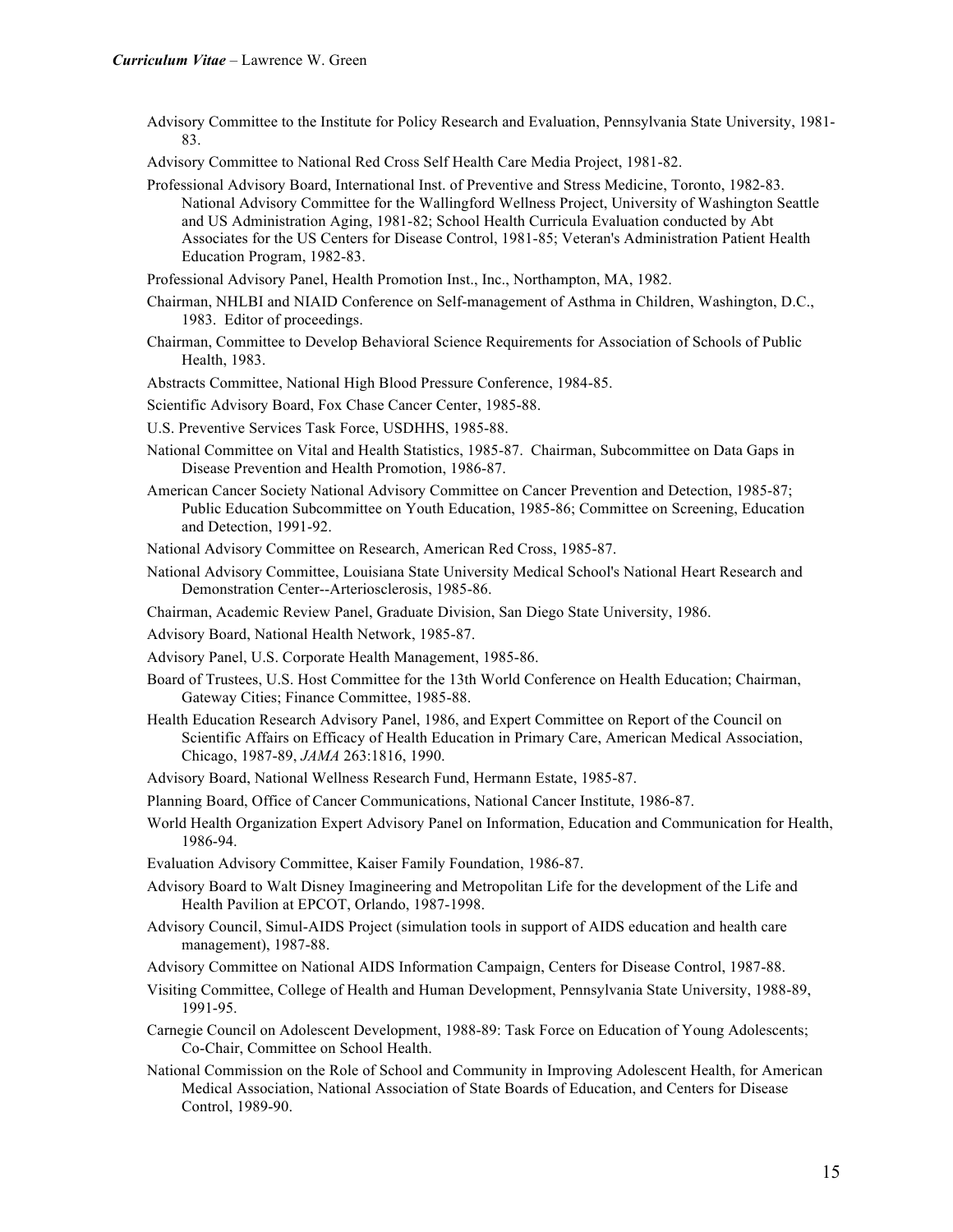- Chairman, National Research Council Committee on Drug Abuse Prevention Research, National Academy of Sciences, 1989-91.
- External Scientific Advisory Committee, Prevention Research Center, The University of Illinois at Chicago, 1991-99.
- Advisory Board to the International Heart Health Conference, sponsored by Health and Welfare Canada, 1991- 93. Committee on Implementation, 1993.
- Chair, Panel K (Behavioural and Psychosocial Sciences), National Cancer Institute of Canada, 1991-93.
- Founding Advisory Board for CBC Television Series", "Alive!", 1992-1999 (see Awards/Programs, p. 9).
- Global Social Mobilization Training and Research Program Curricula Advisory Committee, UNICEF and Tulane University School of Tropical Medicine and Public Health, 1992-93.
- Prevention Centers Grant Review Committee for the Centers for Disease Control and Prevention. Appointed by the Secretary of Health and Human Services, Washington, DC. 1993-1995.
- Chair, Working Group to develop proposal on evaluation of health promotion research for Royal Society of Canada, 1992-94.
- Chair, Panel L (Community Studies, Health Promotion and Health Services Research), National Cancer Institute of Canada, 1993-96.
- Director-at-Large, Board of Directors, Canadian Network for Asthma Care, 1994-97.
- Advisory Committee, Women's Health Initiative, National Institutes of Health, U.S. Department of Health and Human Services, 1993-94.
- Co-Chair, Planning Committee for Second (Canadian) National Health Promotion Research Conference, 1992- 93.
- Board of Directors, Canadian Network for Asthma Care. Planning Committee, first and second national conferences on Asthma Education, 1993-99.
- Chair, Organizing Committee, National Conference on Diffusion and Dissemination Research, 1994-95.
- Board of Visitors, Columbia University School of Nursing, 1996-99.
- Body Project Advisory Committee, Science World, British Columbia, 1994-1996.
- Technical Advisory Group, Division of Child Health and Development, World Health Organization, Geneva, 1996-1999.
- Strategic Advisory Committee of the Center for Behavioural Research and Program Evaluation, National Cancer Institute of Canada, 1996-98.
- Chair, Institute of Medicine Committee to Review Prevention Research Centers, National Academy of Sciences, Washington, DC, 1996 (see report, Stoto, Green & Bailey, editors, National Academies Press).
- National Blue Ribbon Advisory Committee on Prevention Strategies, American Cancer Society, 1997.
- Scientific Committee, XVI<sup>th</sup> World Conference on Health Promotion and Health Education, San Juan, Puerto Rico, 1998.
- International Advisory Board, 3<sup>rd</sup> International Heart Health Conference, Singapore, 1998.
- National Committee on Partnerships for Children's Health (CDC and Harvard School of Public Health, 1997- 2001).
- Founding Member, Editorial Board and Associate Editor for development and publication of first *Encyclopedia of Public Health*, Macmillan, 1998- 2002.
- Scientific Committee 'Heelsum III,' Conference on Nutrition and Health (10-12 December 2001), the Netherlands, 1998-2000; 2002-2004 for Heelsum IV; 2006-2007 for Heelsum V; 2009-2010 for Heelsum VII.
- Delegate, US Delegation to the Framework Convention on Tobacco Control, representing CDC in the negotiation of the first treaty on health sponsored by the World Health Organization, 2000-2001.
- International Steering Committee for 12<sup>th</sup> World Conference on Tobacco or Health, Helsinki, 2001-2002.
- Ex-officio member of Interagency Committee on Smoking and Health, Office of the Surgeon General, US Dept of Health and Human Services, 2001.
- CDC Excellence in Science Committee and subcommittee on Research Agenda; ex-officio member of Steering Committee for Extramural Prevention Research and [new] Office of Public Health Research, 2001-04.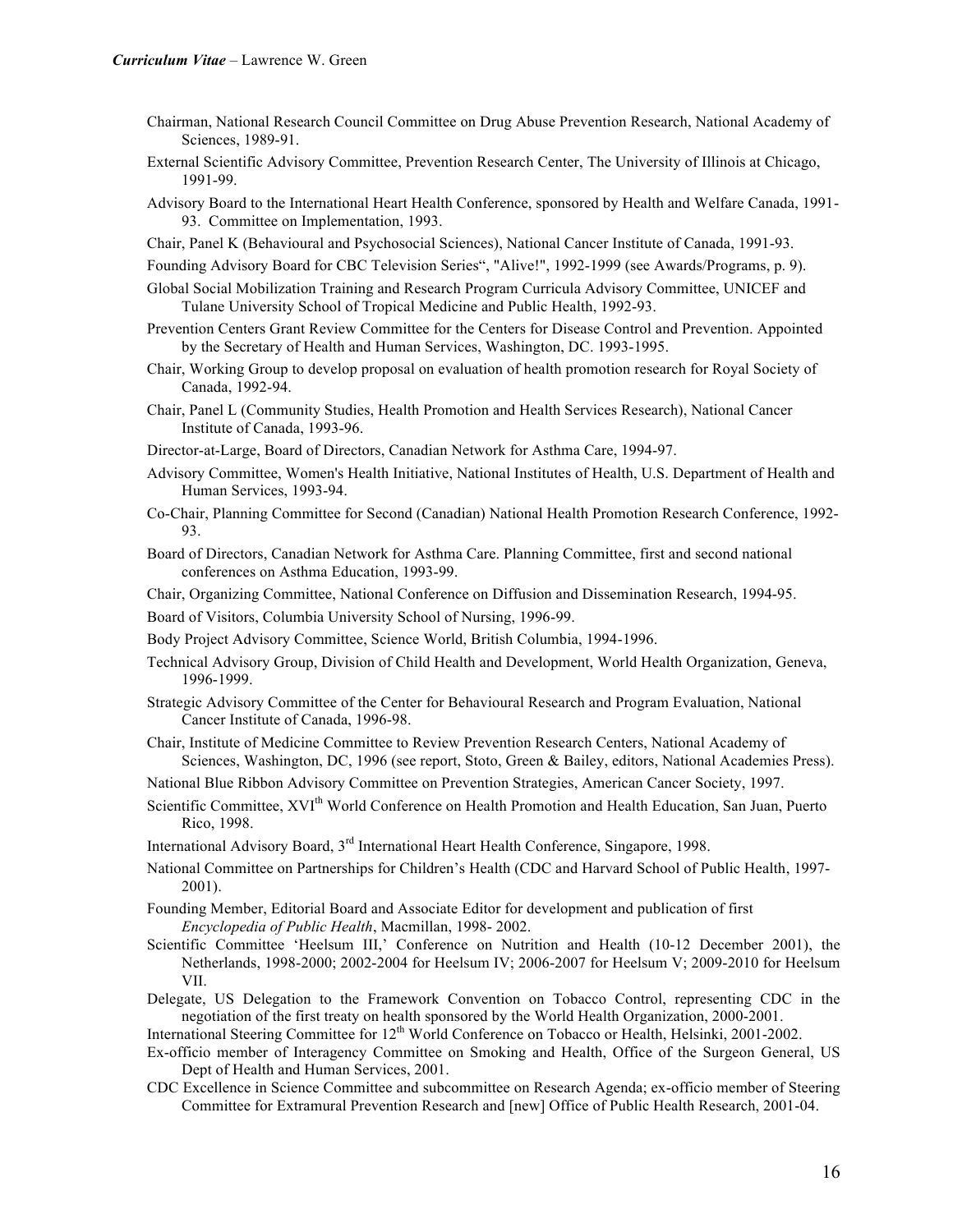Member, Prevention Research Coordinating committee, NIH, 2001-04.

CDC Search Committee for Director of Prevention Research Centers Program, CDC, 2002.

- Member, Clinical Research Roundtable, Institute of Medicine, National Academy of Science, 2001-2003; cochair & co-editor, Workshop on Engaging the Public in the Clinical Research Enterprise, 2003.
- National Advisory Committee for the Robert Wood Johnson Foundation's *Prescription for Health: Promoting Healthy Behaviors in Primary Care Research Networks* grant program, 2002-2008.
- Technical Advisory Committee, Community Anti-Drug Coalitions of American, National Community Anti-Drug Coalition Institute, May 2003-2004.
- Research Coordinating Committee of the Department of Health and Human Services, Translational Research subcommittee, 2003-2004.
- Co-Chair, CDC Futures Initiative Working Group on Public Health Research, 2003.

Member, National Commission on Community-Engaged Scholarship in the Health Professions, 2003-2004.

Co-Chair, Search Committee for CDC Deputy Director for Science (now named Chief of Science), 2003-04.

Co-Chair, CDC-sponsored Panel to Review and Propose Research and Policy on a Polypill Option for

- Prevention of Cardiovascular Disease and Stroke, 2004-05 (see *Annals of Internal Med*., 2006). Member, Scientific Committee, Fourth Nordic Conference on Health Promoti on Research, Esbjerg Højskole, Denmark, 2004-2006.
- International Review Panel, Canadian Institutes of Health Research, for Year 5 Review, Report 2000-2005. US Task Force on Community Preventive Services, 2007-2010.
- Chair, External Expert Advisory Panel for the British Columbia Healthy Living Alliance Project, Michael Smith Foundation for Health Research, Vancouver, 2007-present.
- External Advisory Board to the Institute for Health Promotion Research, University of Texas Health Science Center at San Antonio, 2008-present.
- Canadian Roundtable on Health Impact Assessment, Montreal, 2008.
- Chair, External Review Panel, Ontario Tobacco Research Unit, University of Toronto, 2008.
- Chair, Site Visit Review Committee, Yale University Clinical Scholars Program, and University of Michigan Clinical Scholars Program, for Robert Wood Johnson Foundation, 2009.
- Chair, External Scientific Review Panel to Ontario Tobacco Control Program, 2009-2010.
- Chair, National Advisory Committee, Arkansas Center for Health Disparities, University of Arkansas Medical University, College of Public Health, 2010-2015.
- Chair, Peer Review Panel on Prevention, Cancer Prevention Research Initiative of Texas, 2008-2015.
- Chair, International Advisory Committee, CAPTURE Project on Practice-Based Evidence Platform supported by a consortium of Canadian chronic disease control funders and based at Simon Fraser University, 2010- 2012.
- Co-Chair, Task Force on Community Preventive Services Committee to prepare *First Annual Report to Congress and to Agencies Related to the Work of the Task Force*, 2010-2011.
- Board of Directors, Pacific Institute for Research and Evaluation, 2008-2013.
- Member, IOM Committee on an Evidence Framework for Obesity Prevention Decision Making. Food and Nutrition Board, Institute of Medicine of the National Academies, 2009-2010. [Breif] [Full text]
- Board of Directors, North American Quitline Consortium, 2011-2012.
- Observational Study Monitoring Board (OSMB) for the Healthy Communities Study, National Heart, Lung and Blood Institute, National Institutes of Health, 2011-2013.
- Member, co-author, IOM Committee on An Integrated Framework for Assessing the Value of Community-Based Prevention. Report published by National Academy Press, October 29, 2012.
- Chair, IOM Committee on Evaluation of Progress of National and Community Efforts in Obesity Control, 2012-2013, Institute of Medicine, National Academies. http://iom.edu/evaluatingprogress.

## **SERVICE ON (HOME) UNIVERSITY COMMITTEES:**

**University of California at Berkeley**: Chairman, Health Education Curriculum Committee, and Member, Faculty Activities Committee, School of Public Health, 1968-70. Field training preceptor, 1988-92. Scholarship fund created in my name with donations from friends on my 50<sup>th</sup> birthday, Sept 1990. Alumnus of the Year, 1994. Advisory Committee for School-wide Doctor of Public Health Program, 2004-2009. Advisor to campus-wide Student Health Services obesity control program, 2005.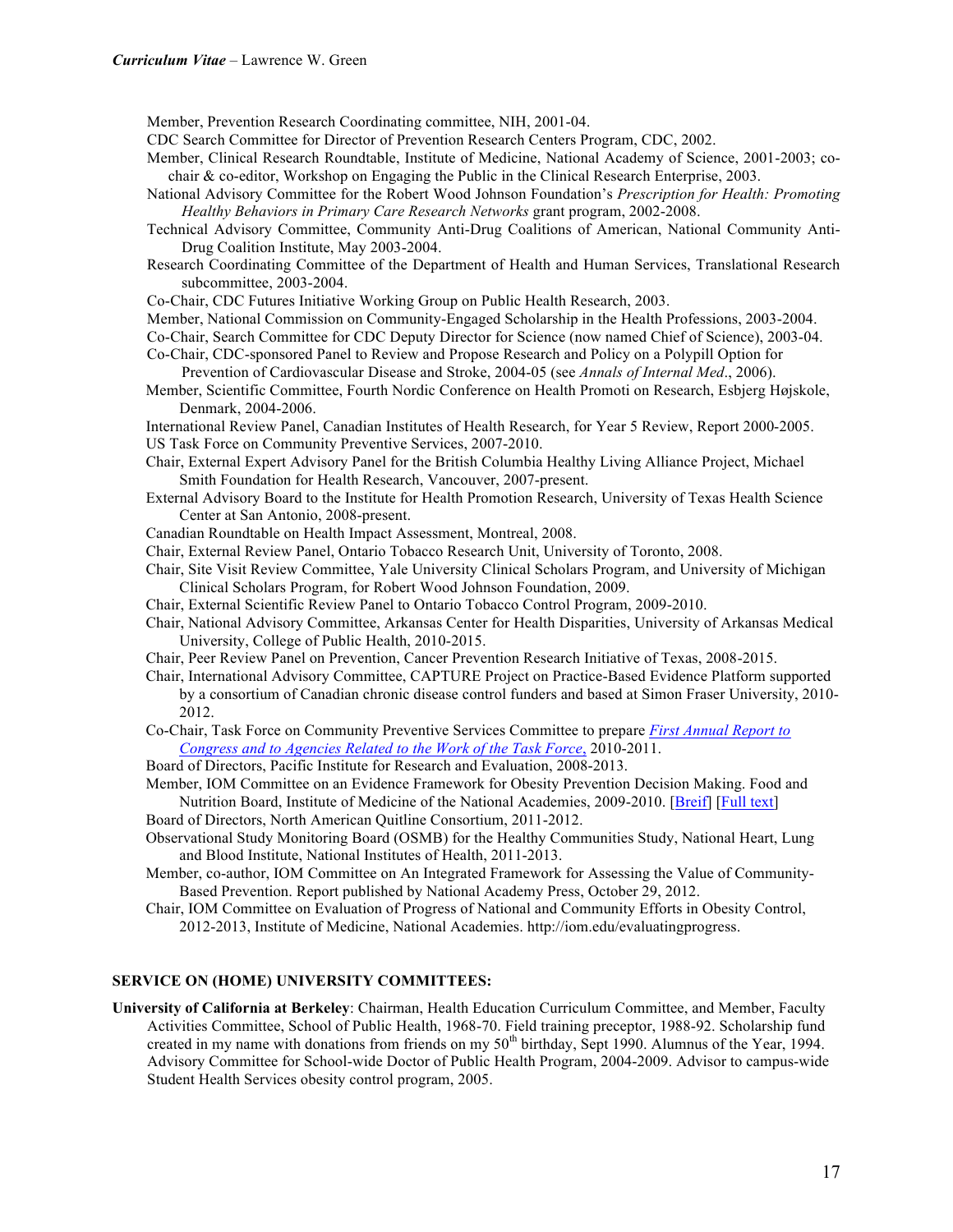- **Johns Hopkins, university-wide:** Member, Committee on Instruction for the Master of Mental Health Program, The Johns Hopkins University School of Medicine and The Johns Hopkins Hospital, Department of Psychiatry and Behavioral Sciences, 1974-75. Continuing Education Advisory Committee, JHMI, 1974-77. University Council on Educational Media and Technology, 1973-75; Publications Committee, and University Committee on the Doctor of Education Degree, 1974-75; Provost's ad hoc Advisory Committee, 1977; Chairman, Faculty Advisory Committee for Johns Hopkins-Walt Disney Conference on Health Education, 1976-77. Advisory Committee, Johns Hopkins Oncology Center, 1975-77. Directorate, Johns Hopkins Cancer Control Program, 1977-79; Chairman, Search Committees, 1978.
- **Johns Hopkins University School of Public Health:** Chairman, Curriculum Committee, 1974-75; Chairman, Departmental Doctoral Screening Committee, Public Health Administration, 1971-74; Committee on Teaching Facilities, 1970-72; Advisory Committee to Comprehensive Health Planning Program and various subcommittees on appointments and promotions. Vice President, Society of Hygiene, 1975-76. Chairman, First Alumni Conference Committee, 1977; Chairman, Nominating Committee and Executive Committee of the Faculty General Assembly, 1977-78. Accreditation Steering Committee, 1978-79; Chairman, Dean's Committee to Review the Department of International Health, 1979; advisor to Dean and Search Committee on creation of Department of Health Behavior and Society, 2003-04.
- **Harvard University:** Task Group on Prevention and Health Promotion, which led to the creation of the Harvard Institute on Smoking Policy; Advisory Group on Health of Handicapped Children, Center for Health Policy, Kennedy School of Government, Medical School, and School of Public Health, 1981-82.
- **The University of Texas:** School of Allied Health Sciences Ad Hoc Committee on Exercise Sciences, Houston. Advisory Committee to Department of Sociomedical Sciences, UT Medical Branch, Galveston. Chairman, Health Promotion Network, UT Health Science Centers of Houston, Galveston, Dallas, San Antonio and faculty of UT Austin. Chairman, Health Promotion Committee of the UT Health Science Center (Houston), Council on Aging. Member, President's Committee on Sports Medicine. Member, UTHSC (Houston) Coordinating Committee on Health Policy; Member, Committee on Interpersonal Violence Control and Injury Prevention Group. Hazardous Waste Management Response Team, School of Public Health. Executive Council, Institute for Health Policy Research and Education; Chair, Newsletter Committee. Co-chair, Steering Committee, Southwest Center for Prevention Research. Member, Chancellor's Council, The University of Texas System, 1996.
- **The University of British Columbia**: Chair, Dean's Committee on Response to Policy Study on Medical Resources 1991; Member, Senior Appointments and Promotion Committee, 1991-1999, and M.Sc./Ph.D. Admissions Committee (1992-93), Department of Health Care & Epidemiology; Member, Committee on Awards, Killam Faculty Award Committee (1991-92), Faculty of Graduate Studies; Task Force on Healthy and Sustainable Communities (1992-1998); Member, Green College Policy and Planning Committee (1993-94), Academic Committee (1994-95); Member, Liaison Committee to B.C. Rehabilitation Society (1993-94); Search Committees for Head of the Division of Health Care Management, Department of Health Care and Epidemiology, also for Associate Director of Life Skills Motivation Center, and for Coordinator of Health Sciences (1995); Member, Provost's Task Force on Organization of the Health Sciences (1995-97); Member, Steering Committee, Rick Hansen Institute (1997); Member, Canadian Foundation of Innovations Advisory Committee (1997-98); Member, Sub-Committee (on a Faculty of Graduate Studies Research Plan) of the UBC Executive Committee for Research (1998); Member, Appointments, Promotions and Tenure Committee, Faculty of Graduate Studies (1998-1999); Member, Grant Review Committee for Hampton Fund, (1998-); Chair, External Review Committee for the Center for Applied Ethics (1998). Co-Chair, Peter Wall Institute International Workshop on Socioeconomic Status and Health (Tracing the Changing Interactions of Socioeconomic Status, Gender and Life Stages as Determinants of Health, and Liu Center for Global Studies consultation on Challenges in Global Health, 1999. Half-day seminar on Precede-Proceed model, 2005.
- **Emory University, Rollins School of Public Health. While Visiting Professor,** committee on planning for PhD program, and faculty executive committee, Department of Behavioral Sciences and Health Education, 2002- 2003; school-wide committee to plan DrPH program, 2003-2004.
- **University of Maryland, College Park.** While Health & Society Visiting Professor, served as advisor to the Dean in developing and creating a school of public health, 2005; founding Chair, Board of Visitors for the College of Health and Human Performance, later School of Public Health, 2005-2007.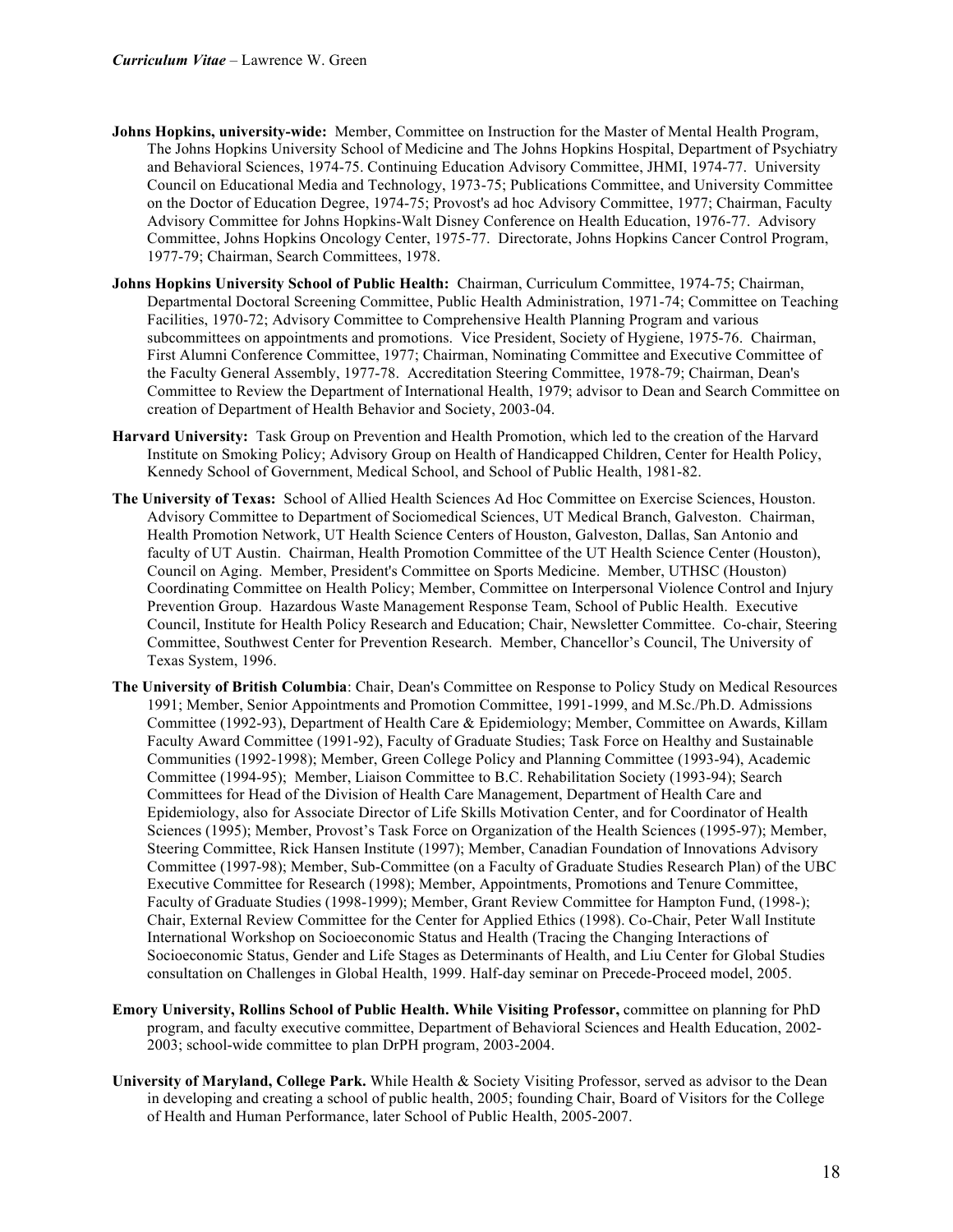**University of California at San Francisco.** Co-Leader, Society, Diversity and Disparities Program, Population Sciences, Helen Diller Family Comprehensive Cancer Center, 2004-2010. Member, Relevance, Reach and Dissemination Science Subcommittee, Community Engagement & Health Policy Committee of the Clinical and Translational Science Institute, 2006-2014; Member, Center for Tobacco Research and Education, 2004 present; Screening Committee for applicants to the Postdoctoral Research Training Program. Committee on Translation Research Curriculum, Department of Epidemiology and Biostatistics. Culture of Health Working Group of UCSF and UC Berkeley for Robert Wood Johnson Foundation, 2014-2015. Retired to Emeritus Professor, April 2016.

#### **SERVICE TO COMMUNITY AND STATE/PROVINCE:**

Stroke Committee, Alameda County Heart Association, 1969-70.

- Professional Evaluation Committee, Comprehensive Family Planning Services, Berkeley City Health Department, 1969-70.
- Development and evaluation of collaborative projects with Planned Parenthood Associations of Alameda County, San Francisco and Maryland; Kaiser-Permanente Health Foundation, 1969-70; University of Maryland Community Pediatric Center, 1970-73; Baltimore City Schools, 1972-73; American Cancer Society, California and Maryland Divisions; The Johns Hopkins Hospital, 1970-79; Texas Department of Health, 1981-88; other state health departments in south, 1988-91; British Columbia Ministry of Health, 1992; Yukon Bureau of Statistics, Arthritis Society, 1992-93.
- Founding Member, Advisory Committee to Pregnancy Testing and Counseling Center, and Professional Training Committee, Planned Parenthood Association of Maryland, 1971-73.
- Consulting Member, Public Medical Education Committee, Baltimore City Medical Society, 1975-76.
- Medical Advisory Committee to Maryland Academy of Sciences on development of Health Museum in cooperation with The Johns Hopkins Medical Institutions, 1974-75.
- Advisory Member, Health Centennial Committee, Johns Hopkins Women's Board, 1975-76.

Member, Maryland Academy of Science, 1975-78.

- Faculty Member and Advisory Board Member, Family Planning Training Institute, Baltimore, 1971-76.
- Patient Education Steering Committee, 1972 and Heart Committee, 1974, Maryland Regional Medical Program.
- Co-Chairman, Johns Hopkins Hospital Committee on Health Education, 1974-77, and Member, Advisory Committee on Continuing Education, Johns Hopkins Medical Institutions, 1974-79.
- Maryland Hypertension Control Steering Committee, 1974-75.
- Health Manpower Advisory Committee, Maryland Comprehensive Health Planning Agency, 1975, Central Maryland Health Systems Agency, 1976.
- Task Force on Blood Pressure Measurement Training, Maryland Heart Association, 1976-77; Hypertension Committee, 1977-78; Task Force on Program Development and Evaluation, 1979.
- Statewide Coordinating Council for High Blood Pressure Control, 1977-79.
- Appointed by Governor to Maryland High Blood Pressure Control Commission, 1978-81.
- Consultant to Texas, District of Columbia, Virginia, West Virginia, South Carolina, Oklahoma, Illinois, Utah, California, Louisiana, Hawaii, Kentucky, Maryland, Ohio, Pennsylvania, and Rhode Island state health departments, 1971-87. Grantmaker to southern states for Kaiser Family Foundation, 1988-91.
- Chairman, Committee on Prenatal Parent Education, Texas Affiliate, American Heart Association, 1982-83. Chairman, Professional Education Planning Committee, Houston Affiliate, American Heart Association, 1985- 86.
- Board of Trustees, the Foundation for the Museum of Medical Science, Houston, 1984-87.
- Steering Committee, Harris County Medical Society's Mobile Health Education Project, 1983-85. (Awarded USDHHS Secretary's Health Promotion Prize).

Board of Directors, American Red Cross, Greater Houston, 1983-87; Member, Health Services Committee,1984-87. Mayor's Task Force on Smoking Policy, City of Houston, 1986.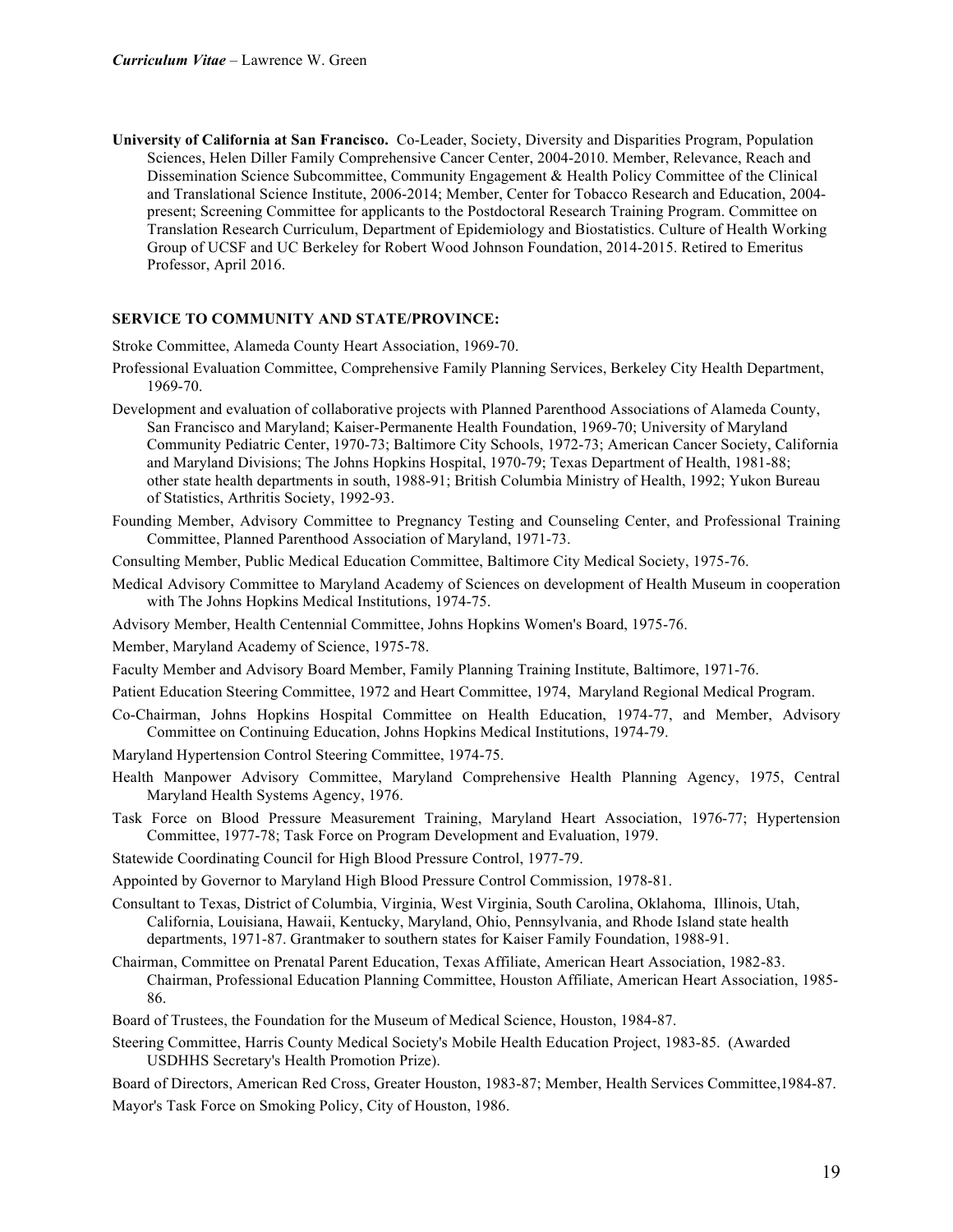State Advisory Committee on Evaluation of the California Tobacco Control Program, 1990-92.

- Steering Committee and Administration and Research Subcommittees, British Columbia Healthy Communities Network, 1991-92.
- B.C. Children's Hospital Health Promotion Committee, and Steering Committee for Injury Prevention Center, Vancouver, British Columbia, 1991-92.
- Steering Committee for Adolescent Health Status and Risk Behaviour Survey, the McCreary Center Society, Vancouver, British Columbia, 1991.
- Health Promotion Steering Committee, British Columbia Health Association, 1991-92.
- Advisory Committee, British Columbia Cancer Agency Study on Sun Exposure and Moles, 1992-93.
- Board of Directors, Heart and Stroke Foundation of British Columbia and the Yukon, 1992-95; Board Committee on Reorganization, 1993-94; Board Committee on Advocacy, 1994.

Member, Joint Liaison Committee, B.C. Rehabilitation Society and the University of British Columbia, 1993-95.

- Evaluation Advisory Task Force, California State Tobacco Control Program, 1992-2002; Florida, 1999-2001.
- Advisory Board, Center for Coastal Health, British Columbia, 1995-98.
- Member, St. Francis Wood Neighborhood Assn., San Francisco, 1988-present; Grafitti Committee, 2008; Kitsilano Community Association, Vancouver, 1997-98; Druid Hills Neighborhood Association, Atlanta, 1999-2004.
- Appointed by Governor to the California Tobacco Education and Research Oversight Committee (TEROC), to develop 3-year master plans and to monitor and guide the tobacco control activities of the Department of Public Health, the Department of Education, and the Tobacco-Related Diseases Research Program funded by Proposition 99. 2006-2009; re-appointed, 2009-2015.
- Scientific Advisory Committee (SAC), Tobacco-Related Diseases Research Program (TRDRP), 2005-2010, Vice Chair, 2008-2010; Member Research Advisory Council to the California Breast Cancer Research Program, 2008-2011, both under the University of California Office of the President. Ad hoc member of the SAC representing the California Tobacco Education and Research Oversight Committee, 2010-2015.

## **OTHER PROFESSIONAL SERVICES:**

- Review of manuscripts for: *American Journal of Epidemiology, American Journal of Health Behavior, American Journal of Health Promotion, American Journal of Medical Sciences, American Journal of Preventive Medicine, American Journal of Public Health, American Psychologist, Annals of Behavioral Medicine, Applied Behavioral Sciences, Annals of Internal Medicine, British Medical Journal, Canadian Journal of Public Health, Canadian Medical Association Journal, Disease Management & Patient Outcomes, Emerging Infectious Diseases, Evaluation Review, Family and Community Health, Global Health Promotion, Health Affairs, Health Education Research, Health Education Quarterly, Hygie, International Journal of Health Education, International Journal of Health Services, Journal of Behavioral Medicine, Journal of Community Health, Journal of Health and Social Behavior, Journal of Health Communication, Journal of Nutrition Education, Journal of Public Health Policy, Journal of School Health, Lancet, Medical Care, Mobius, New England Journal of Medicine, Patient Care, Patient Education and Counseling, Pediatrics, Preventive Medicine, Preventing Chronic Disease, Psychology and Health, Public Health Reports, Social Science and Medicine, Wellness Perspectives*, Oxford University Press, Sage, Jones and Bartlett, Jossey-Bass, American Psychological Association and various other journals and book publishers.
- Review of grant applications for: Alberta Heritage Foundation for Medical Research; British Columbia Health Research Foundation; Bureau of Health Manpower, USDHHS; Cancer Prevention Research Initiative of Texas; Centers for Disease Control; Ford Foundation; Medical Research Councils (Australia, Canada, New Zealand, South Africa, & United Kingdom); Heart and Stroke Foundation of Canada; Kellogg Foundation; Michael Smith Foundation for Health Research; National Center for Health Services Research; National Foundation-March of Dimes; National Cancer Institute of Canada; National Institutes of Health; National Library of Medicine; Office of the Assistant Secretary for Health; Robert Wood Johnson Foundation; Thrasher Foundation; Veterans Administration; W.T. Grant Foundation; B.C. Health Research Foundation; Heart and Stroke Foundation of Canada; National Health Research and Development Program, Health Canada; Social Sciences and Humanities Research Council of Canada; TrygFonden (Tryg Foundation of Denmark).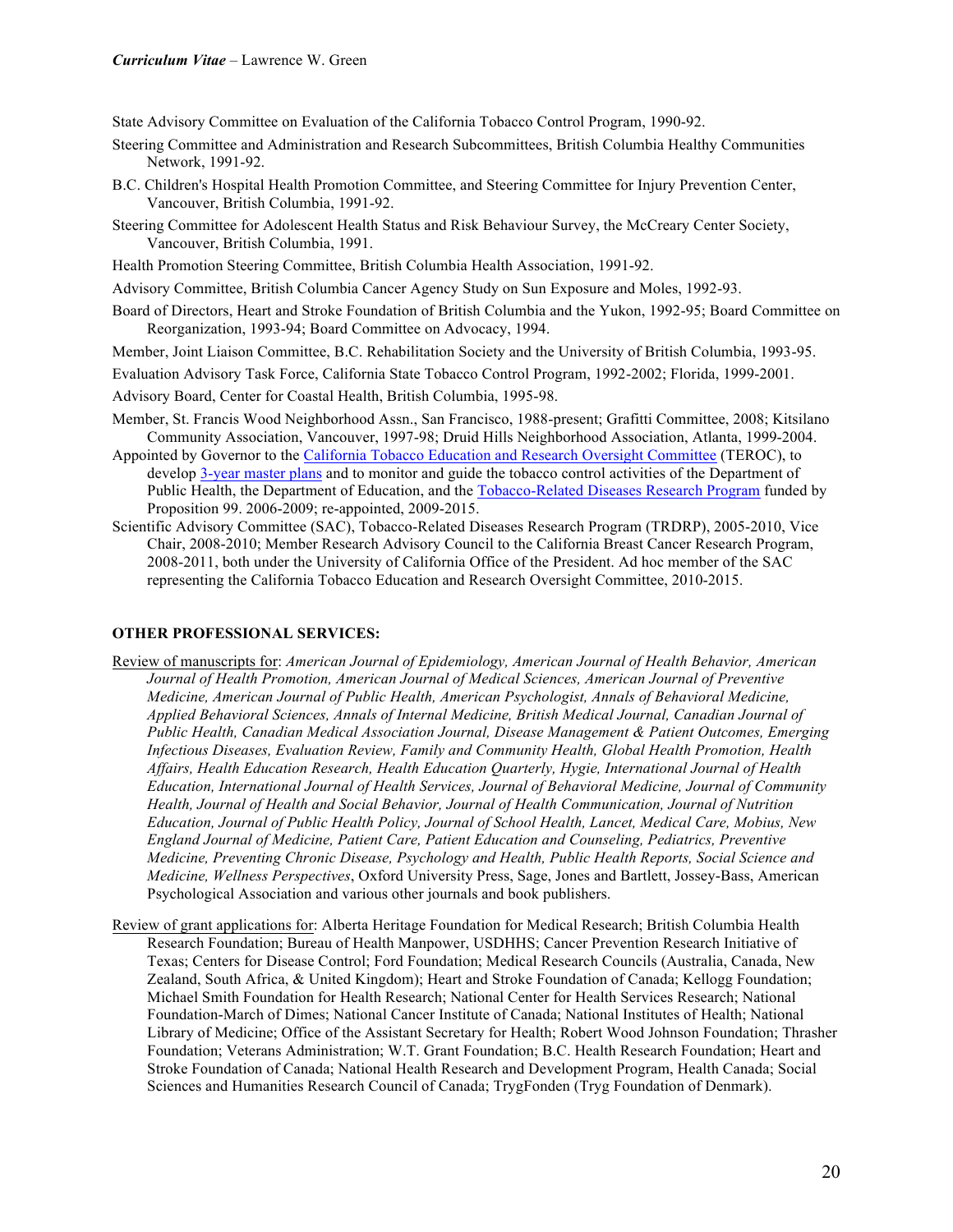- Chaired accreditation site visits at schools of public health at the University of Illinois, Massachusetts, Michigan, and South Carolina, and graduate programs at New York University, San Jose State University and California State University at Long Beach for Council on Education for Public Health.
- Chaired site visits for research program grants to University of Rochester Community Pediatrics Program for NIH; Ontario and Quebec Federal-Provincial Heart Health Programs for National Research and Development Program (NHRDP); and for review of prevention research centers for 1997 National Academy of Sciences, Institute of Medicine report; University of Michigan and Yale University for Robert Wood Johnson Clinical Scholars Program.

## **TEACHING:**

- **University of California, Berkeley**, School of Public Health: Undergraduate course in community health; graduate course in evaluation research; doctoral seminars in public health education; directed two doctoral dissertations (1968-70) Visiting Professor, participant in DrPH seminars, and in work with two research centers of the School (2004); lecturer in MPH Core Course (2005), planning course (2006).
- **The Johns Hopkins University**: School of Hygiene and Public Health: Developed and taught five graduate courses in health education; Doctoral Research Seminar on health services administration (1970-79); lecturer and discussion leader in public health administration, epidemiology, and behavioral science core courses and in international health; Director (P.I.) of doctoral and postdoctoral research training grants from N.I.H. in cardiovascular risk reduction (1975-80); advisor to 5-10 M.P.H. students per year and 5 Overseas Population Interns; directed 28 doctoral dissertations, 21 Sc.M. theses, 8 postdoctoral research fellows, 2 residents in Preventive Medicine projects (1971-81); authored 2 textbooks and 1 reference book.
- **Harvard University:** Lecturer and dissertation advisor, School of Public Health, Medical School and Kennedy School of Government. Seminars on health promotion research and development, Division of Health Policy Research and Education. Authored one textbook (1981-82).
- **The University of Texas**: Director (P.I.) of postdoctoral training programs with 7 NIH fellowships per year funded by NHLBI and NCI; Lecturer in Community Health Practice module of School of Public Health; occasional lecturer and grand rounds, Medical School. Authored three textbooks (two were updates of previous editions). Reader on MPH, Dr.P.H., Ph.D. and M.D./Ph.D. dissertations and theses (1982-88).
- **University of Maastricht:** Visiting Professor. Served on 3 PhD dissertation committees, and their final oral defense examinations. Lectured widely in the Netherlands. Provided internships for several Dutch students at University of Texas and University of British Columbia, and visiting scholar opportunities for faculty (1987- 99).
- **University of British Columbia:** Director of Interdisciplinary Ph.D. Program in Health Promotion and doctoral and postdoctoral Fellowship Grants from the Drug and Alcohol Program of B.C. Ministry of Health, Killam Endowment, National Health Research Development Program, B.C. Health Research Foundation, Medical Research Council, National Science and Engineering Council, Social Science and Humanities Research Council, Heart and Stroke Foundation of B.C. and Yukon. Graduate course with John Milsum on Stress, Lifestyle and Illness (1992), and initiated course "Social Science Concepts in Health Research and Evaluation" (taught 1993-99). Supervised 14 Ph.D. students, including 2 Killam Fellows, 5 BCHRF, 1 Heart & Stroke Foundation Fellow, 4 NHRDP (later CIHR) Fellows. Supervisor on 2 and reader on 3 M.Sc. theses. Supervisor for 1 Killam and NHDP Postdoctoral Fellow 1993-95, an NHRDP Postdoctoral Fellow, 1994-97, and an MRC and Killam Postdoctoral Fellow, 1995-98; an NCIC Postdoctoral Fellow in 1996-97, an NSERC Postdoctoral Fellow in 1997-99; an AHFMR Fellow, 1998-99; and a SSHRC Postdoctoral Fellow, 1998-2000. Sponsored five-week rotation for 6 Community Medicine Residents, 1992. Supervised 2 Community Medicine Residents' rotations, 1993, 1 in 1994, 1 in 1995. Sponsored 3 Visiting Scholars, 1992-93, 3 in 1993-94, 2 in 1994-95, 7 in 1995-96; 4 in 1996-97. Lectures and Seminars in Faculty of Medicine, Faculty of Education, Faculty of Dentistry, School of Nursing, and Faculty of Graduate Studies. Graduated three Interdisciplinary PhD advisees in 1996, three in 1997, five in 1998. Third edition of *Health Promotion Planning* textbook and 8<sup>th</sup> edition of *Community and Population Health.* Reprised half-day seminar on 4<sup>th</sup> edition *Health Program Planning*, 2005.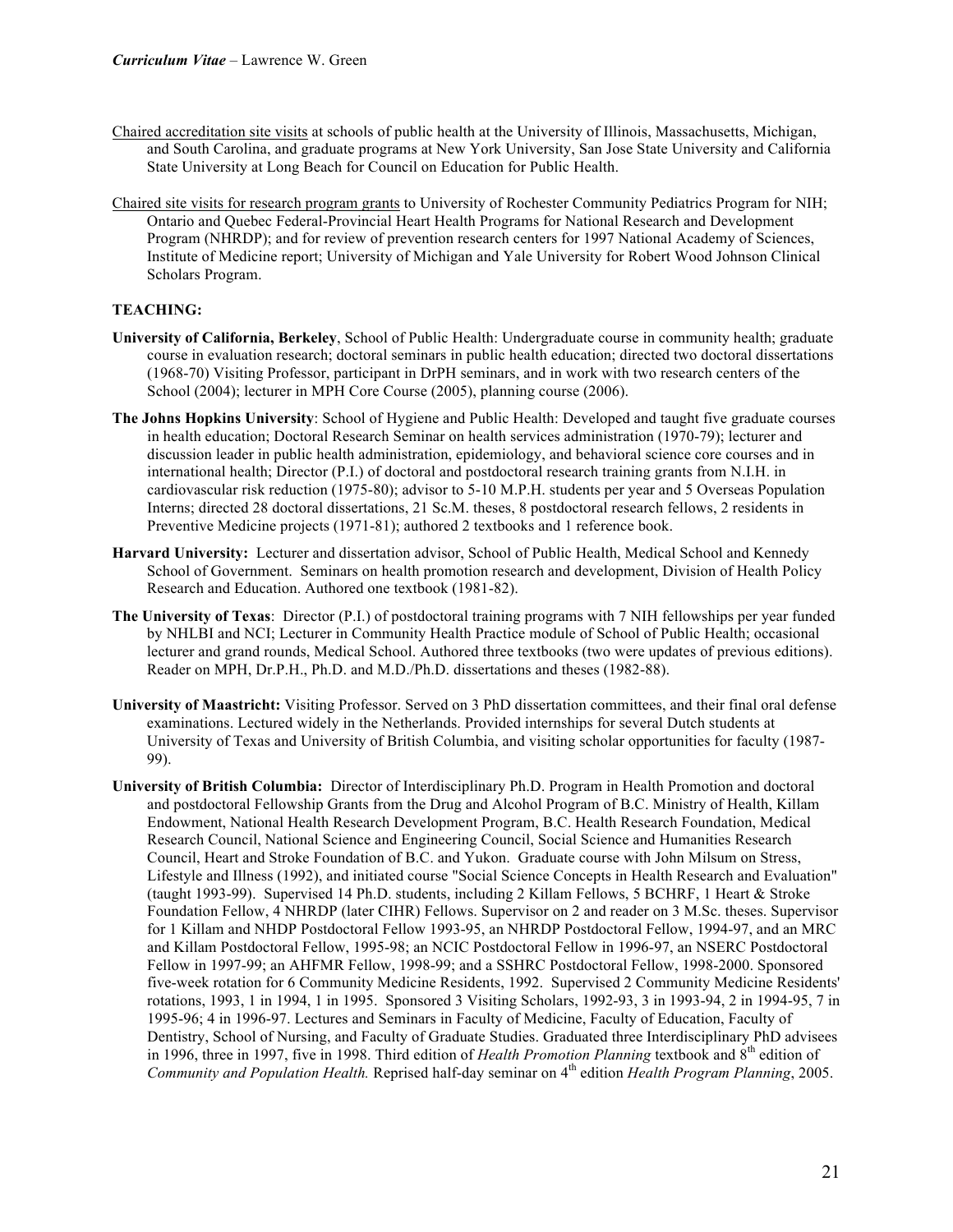- **Emory University, Rollins School of Public Health:** Visiting Professor. Lectures in selected classes. Committee to develop PhD program for the Department of Behavioral Sciences and Health Education and school-wide DrPH program. Supervised MPH work-study student as Research Assistant. Prepared 4th edition of textbook, *Health Program Planning* for McGraw-Hill, 2003-04.
- **University of California at San Francisco:** Lecturer in various courses of the Department of Epidemiology and Biostatistics; seminars for the Cancer Center, the Center for Tobacco Research and Education, the Center for Translation Science, the Minority Education and Research Center, and the School of Dentistry. Mentoring various fellows and junior faculty in Departments of Epidemiology, Pediatrics, Family and Community Medicine; Pulmonary Medicine; Center for Tobacco Research and Education; and Society and Health Scholars Program of UCSF and UC Berkeley, 2004-2013.

## *Visiting faculty/scholar appointments/named lectures*

- *--* University of Vermont Medical Center, Century Forum Lecture, 1977.
- Columbia University, First Distinguished Lecture in Health Education, School of Public Health, 1978.
- Harvard University, Visiting Lecturer, 1 year, 1981-82.
- Columbia Teachers College, First Annual Colloquium on Health Promotion, 1981.
- University of Utah, Forum with Hon. Marc LaLonde and Dr.James Mason, 3 days, 1981.
- Louisiana State University, Annual J.W. Kistler Lecture, 1983.
- New Zealand Medical Research Foundation Lecturer, Auckland University Medical School, U. of Christchurch, U. Otago, and U. of Wellington, 1984.
- Sao Paulo University School of Public Health, Brazil, 3 weeks, 1981 and 1986.
- Dartmouth College, Third Annual Helmut Schumann Lecture, 1985.
- Curtain University (Western Australia Institute of Technology), Perth, 1 month, 1985.
- Western Michigan University, 3 days, 1986.
- Limburg University, Maastricht, the Netherlands, 4-year Visiting Professor Appointment 1987-91 (2 weeks per year); renewed for another 3 years, 1992-94. Wilhelmina Rowenhourst Lecture, 1988, 1994.
- University of Minnesota Graduate Summer Session in Epidemiology, 3-week course, 1987.
- Paul Hagemann Lecture, St. Lu'ke's Hospital, St. Louis, 1988.
- -- First Annual Virginia S. DeHaan Lecture on Health Promotion and Education, Emory University, 1989. http://web1.sph.emory.edu/alumni\_friends/events/green.html
- Commencement Speaker, Lowell University, 1989.
- Second Annual J. Warren Perry Allied Health Lecture, State University of New York at Buffalo, 1990.
- Emory University, School of Public Health, 1 week course with Marshall Kreuter, 1991.
- University of California at San Francisco, 3 months Visiting Social Scientist, 1991.
- Shanghai Medical University, Visiting Professor, 1991-92.
- Singapore National Medical University, Visiting Lecturer, 2 weeks, 1991.
- University of Washington School of Public Health, Seattle, summer MPH course, 1992, 1993.
- Newcastle University Faculty of Medicine, New South Wales, Australia, one week, 1992.
- University of Toronto Center for Health Promotion Annual Meeting, Keynote, 1993.
- University of Laval School of Nursing Forum Lecturer, Quebec City, 1993.
- Tulane University School of Tropical Medicine and Public Health, 3-day course, 1994.
- University of Montreal Faculty of Medicine, seminar 1993, 1 day course, 1994.
- University of Toronto Center for Health Promotion Annual meeting, Lecture, 1994.
- Victorian Health Promotion Foundation, Melbourne, 1 week, 1994.
- -- University of Northern Illinois, Graduate Forum Lecturer, 2 days, 1995.
- -- Annual McCreary Lecture, University of British Columbia, 1995.
- Japan Health and Culture Promotion Society, National Seminar Lecture, Tokyo, 1995.
- University of Victoria, Lansdowne Lecturer, 1 week, 1995.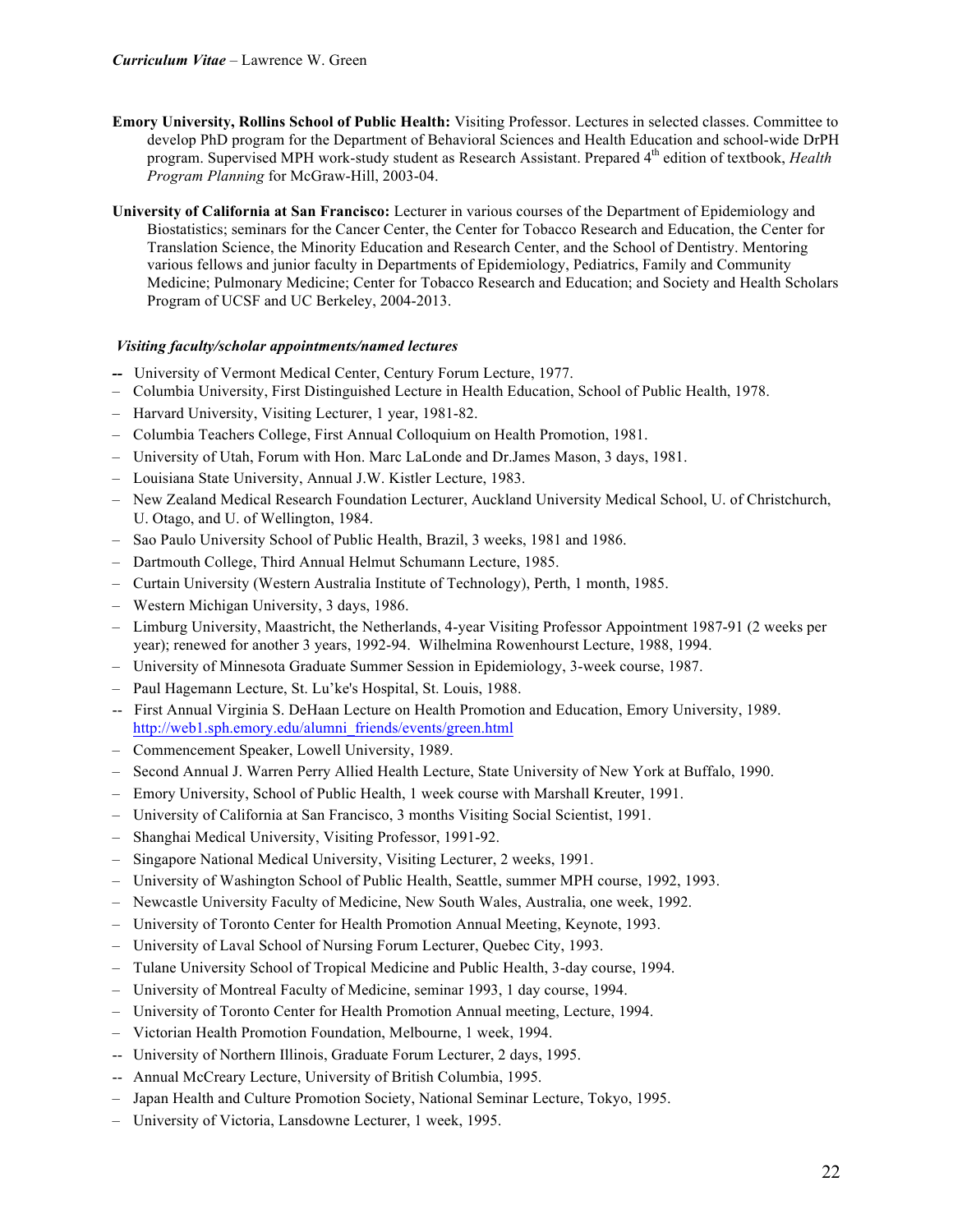- Annual McGovern Lecturer, Ball State University, 3 days, 1996.
- University of Ohio, Oberteuffer Lecturer, 2 days, 1996.
- University of Newcastle, Faculty of Medicine, Vice Chancellor's Best Practices Research Scholar, 2 months, 1996.
- University of Texas Health Science Center at Houston, John P. McGovern Award Lecture, 1997.
- Healthtrac (now Fries) Foundation Award Lecture, Washington, DC, 1998.
- First Research Laureate Lecture, American Academy of Health Behavior, Santa Fe, 2000.
- Eddie O'Brien Memorial Lecture, International Union on Tuberculosis and Lung Diseases, Chicago, 2001.
- Annual Distinguished Lecture in Health Sciences, University of Southern Georgia, February 2002.
- Annual Distinguished Lecture in Preventive Medicine and Community Health, University of Kansas Medical Center, Kansas City, March 18, 2002.
- Annual Lynn Ponder Lecture, Texas A & M University, April 26, 2002.
- Visiting Faculty for Swiss Health Promotion Foundation, Vitznau, Switzerland, August 2002.
- Keynote, Annual Research Appreciation Day, University of Texas Health Sciences Center at Ft. Worth, April 2003.
- Visiting Professor, Rollins School of Public Health, Emory University, August 2002- August 2004.
- Visiting Professor, University of California School of Public Health at Berkeley, September 2004-present.
- Annual Robert Russell Lecture, Southern Illinois University, Carbondale, May 2004.
- Visiting Professor, Health and Society Program, University of Maryland College of Health and Human Development (now School of Public Health), College Park, December 2004-June 2005.
- NIH monthly WALS Lecture, National Institutes of Health, Bethesda, Jan 15, 2008.
- Marian Godeke Miller Lecture, Indiana University, March 3, 2008.
- Visiting Professor, Wageningen University, The Netherlands, October 2005 (one week); November 2008; April 2009.
- Senator Frank Lautenberg Lecture and Commencement Speech, School of Public Health, University of Medicine and Dentistry of New Jersey, June 2012.
- Annual Public Health Week Lecturer, University of Alabama, Tuscaloosa, April 2013.
- The IOM Report on *Evaluating Obesity Prevention Efforts:A Plan for Measuring Progress.* Presented on behalf of the Committee: Public ReleaseWebinar, Aug. 2, 2013; Congressional Briefing, Aug. 8, 2013. Brookings Institution, Washington, DC, Case Western Reserve Univ. Center for Health Promotion, Oct. 16, 2012; American Public Health Association Session, Boston, Nov. 5, 2013; Ontario Conference on Childhood Obesity, Toronto, Jan. 22, 2014; Active Living Research Conference, San Diego, March 9, 2014; American Academy of Health Behavior, Charleston, SC, March 18, 2014; Art & Science of Health Promotion Annual Conference, Colorado Springs, March 26, 2014. Briefings for Assistant Secretary of Health and various federal agencies.

[For other recent invited presentations, see end of CV]

## **PUBLICATIONS AND RESEARCH. For five most significant recent publications, see last page on Research Program Summary:**

## *REFEREED ORIGINAL ARTICLES IN JOURNALS (180)*

- Green, L.W., Krotki, K.J. Proximity and other geographical factors in the utilization of family planning clinics in Pakistan. *Pakistan Dev. Rev*. 6:80-104, 1966. [Abstract]
- Green, L.W. Validity in family planning surveys: Disavowed knowledge and use of contraceptives in a panel study in Dacca, East Pakistan. First Prize, Student Paper Competition, American Association for Public Opinion Research, Santa Barbara, May 1968*. Public Opin. Q*. 32:504, 1968. *[Online abstract not available]*
- Green, L.W., Krotki, K.J. Class and parity biases in family planning programs: The case of Karachi. *Soc.Biol*.15:235-251, 1968. *[Online abstract not available]*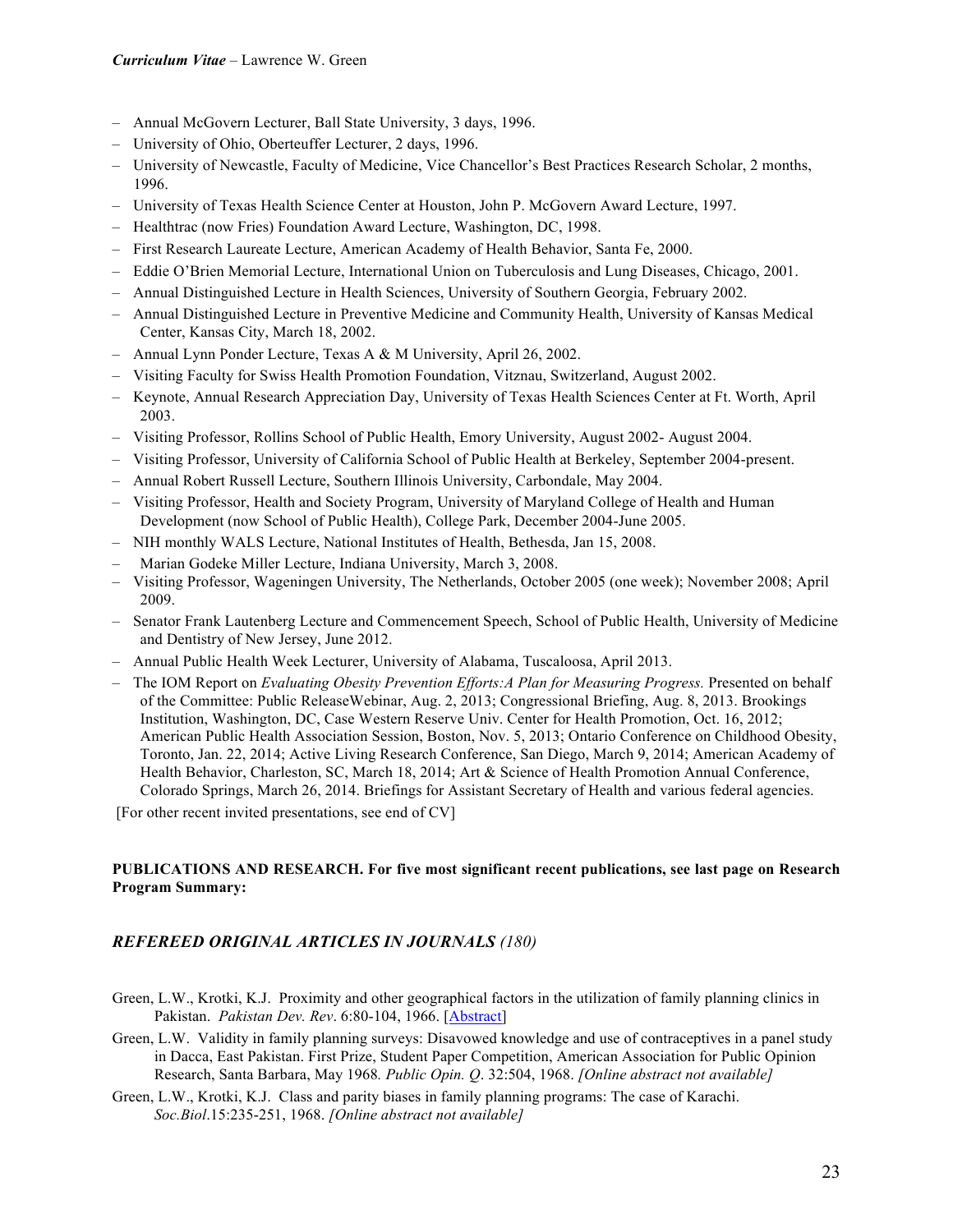- Green, L.W. East Pakistan: Knowledge and use of contraceptives. *Stud. Fam. Planning* 1:9-14, 1969. *[Online abstract not available]*
- Green, L.W., Gustafson, H.C., Begum, A.I. Measuring the extent of contraceptive knowledge and use not reported in interviews. *Pakistan J. Fam. Planning* 2:7-16, 1970. *[Online abstract not available]*
- Goldsmith, S., Potts, L., Green, L.W., Miller, R. Counseling and referral for legal abortion in California's Bay Area. *Perspect. Fam. Planning* 2:14-19, 1970. [Abstract and Free Full Test (Read online after registering)]
- Green, L.W. Should health education abandon attitude change strategies: Perspectives from recent research*. Health Educ. Monogr*. 1(30):24-48, 1970. [First in the list of "Most Frequently Cited Health Education Articles, 1969-1977." See *J. School Health* 50:408-410, Sept.1980.] Reprinted in Simonds, S.K. (ed.), *The SOPHE Heritage Collection of Health Education Monographs*, Vol. 1. Oakland: Third Party Publishing, Co., 1982, pp. 215-239.] [Abstract]
- Green, L.W. Manual for scoring socioeconomic status for research on health behavior. *Public Health Rep*. 85(9) :815- 827, 1970. [Free Full Text] [For bibliography of 216 published applications of this SES index, go to http://www.lgreen.net/bibliography/sesappl.htm]
- Green, L.W. Identifying and overcoming barriers to the diffusion of knowledge about family planning. *Adv. Fertil. Control* 5:21-29, 1970. [Awarded first prize by Excerpta Medica Foundation and Syntex Laboratories.] Reprinted in *J. Inst. Health Educ*. (London) 9:2-10, 1971. *[Online abstract not available]*
- Carlaw, R., Reynolds, R., Green, L.W., Kahn, N.I. Underlying sources of agreement and communication between husbands and wives in Dacca, East Pakistan. *J. Marriage Fam.* 33(3):571-583, 1971. [Abstract and Free Full Text (Read online after registering)]
- Green, L.W., Gustafson, H.C., Griffiths, W., Yaukey, D., Begum, J., Nessa, S.N., Amin, R. Field experiment comparing family planning education programmes directed at males and females. *Int. J. Health Educ*. 16(4):242-259, 1973. [Awarded first Beryl Roberts Prize for Research in Health Education]. [Abstract]
- Green, L.W., Figa-Talamanca, I. Suggested designs for evaluation of patient education programs. *Health Educ. Monog*. 2:54-71. 1974. [Seventh on the list of "Most Frequently Cited Articles in Health Education, 1969- 1977." *J. School Health* 50:408-410, 1980.] Reprinted in Zapka, J. (ed.), *The SOPHE Heritage Collection of Health Education Monographs*, Vol. 3. Oakland: Third Party Publishing Co., 1982, 111-128. [Abstract]
- Green, L.W., Wang, V.L., Ephross, P. A 3-year, longitudinal study of the impact of nutrition aides on the knowledge, attitudes, and practices of rural poor homemakers*. Am. J. Public Health* 64(7):722-724, 1974. [Abstract] [Free Full Text]. Reprinted in *Disease Control and Health Education and Promotion*, 1975. Hearings before the Subcommittee on Health, U.S. Senate, May 7-8, 1975, pp. 903-905.
- Green, L.W. Toward cost-benefit evaluations of health education: Some concepts, methods and examples. *Health Educ. Monogr*. 2 (supp.2):34-64, 1974. [First published version of the PRECEDE model.] Reprinted in *Supplement to the Report of the President's Committee on Health Education*. New York: National Health Council, September 1974; and in *U.S. Congress: Disease Control and Health Education and Promotion*, 1975, pp. 939-965. [First in the list of "Most Frequently Cited Health Education Articles, 1970-1979," *J. School Health*, December 1982.] Reprinted in *The SOPHE Heritage Collection of Health Education Monographs*, Vol. 3. Oakland: Third Party Publishing Co., 1982, pp. 129-154. [For a bibliography of the 1100+ published applications of the PRECEDE model since 1974, see http://www.lgreen.net]
- Green, L.W., Roberts, B.J. The research literature on why women delay in seeking medical care for breast symptoms. *Health Educ. Monogr*. 2:129-177, 1974. [Abstract]
- Green, L.W; And Others. Symposium on Dental Health Behavior. *Health Education Monographs*, v2 n3 p197-245 Fall 1974. [Abstract] [Free Full Text]
- Green, L.W., Levine, D.M., Deeds, S.G. Clinical trials of health education for hypertensive outpatients: Design and baseline data. *Prev. Med*. 4:417-425, 1975. [Abstract]
- Wang, V.L., Ephross, P., Green, L.W. The point of diminishing returns in home visits to rural homemakers. *Health Educ. Monogr*. 3:70-88, 1975. Reprinted in J. Zapka (ed.), *The SOPHE Heritage Collection of Health Education Monographs* (Vol. 3, pp. 155-173). Oakland: Third Party Associates, 1982. *[Online abstract not available]*
- Green, L.W., Fisher, A.A., Amin, R., Shafiullah, A.B.M. Paths to the adoption of family planning: A time-lagged correlation analysis of the Dacca Experiment in Bangladesh. *Int. J. Health Educ.* 18:85-96, 1975. *[Online abstract not available]*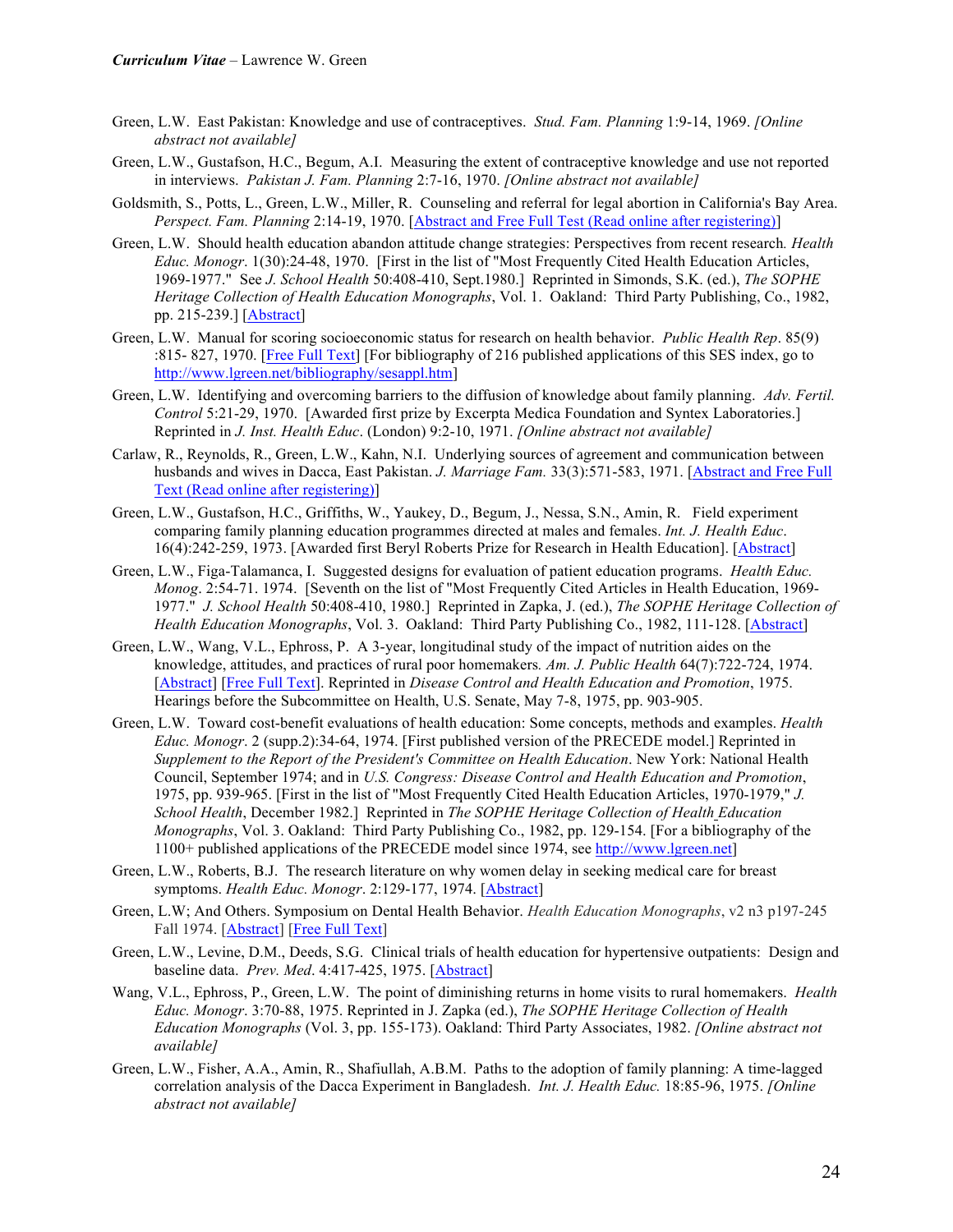- Becker, M.A., Green, L.W. A family approach to compliance with medical treatment. Presented at the Annual Meeting of the American Association for the Advancement of Science, New York City, January 27, 1975. *Int. J. Health Educ.* 18:173-182, 1975. Also in Spanish in *Revista Internacional de Educación para la Salud* 18: 1975. *[Online abstract not available]*
- Green, L.W., Standard, R., Hume, J.C., Figa-Talamanca, I. The Johns Hopkins Extended MPH Degree Program in Washington, DC. *Health Educ. Monogr*. 3:281-291, 1975. *[Online abstract not available]*
- Green, L.W. Suggested procedures for moving from programmatic accreditation to peer review under broader institutional accreditation. *Health Educ. Monogr*. 4(3):278-284, 1976. [Abstract]
- Green, L.W. Change-process models in health education. *Public Health Rev.* 5(1): 5-33, 1976. [Abstract]
- Sayegh, J., Green, L.W. Family planning education: Program design, training component and cost-effectiveness of a post-partum program in Beirut. *Int. J. Health Educ*. 19 (Suppl.):1-20, 1976. Also in Spanish: Educación sobre la planificácion familiar: Disiño del programa, componentes formativos y relación costs-eficacia. *Revista Internacional de Educación para la Salud* 19(2):99-118, 1976. *[Online abstract not available]*
- Fisher, A., Green, L.W., McCrae, A., Cochran, C. Training teachers in population education institutes in Baltimore. *J. School Health* 46:357-360, 1976. *[Online abstract not available]*
- Green, L.W. Evaluation and measurement: Some dilemmas for health education. *Am. J. Public Health* 67(2):155- 161, 1977. [Abstract] [Free Full Text]. Translated and reprinted as "Evaluacion y medida: Algunos dilemas para la educacion para la salud." *Revista Internacional de Educación para la Salud* 21:175-193, 1978. Also reprinted in *Nursing Digest* 6:65-87, 1978.
- Green, L.W., Fedder, D. Drug information, the pharmacist, and the community. *Am. J. Pharm. Educ*. 41:444-448, 1977. [Abstract]
- Green, L.W. Determining the impact and effectiveness of health education as it relates to federal policy. *Health Educ. Monogr*. 6:28-66, 1978. [Abstract]
- Kreuter, M., Green, L.W. Evaluation of school health education: Identifying purpose, keeping perspective*. J. School Health* 48(4):228-235, 1978. [Abstract]
- Jencks, S., Green, L.W. Developing a hospital-based patient education program. *Qual. Rev. Bull*. 4:8-11, 1978. *[Online abstract not available]*
- Green, L.W., Levine, D.M., Wolle, J., Deeds, S. Development of randomized patient education experiments with urban poor hypertensives. *Patient Couns. Health Educ*. 1:106-111, 1979. [Abstract] [For listing of published applications of the measure of patient compliance first presented here, http://www.lgreen.net].
- Green, L.W., Wang, V.L., Deeds, S.G., Fisher, A.A., Windsor, R., Rogers, C. Guidelines for health education in maternal and child health programs. *Int. J. Health Educ.* 31(Suppl.):1-33, 1978. *[Online abstract not available]*
- Green, L.W., Brooks-Bertram, P. Peer review and quality control in health education. *Health Values* 2:191-197, 1978. Reprinted in Spanish in *Anales: La Educación en Salud en Accion* (Associacion de Educadores en Salud de Puerto Rico), pp. 17-28, 1978. *[Online abstract not available]*
- Mamon, J., Green, L.W., Gibson, G., Gurley, H.T., Levine, D.M. Using the emergency department as a screening site for high blood pressure control: Development of a methodology to improve hypertension detection and appropriate referral. *Medical Care* 25:770-780, 1987. [Abstract]
- Prajitno, A., Green, L.W., Windsor, R.W. Traditional maternal health beliefs among married women in selected villages of East Java. *Int. J. Health Educ*. 22:30-37, 1979. [Abstract]
- Levine, D.M., Green, L.W., Deeds, S.G., Chwalow, A.J., Russell, R.P., and Finlay, J. Health education for hypertension patients*. J. Am. Med. Assoc.* 241(16):1700-1703, 1979. [Abstract]
- Bertera, R. and Green, L.W. Cost-effectiveness evaluation of a home visiting triage program for family planning in Turkey. *Am. J. Public Health* 69(9):950-953, 1979. [Abstract]
- Maiman, L., Green, L.W., Gibson, G., Mackenzi, E.J. Education for self-treatment by adult asthmatics*. J. Am. Med. Assoc*. 241(18):1919-1922, 1979. Reprinted in *Contrastma* (Netherlands), 1979. [Abstract]
- Windsor, R.A., Green, L.W., Roseman, J.M. Health promotion and maintenance for patients with chronic obstructive pulmonary disease: A review. *J. Chron. Dis*. 33:5-12, 1980. [Abstract]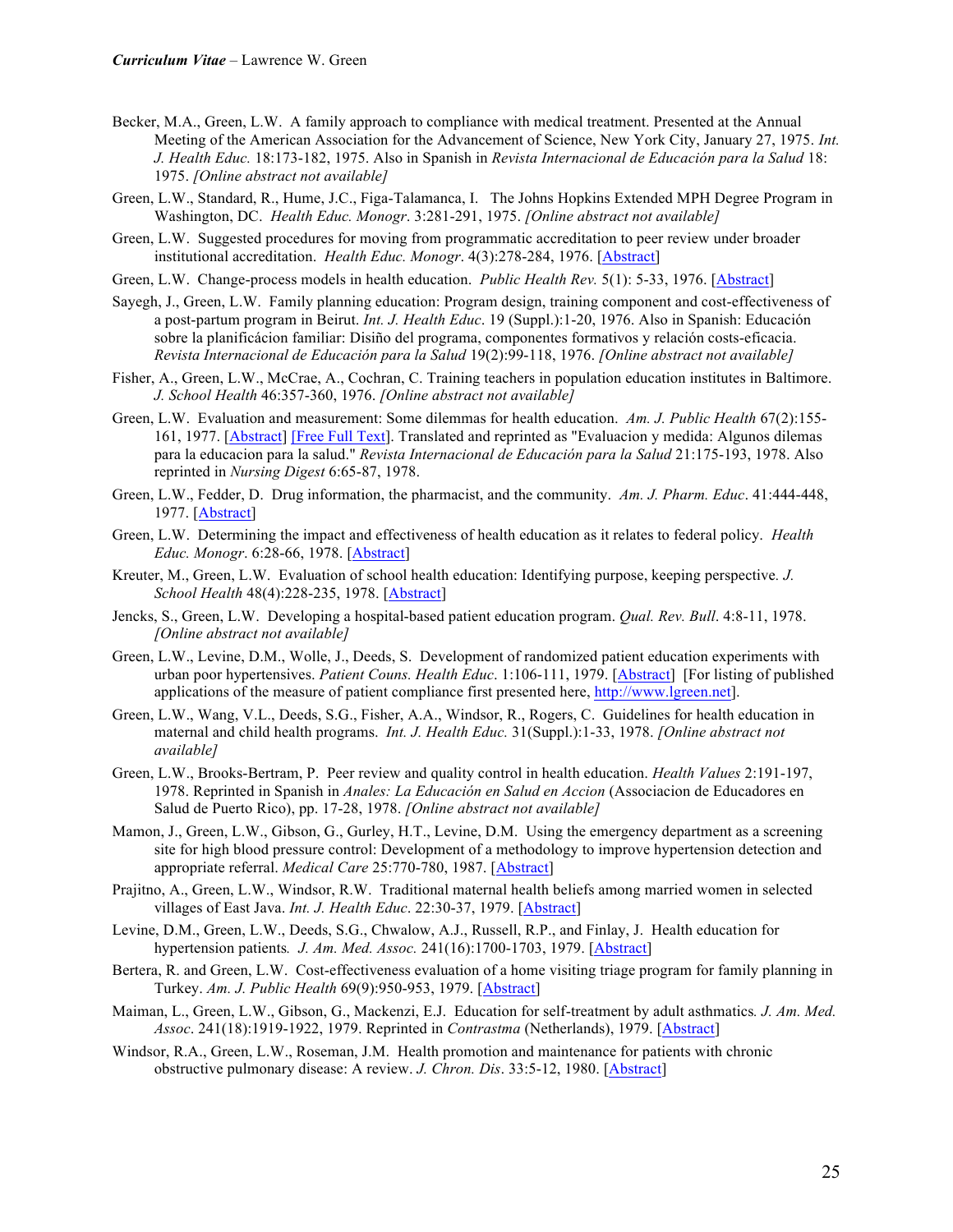- Wang, V.L., Terry, P., Flynn, B.S., Williamson, J., Green, L.W., Faden, R. Multiple indicators of continuing medical education priorities for chronic lung diseases in Appalachia*. J. Med. Educ*. 54:803-811, 1979. *[Online abstract not available]*
- Green, L.W. National policy in the promotion of health. Keynote address at the Tenth International Conference on Health Education, London, September 3, 1979. *Int. J. Health Educ*. 22:161-168, 1979. *[Online abstract not available]*
- Green, L.W., Heit, P., Iverson, D., Kolbe, L.J., Kreuter, M.W. The School Health Curriculum Project: Its theory, practice and measurement experience. *Health Educ. Q*. 7:14-34, 1980. [Abstract]
- Morisky, D.E., Levine, D.M., Green, L.W., Russell, R.P., Smith, C. The relative impact of health education for lowand high-risk patients with hypertension. *Prev. Med.* 9(4):550-558, 1980. [Abstract]
- Green, L.W., Lewis, F.M., Levine, D.M. Balancing statistical data and clinician judgments in the diagnosis of patient educational needs. *J. Community Health* 6(2):79-91, 1980. [Abstract]
- Morisky, D.E., Levine, D.M., Wood, J.C., Bone, L.R., Flagle, C., Green, L.W. Systems approach for the planning, diagnosis, implementation and evaluation of community health education approaches in the control of high blood pressure. *J. Operations Res.* 50:625-34, 1981. *[Online abstract not available]*
- Levine, D.M., Green, L.W. Cardiovascular risk reduction: An interdisciplinary approach to research training. *Int. J. Health Educ*. 24(1):20-5, 1981. [Abstract]
- Allegrante, J.P., Green, L.W. When health policy becomes victim blaming. *N. Engl. J. Med*. 305(25):1528-1529, 1981. [Abstract]
- Green, L.W., Lewis, F.M. Issues in relating evaluation to theory, policy and practice in continuing education and health education. *Mobius* 1:46-58, 1981. [Abstract]
- Levine, D.M., Morisky, D.E., Bone, L.R., Lewis, C., Ward, W.B., Green, L.W. Data-based planning for educational interventions through hypertension control programs for urban and rural populations in Maryland. *Public Health Rep*. 97:107-12, 1982. [Abstract] [Free full-text online]. PMID: 7063589.
- Green, L.W. Reconciling policy in health education and primary health care. *Int. J. Health Educ*. 24(3, supp.):1-11, 1982. *[Online abstract not available]*
- Morisky, D.E., Levine, D.M., Green, L.W., Smith, C. Health education program effects on the management of hypertension in the elderly. *Arch. Intern. Med*. 142(10):1835-8, 1982. [Abstract]
- Morisky, D.E., Levine, D.M., Shapiro, S., Green, L.W. An educational and behavioral approach toward increasing patient activation in hypertension management. *J. Community Health* 7(3):171-82, 1982. [Abstract]
- Bertera, R.L., Levine, D.M., Green, L.W. Behavioral effects of blood pressure self-monitoring in the workplace using automated measurements. *Preventive Med*. 11:158-63, 1982. *[Online abstract not available]*
- Green, L.W., Wilson, R., Bauer, K Data requirements to measure progress on the objectives for the nation in health promotion and disease prevention. *Amer J Public Health.* 73(1):18-24, 1983. [Abstract] [Free full-text online]
- Green, L.W. New policies in education for health. *World Health* April-May:13-17, 1983. *[Online abstract not available]*
- Morisky, D.E., Levine, D.M., Green, L.W., Shapiro, S., Russell, R.P., Smith, C.R. Five-year blood-pressure control and mortality following health education for hypertensive patients. *Am J Public Health* 73(2):153-62, 1983. [Abstract] [Free Full Text]
- Green, L.W. Some challenges to health services research on children and the elderly. *Health Serv. Res.* 19(6):793- 815, 1985. [Free Full Text]
- Gottlieb, N.H., Green, L.W. Life events, social network, lifestyle, and health: An analysis of the 1979 National Survey of Personal Health Practices and Consequences. *Health Educ. Q.* 11(1):91-105, 1984. [Abstract]
- McLeroy, K.R., Green, L.W., Mullen, K.D., Foshee, V. Assessing the effects of health promotion in worksites: A review of the stress program evaluations. *Health Educ. Q.* 11(4):379-401, 1984. [Abstract]
- Levine, D.M., Green, L.W. The role of academic medicine in patient education. State of the art in research and evaluation. *Bull. N.Y. Acad. Med.* 61(2):135-43. PMCID: PMC1911828. [Free PMC Article]
- Morisky, D.E., DeMuth, N.M., Field-Fass, M., Green, L.W., Levine, D.M. Evaluation of family health education to build social support for long-term control of high blood pressure. *Health Educ. Q.* 12(1):35-50, Spring, 1985. [Abstract] PMID: 3980239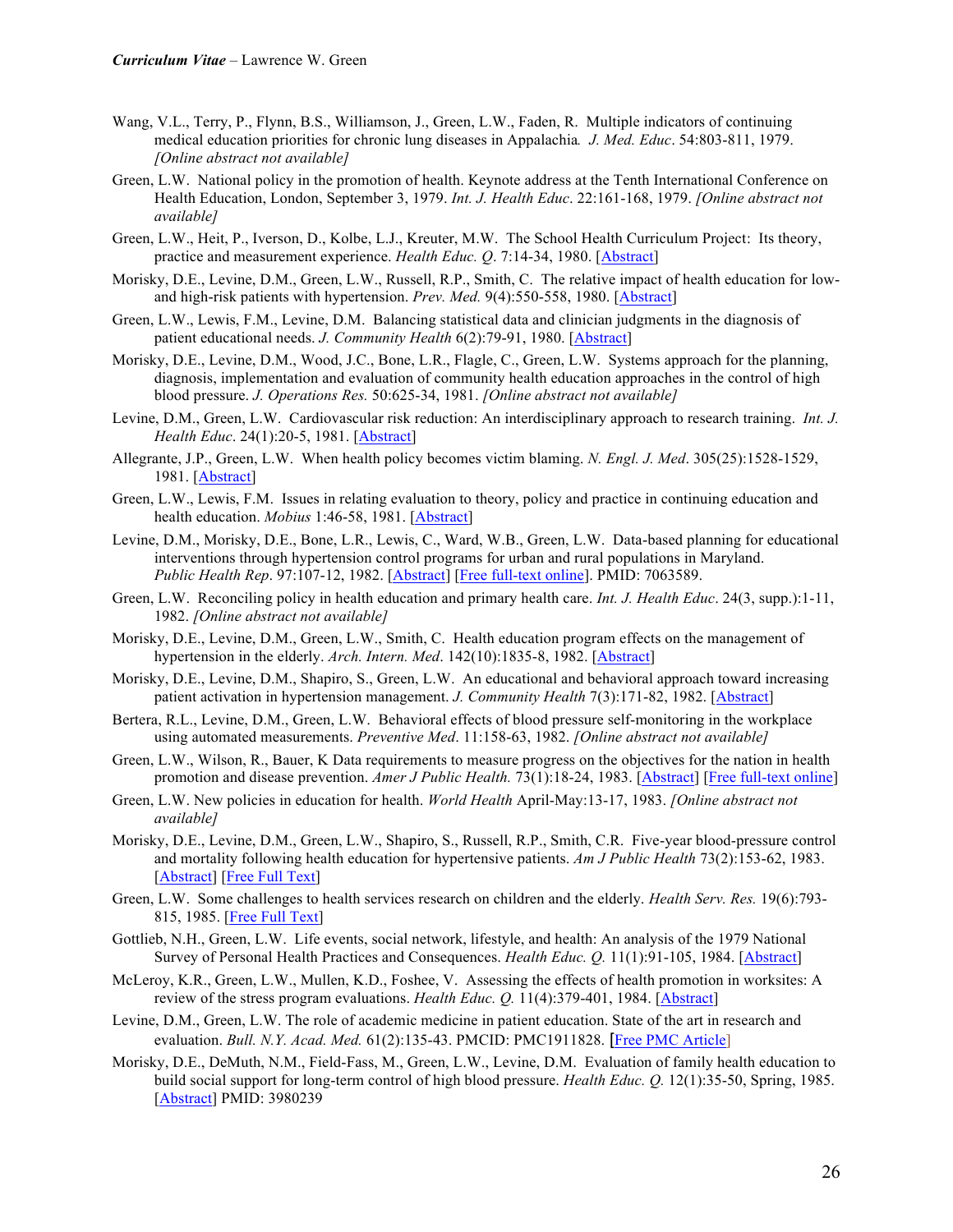- McAlister, A., Mullen, P.D., Nixon, S.A., Dickson, C., Gottlieb, N.H., McCuan, R., Green, L.W. Health promotion among primary care physicians in Texas. *Texas Med*. 81:55-8, 1985. PMID: 4002175. *[Online abstract not available]*
- Risser, L.W., Hoffman, H.M., Gordon, B.G., Green, L.W. A cost-benefit analysis of preparticipation sports examinations of adolescent athletes*. J. Sch. Health* 55(7):270-3, 1985. [Abstract]
- Cantor, J., Morisky, D.E., Green, L.W., Levine, D.M., Salkever, D. Cost-effectiveness of educational interventions to improve patient outcomes in blood pressure control. *Prev. Med*. 14(6):782-800, 1985. [Abstract]
- Mullen, P.D., Green, L.W., Persinger, G. Clinical trials of patient education for chronic conditions: A comparative meta-analysis of intervention types. *Prev. Med.* 14(6): 753-81, 1985. [Abstract]
- Green, L.W., Mullen, P.D., Friedman, R.B. An epidemiological approach to targeting drug information. *Patient Educ. Couns.* 8(3):255-68, 1986. [Abstract].
- Levine, D.M., Green, L.W., Morisky, D. Effect of a structured health education program on reducing morbidity and mortality from high blood pressure. *Biblio. Cardiol.* 42:8-16. PMID: 3307759.
- Slater, C.H., Green, L.W., Vernon, S.W., Kieth, V.M. Problems in estimating prevalence of physical activity from national surveys. *Prev. Med.* 16(1):107-18, 1987. [Abstract]
- Morisky, D.E., Green, L.W., Levine, D.M. Concurrent and predictive validity of a self-reported measure of medication adherence. *Med. Care* 24(1):67-74, 1986. [Abstract]. PMID: 3945130.
- Hatcher, M.E., Green, L.W., Levine, D.M., Flagle, C.E. Validation of a decision model for triaging hypertensive patients to alternate health education interventions. *Soc. Sci. Med.* 22(8):813-9, 1986. [Abstract]
- Green, L.W. How Physicians Can Improve Patients' Participation and Maintenance in Self-Care. *Western J. Med.* 147(3):346-9, 1987. [Abstract] [Free Full Text]
- Gottlieb, N., Green, L.W. Ethnicity and lifestyle health risk: Some possible mechanisms. *Amer. J. Health Prom.* 2(1):37-51, 1987. [Abstract]
- Green, L.W., Eriksen, M.P., Schor, E.L. Preventive practices by physicians: behavioral determinants and potential interventions. *Am J Prev Med. 4* (suppl. 4): 101-7, 1988. PMID: 3079134. *[Online abstract not available]*
- Green, L.W. Promoting the one-child policy in China. *J. Public Health Policy* 9(2):273-83, 1988. [Abstract]
- Bibeau, D.L., Mullen, K.D., McLeroy, K.R., Green, L.W., Foshee, V. Evaluations of workplace smoking cessation programs: A critique. *Amer. J. Prev. Med.* 4(2):87-95, 1988. [Abstract]
- Polen MR, Friedman GD, Lawrence RS, DeFriese GH, Estes EH, Fielding J, Fineberg HV, Fletcher S, Green LW, Greene JC, Gross GA, Kottke TE, LaForce FM, Medalie JH, Russell L., Scatarige C., Stolley P., Trevino F.M., Wiese W., Williams C. Automobile Injury—Selected Risk Factors and Prevention in the Health Care Setting. *JAMA The Journal of the American Medical Association*. Jan. 1988; 259(1):77-80. DOI:10.1001/jama.1988.03720010055043
- Parcel, G.S., Eriksen, M.P., Lovato, C.Y., Gottlieb, N.H., Brink, S.G., Green, L.W. The diffusion of school-based tobacco-use prevention programs: Project description and baseline data. *Health Educ. Res.* 4(1):111-24, 1989. [Abstract]
- Fries, J., Green, L.W., Levine, S. Health promotion and the compression of morbidity. *Lancet* 1(8636):481-3, March 4, 1989. PMID: 2563849. *[Online abstract not available]*
- Lovato, C.Y., Green, L.W. Maintaining employee participation in workplace health promotion programs. *Health Educ. Q.* 17(1): 73-88, 1990. [Abstract]
- Gottlieb, N.H., Eriksen, M.P., Lovato, C.Y., Weinstein, R.P., Green, L.W. Impact of a restrictive work site smoking policy on smoking behavior, attitudes, and norms. *J. Occup. Med.* 32(1):16-23, 1990. [Abstract]
- Weiss, T.W., Slater, C.H., Green, L.W., Kennedy, V.C., Albright, D.L., Wun, C.C. The validity of single-item, selfassessment questions as measures of adult physical activity. *J. Clin. Epid.* 43(11):1123-9, 1990. [Abstract]
- Kok, G., Green, L.W. Research to support health promotion in practice: a plea for increased co-operation. *Health Promotion International* 5(4):303-8, 1990. [Abstract]
- Tabak, E.R., Mullen, P.D., Simons-Morton, D.G., Green, L.W., Mains, D.A., Eilat-Greenberg, S., Frankowski, R.F., Glenday, M.C. Definition and yield of inclusion criteria for a meta-analysis of studies of patient education in clinical preventive services. *Evaluation and the Health Professions* 14(4):388-411, 1991. [Abstract]
- Harrison, J.A., Mullen, P.D., Green, L.W. A meta-analysis of studies of the Health Belief Model. *Health Educ. Res.* 7(1):107-16, 1992. [Abstract] doi: 10.1093/her/7.1.107.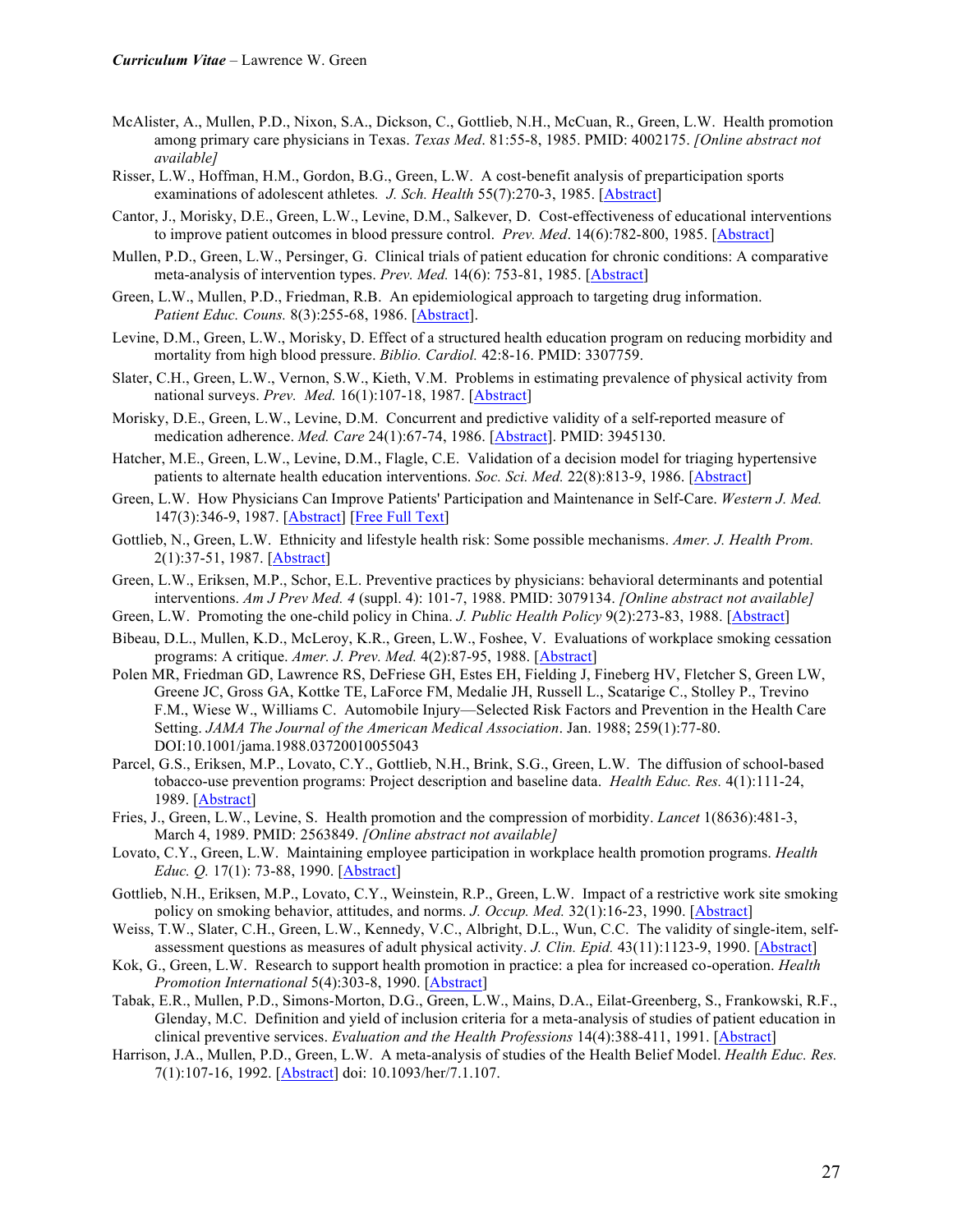- Gottlieb, N.H., Lovato, C.Y., Weinstein, R.P., Green, L.W., Eriksen, M.P. The implementation of a restrictive worksite smoking policy in a large decentralized organization. *Health Educ. Q.* 19(1):77-100, 1992. [Abstract]
- Simons-Morton, D.G., Mullen, P.D., Mains, D.A., Tabak, E.R., Green, L.W. Characteristics of controlled studies of patient education and counseling for preventive health behaviors. *Patient Educ.& Couns.* 19(2):175-204, 1992. [Abstract]
- Dabbagh, L., Green, L.W., Walker, G.M. Case Study: Application of Precede and Proceed as a Framework for Designing Culturally Sensitive Diarrhea Prevention Programs and Policy in Arab Countries. *Internat Q Community Health Educ* 12(4):293-315, 1992. [Abstract]
- Green, L.W. The health promotion research agenda revisited. *American Journal of Health Promotion* 6(6):411-3, 1992. PMID:10146801. *[Online abstract not available]*
- Green, L.W., Kreuter, M.W. CDC's Planned Approach to Community Health as an application of PRECEDE and an inspiration for PROCEED. *Journal of Health Education* 23(3):140-147, 1992. *[Online abstract not available]*
- Green, L.W., Richard L. The need to combine health education and health promotion: The case of cardiovascular disease prevention. *Promotion and Education: International Journal of Health Promotion and Education*  Quarterly 1:11-7, 1993. PMID: 8186939. *[Online abstract not available]*
- Green, L.W., Cargo, M., Ottoson, J.M. The role of physicians in supporting lifestyle changes. *Medicine, Exercise, Nutrition and Health* 3:119-30, 1994. *[Online abstract not available]*
- Boulet, L-P., Chapman, K.R., Green, L.W., FitzGerald, J.M. Asthma education. *Chest* 106 (4, Suppl.):184S-196S, 1994. [Abstract] [Free Full Text]
- Green, L.W., Frankish, C.J. Theories and principles of health education applied to asthma. *Chest* 106 (Suppl. 4): 219S-30S, 1994. [Abstract] [Free Full Text]
- Green, L.W. Refocusing health care systems to address both individual care and population health. *Clinical and Investigative Medicine* 17(2):133-41, April 1994. [Abstract]
- Wharf Higgins, J., Green, L.W. The APHA criteria for development of health promotion programs applied to four healthy community projects in British Columbia. *Health Promotion International*: 9(4):311-20, 1994. [Abstract]
- Daniel, M., Green, L.W. Application of the PRECEDE-PROCEED model in diabetes prevention and control: A case example from a Canadian aboriginal community. *Diabetes Spectrum* 8(2):74-84, 1995. *[Online abstract not available]*
- McGowan, P., Green, L.W. Arthritis self-management in native populations of British Columbia: An application of health promotion and participatory research principles in chronic disease control. *The Canadian Journal on Aging* 14(Suppl.1):201-212, 1995. (Parts of this paper were presented by Green L.W. at the National Health Research and Development Program Conference on Methodological Diversity and Quality in Applied Social and Health Research on Aging and Senior's Issues, Aylmer, Quebec, April 22, 1994, and as the Keynote Address at the International Conference on Patient Education, Phoenix, Arizona, April 28, 1994.) [Abstract]
- Green, L.W., Potvin, L., Richard, L. Ecological foundations of health promotion*. American Journal of Health Promotion* 10(4):270-81, 1996. [Abstract]
- Richard, L., Potvin, L., Kishchuck, N., Prlic, H., Green, L.W. Assessment of the integration of the ecological approach in health promotion programs. *American Journal of Health Promotion* 10:318-28, 1996. [Abstract]
- Johnson, J.L., Green, L.W., Frankish, C.J., MacLean, D.R., Stachenko, S. A Dissemination research agenda to strengthen health promotion and disease prevention. *Canadian Journal of Public Health* 87 (Suppl.2): S5-10,1996. [Abstract]
- Green, L.W., Johnson, J.L. Dissemination and utilization of health promotion and disease prevention knowledge: Theory, research and experience. *Canadian Journal of Public Health* 87(Suppl.2):S17-23,1996. [Abstract]
- George, M.A., Green, L.W., Daniel, M. Evolution and implications of participatory action research for public health. *Promotion and Education* 3(4):6-10, 1996. *[Online abstract not available]*
- Clarke, V.A., Frankish, C.J., Green, L.W. Understanding suicide among indigenous adolescents: A review using the PRECEDE model. *Injury Prevention* 3(2):126-34, June1997. [Abstract] [Free Full Text]
- Schechter, J.H., Green, L.W., Olsen, L., Kruse, K., Cargo, M. Application of Karasek's Demand/Control Model in a Canadian Occupational Setting Including Shift Workers During a Period of Reorganization and Downsizing. *American Journal of Health Promotion* 11(6):394-9, 1997. [Abstract]
- Ratner, P., Green, L.W., Frankish, C.J., Chomik, T., Larsen, C. Setting the stage for health impact assessment. *Journal of Public Health Policy* 18(1):67-79, 1997. [Abstract]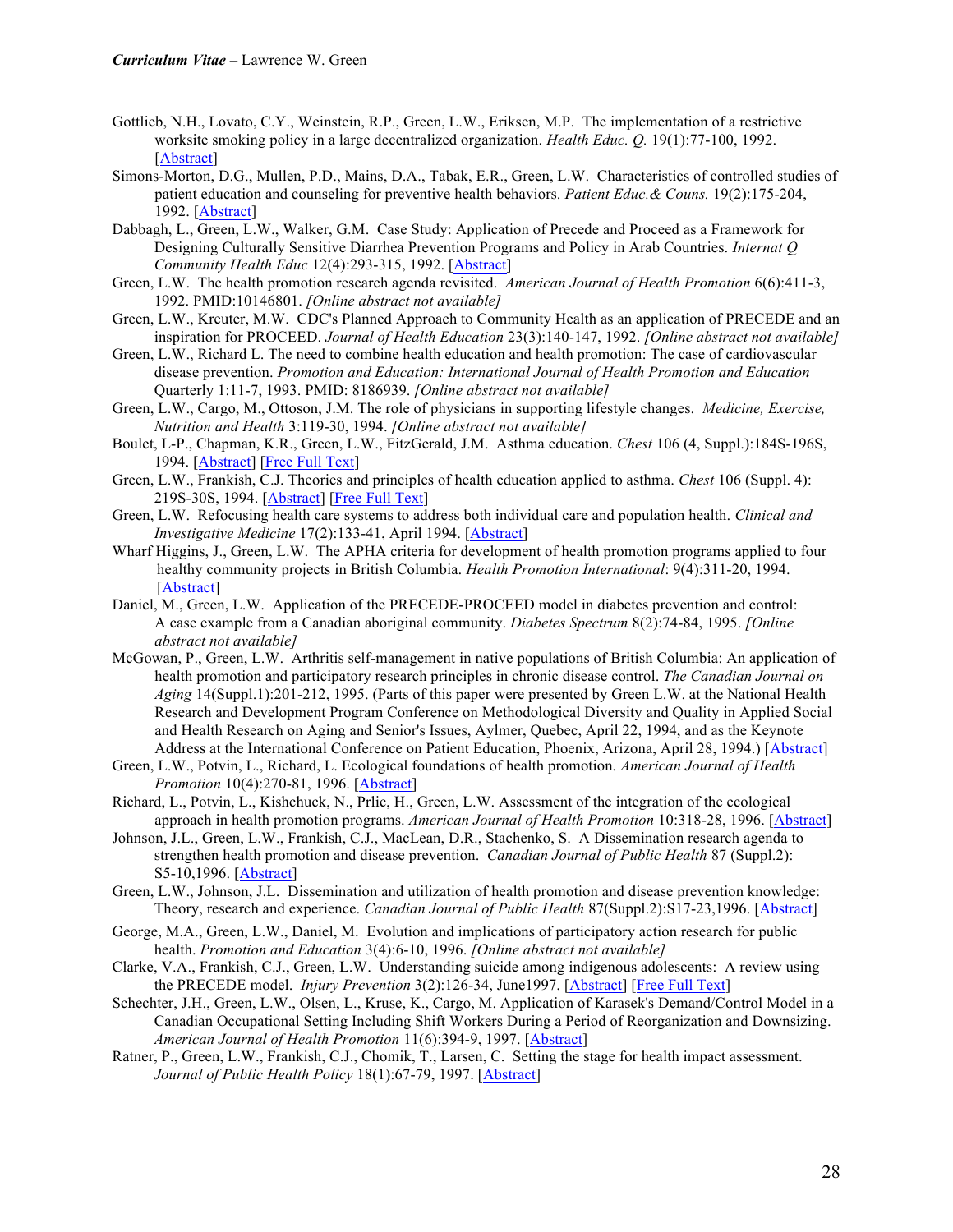- Burglehaus, M.J., Smith, L.A., Sheps, S.B., Green, L.W. Physicians and Breastfeeding: Beliefs, Knowledge, Selfefficacy and Counselling Practices. *Canadian Journal of Public Health* 88(6):383-7, 1997. [Abstract] [Free Full Text]
- Huang, Y.W., Green, L.W., Darling, L.F. Moral education and health education for elementary school and preschool children in Canada. Journal of the *National School Health Association* (Taiwan) 30:23-35, July 1997. *[Online abstract not available]*
- Mullen, P.D., Simons-Morton, D., Ramirez, G., Frankowski, R.F., Green, L.W., Mains, D.A. A meta-analysis of trials evaluating patient education and counseling for three groups of preventive health behaviors. *Patient Education and Counseling* 32:157-3, 1997. [Abstract]
- Werdegar, D., Green, L.W., et al. Members of the HIV Education and Prevention Evaluation Team: HIV Education and Prevention in California. *AIDS & Public Policy Journal* 12(1):31-45, 1997. *[Online abstract not available]*
- Daniel, M., Green, L.W., Sheps, S.B. Paradigm change and uncertainty about funding of public health research: social and scientific implications. *Journal of Health and Social Policy* 10(2):39-56, 1998. [Abstract]
- George, M. A., Daniel, M., Green, L. W. Appraising and funding participatory research in health promotion. *International Quarterly of Community Health Education* 18(2):181-97, 1998-99. [Abstract]
- Daniel, M., Green, L. W., Marion, S.A., Gamble, D., Herbert, C.P., Hertzman, C., Sheps, S. Effectiveness of community-directed diabetes prevention and control in a rural aboriginal population in British Columbia, Canada. *Social Science & Medicine* 48: 815-32, 1999. [Abstract]
- Wharf Higgins, J., Vertinsky, P., Cutt, J., Green, L. W. Using social marketing as a theoretical framework to understand citizen participation in health promotion. *Social Marketing Quarterly* 5(2): 42-55, 1999. [Abstract]
- Daniel, M, Green, LW. Community-based prevention and chronic disease self-management programmes: problems, praises and pitfalls*. Disease Management, Health Outcomes* 6(4):185-192, 1999. [Abstract]
- Sjostrom M, Karlsson AB, Kaati G, Yngve A, Green LW, Bygren LO. A four week residential program for primary health care patients to control obesity and related heart risk factors: effective application of principles of learning and lifestyle change. *European Jour of Clinical Nutrition* 1999 May;53 Suppl 2:S72-7. [Abstract]
- Warren, CW, Riley, L.A., Asma, S., Eriksen, M.P., Green, L.W., Yach, D. Tobacco Use by Youth: A Surveillance Report from the Global Youth Tobacco Survey Project. *Bulletin of the World Health Organization* 78(7): 868-76, 2000. [Abstract] [Free Full Text]
- Green, LW, Pappas, A, Eriksen, M, Fishburn, B. Le role de la legislation dans la lutte contre le tabagisme aux Etats-Unis [Tobacco Control Legislative Experience in the United States]*. Prom & Educ: Internat J Health Prom & Educ* 7(3): 38-42, 2000. [Abstract in French]
- Green, L.W., Daniel, M., Novick, L. Partnerships and coalitions for community based research. *Public Health Rep* 116: 20-31, Summer 2001. [Free Full Text]
- Daniel, M., Rowley, K.G., Herbert, C.P., O'Dea, K., Green, L.W. Lipids and Psychosocial Status in Aboriginal Persons With and At Risk for Type 2 Diabetes: Implications for Tertiary Prevention. *Patient Educ & Couns* 43(1): 85-95, 2001. DOI: 10.1016/S0738-3991(00)00153-1. [Abstract]
- MacDonald, M., Green, L.W. Reconciling concept and context: The dilemma of implementation in school-based health promotion. *Health Education and Behavior* 28(6):749-68, Dec 2001. [Abstract]
- Green, L.W., Mercer, S.L. Community-based participatory research: Can public health researchers and agencies reconcile the push from funding bodies and the pull from communities? *American Journal of Public Health* 91(12):1926-9, Dec. 2001. [Abstract] [Free Full Text]
- Naylor, P-J., Wharf-Higgins, J., Blair, L., Green, L.W., O'Connor, B. Evaluating the participatory process in a community-based heart health project. *Social Science and Medicine* 55(7): 1173-87, 2002*.* [Abstract]
- Mercer SL, Green LW, Rosenthal AC, Husten CG, Khan LK, Dietz WH. Possible lessons from the tobacco experience for obesity control. *American Journal of Clinical Nutrition* 77(4 Suppl): 1073S-1082S, Apr 2003. [Abstract] [Free Full Text]
- Cargo, M., Grams, G. D., Ottoson, J.M., Ward, P., Green, L.W. Empowerment as fostering positive youth development and citizenship. *American Journal of Health Behavior* 27(Suppl 1): S66-S79, 2003. [Abstract]
- Paluck, E.C., Green, L.W., Frankish, C.J., Fielding, D.W., & Haverkamp, B. Assessment of communication barriers in community pharmacies. *Evaluation & Health Professions* 2003 Dec;26(4):380-403. [Abstract]
- Lovato C, Potvin L, Lehoux P, Proulx M, Chiasson M, Milligan D, Tremblay M, Gariepy E, Dingwell G, Green L. Software to assist with programme planning: Two community-based cases. *Promotion and Education*, 10(3): 120-6, 2003. PMID: 14669714. *[Online abstract not available]*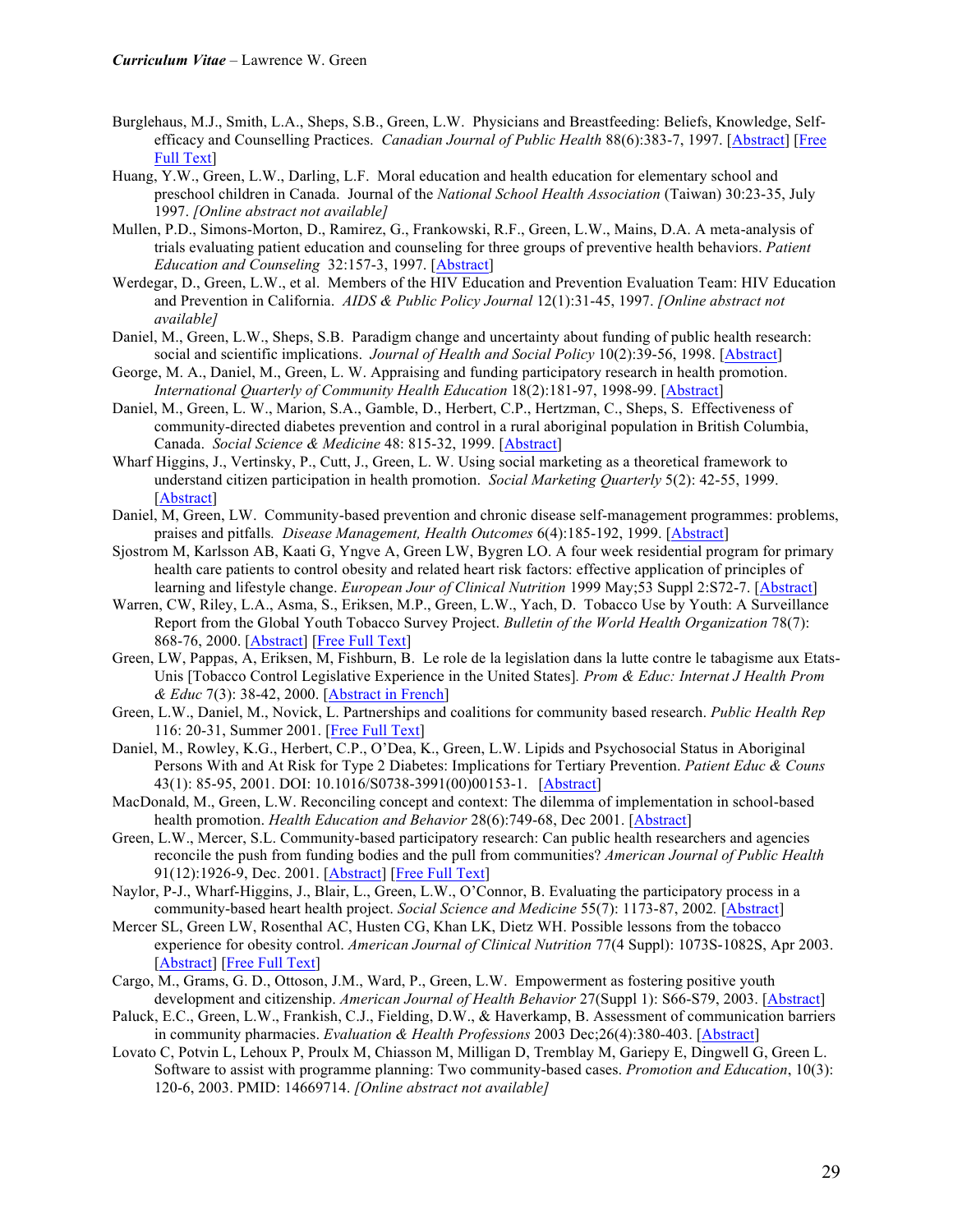- Best, A., Stokels, D., Green, L.W., Leischow, S., Holmes, B., Buckholz, K. An integrative framework for community partnering to translate theory into effective health promotion strategy. *American Journal of Health Promotion*, 18(2): 168-76, 2003. [Abstract]
- Mercer, S.L., MacDonald, G., Green, L.W. Participatory research and evaluation: From best practices for all states to achievable practices within each state in the context of the Master Settlement Agreement. *Health Promotion Practice*, 5(3 Suppl.): 167S-78S, July 2004. [Abstract]
- Daniel, M., Cargo, M.D., Lifshay, J., & Green, L.W. Cigarette smoking, mental health and social support: Data from a Northwestern First Nation. *Canadian Journal of Public Health*. 95(1):45-9, 2004. [Abstract] [Free Full Text]
- Baker, E.S. Potter, M.A., Jones, D.L., Mercer, S.L., Cioffi, J.P., Green, L.W., Halverson, P.K., Lichtveld, M.V., and Fleming, D.W. The public health infrastructure and our nation's health. *Annual Rev of Public Health.* 26:303- 18, 2005. [Abstract]
- Combination Pharmacotherapy for Cardiovascular Disease Working Group (Planning Committee and writing team: LW Green & W Weintraub, Co-chairs, V Narayan, M Engelgau, D Williamson, A Fried, F Vinicor; Expert Panel, Green & Weintraub, co-chairs, and others). Combination pharmacotherapy for cardiovascular disease. *Annals of Intern. Med.* 2005;143(8):593-9. [Abstract] [Free Full Text]
- Green LW, & Glasgow R. Evaluating the relevance, generalization, and applicability of research: Issues in external validation and translation methodology*. Evaluation & the Health Professions* 2006; 29(1): 126-53. [Abstract] [Among 10 Most Frequently Read & Most Frequently cited]
- Green, L.W. Public health asks of systems science: To advance our evidence-based practice, can you help us get more practice-based evidence? *American Journal of Public Health* 96(3): 406-9, Mar. 2006. [Abstract]
- Martin, J. B., Green, L.W., & Gielen, A. C. Potential lessons from public health and health promotion for the prevention of child abuse. *J Prev & Intervention in the Community*. 1 Jan 2007 34(1-2): 205-22. [Abstract]
- Mercer, S.L, DeVinney, B.J., Fine, L.J., Green, L.W., Dougherty, D. Study designs for effectiveness and translation research: Identifying trade-offs. *Am J Prev Med.* 2007; 33(2): 139-54. [Abstract]
- Sanson-Fisher, R.W., Bonevski, B., Green, L.W., D'Este, C. Limitations of the randomized controlled trial in evaluating population-based health interventions. *Am J Prev Med*. 2007; 33(2): 155-61.[Abstract]
- Hawkins, N.G., Sanson-Fisher, R.W., Shakeshaft, A., D'Este, C., Green, L.W. The multiple baseline design for evaluating population-based research. *Am J Prev Med*. 2007; 33(2): 162-8. [Abstract]
- Chiasson, M., Green, L.W. Questioning the IT artefact: user practices that can, could, and cannot be supported in packaged-software designs. *European Jour of Information Systems,* 2007; 16:542-554. [Abstract] [Free Full Text]
- Choi, C.K.B., Frank, J., Mindell, J.S., Orlova, A., Lin, V., Vaillancourt, A.G.M.G., Puska, P., Pang, T., Skinner, H.A., Marsh, M., Mokdad, A.H., Yu, S-Z., Lindner, M.C., Sherman, G., Barreto, S.M., Green, L.W., Svenson, L.W., Sainsbury, P., Yan, Y., Zhang, Z-F., Zevallos, J.C., Ho, S.C., de Salazar, L.M. Vision for a Global Registry of Anticipated Public Health Studies. *Am J. Public Health*; April 2007, 97(Supplement 1): S82-7. [Abstract]
- van Weel C, Hiddink GJ, van Binsbergen J, Brotons C, Drenthen T, Green LW, Halsted CH, Koelen M, Kok FJ, Mathus-Vliegen EHM, Ockhuizen T, Truswell AS. The Fifth International Heelsum Workshop 'more synergy between primary care and public health': mission statement. *Fam Prac.* 2008; 25(suppl 1):i6. [Abstract] [Free Full Text]
- Hayden J, Cottrell R, Green L, Ames E, Ramsey D. Professional development in retirement: the top rung on the career ladder. *Health Promot Pract.* 2008 Jul; 9(3):232-6. [Abstract]
- Kottke TE, Solberg L, Nelson A, Belcher DW, Caplan W, Green LW, Lydick E, Magid DJ, Rolnick SJ, Woolf SH. Optimizing practice through research: a new perspective to solve an old problem. *Annals of Family Medicine,* 6(5): 459-62.Sept/Oct 2008. [Abstract] [Free Full Text]
- Green, L.W. Making research relevant: if it is an evidence-based practice, where's the practice-based evidence? *Family Practice*, 2008; 25 (suppl 1): i20-4. [Abstract] [Free Full Text]
- Cohen DJ, Crabtree BF, Etz RS, Balasubramanian BA, Donahue KE, Leviton LC, Clark EC, Isaacson NF, Stange KC, and Green LW. Fidelity versus flexibility: translating evidence-based research into practice. *Am J Prev Med* 1 Nov 2008 35(5 Suppl): S381-9. [Abstract]
- Ottoson JM, Green LW, Beery WL, Senter SK, Cahill CL, Pearson DC, Greenwald HP, Hamre R, Leviton L. (2009). Policy-contribution assessment and field-building analysis of the Robert Wood Johnson Foundation's Active Living Research Program. *Amer J Prev Med,* Feb 2009; 36(2, Supplement 1), S34-43. [Abstract]
- Van Olphen J., Ottoson JM, Green LW, Barlow J, Koblick K, Hiatt RA. Evaluation of a partnership approach to translating research on breast cancer and the environment. *Progress in Community Health Partnerships:*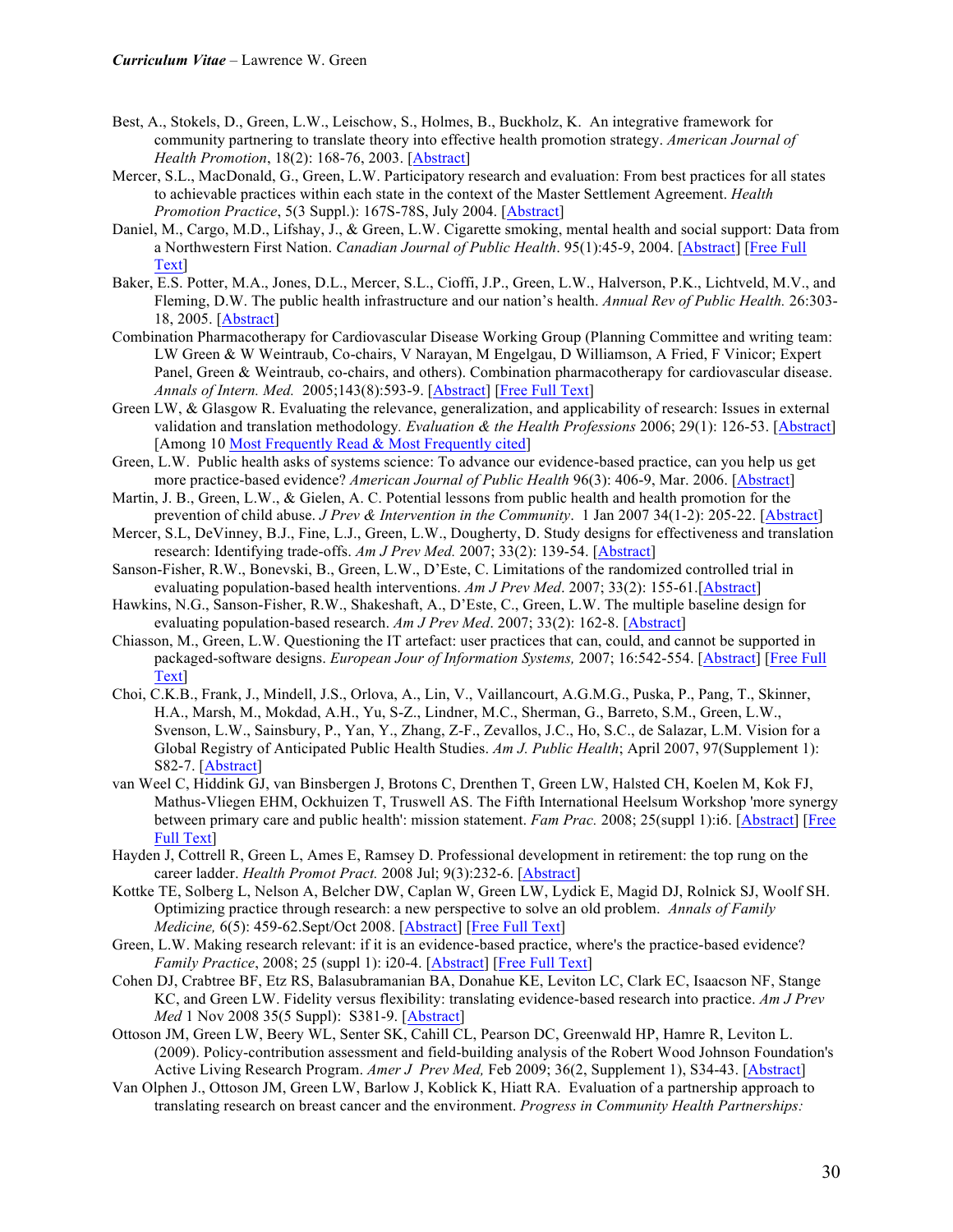*Research, Education, and Action.* 3(3): 213-26, Fall 2009. [Abstract] [Free Full Text]

- Green LW, Travis JW, McAllister RG, Peterson KW, Vardanyan AN, Craig A. Male circumcision and HIV prevention: Insufficient evidence and neglected external validity. *Am J Prev Med.* Nov 2010;39(5):479-82. [Abstract] [Free Full Text]
- Ramirez AG, Chalela P, Gallion K, Green LW, Ottoson JM. *Salud America!* Developing a national Latino childhood obesity research agenda. *Health Educ & Behav.* 38(3):251-60, 2011. [Abstract]
- Potter MB, Yu A, Yu TM, Gildengorin G, Yu AY, Chan K, McPhee SJ, Green LW, Walsh J. Adaptation of the FLU-FOBT program for a primary care clinic serving a low-income Chinese-American community: New evidence of effectiveness. *J Health Care for the Poor and Underserved,* 22(1):284-95. Feb. 2011. [Abstract]
- Macaulay AP, Jagosh J, Seller R, Henderson J, Cargo M, Greenhalgh T, Wong G, Salsberg J, Green LW, Herbert CP**. A**ssessing the benefits of participatory research: a rationale for a realist review. *Global Health Promotion*  18(2):45–8, 2011; PMID: 21744664 [Abstract]
- Jagosh JJ, Pluye P, Macaulay AC, Salsberg J, Henderson J, Sirett E, Bush PL, Seller R, Wong G, Greenhalgh T, Cargo M, Herbert CP, Seifer SD, Green LW. Assessing the outcomes of participatory research: Protocol for identifying, selecting, appraising and synthesizing the literature for realist review. *Implementation Science.* 6(1): 24; 2011. [Abstract] [Free Full Text]
- Gonzalez, M., Green, L.W., Glantz, S.A. Through tobacco industry eyes: civil society and the FCTC process from Philip Morris and British American Tobacco's perspectives. *Tob. Control*. 2012 Jul; 21(4):e1. [Abstract] [Free Full Text]
- Potter MB, Walsh JME, Yu TM, Gildengorin G, Green LW, McPhee SJ. The Effectiveness of the FLU–FOBT Program in Primary Care: A Randomized Trial. *Am J Prev Med.* July 2011; 41(1): pp. 9 –16 [Abstract] [Free Full Text]
- Trickett EJ, Beehler S, Deutsch C, Green LW, Hawe P, McLeroy K, Miller RL, Rapkin BD, Schensul JJ, Schulz AJ, and Trimble JE. Advancing the Science of Community-Level Interventions. *Am J Public Health.* July 2011. 101(8): pp. 1410-19 [Abstract]
- Huber M., Knotternerus J, Green LW, van der Horst H, Jadad AR, Kromhout D, Leonard B, Lorig K, Louriero MI, van der Meer JWM, Schnabel P, Smith R, van Weel C, Smid H. How should we define health? *Brit Med J.*  2011;343:d4163 doi: 10.1136, 26 July 2011. [Abstract]
- Livingood WC, Allegrante JP, Airhihenbuwa CO, Clark NM, Windsor RC, Zimmerman MA, Green LW. Applied social and behavioral science to address complex health problems. *Amer J Prev Med.* 2011;41(5):525-31. [Abstract] [Free Full Text]
- Katz DL, Murimi M, Gonzalez A, Nijike V, Green LW. From Controlled Trial to Community Adoption: The Multisite Translational Community Trial. *Am J. Public Health*. Aug. 2011; 101(8): e17-e27 [Abstract]. See letter to editor - Katz DL, Green LW, Murimi M, Gonzalez A, Njike V (2012). The Multisite Translational Community Trial and Community-Based Participatory Research: A Failure to Communicate? *Am J. Public Health*. April 2012: 102(4): 581-582. [Link to obtain full text of article]; author reply 582-583.
- Yano EM, Green LW, Glanz K, Ayanian JZ, Mittman BS, Chollette V, Rubenstein LV. Implementation and spread of interventions into the multilevel context of routine practice and policy: implications for the cancer care continuum. *Journal of the National Cancer Institute Monograph* 2012 (May); 44:86-99. [Abstract]
- Green LW, Brancati FL, Albright A., & Primary Prevention of Diabetes Working Group. Primary prevention of type 2 diabetes: integrative public health and primary care opportunities, challenges and strategies*. Family Practice.* 2012 (Apr); 29 Suppl 1:i13-23. [Abstract] [Free Full Text]
- Jagosh J, Macaulay AC, Pluye P, Salsberg J, Bush PL, Henderson J, Sirett E, Wong G, Cargo M, Herbert CP, Seifer SD, Green LW, and Greenhalgh T. Uncovering the Benefits of Participatory Research: Implications of a Realist Review for Health Research and Practice. *Milbank Quar.* Jun 2012; 90(2): 311-346. doi: 10.1111/j.1468-0009.2012.00665.x. PMID: 22709390. [Abstract]
- Gonzalez ME, Green LW, Glantz SA. Looking through enemy eyes: How the tobacco industry framed the problem of tobacco control during the FCTC process. *Tobacco Control* 21(4), July 2012. Doi:10.1136/tc.2010.041657. [**Full text**]
- Glasgow RE, Green LW, Taylor MV, Stange KC. An Evidence Integration Triangle for Aligning Science with Policy and Practice. *Amer J Prev Med.,* 2012; 42(6):646-54. [Abstract]
- Walsh JME, Gildengorin G, Green LW, Jenkins J, Potter M. The FLU-FOBT Program in community clinics: durable benefits of a randomized controlled trial. *Health Educ. Res.* 2012; 27(5):886-94. [Abstract] PMID: 22641790.
- Melvyn CL, Corbie-Smith G, Kumanyia SK, Pratt CA, Nelson C, Walker ER, Ammerman A, Ayala GX, Best LG,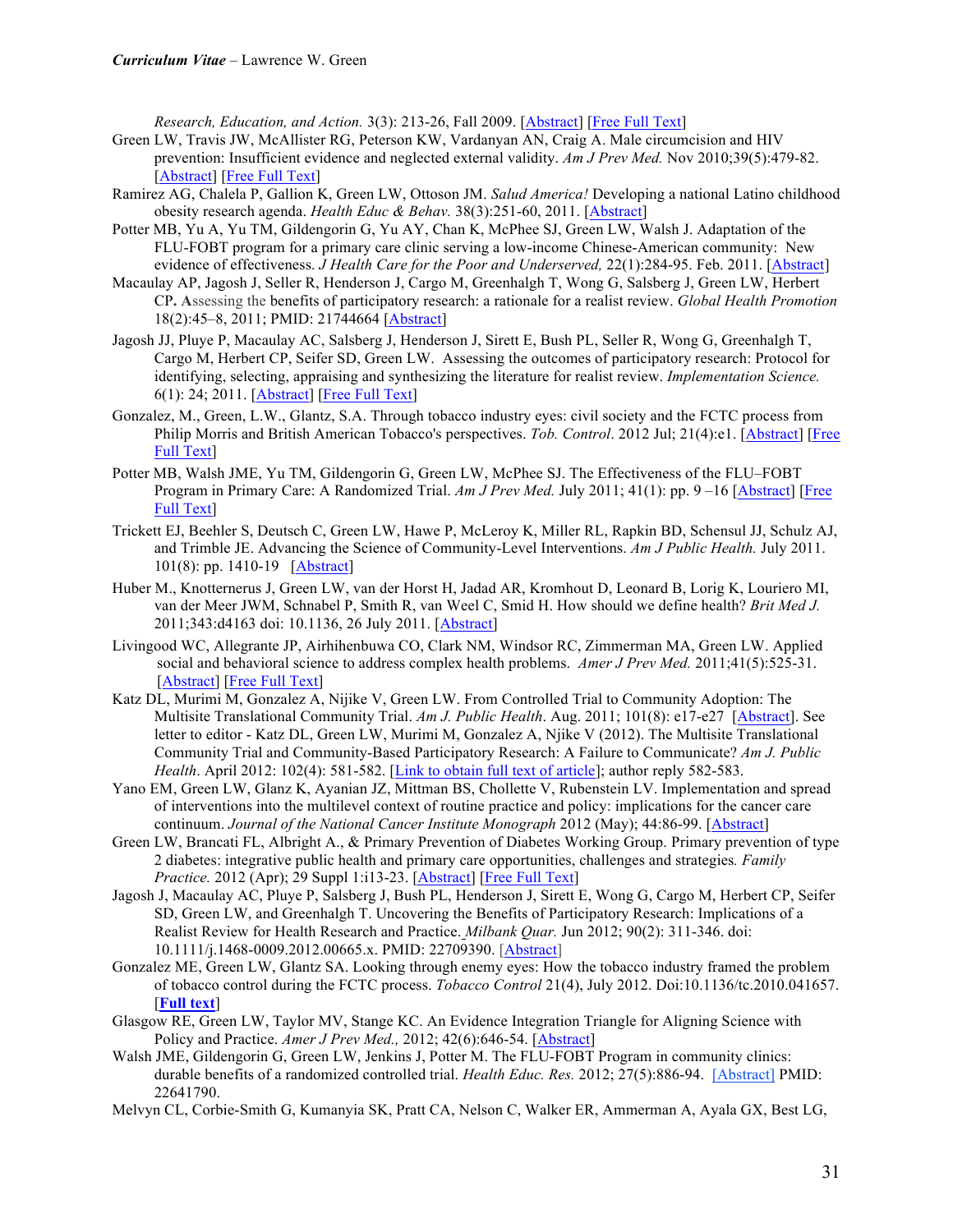Cherrington AL, Economos CA, Green LW, Harman J, Hooker SP, Murray DM, Perri MG, Ricketts TC. Developing a Research Agenda for Cardiovascular Disease Prevention in High-risk Rural Communities: Guiding Principles and Recommendations. *American Journal of Public Health* June 2013; 103(6): 1011- 1021. [Abstract]

- Witt CM, Chesney, M, Gliklich RE, Green LW, Lewith G, Luce B, McCaffrey A, Raferty Withers SF, Sox HC, Tunis S, Berman BM. Building a Strategic Framework for Comparative Effectiveness Research in Complementary and Integrative Medicine", *Evidence-Based Complementary and Alternative Medicine*, 2012, Article ID 531096, 5 Pages, 2012. doi:10.1155/2012/531096 [Abstract] [Free Full Text]
- Meissner HI, Glasgow RE, Vinson CA, Chambers D, Brownson RC, Green LW, Ammerman AS, Weiner BJ, Mittman B. The U.S. training institute for dissemination and implementation research in health. *Implementation Science*, 2013, 8(12). [Abstract] [Free Full Text] Open access. doi:10.1186/1748-5908-8-12
- Ottoson JM, Ramirez AG, Green LW, Gallion KJ. Exploring potential research contributions to policy: The Salud America! experience. Am J Prev Med, 2013, 44(3 Suppl. 3): S282-9. [Abstract] [Full Text] [Full text of the whole issue, *Addressing Latino Childhood Obesity Through Research and Policy*, 19 articles]
- Huang MT, Brownson PR, Esposito L, Green L, Homer C. Next steps in obesity prevention: applying the systems approach. *Child Obes*. 2013 Feb; 9(1):11-4. [Abstract]
- Jagosh J, Pluye P, Wong G, Cargo M, Salsberg J, Bush PL, Herbert CP. Green LW, Greenhalgh T, Macaulay AC. Critical reflections on realist review: insights from customizing the methodology to the needs of participatory research assessment. *Research Synthesis Methods*. Published online Oct. 22, 2013; **(wileyonlinelibrary.com) DOI: 10.1002/jrsm.1099**. DOI: 10.1002/jrsm.1099. [Abstract]
- Potter M, Ackerson L, Gomez V, Walsh JME, Green LW, Levin TR, Somkin C. Effectiveness and reach of the FLU-FIT Program in an integrated healthcare system: A multisite randomized trial. *Am J Public Health*.: 2013 Jun; 103(6):1128-33. [Abstract] [Free Full Text]
- Chatterji M, Green LW, Kumanyiki S. L.E.A.D.: A framework for evidence gathering and use for the prevention of obesity and other complex public health problems. *Health Educ & Behav.* 2014. 41(1):85-99, DOI:19 June 2013, 10.1177/1090198113490726. Epub 2013 Jun 19. PMID:23785069. [Abstract]
- Colonge N, Chin M, Clymer J, Fielding J, Glanz K, Goetzel R, Green L, Grossman D, Johnson R, Kumanyika S, Orleans T, Pronk N, Ramirez G, Remington P, Rimer B. Notes from the field: Planting, nurturing, and watching things grow. *Am J Prev Med.* 45(6):690, 2014.
- Kokko S, Green LW, Kannas L. A review of settings-based health promotion with applications to sports clubs. *Health Promot. Int*. 29(3):494-509. doi: 10.1093/heapro/dat046. PMID:23817337 [Abstract] [Free Full Text]
- Robinson MN, Tansil KA, Elder RW, Soler RE, Labre MP, Mercer SL, Eroglu D, Baur C, Lyon-Daniel K, Fridinger F, Sokler LA, Green LW, Miller T, Dearing JW, Evans WD, Snyder LB, Viswanath KK, Beistle DM, Chervin DD, Bernhardt JM, Rimer BK. Mass media health communication campaigns combined with health-related product distribution: a Community Guide systematic review. *Am J Prev Med.* 47(3):360-71, June 2014. DOI:10.1016/j.amepre.2014.05.034. PMID: 25145620 [Abstract & full text online]
- Gielen A, Green LW. The impact of policy, environmental, and educational interventions: A synthesis of the evidence from two public health success stories. *Health Educ & Behav.* 42(1, suppl.):20S-34S, Apr 2015. DOI: 10.1177/1090198115570049. Doi: 10.1177/1090198115570049. [Abstract] [Free full text]
- Golden S, McLeroy K, Green LW, Earp JA, Lieberman LD. Upending the social ecological model to guide health promotion efforts toward policy and environmental change. *Health Educ & Behav.* 42(1 Suppl):8S-14S. Apr. 2015. doi: 10.1177/1090198115575098. PMID: 25829123. [Abstract] [Free full text]
- Jagosh J, Bush PL, Salsberg J, Macaulay AC, Greenhalgh T, Wong G, Cargo M, Green LW, Herbert CP, Pluye P.A realist evaluation of community-based participatory research: partnership synergy, trust building and related ripple effects . *BMC Public Health,* 2015, Jul 30;15:725. doi: 10.1186/s12889-015-1949-1. [Free full text]. PMID: 26223523 **Free PMC Article**
- Pitan AA, Peng Y, Cooksey T, Lane K, Patel M, Hopkins DP, Orleans CT, Green LW, Bailey L, Zhu S-H, Anderson CM, Malacher A, & Community Preventive Services Task Force. Quitline Interventions to Increase Tobacco Use Cessation: Community Guide Systematic Review. *Am J Prev Med.* Submitted.
- Livingood WC Jr, Allegrante JP, Green LW. Culture change from tobacco accommodation to intolerance: Time to connect the dots. *Health Educ Behav.* 2016 Apr;43(2):133-8. doi: 10.1177/1090198115626914. Epub 2016 Mar 1. doi: 10.1177/1090198115626914. Epub 2016 Mar 1. PMID: 26936279

#### *INVITED ARTICLES & COMMENTARIES, & LETTERS, IN JOURNALS AND ANNUAL REVIEWS (159):*

Green, L.W., Jan, Y.A. Family planning knowledge and attitude surveys in Pakistan*. Pakistan Development Review* 4:332-355, 1964. [Abstract] [Free Full Text]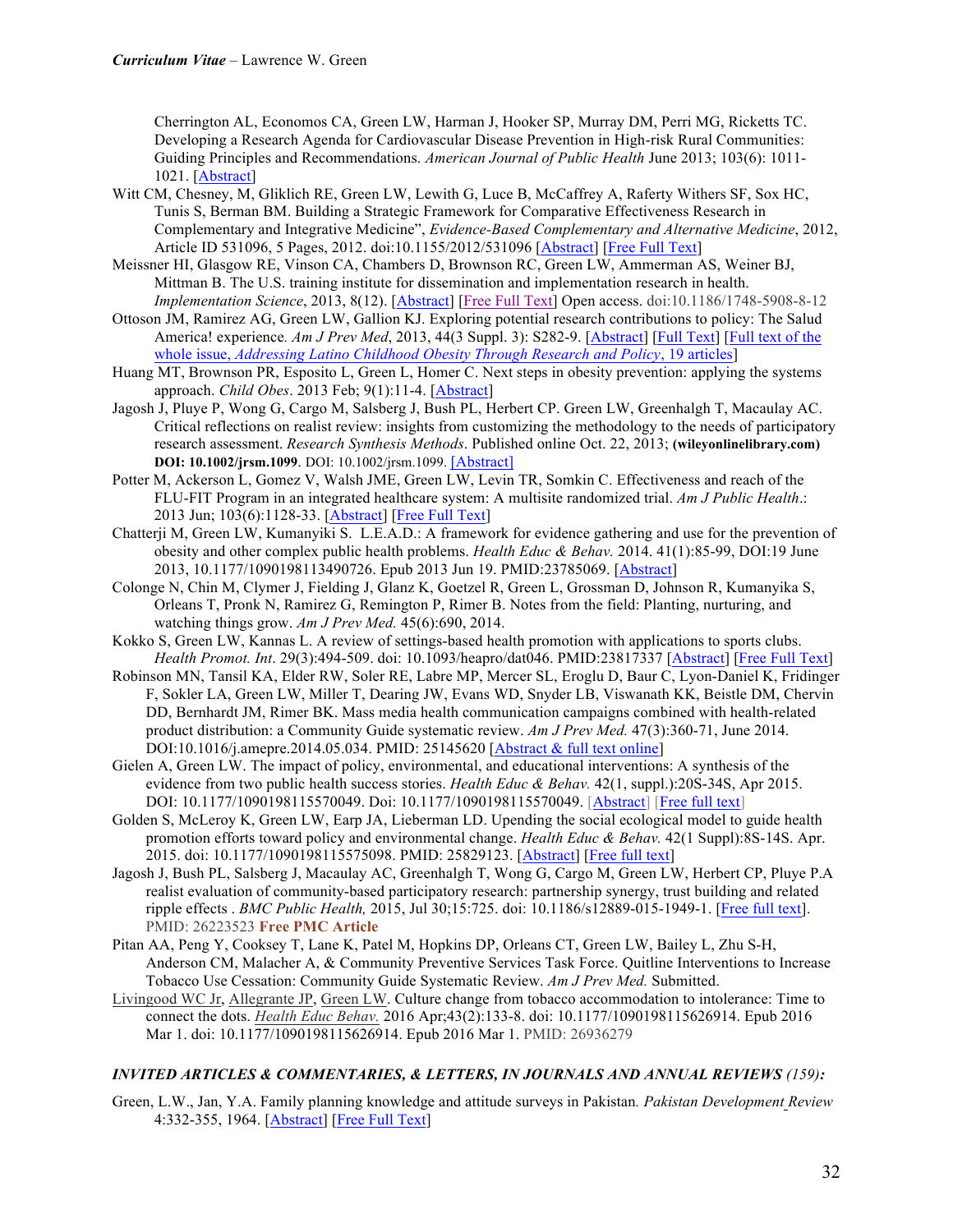- Johns, E.S. (chair), Green, L.W., et al. New definitions: Report of the Joint Committee on Health Education Terminology. *Health Education Monograph*. No. 33, 1973. Reprinted in *Journal of School Health* 44:33-37, 1974.
- Green, L.W. Constructive consumerism and health economics. Presented at the Annual Meeting of the National Health Council, Orlando, Florida, March 17, 1975. *Health Education* 2:3-65, 1975. Also in *Disease Control and Health Education and Promotion*, 1975. Hearings before the Subcommittee on Health, US Senate, May 7-8, 1975, pp. 966-979.
- Green, L.W. Theory and research vs. practice in health education. *Health Education & Behavior* 3:352-358, 1975. [Abstract]
- Green, L.W. The potential of health education includes cost-effectiveness*. Hospitals: J.A.H.A.* 50:51-56, May 1, 1976.
- Green, L.W., Werlin, S., Shauffler, H., Avery, C.H. Research and demonstration issues in self-care: Measuring the decline of medicocentrism. Commissioned paper for the National Center for Health Services Research. *Health Educ. Monogr*. 5(2):161-189, 1977. [Abstract]
- Green, L.W., Faden, R.R. The potential impact of patient package inserts on patients, drug consumers. Presented at the FDA/AMA/APA/DIA Symposium on Patient Package Inserts, Washington, DC, November 14, 1976. *Drug Information Journal* 2(supp.):64-70, 1977. Summary in "Proceedings, Outlook 1977: Patient package inserts raise a swarm of questions." *Patient Care* 11: Jan. 1977.
- Green, L.W. Health information and health education. *Bull. Am. Soc. Inf. Sci.* 4:15-16, 1978.
- Green, L.W. The oversimplification of policy issues in prevention. *AJPH* , October 1978, 68(10): 953-954. [Free Full Text]
- Green, L.W., Rimer B., Bertera, R. How cost-effective are smoking cessation strategies? *World Smok. Health* 3:33-40, 1978.
- Green, L.W. Health promotion policy and the placement of responsibility for personal health care*. Fam. Community Health: J. Health Promotion & Maint.* 2:51-64, 1979.
- Levine, D.M., Green, L.W., Russell, R.P., Morisky, D., Chwalow, J., Benson, P. Compliance in hypertension management: What the physician can do. *Practical Cardiology* 5:151-153, 157-158, 160, 1979.
- Green, L.W. Answering the question, does health education work? Invited editorial, *J. School Health* 49:55, 1979.
- Green, L.W. The misunderstanding and misuse of health education. Invited editorial, *J. School Health* 49:290, 1979.
- Green, L.W. How to evaluate health promotion. *Hospitals: J.A.H.A.* 53(19):106-108, 1979. [Abstract]
- Green, L.W. To educate or not to educate: Is that the question? *AJPH* June 1980, 70(6): 625-626. [Free Full Text]
- Green, L.W. Health care in the future the federal perspective*. Parameters in Health Care* 5:4-5, 1980.
- Green, L.W. Current report: Office of Health Information, Health Promotion, Physical Fitness and Sports Medicine. *Health Educ.* 11:28, 1980.
- Green, L.W. The Handbook of Health Education. (Edited by Lazes, Peter M., Germantown, MD: Aspen Systems Corp. 979, 448 pp.) Book review, *Inquiry* 27:178-180, 1980.
- Green, L.W. Lessons from the past, plans for the future. *Health Educ. Q.* 8:105-117, 1981. [Abstract]
- Alderman, M., Green, L.W., Flynn, B.S. Hypertension control programs in occupational settings. *Public Health Rep.* 95: 158-163, 1980. Reprinted in Parkinson, R. et al., (eds.), *Managing Health Promotion in the Worksite*. Palo Alto: Mayfield Publishing Co., 1982. [Free Full Text]
- Green, L.W., Iverson, D.C. School health education. *Ann. Rev. Public Health* 3:321-338, 1982. [Abstract] [Free Full Text]
- Green, L.W., Gordon, N.P. Productive research designs for health education investigations. *Health Educ.* 13(3):4-10, May-June, 1982. [Abstract]
- Green, L.W. A triage and stepped approach to self-care education. *Med. Times* 111:75-80, May 1983.
- Stainbrook, G., Green, L.W. Behavior and behaviorism in health education. *Health Educ.* 13(6):14-19, Nov-Dec. 1982. [Abstract]
- Green, L.W., K G Bauer. (1983) Data requirements and the objectives for the nation. *American Journal of Public Health* 73:9, 1101-1102, 1-Sep-1983. [*No online abstract available*] [Full Text]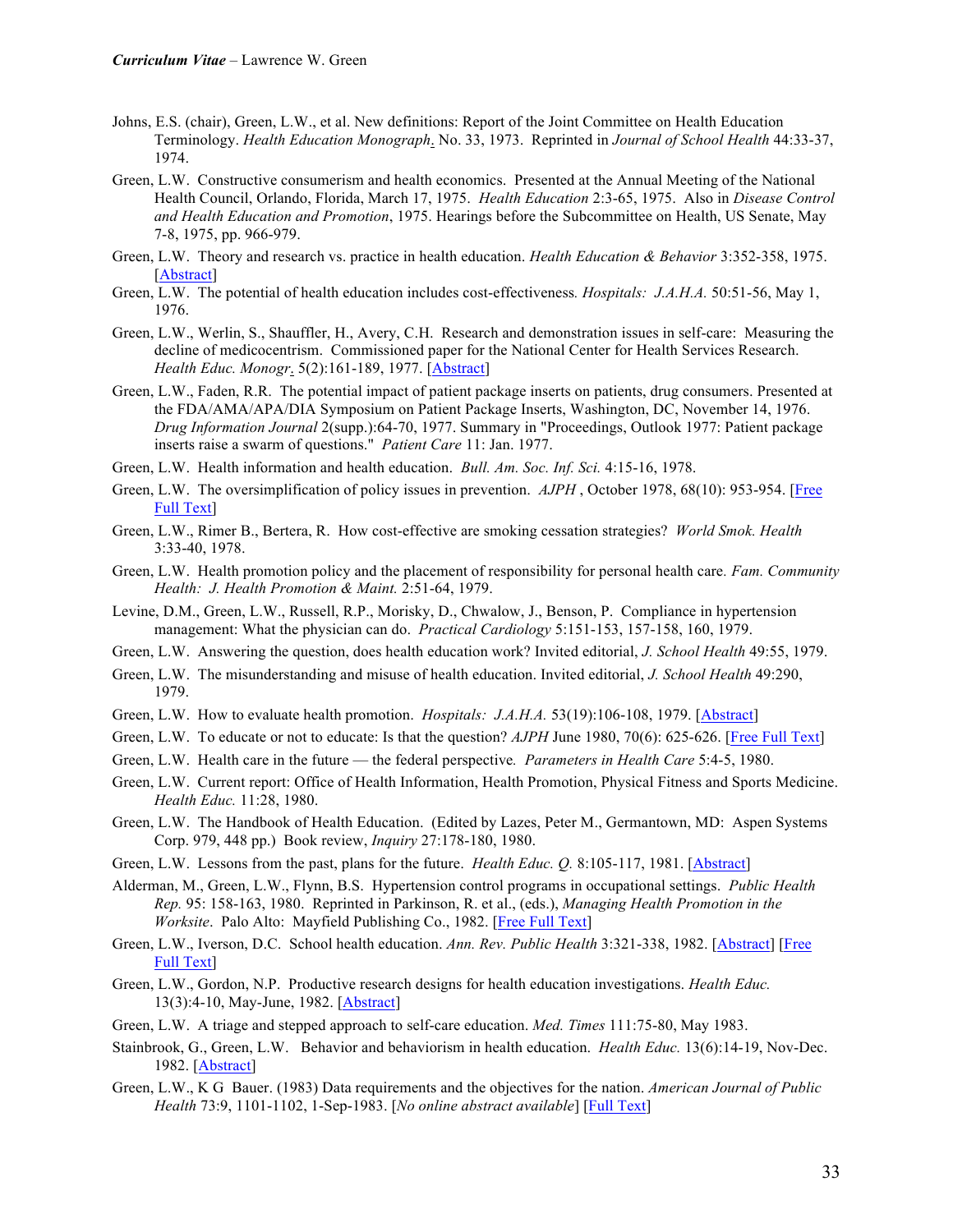- Goldstein, R.A., Green, L.W., Parker, S.R. (guest editors): Preface: Self-management of childhood asthma. *J. Allergy Clin. Immunol*. 72:522-525, 1983.
- Green, L.W., Goldstein, R.A., Parker, S.R. Conclusions and recommendations: Self-management of childhood asthma. *J. Allergy Clin. Immunol.* 72:625-626, 1983.
- Morisky, D.E., Levine, D.M., Green, L.W., Shapiro, S., Russell, R.P., Smith, C.R. Author's Response to Kirscht and to Tuthill, et al. *American Journal of Public Health*:; November 1983, 73(11): 1330-1331. [Free Full Text]
- Green, L.W. The future of cancer patient education. *Health Educ. Q.* 10(Special Suppl.):102-110, 1984. [Abstract]
- Levkoff, S., Green, L.W., Hansel, N. Changes in the cycle of life-style and aging: Implications for health promotion. *Special Care in Dentistry* 4(3):130-134, May-June 1984. [Abstract]
- Green, L.W. Modifying and developing health behavior. *Ann. Rev. Public Health* 5:215-236, 1984. [Abstract] [Free Full Text]
- Bone, L.R., Levine, D.M., Parry, R.E., Morisky, D.E., Green, L.W. Update on the factors associated with high blood pressure compliance. *Maryland State Med. J.* 33(3):201-204, March 1984. PMID: 6717083.
- Green, L.W. Health promotion research and development. *Alabama J. Med. Sci.* 21(2):217-219, 1984.
- McAlister, A.L., Green, L.W. New approaches to the promotion of public health and safety. *Public Aff. Comment.* 30:1-11, 1984.
- Green, L.W., Mullen, P.D., Maloney, S.K. (GuesEds.): Large-scale campaigns in health education. *Health Educ. Q.* 11(3):221-223, Fall 1984.
- Green, L.W., McAlister, A. Macro-intervention to support health behavior: Some theoretical perspectives and practical reflections. *Health Educ. Q.* 11(3):322-339, 1984. [Abstract]
- Levine, D.M., Green, L.W. Patient education: State of the art in research and evaluation*. Bull. New York Acad. Med.* 61(2):135-143, March 1985.
- Green, L.W., Cook, T., Doster, M.E., Fors, S.W., Hambleton, R., Smith, A., Walberg, H.J. Thoughts from the School Health Education Evaluation Advisory Panel. *J. School Health* 55(8):300, Oct. 1985.
- Mullen, P.D., Green, L.W. Meta-analysis points way toward more effective medication teaching. *Promoting Health* 6(6):6-8, Nov.-Dec. 1985.
- Green, L.W. Behavior is an inescapable product, whether we call it an objective or not. *The Eta Sigma Gamma Monograph Series* 4(1):37-39, 1985.
- Green, L.W. What is the Society for Public Health Education if not an open society? SOPHE Presidential Address 1984. *Health Educ. Q.* 12(3):285-292, 1985. [Abstract]
- Green, L.W. The theory of participation: A qualitative analysis of its expression in national and international health policies. *Advances in Health Education and Promotion: A Research Annual.* 1(Part A):211-236, 1986.
- Green, L.W. Health promotion and the elderly: Why do it and where does it lead? A national policy perspective. *Home Health Care Services* 7(3-4):271-276, 1986. [Abstract]
- Green, L.W., Mullen, P.D., Stainbrook, G.L. Helping the elderly to avoid drug errors. *Pharmacy World News*  1(1):7, 1986.
- Green, L.W. Evaluation model: A framework for the design of rigorous evaluation of efforts in health promotion. *Amer. J. Health Prom* 1(1):77-79, 1986. See 17-year retrospective on this model in Anderson, D.R., The DataBase at age seventeen: Vision, Evolution, and potential. *Amer. J. Health Prom. 18*(4): 326-327.
- Green, L.W., Wilson, A., Lovato, C.Y. What changes can health promotion achieve and how long do these changes last? The trade-offs between expediency and durability. *Prev. Med.* 15(5):508-521, 1986. [Abstract]
- Green, L.W. Individuals vs. systems: An artificial classification that divides and distorts. *Health Link* 2(3):29-30, 1986.
- Green, L.W. Research agenda: Building a consensus on research questions. *Amer. J. Health Prom* 1(2):70-72, 1986.
- Green, L.W., Lewis, F.M. Data analysis in evaluation of health education: Towards standardization of procedures and terminology. *Health Educ. Res.* 2(3):215-221, 1987.
- Green, L.W. Three ways research influences policy and practice': The public's right to know and the scientist's responsibility to educate. AAHE Scholar Address. *Health Educ.* 18(4):44-49, 1987. [Abstract]
- Ottoson, J.M., Green, L.W. Reconciling concept and context: A Theory of implementation. *Adv. Health Education & Promotion* 2:353-382, 1987.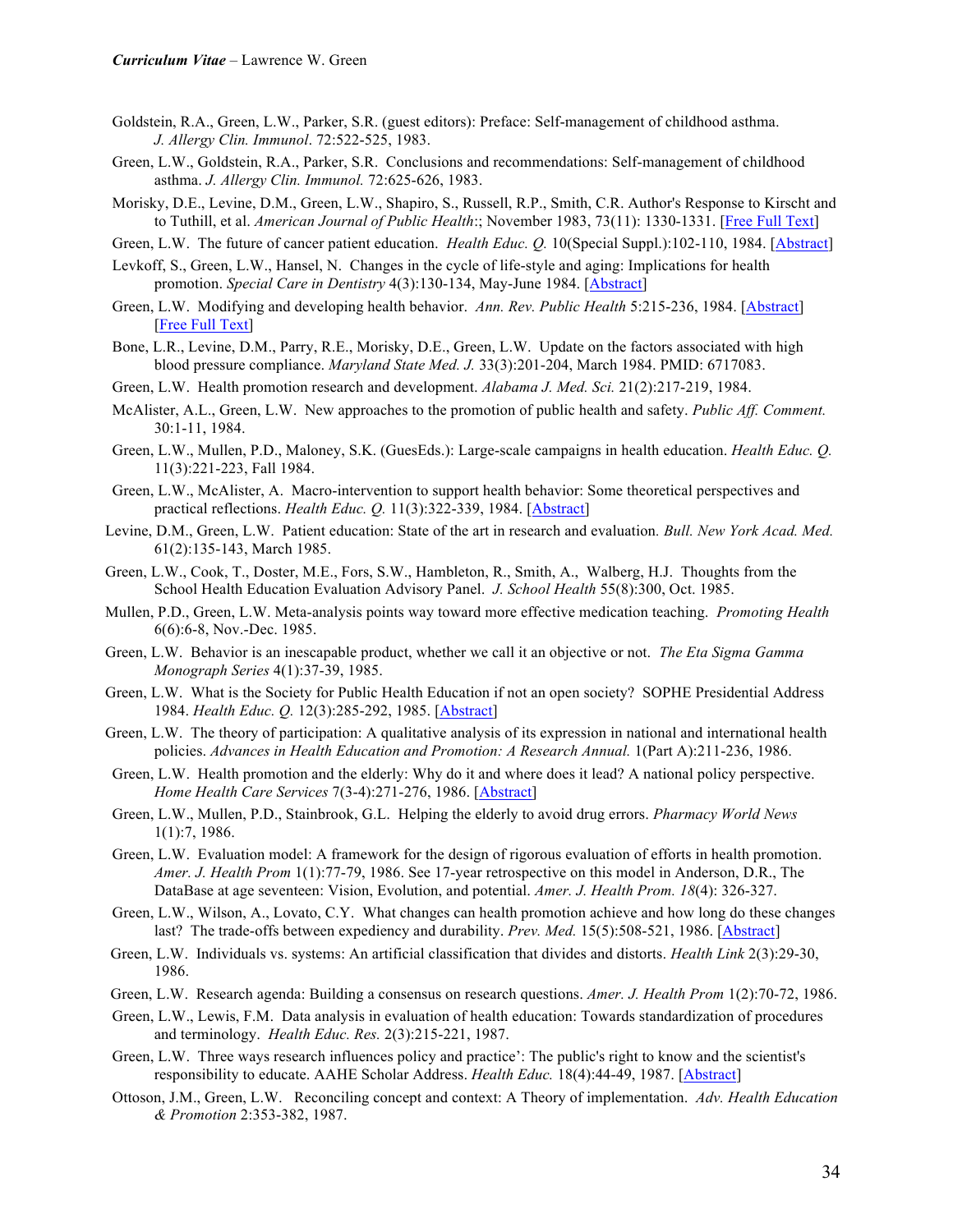- Altman, D.G., Green, L.W. Area review: Education and training in behavioral medicine*. Annals of Behav. Med.* 10(1):4-7, 1988.
- Green, L.W. Bridging the gap between community health and school health. *AJPH* 78(9): 1149, 1988. [Free Full Text]
- Green, L.W. Policies for decentralization and development of health education. Keynote address at national conference of Brazilian health educators. *Rev. Saude Publica* (S.Paulo) 22(3):217-20, 1988. [Abstract] [Free Full Text]
- Eriksen, M.P., Green, L.W., Fultz, F.G. Principles of changing health behavior. *Cancer* 62(Suppl. S1): 1768-1775, 1988. [Abstract] [Free Full Text]
- Green, L.W. Is institutionalization the proper role of grantmaking? *Amer. J. Health Promotion* 3(4):44, 1989.
- McLeroy, K.R., Green, L.W., Mullen, K.D., Foshee, V. Can we reduce stress in American workers? A review of programs. *Advances: J. Inst. for the Advancement of Health* 6(1):16-19, 1989.
- Green, L.W. Response from Dr. Green. *American Journal of Public Health*; February 1989, 79(2): 233-233. [Free Full Text]
- Samuels, S.E., Green, L.W., Tarlov, A.R. Project LEAN. *American Journal of Public Health*: March 1989, 79(3): 350-350. [Free Full Text]
- Green, L.W. Community organizing strategies. *Grantscene* 6(3):5, Winter 1989/90
- Green, L.W. Hospitals and health care providers as agents of patient education. *Patient Educ. & Couns.* 15:169- 170, 1990.
- Green, L.W. Editorial: TV and teens. *J. Adol. Health Care* 11:91-92, 1990.
- Green, L.W., Raeburn, J. Health promotion: What is it? What will it become? *Health Promot.* 3(2):151-159, 1988. [Abstract]. Translated in *Gaceta Sanitaria* (Journal of the Spanish Society of Public Health & Health Administration) 11, 1990.
- Council on Scientific Affairs. Education for health. A role for physicians and the efficacy of health education efforts. Council on Scientific Affairs. *J Am Med Assoc* 263(13):1816-1819, 1990. [Abstract]
- Green, L.W., Kreuter, M.K. Health promotion as a strategy for public health in the 1990s. *Ann. Rev. of Public Health* 11:319-334, 1990.
- Green, L.W., Gottlieb, N.H., Parcel, G.S. Diffusion theory extended and applied. *Adv. Health Educ. Promotion*, Vol. 3, London: Jessica Kingsley Publishers Ltd., pp. 91-117, 1991.
- McCuan, R., Green, L.W. Multivariate statistical methods for evaluation of health education and health promotion programs. *Adv. Health Educ. Promotion,* Vol.3, London: Jessica Kingsley Publishers Ltd., pp. 153-197, 1991.
- Kreuter, M.W., Green, L.W. Good planning and common sense: Keys to evaluation. *The Catalyst* 18(4):4-5, Fall 1991.
- Green, L.W. Everyone has a theory. Few have measurement. *Health Educ. Res.* 6(2): 249-250, 1991. [Abstract]
- Green, L.W. The credentialing process. *Health Educ Q.* 1991 Winter;18(4):525-7.PMID: 1757271
- Green, L.W. The health promotion research agenda revisited. *Amer. J. Health Promotion* 6(6):411-413, 1992.
- Green, L.W. Free to be Foolish: Politics and Health Promotion in the United States and Britain by Howard M. Leichter, Princeton University Press, 1991, pp. 281. Book review in *Policy Currents* (American Political Science Association), 2(4):16-17, November 1992.
- Green, L.W., Kreuter, M.W. Are Community Organization and Health Promotion One Process or Two? *Amer. J. Health Promotion* 7(3):221, Jan/Feb 1993.
- Green, L.W., Frankish, C.J., Wharf-Higgins, J. Scientific basis for cardiovascular disease prevention and heart health promotion policy: Psychosocial and community determinants. *Canadian J Cardiology*, 9 (Suppl. D):50D-52D, May 1993.
- Green, L.W. The democratization of research? Keynote address at the 3<sup>rd</sup> Annual Canadian Conference on HIV/AIDS Research. *Canadian J Infectious Dis* 4 (Suppl. A):5A, May 1993.
- Frankish, C.J., Green, L.W. Organizational and community change as the social scientific basis for disease prevention and health promotion policy. In G.L. Albrecht (ed*.), Advances in Medical Sociology, Volume IV:*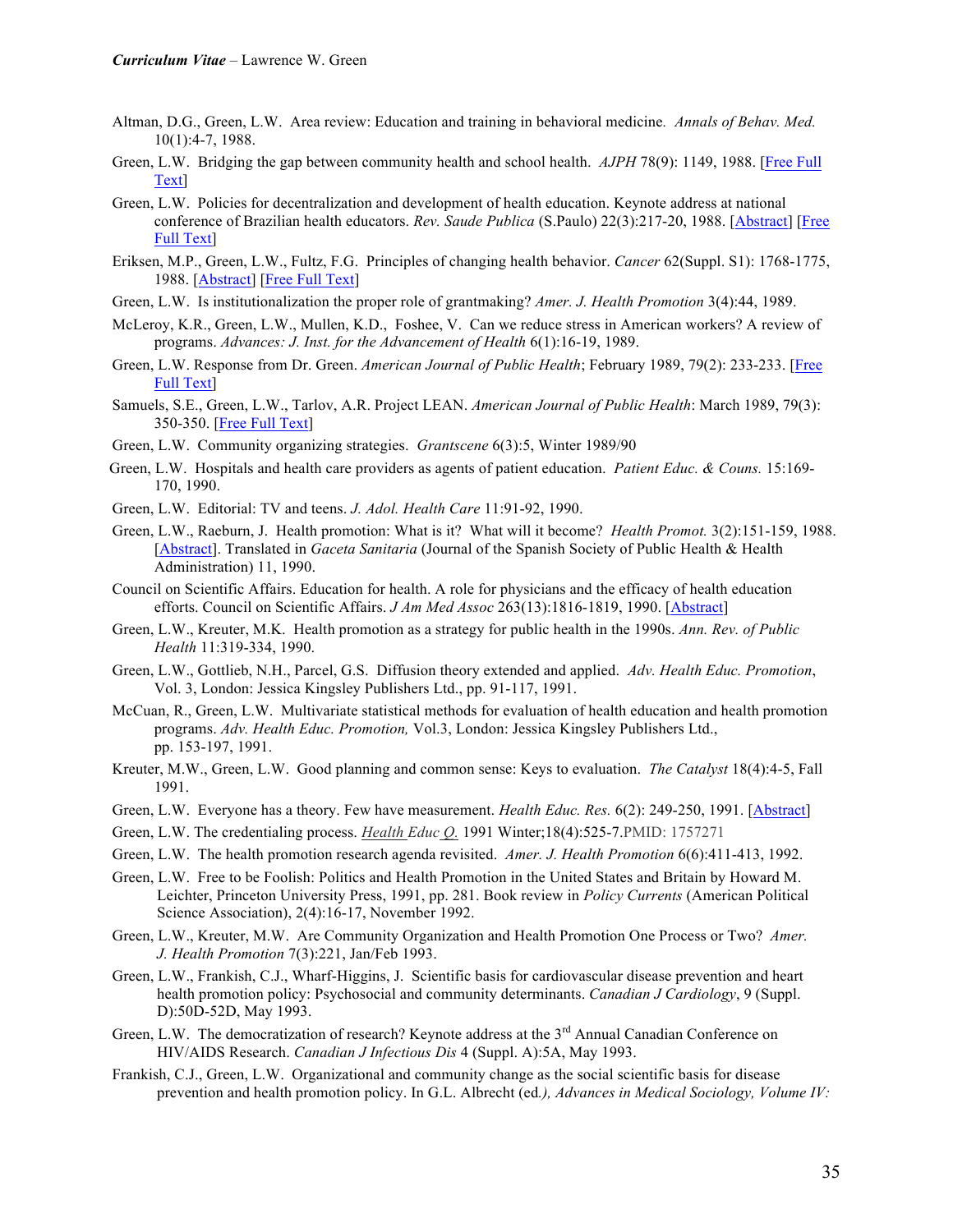*A Reconsideration of Health Behavior Change Models*, Ipswitch, Connecticut: JAI Press Inc. pp. 209-233, 1994.

- Green, L.W. Becker, Marshall, 1940-1993 obituary. *Patient Education and Counseling* Oct. 1994; 24(2):95-96. DOI:10.1016/0738-3991(94)90001-9.
- Blair, S., Powell, K., Bazzarre, T., Early, J., Epstein, L., Green, L.W., et al. Physical activity. American Heart Association Prevention Conference III: Behavior Change and Compliance, Keys to Improving Cardiovascular Health. *Circulation*: 88:1402-1407, September 1993.
- Cargo, M., Green, L.W. Does health beget satisfaction? Review of Hall, et al., *Medical Care* 31:84-94, 1993, in *Amer J Med* 95:4, September 1993.
- Milligan, D., Green, L.W. Does needle-exchange save lives? Review of U.S. General Accounting Office Office Report. Policy Watch. *AmerJ Med* 95:1-2, September. 1993.
- Green, L.W., Glanz, K., Hochbaum, G.M., Kok, G., Kreuter, M.W., Lewis, F.M., Lorig, K., Morisky, D., Rimer, B., Rosenstock, I.M. Can we build on, or must we replace, the theories and models in health education? *Health Educ Res* 9(3) :397-404, 1994. [Abstract]
- Green, L.W., Tan, J., Gold, R.S., Kreuter, M.W. EMPOWER/Canadian Health Expert System: The Application of Artificial Intelligence and Expert System Technology to Community Health Program Planning and Evaluation. *Canadian Medical Informatics*, November/December issue: 20-23, 1994.
- Green, L.W. Who will qualify to fill positions in health promotion? *Canadian Journal of Public Health* 86(1): 7-9, 1995. [Abstract]
- Green, L.W., Higgins, J.W. Rejoinder by Green and Higgins. *Health Promotion International* 10:75-76,1995.
- Herbert, C.H., Visser, A., Green, L.W. Editorial: Clinical health promotion and family physicians*. Patient Educ & Counsel.* 25: 223-226, 1995.
- Green, L.W. Bringing people back to health. *Promotion & Educ* 3(1): 23-27, 1996. [Abstract]
- Green, L.W. Rx: A strong dose of moderation. *Priorities* 8(2):19-20, 1996.
- Green, L.W., O'Neill, M., Westphal, M., Morisky, D. Editorial: The Challenges of Participatory Action Research for Health Promotion. *Prom & Educ* 3(4):3-5, 1996.
- Green, L.W. Editorial: Taxes and the Tobacco Wars. *Canadian Med Assoc J* 156(2):205-206, 1997. [Abstract] [Free Full Text]
- Green, L.W. A comparison of the Victorian Health Promotion Model and the California Tobacco Control Model. Editorial in VicHealth Bulletin, *Health Promotion Matters* 1:2, 1997.
- Green, L.W. Commentary: Community health promotion: Applying the science of evaluation to the initial sprint of a marathon. *Amer J Prev Med* 13(4):225-228, 1997.
- Cheadle, A., Beery, W., Wagner, E., Fawcett, S., Green, L.W., Moss, D., Plough, A., Wandersman, A., Woods, I. Commentary: Conference Report: Community-Based Health Promotion — State of the Art and Recommendations for the Future. *Amer J Prev Med* 13(4): 240-243, 1997. [Abstract]
- Green, L.W. What can we generalize from research on patient education and clinical health promotion to physician counselling on diet? *European J. of Clinical Nutrition* 53 (Suppl 2): S9-S18, 1999. [Abstract]
- Mico, P.R., & Green, L.W. Editors' note: William Griffiths, 1913-1998. *Health Education & Behavior* 26(1):5-6, June 1999. DOI:10.1177/1090198199026
- Green, L.W. What health education contributed to public health in the twentieth century: A glimpse through health promotion's rear-view mirror. *Annual Review of Public Health* 20: 67-88, 1999. [Abstract]
- Green, L.W., Visser, A. Editorial announcement. *Patient Educ & Couns* 38(3):173-174, Nov 1999.
- Green, L.W. Caveats on coalitions: in praise of partnerships. *Health Promotion Practice* 1(1):64-65, 2000. [Abstract & Full Text]
- Eriksen, M., LW Green, L Bailey, T Pechacek. Global tobacco trends spark hope, sound alarm. *Global Health and Environment Monitor* 8(2): 1-2, Summer 2000. [Free Full Text]
- Green, L.W., Eriksen, M.P., Bailey, L., Husten, C. Achieving the implausible in the next decade: tobacco control objectives. *Am J Public Health* 90: 337-339, 2000. [Free Full Text]
- Green, L.W., Kreuter, M.W. Commentary on the emerging Guide to Community Preventive Services from a health promotion perspective. *Amer J Preventive Medicine* 18 (Supp. 1):7-9, 2000 [Abstract]
- Green, L.W. Working together or hanging together to avoid working? *Public Health Reports* 115:183-187, 2000.
- Ostry, A., Marion, R., Green, L.W., Demers, P., Teschke, K., Hershler, R., Kelly, S., Hertzman, C. Downsizing and industrial restructuring in related to changes in psychosocial conditions of work in British Columbia sawmills. *Scand J Work Environ Health.*, 26(3):273-8, 2000. [Abstract]
- Eriksen M, Bailey L, Green L, et al. Tobacco control: Development of an international public policy. *CVD Prevention* 3:111–14, 2000.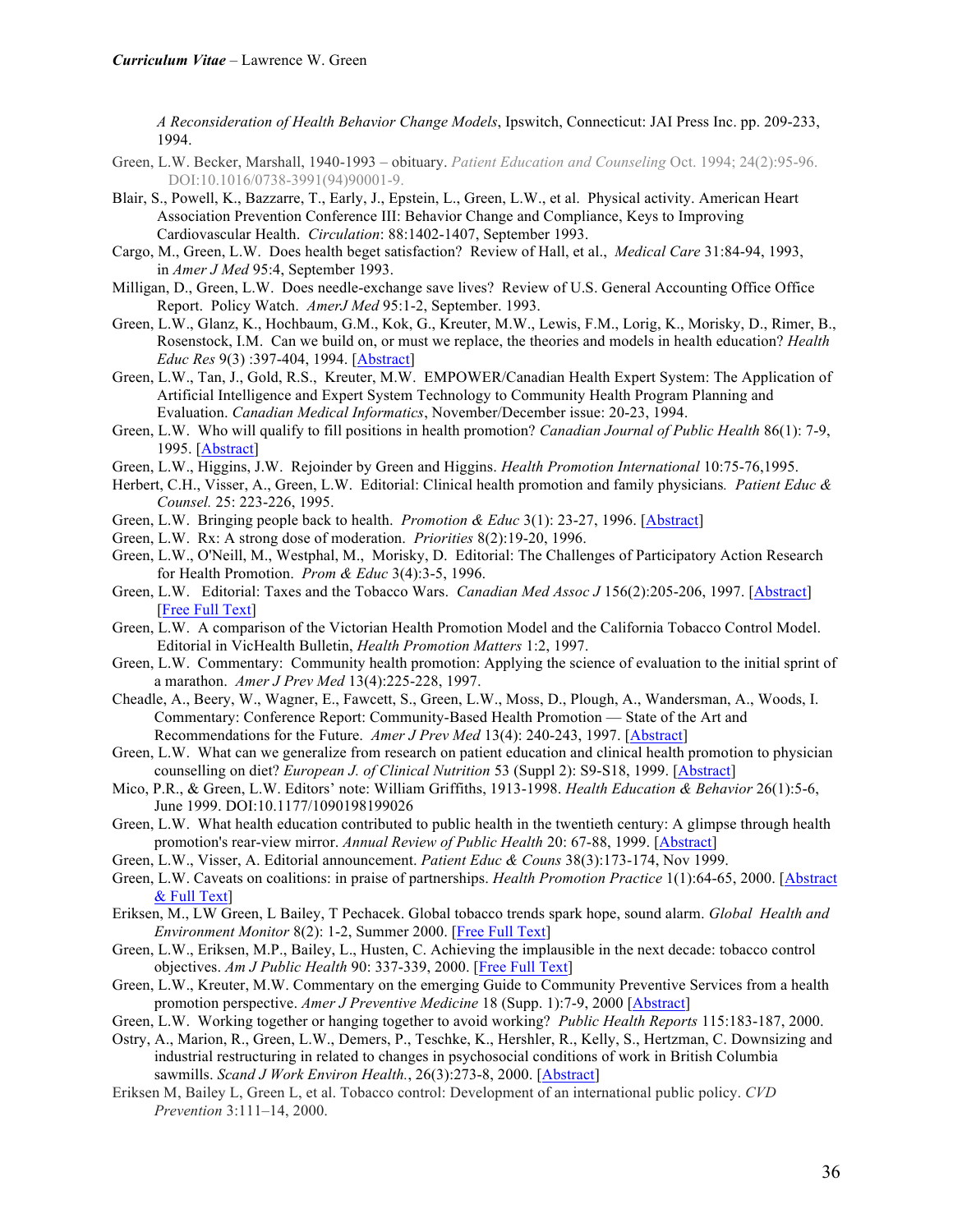- Green, L.W. From research to "best practices" in other settings and populations (Research Laureate address at the American Academy of Health Behavior). *American Journal of Health Behavior* 25(3):165-178, April-May 2001. [Abstract] [Free Full Text]
- Mercer, S.L, Green, L.W., Nathan, R. The health of health promotion in public policy: Drawing inspiration from the tobacco control movement. *Health Prom J Australia* 12(2): 12-18, 2001. [Abstract]
- Frankish, C.J., Green, L.W., Ratner, P.A., Chomik, T., Larsen, C. Health impact assessment as a tool for health promotion and population health. *WHO Reg Publ Eur Ser.* 2001;(92):405-37.
- Green, L.W*.* My favorite five signpost publications in health education and health promotion*. Reviews of Health Promotion and Education Online*, 2001.
- Green, L.W., Murphy, R.L., McKenna, J.W. New insights into how mass media works for and against tobacco. *Journal of Health Communications* 7(3): 245-248, May-June 2002. [Abstract]
- Green, L.W., Kreuter, M.W. Commentary. Fighting back or fighting themselves? Community coalitions against substance abuse and their use of best practices. *Amer J Preventive Med* 23(4): 303-306, Nov 2002.
- Glover, E.D., Werch, CE., Green, L.W. Opening comments of the Second Scientific Meeting of the American Academy of Health Behavior. *Am J Health Behav* 26(6): 403-406, 2002. [Abstract]
- Garfield, S. A., Malozowski, S., Chin, M. H., Naryan, K. M., Glasgow, R., Green, L. W., Hiss, R. G., & Krumholz, H. M. Considerations for Diabetes Translational Research in Real-World Settings. *Diabetes Care* 26(9): 2670-2674., Sep 2003. [Abstract] [Free Full Text]
- Green, L.W. An interview with Lawrence W Green. Interview by Molly T. Laflin and David R. Black. *Amer J Health Behav* 27(4): 466-468, 2003. [Abstract]
- Green, L. W. Introduction of Albert Bandura (and his contributions to health education) to Receive the Healthtrac Foundation Health Education Award and to Present the Healthtrac Lecture at the Society for Public Health Education, Philadelphia.SOPHE Annual Conference. *Health Educ and Behav* 31(2):141-142, 2004. [Free Full Text]
- Green, L.W. Ethics and Community-Based Participatory Research: Commentary on Minkler. *Health Educ Behav* 2004; 31(6): 698-701. [Abstract]
- Green, L.W. Prospects and possible pitfalls of a preventive Polypill: Confessions of a health promotion convert*. Eur J Clin Nutrition* , 59(Suppl 1): S4-S8, 2005 [Abstract] [Free Full Text]. Discussion on pg. S9.
- Sheffer C, Green L, Ramiah K, Raczynski J. Recommendations from the ASPH/Legacy Scholarship, Training, and Education Program for Tobacco Use Prevention (STEP UP) strategy planning meeting Chicago, May 3, 2005. *Public Health Rep*. 2006 Sep-Oct; 121(5):629-33 [Abstract] [Free Full Text]
- Ottoson, J.M., & Green, L.W. Community outreach: from measuring the difference to making a difference with health information. *Jour Medical Library Assoc* 93(Suppl 4): S49-S56, Oct Suppl. 2005. [Abstract] [Free Full Text]
- Green, L.W. The underdeveloped partnership of patient education and counseling with public health. *Patient Education and Counseling 59*(2): 115-116, Nov 2005.
- Green, L.W., Orleans, C.T., Ottoson, J.M., Cameron, R., Pierce, J.P. & Bettinghaus, E.P. Inferring strategies for disseminating physical activity policies, programs, and practices from the success of tobacco control. *Am J Prev Med*, 31(4 Suppl): S66-S81., Oct. 2006. [Abstract]
- Green LW, Glasgow RE. Evaluating the relevance, generalization, and applicability of research: Issues in external validation and translation methodology. *Evaluation and the Health Professions,* Mar 01, 2006 29: 126-153. [Among top three downloaded articles for this journal through 2013; top 10 through 2015]
- Glasgow RE, Green LW, Klesges LM, Abrams DB, Fisher EB, Goldstein MG, Hayman LL, Ockene JK, Orleans CT. External validity: we need to do more. *Annals of Behavioral Med*. 2006 Apr; 31(2):105-8. [Abstract]
- George, M.A., Daniel, M. Green, L.W. Appraising and funding participatory research in health promotion. *International Quarterly of Community Health Education*, 18(2): 181 – 197, 1998-1999. [Abstract] [Reprinted among "Classics (Contemporary)"]. *International Quarterly of Community Health Education: A Journal of Policy and Applied Research* 26(2):171-187, 2006-2007. [Abstract]
- Glasgow RE., Green LW., Ammerman A. A focus on external validity. *Evaluation and the Health Professions*. 2007; 30(2): 115-17. [Abstract]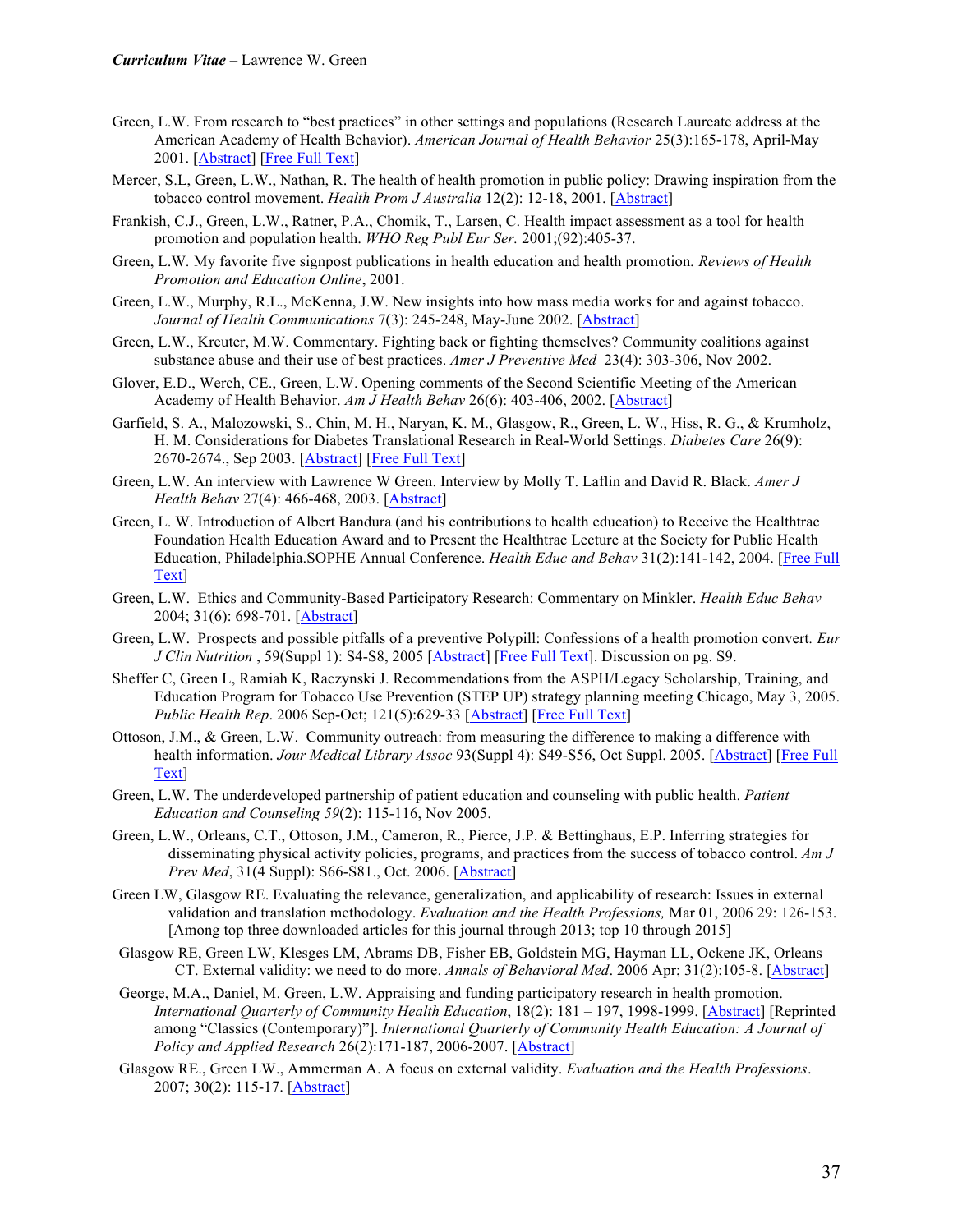- Green LW. Translation 2 Research: The roadmap less traveled. *American Journal of Preventive Medicine* 2007; 33(2): 137-38.
- Green LW. The Prevention Research Centers as models of practice-based evidence: Two decades on. *American Journal of Preventive Medicine* 2007;33(1S): S6-S8.
- Green LW. Public health asks of community psychology. *Am J Community Psychol* 41(3-4): 404-406, 2008. [Abstract]
- Green LW. From Alma Ata to prescription for health: correcting 30 years of drift in primary care prevention and behavioral interventions. *Am J Prev Med* 1 Nov 2008 35(5 Suppl): p. S434-436. [Free Full Text]
- Green LW, Ottoson JM, Garcia C, Hiatt R. Diffusion theory and knowledge dissemination, utilization and integration in public health. *Annual Review of Public Health* 30: 151-174, April 2009. [Abstract] [Free Full Text] [One of "Top two downloads of past 12 months," March 2012; IRPN: Innovation & Health Law & Policy (Topic) top ten downloads as of February 28, 2016.].
- Green LW, McAllister RG, Peterson KW, Travis JW. Medicaid Coverage of Circumcision Spreads Harm to the Poor. *Am J Public Health*, 99(4): 584, April 2009. [Abstract] [Free Full Text]. Author reply 584-586.
- Green LW, Glasgow RE, Atkins D, Stange K. Making Evidence from Research More Relevant, Useful, and Actionable in Policy, Program Planning, and Practice: Slips "Twixt Cup and Lip". *Am J Prev Med*., 37(6 Suppl 1):S187-91, Dec 2009. [Abstract] [Free Full Text]
- Green LW. Postscript. In Ottoson JM, Hawe P (Eds), *Knowledge Utilization, Diffusion, Implementation, Transfer, and Translation: Implications for Evaluation. New Directions in Evaluation.* No. 124, Winter 2009, pp. 101- 102.
- Task Force on Community Preventive Services, The. [LWG one of 12 members]. Recommendations for reducing excessive alcohol-related harms by limiting alcohol outlet density. *Am J Prev Med.* Dec 2009; 37(6): 570- 571.
- Campbell CA, Hahn RA, Elder R, et al…the Task Force on Community Preventive Services [LWG one of 12 members]. The effectiveness of limiting alcohol outlet density as a means of reducing excessive alcohol consumption and alcohol-related harms. *Am J Prev Med.* Dec 2009; 37(6):556-569. [Abstract]
- Task Force on Community Preventive Services [LWG one of 12 members]. Increasing Alcoholic Beverage Taxes Is Recommended to Reduce Excessive Alcohol Consumption and Related Harms**.** *Am J Prev Med* Feb 2010; 38(2): 230-232. [Abstract]
- Green LW. The field-building role of a journal about participatory medicine and health, and the evidence needed. *J Participat Med.* 2009(Oct);1(1):e11. [Abstract & Free Full Text]
- Green LW, Kreuter MW. Evidence hierarchies versus synergistic interventions. *Am J Public Health*. Oct 2010; 100(10):1824-1825.[Free Full Text]. Comment on Thomas Frieden article.
- Fielding JE, Brownson RC, Green LW. Moving from "what" to "how." Editors' introduction to *Ann Rev Public Health* 31:v-vi, 2010. [Abstract & Free Full Text]
- Green LW. External validity of the published literature on controlled trials as the barrier to integrating research and practice. *The European Journal of Public Health* 20:7-7, 2010.
- Task Force on Community Preventive Services [LWG one of 12 members]. Recommendations for worksite-based interventions to improve workers' health. *Am J Prev Med* 2010;38(2S):S232–S236. [Free Full Text]
- Green LW, Fielding J. The Healthy People initiative: Its genesis and its sustainability *Ann Rev Public Health.* 32: 451-470, 2011. [Abstract & Free Full Text]
- Task Force on Community Preventive Services [LWG one of 12 members]. Recommendations on the effectiveness of ignition interlocks for preventing alcohol-impaired driving and alcohol-related crashes. *Am J Prev Med.*  2011 Mar;40(3):377. [Free Full Text]
- Green LW. What has changed most dramatically since the inauguration of the American Journal of Health Promotion? *Am J Health Promot.* 2011; 25(4): exix-exx. [Free Full Text].
- Green LW, Travis JW, McAllister RG, Peterson KW, Vardanyan AN, Craig A. Author responses. *Am J Prev Med.* 2011; 40(3): e9-e10 and e13-4.
- Green LW. Definition of health. *Oxford Bibliographies Online—Public Health.* New York: Oxford University Press, 2011. For title page and first few pages. [Free Full Text]
- Green LW. Health promotion. *Oxford Bibliographies Online—Public Health.* New York: Oxford University Press,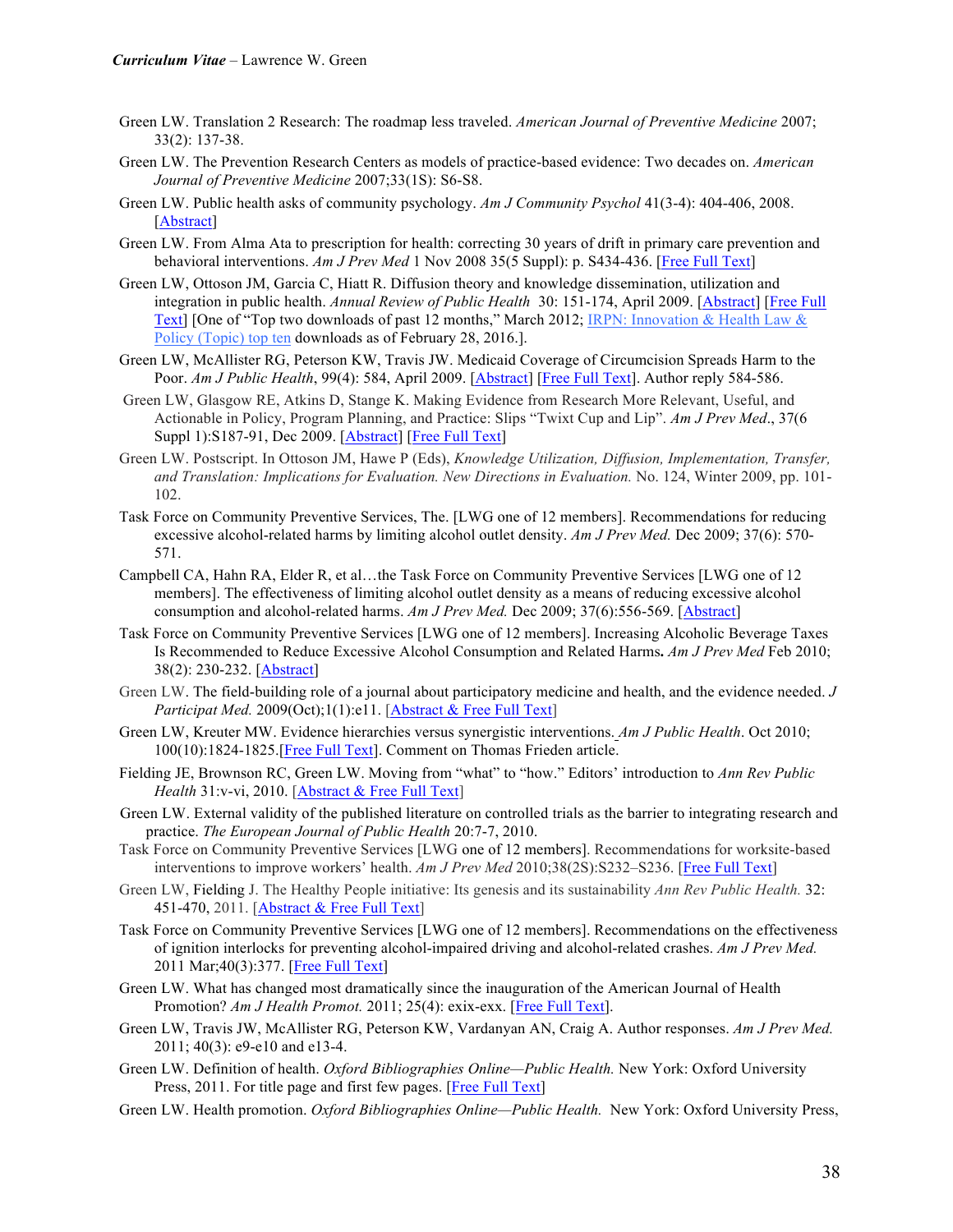2011. For title page and first few pages. [Free Full Text]

- Green LW. Population health objectives and targets. *Oxford Bibliographies Online—Public Health.* New York: Oxford University Press, 2011. For title page and first few pages. [Free Full Text]
- Green LW, Allegrante JP. Healthy people 1980-2020: raising the ante decennially or just the name from public health education to health promotion to social determinants *Health Educ & Behav.* 2011; 38(6):558-562. [Abstract]
- Green LW. New anti-smoking ads by CDC a smart move. *Op Ed. CNN Online News*. March 16, 2012. [Free Full Text]
- Truswell AS, Hiddink GJ, Green LW, Roberts R, van Weel C. Practice-based evidence for weight management: alliance between primary care and public health. *Fam Pract.* 2012 Apr;29 Suppl 1:i6-i9. [Abstract] [Free Full Text]
- Katz DL, Green LW, Murimi M, Gonzalez A, Njike V (2012). The Multisite Translational Community Trial and Community-Based Participatory Research: A Failure to Communicate? *Am J. Public Health*. April 2012: 102(4): 581-582. [Link to obtain full text of article]; author reply 582-583.
- Potter M, Gomez V, Ackerson L, Walsh J, Green LW, Somkin C. Effectiveness of providing home colorectal cancer screening tests to diverse flu shot clinic attendees at Kaiser Permanente: A multisite randomized trial. 140st American Public Health Association Annual Meeting, October 2012, San Francisco, CA.
- Sallis JF, Green LW. Active Living by Design and its evaluation: contributions to science. *Am J Prev Med*. 2012 Nov;43(5 Suppl 4):S410-2. PMId: 23079277. doi: 10.1016/j.amepre.2012.07.014.
- Green LW. Connecting the dots of a public health career. Commencement address and Senator Frank Lautenberg Lecture, Rutgers School of Public Health. *Health Educ & Behav.* 2012;39(6):641-642. [Abstract] DOI:10.1117/1090198112455174.
- Ottoson JM, Ramirez AG, Green LW, Gallion KJ. Exploring potential research contributions to policy: The *Salud America!* experience. *Am J Prev Med.* 2013; Mar;44(3S3):S282-9. [Abstract] [Free Full Text]
- Calonge N, Chin M, Clymer J, Fielding J, Glanz K, Goetzel R, Green LW, Grossman D, Johnson R, Kumanyika S, Orleans T, Pronk N, Ramirez G, Remington P, Rimer B. Notes from the field: Planting, nurturing, and watching things grow. *Amer J Prev Med.* 2013; 45(6): 690.
- Green LW. Closing the chasm between research and practice evidence of and for change. *Health Promot J Austr.*  25(1): 25-29, Apr 2014. [Abstract & references] [Full text open access] PMID: 24666557. Doi: 10.1071/HE13101.
- Fielding JE, Green LW, Brownson RC. In memory of Noreen Clark. *Ann Rev Public Health.* 36:xii. DOI: 10.1146/annurev-pu-36-031815-100011
- Green LW, Brownson RC, Fielding JE. Introduction [to the Symposium: Strategies to Prevent Gun Violence]. *Ann Rev Public Health.* 36:v-vi*.*
- Green LW. Reflections on government service rotations by an academic health education professional. *Health Educ & Behav.*43(1):11-16, Feb. 2016*.* DOI: 10.1177/1090198115621868. [Abstract] [Full Text] [PDF]
- Morgan JM, Dumitru C, Rooks-Peck C, Pitan A, Hopkins D, Green LW, et al. Smoke-free policies: A Community Guide systematic review. *J Public Health in press.*
- Green LW. In Memoriam Annette Le Meitour-Kaplun (1924-2015). *Health Educ & Behav.* 43(3):358, June 2016. doi: 10.1177/1090198116649878. PMID: 2717849.
- Green LW, Green LA, Portnoy B, Sanson-Fisher R. Ashbury F (2016). Donald Iverson, PhD, DSc(Hon), 1946-

2016. Obituary. *Supportive Care in Cancer…*in press..

Green LW. Turnstile careers:

## *CHAPTERS and FOREWORDS IN BOOKS (165)*

Green, L.W. Policy implications of an Asian experiment comparing family planning programs directed at males and females. In Kahn, N.I. (ed.), *Population Planning: Policy Issues and Programme Development*. Dacca: Bangladesh National Family Planning Ministry, 1972, pp. 765-79. Also presented at Annual Meeting of the Population Association of America, Toronto, April 14, 1972.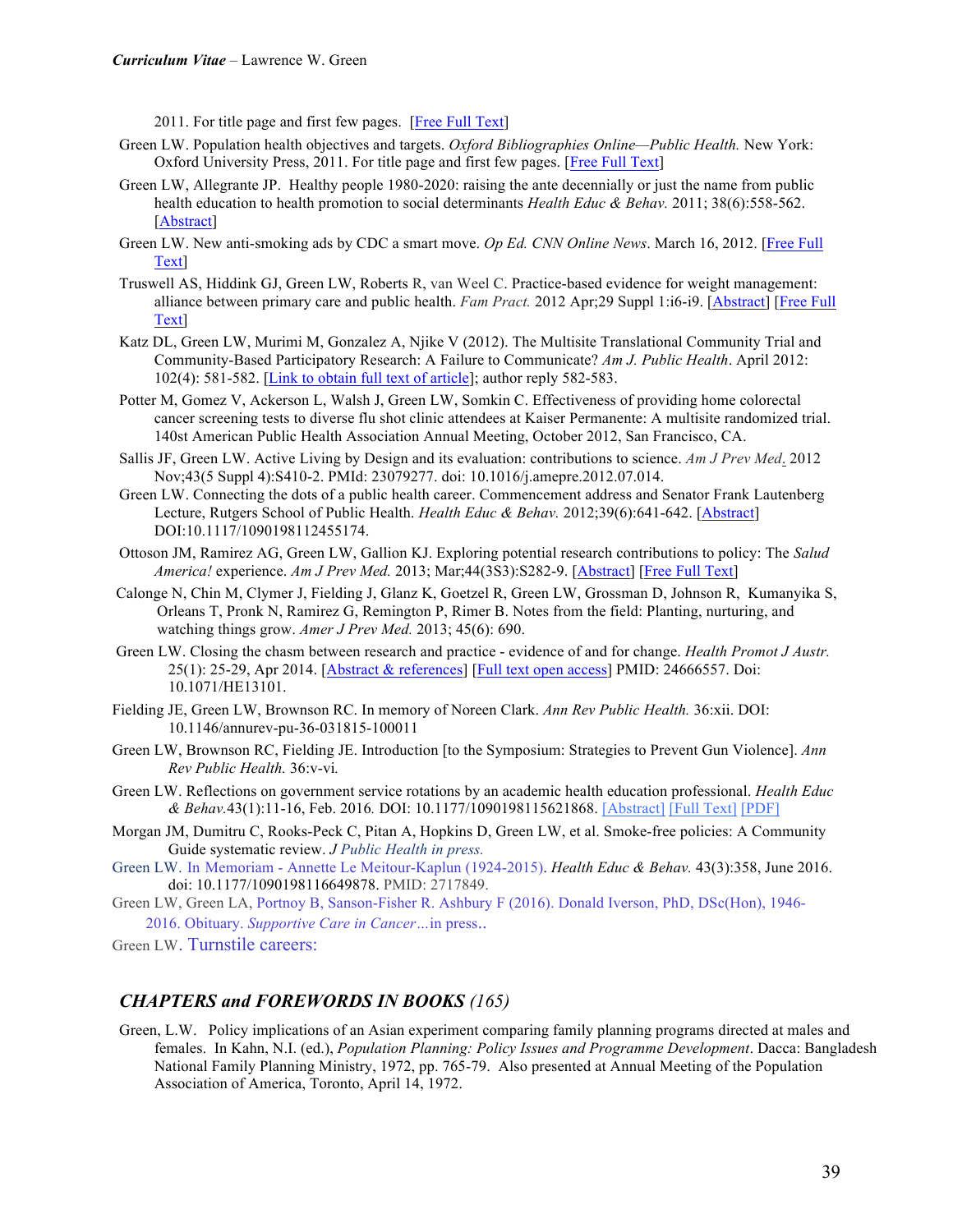- Green, L.W., Fisher, A., Kahn, N.I., Haider, S.J. The USN Study--Findings and implications for the Family Planning Program of Bangladesh. In Kahn, N.I. (ed.), *Population Planning: Policy Issues and Programme Development.* Dacca: Bangladesh National Family Planning Ministry, 1972, pp. 383-403.
- Green, L.W. Foreword. In Becker, M.H. (ed.), *The Health Belief Model and Personal Health Behavior*. Thorofare, NJ: Charles B. Slack, Inc., 1974.
- Green, L.W., Figa-Talamanca, I. Suggested designs for evaluation of patient education programs. Reprinted in Redman, B.K. (ed.), *Patient Teaching*, special issue of *Nurs. Digest* 6:65-87, 1978. [Abstract]
- Green, L.W. Diffusion and adoption of innovations related to cardiovascular risk behavior in the public. In Enelow, A.J., Henderson, J.B. (eds.), *Applying Behavioral Science to Cardiovascular Risk*. New York: American Heart Association, 1975, pp. 84-108. Reprinted in *Congressional Record*, Hearings of the Senate Subcommittee on Health, May 7-8, 1975, pp. 980-1040.
- Green, L.W., McQueen, D.V. From findings to action: Implications of the diffusion reviews for program planning. In Enelow, A.J., Henderson, J.B. (eds.), *Applying Behavioral Science to Cardiovascular Risk*. New York: American Heart Association, pp. 109-110, 1975.
- Wang, V.L., Ephross, P., Green, L.W. The point of diminishing returns in home visits to rural homemakers. In D'Onofrio, C., Wang, V.L. (eds.), *Rural Health Education* (C.B. Slack, Inc., 1975). Also reprinted in Zapka, J. (ed), *The SOPHE Heritage Collection of Health Education Monographs*, Vol. 3. Oakland: Third Party Publishing Co., pp. 155-173, 1981.
- Green, L.W. Site- and symptom-related factors in secondary prevention of cancer. Chapter in Cullen, J., Fox, B., Isom, R. (eds.), *Cancer: The Behavioral Dimensions.* New York: Raven Press, pp. 45-61, 1976.
- Green, L.W. Utilization of cost effectiveness in evaluation in the health care field. In Bowman, L., Northcutt, T.J., Main, E.C. (eds.), *Health Care and Evaluation Research*. Tampa: University of South Florida, College of Social and Behavioral Sciences, Monograph Series No. 1, pp. 58-76, 1977.
- Green, L.W. The potential of health education includes cost-effectiveness. Reprinted in Redman, B.K. (ed.), *Patient Teaching,* special issue of *Nurs. Dig.* 6:65-87, 1978.
- Green, L.W. Methods available to evaluate the health education components of preventive health programs. *Preventive Medicine USA: Health Promotion and Consumer Health Education*. Bethesda: National Institutes of Health, June 1976, pp. 162-171. Also in Somers, A. (ed.), *Health Promotion and Consumer Health Education*. Greenbelt, MD: Aspen System, 1976, pp. 167-175. Also in *Preventive Medicine USA*. New York: Prodist, Appendix M, pp. 388-393, 1976.
- Green, L.W., Werlin, S., Schauffler, H., Avery, C.H. Research and demonstration issues in self-care: Measuring the decline of medicocentrism. In *Consumer Self-Care in Health*, NCHSR Research Proceeding Series, DHEW Publication No. (HRA) 77-3181, 1977, pp. 20-36. Also in *Health Educ Monogr*., 5(2):161-189, 1977. [Abstract]. Reprinted in Zapka, J. (ed.), *The SOPHE Heritage Collection of Health Education Monographs,* Vol. 3. Oakland: Third Party Publishing Co., pp. 40-69, 1981.
- Green, L.W., Green, P.F. Intervening in social systems to make smoking education more effective. In Steinfeld, J., Griffiths, W., Ball, K., Taylor, R.M. (eds.), *Smoking and Health: Health Consequences, Education*, *Cessation Activities, and Government Action,* Vol. 2. Washington, DC: Department of Health, Education, and Welfare, Government Printing Office, Publication No. (NIH) 77-1413, 1977, pp. 393-401. [Abstract]
- Green, L.W. Evaluation and measurement: Some dilemmas for health education. *Am J Public Health*., 67(2): 155– 161, 1977. [Abstract] [Free Full Text]. Reprinted in Redman, B.K. (ed.), *Patient Teaching*, special issue of *Nurs. Dig*. 6:65-87, 1978.
- Green, L.W. Determining the impact and effectiveness of health education as it relates to federal policy. *Health Education Monographs*, 6(Supplement 1), 1978. [Abstract]. Also in Mathews, B. (ed.), *The SOPHE Heritage Collection of Health Education Monographs*, Vol. 2. Oakland: Third Party Publishing Co., 1981, pp. 48-89. Full text of the contract report to Office of Planning and Evaluation, Office of the Assistant Secretary of Health, DHHS, reproduced by National Technical Information Service, U.S Dept. of Commerce, 1976. Vi, 88 pp.
- Green, L.W. Educational strategies to improve compliance with preventive and therapeutic regimens: The recent evidence. Chapter 10 in Haynes, R.B., Taylor, D.W., Sackett, D.M. (eds.), *Compliance in Health Care*. Baltimore: Johns Hopkins University Press, 1979, pp. 157-173.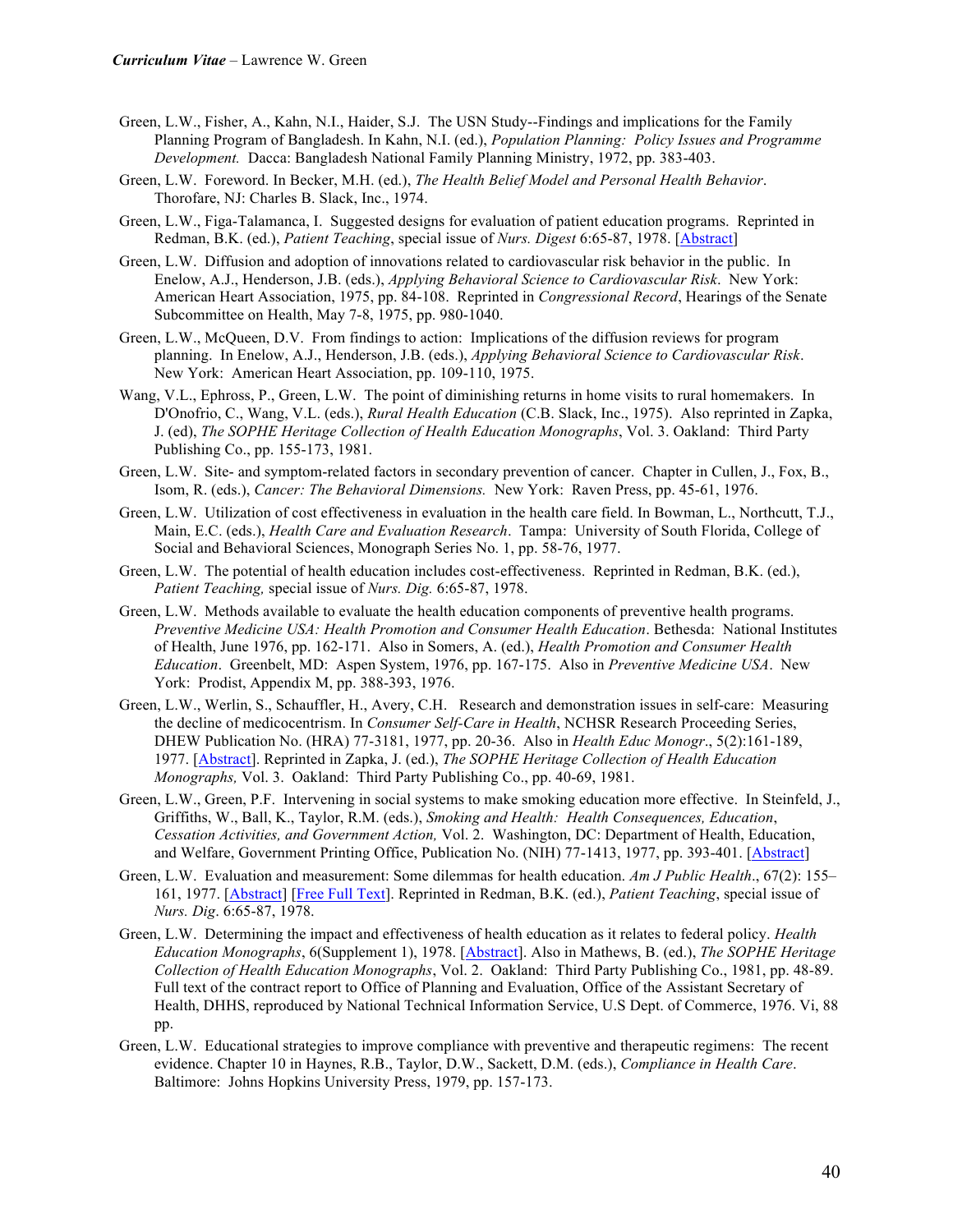- Green, L.W., Rimer, B., Bertera, R. How cost-effective are smoking cessation strategies? In Schwartz, J.L. (ed.), *Progress in Smoking Cessation: Proceedings of the International Conference on Smoking Cessation,* New York City, June 21, 1978. New York: American Cancer Society, 1978, pp. 91-104.
- Green, L.W. The impact of health education interventions on the management and control of primary hypertension and asthma. In Horwath, W.J., Payne, B.C. (eds.), *Case Studies of Health Care Research Methodology: Proceedings of the Health Services Research Center Directors' Conference,* Ann Arbor, May 18-19, 1978. Washington, DC: National Center for Health Services Research, Department of Health, Education, & Welfare, 1978, pp. 53-64.
- Green, L.W. Toward national policy for health education. In Blane, H., Chafetz, M.E. (eds.), *Alcohol, Youth and Social Policy*. New York: Plenum Publishers, 1979, pp. 283-305. [Abstract]
- Green, L.W. National policy in the promotion of health. Keynote address at the Tenth International Conference on Health Education, London, September 3, 1979. Reprinted in Hiller, M. (ed.), *Medical Ethics and the Law: Implications for Public Policy.* Cambridge, MA: Ballinger Publishing Co., 1981, pp. 135-148. [Full Text – pg. 34 of PDF]
- Green, L.W. Emerging federal perspectives on health promotion. In J.P. Allegrante (ed.), *Health Promotion Monographs* No. 1. New York: Teachers College, Columbia University, 1981.
- Green, L.W., Squyres, W., D'Altroy, L., Hebert, B. What recent research in patient education is telling us. Chapter 2 in Squyres, W. (ed.), *Patient Education: An Inquiry Into the State of the Art.* New York: Springer Publishing Co., 1980, pp. 11-36.
- Green, L.W. What is quality in patient education and how do we assess it? *National Patient Education Symposium*, University of California Medical Center and National Center for Health Education, San Francisco, September 24, 1977. Atlanta, GA: Bureau of Health Education, Centers for Disease Control, PHS, Government Printing Office, Publication No. 740-265, 1978, pp. 51-66. Also Chapter 7 in Squyres, W. (ed.), *Patient Education: An Inquiry Into the State of the Art*. New York: Springer Publishing Co., 1980, pp. 137-156. PMID: 10250832
- Green, L.W., Rimer, B., Elwood, T.W. Biobehavioral approaches to cancer prevention and detection. In Weiss, S., Herd, A., Fox, B. (eds.), *Perspectives on Behavioral Medicine*. New York: Academic Press, 1981, pp. 215-234.
- Green, L.W., Rimer, B., Elwood, T.W. Public education. Chapter 68 in Shottenfeld, D., Fraumeni, J., Jr. (eds.), *Cancer Epidemiology and Prevention*. Philadelphia: W.B. Saunders Co., 1982, pp. 1100-1110.
- Green, L.W. Federal priorities in patient education. In Zurhellen, J.H. (ed.), *Patient Education in the Primary Care Setting*. Proceedings of the Fourth National Conference, Memphis, TN. Memphis: University of Tennessee School of Medicine, 1980, pp. 73-77.
- Green, L.W. Healthy People: The Surgeon General's Report and the prospects. Chapter 3 in McNerney, W.K. (ed.), *Working for a Healthier America*. Cambridge, MA: Ballinger Publishing Co., 1980, pp. 95-110.
- Green, L.W., Horton, D. Adolescent health: Issues and challenges. Keynote address at National Conference on Adolescent Health Promotion, Johns Hopkins University. Chapter 2 in Coates, T.J., Petersen, A., & Perry, C. (eds.), *Promoting Adolescent Health: A Dialogue on Research and Practice*. New York: Academic Press, 1982, pp. 23-43.
- Green, L.W. Motivating individuals to change behavior. In Katz, H.J., & Fielding, J., (eds.), *Health Education and Promotion: Agenda for the Eighties*. New York: Health Insurance Association of America, 1980.
- Iverson, D.C., Green, L.W. Drug abuse prevention from a public health perspective a proposal for the 1980s. In Bukowski, W. (ed.), *NIDA Drug Abuse Prevention Monograph*. Washington, DC: National Institute of Drug Abuse, Department of Health & Human Services, Government Printing Office, Fall 1981.
- Levine, D., Green, L.W. Behavioral change through health education. Chapter 14 in Kaplan, N.M., Stamler, J. (eds.), *Prevention of Coronary Heart Disease: Practical Management of the Risk Factors*. Philadelphia: W.B. Saunders Co., 1983, pp. 161-169.
- Green, L.W., Johnson, K.W. Health education and health promotion. In Mechanic, David (ed.), *Handbook of Health, Health Care, and the Health Professions*. New York: John Wiley & Sons, Inc., 1983, pp. 744-765-
- Green, L.W., Stainbrook, G. Behavior modification in health promotion policy and practice. In Landry, F. (ed.), *Health Risk Estimation, Risk Reduction and Health Promotion*. Ottawa, Canada: Canadian Public Health Association, 1983, pp. 57-68.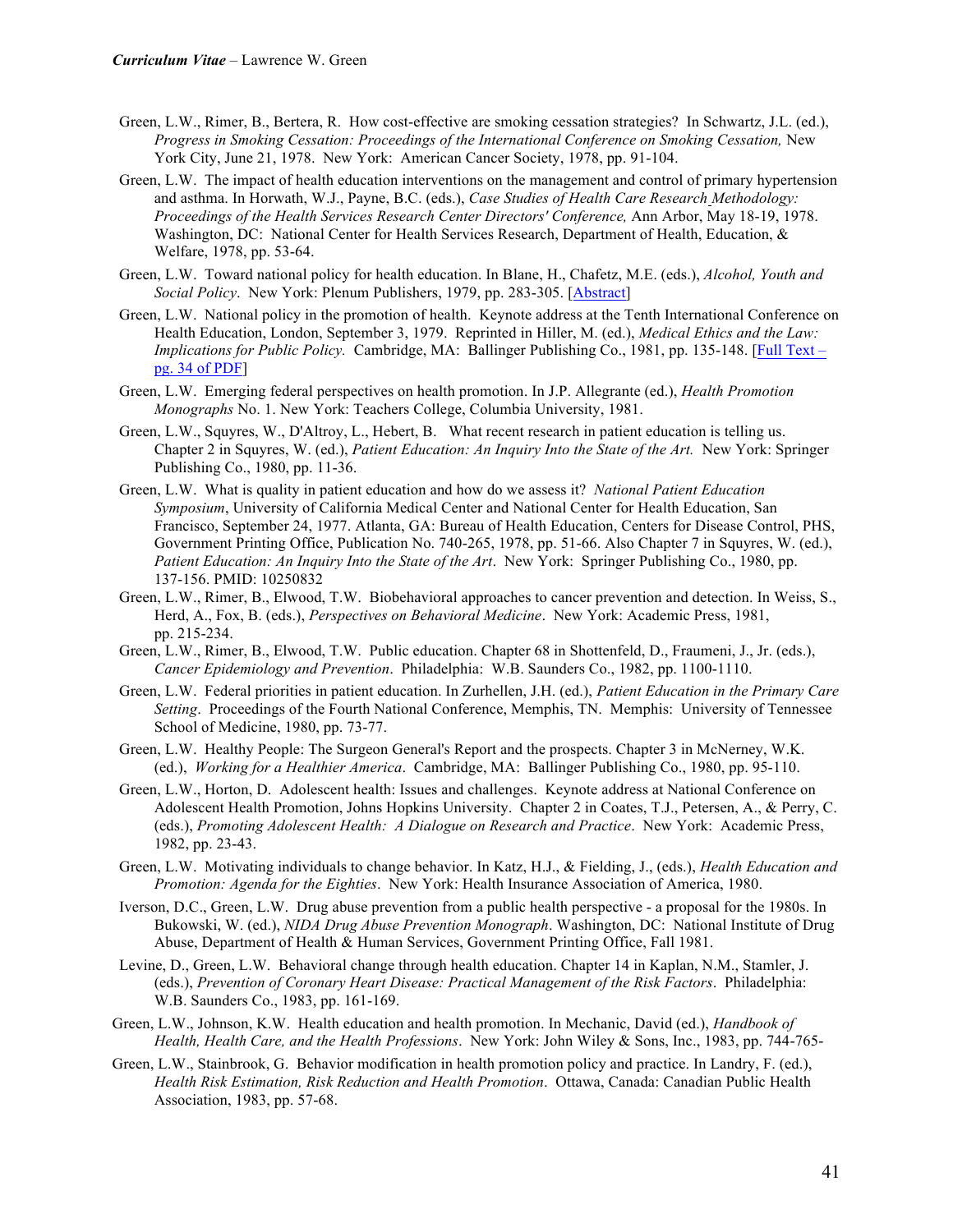- Green, L.W. Research and evaluation. A chapter in Rubinson, L., Alles, W.F. (eds.), *Health Education: Foundations for the Future*. St. Louis: C.V. Mosby Co., 1984. Reissued in 1988 by Waveland Press, Inc., Prospect Heights, Illinois.
- Green, L.W. Health education models. In Matarazzo, J.D., Weiss, S.M., Herd, J.A., Miller, N.E., Weiss, S.M. (eds.), *Behavioral Health: A Handbook of Health Enhancement and Disease Prevention*. New York: John Wiley & Sons, Inc., 1984, pp. 181-198.
- Green, L.W. The self-help impulse and emerging policies in health around the world. In Howell, M.L., Allan, D. (eds.), *Health: Issues and Strategies for Health Promotion in Australia*. Proceedings of the VII Commonwealth and International Conference on Sport, Physical Education, Recreation & Dance (Conference '82) Vol. 10, 1984.
- Green, L.W. (Chair), Blankenbaker, R.G., Freedman, M.A., Miller, G.B., Novick, L.F., Reid, J.D., Trevino, F.M. Report of the subcommittee on data gaps in disease prevention and health promotion. Appendix VI in The National Committee on Vital & Health Statistics 1987. Hyattsville, Maryland: U.S. Department of Health & Human Services, Public Health Service, Centers for Disease Control, National Center for Health Statistics, May 1988, pp. 49-56. [DHHS Publication No. (PHS) 88-1205]
- Green, L.W., McAlister, A. Health promotion. A chapter in Cavenar, J.O. Jr., et al. (eds.), *Psychiatry*, Vol. 2, Chapter 129. Philadelphia: J.B. Lippencott Co., 1985, pp. 1-7.
- Green, L.W. Health Promotion Summary. In *Texas Health Objectives for 1990: Status Report 1984*. Austin, TX: Texas Department & Board of Health, 1985.
- Green, L. W., Mullen, P.D.,, Stainbrook, G.L. Programs to reduce drug errors in the elderly: Direct and indirect evidence from patient education. *Improving Medication Compliance: Proceedings of a Symposium.* Reston, VA: National Pharmaceutical Council, 1985, pp. 59-70.
- Kolbe, L.J., Green, L.W., Foreyt, J., Darnell, L., Goodrick, K., Williams, H., Ward, D., Korton, A., Karacan, I., Widmeyer, R., Stainbrook, G. Appropriate functions of health education in schools. In Krasnagor, N., Arasteh, J., Cataldo, M. (eds.), *Child Health Behavior*, New York: John Wiley, 1985, pp. 171-209.
- Green, L.W. Prevention and health education. In Last, J.M. (ed.), *Maxcy-Rosenau Preventive Medicine and Public Health*, 12th edition. Norwalk, CN: Appleton-Century-Crofts, 1986, Chap 29, pp. 1089-1108.
- Green, L.W. Health promotion and the elderly: Why and where does it lead? A national policy perspective. In Andreoli, K.G., Musser, L.A., Reiser, S.J. (eds.), *Health Care for the Elderly: Regional Responses to National Issues*. New York: Haworth Press, 1986, pp. 271-276.
- Green, L.W. Health education strategies and approaches to evaluation in community and mass media. Keynote address. In Sir John Crofton, Michael Wood (eds.), *Smoking Control: Strategies and Evaluation in Community and Mass Media Programmes*. London: Health Education Council, & Belfast: The Ulster Cancer Foundation, & Edinburgh: Scottish Health Education Group, 1986, pp. 35-45.
- Green, L.W. The functions of research in health-related disciplines and professions*. Eta Sigma Gamman-20th Anniversary Edition*, 19(2):17-19, 1987.
- Green, L.W. A participant-observer in a period of professional change. In Cleary, H.P., Kichen, J.M., Ensor, P.G. (eds.), *Advancing Health Through Education: A Case Study Approach*. Palo Alto, CA: Mayfield Publishers, 1985, pp. 374-381.
- Green, L.W., Wilson, A.L., Lovato, C.Y. What changes can public health promotion achieve and how long do these changes last? *Proceedings of the XII World Conference on Health Education*. Dublin: Irish Health Education Unit, Ministry of Health, pp. 559-567, 1985.
- Cataldo, M.F., Green, L.W., Herd, J.A., Parkinson, R.S., Goldbeck, W.B. Preventive medicine and the corporate environment: Challenge to behavioral medicine. In Cataldo, M.F., Coates, T.J.(eds.), *Health and Industry: A Behavioral Medicine Perspective*. New York: John Wiley & Sons, 1986, pp. 399-419.
- Stainbrook, G., Green, L.W. Measurement and evaluation methods for worksite stress-management programs. In Murphy, L.R., Shoenbaum, T.F. (eds.), *Worksite Stress Management: Conceptual and Practical Issues*. Cincinnati: National Institute for Occupational Safety & Health, NIOSH Monograph, 1987, pp. 109-147. [Full Text]
- Green, L.W. Foreword. In Greene, W.H., Simons-Morton, B.G. (eds.), *Introduction to Health Education*. New York: Macmillan Publishing Co., 1984, pp. v-vi.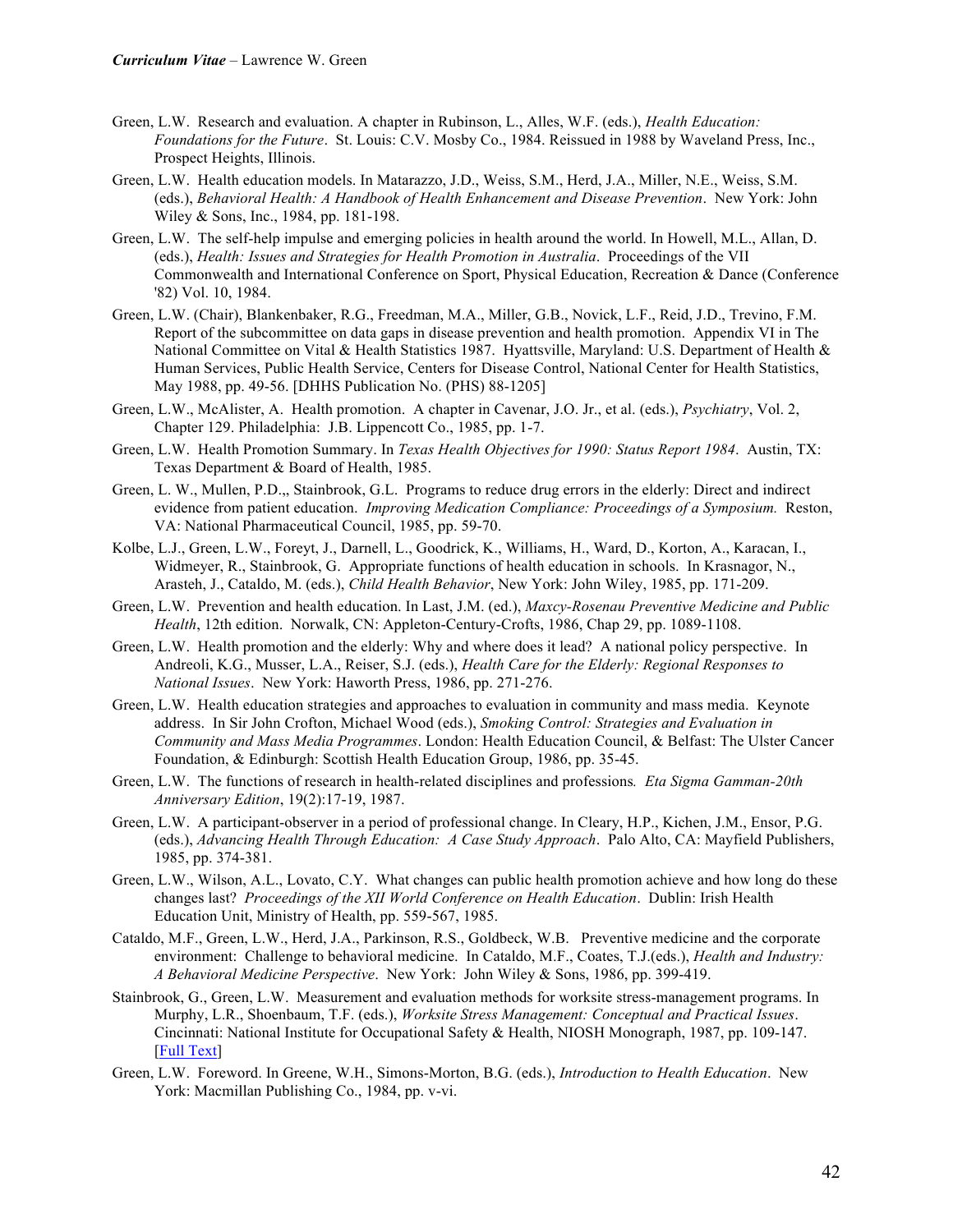- Green, L.W. The trade-offs between the expediency of health promotion and the durability of health education. In Maes, S., Spielberger, C.D., Defares, P.B., Sarason, I.G. (eds.), *Topics in Health Psychology*. New York: John Wiley & Sons Ltd., 1988, pp.301-312.
- Green, L.W., Simons-Morton, D. Denial, delay and disappointment: Discovering and overcoming the causes of drug errors and missed appointments. In Schmidt, D., Leppik, I. E. (eds.), *Compliance in Epilepsy* (Epilepsy Res., Suppl.1.) Amsterdam: Elsevier Science Publishers B.V., 1988, pp. 7-21. [Abstract]
- Green. L.W. The effectiveness of health education; from theory to practice. Third Rouwenhorst Lecture, University of Limburg, Maastricht, 7 January 1988. In *Effectiviteit Van GVO/Preventie: Wilhelmina Rouwenhorstlezing*. Utrecht, The Netherlands: Nederlandse Vereniging voor GVO (Netherlands Society for Health Education), 1988, pp. 5-19.
- Green, L.W., Gottlieb, N. Health promotion for the aging population: Community approaches to extending active life expectancy. In Andreopoulos, S., Hogness. J.R. (eds.), *Health Promotion for the Aging Population: Approaches to Extending Life Expectancy*. New York: Churchill Livingstone, 1989, pp. 139-154.
- McAlister, A.L., Green, L.W., Galavotti C. Health promotion. In Michaels, R. et al. (eds.), *Psychiatry,* Vol. 2, Philadelphia: J.B. Lippincott, 1989, Chap. 129.
- Parcel, G., Green, L.W., Bettes, B. School-based programs to prevent or reduce obesity. In Krasnagor, N.A., Grave, G.D., Kretchmer, N. (eds.), *Childhood Obesity: A Biobehavioral Perspective*. Caldweel, NJ: Telford Press, 1989, pp. 143-157. [Sections of full text]
- Green, L.W. Foreword. In DeLeeuw, E.J.J. (ed.), *Health Promotion: The Sane Revolution*. Van Gorcum, Assen, & Maastricht, The Netherlands, 1989.
- Green, L.W. The theory of participation: A qualitative analysis of its expression in national and international health policies. In Patton, R.D., Cissell W.B. (eds.), *Community Organization: Traditional Principles and Modern Applications*. Johnson City, TN: Latchpins Press, 1989, pp. 48-62.
- Green, L.W. Foreword. In Gold, R. (ed.), *Microcomputer Applications in Health Education*. Madison, Wisc.: William C. Brown Publishers, 1991, pp. xv-xvi.
- Green, L.W., Mullen, P.D., Friedman, R.B. Epidemiological and community approaches to patient compliance. Chapter 30 in Cramer J.A., Spilker, B. (eds.), *Patient Compliance in Medical Practice and Clinical Trials*. New York: Raven Press, 1991, pp. 373-386.
- Green, L.W., Simons-Morton, D. Education and Life-style Determinants of Health and Disease. In Holland, W.W., Detels, R., Knox, G. (eds.), *Oxford Textbook of Public Health*. 2nd edition. Oxford, New York & Toronto: Oxford University Press, 1991, pp. 181-195.
- Green, L.W. Foreword. In Glanz, K., Lewis, F.M., Rimer, B. (eds.), *Health Behavior and Health Education: Theory, Research and Practice.* San Francisco: Jossey-Bass, 1990.
- Mullen, P.D., Green, L.W. Educating and counseling for prevention: From theory and research to principles. Chapter 48 in Goldbloom, M.D., Lawrence, R.B. (eds.). *Preventing Disease: Beyond the Rhetoric.* Cambridge: Springer-Verlag, 1990, pp. 474-479. [Abstract]
- Green. L.W., Raeburn, J. Contemporary developments in health promotion: definitions and challenges. Chapter 1 in Bracht, N. (ed.), *Health Promotion at the Community Level.* New York: Sage, 1990, pp. 29-44.
- Green, L.W. Behavior change and maintenance: Theory and measurement. Section I introduction in Shumaker, S.A., Schron, E.B., Ockene, J.K, et al. (eds.), *The Handbook of Health Behavior Change*. New York: Springer Publishing Co., 1990, pp. 1-3.
- Green, L.W. The revival of community and the public obligation of academic health centers. In Bulger, R.E., Reiser, S.J. (eds.), *Integrity in Health Care Institutions: Humane Environments for Teaching, Inquiry and Healing*. Des Moines: University of Iowa Press, 1990, pp. 148-164.
- Green, L.W. Preface. In *Healthy People 2000: National Health Promotion and Disease Prevention Objectives.* Boston: Jones & Bartlett Publishing, Inc., 1991, pp. vii-xi.
- Green, L.W. Establishing a public-private partnership. In *Setting the Agenda for Prevention: Proceedings of the Forum on Youth Violence in Minority Communities*, Atlanta, December 10-12, 1990. Atlanta, GA: Centers for Disease Control, *Public Health Reports* 106(3):242-243, 1991.
- Green, L.W. Prevention and health education. In Last, J.M., Wallace, R.B. (eds.), Chapter 2: *Maxcy-Roseneau - Last Public Health and Preventive Medicine*, 13th edition. Norwalk, CN: Appleton-Century-Crofts, 1991, Chapter 45, pp. 787-802.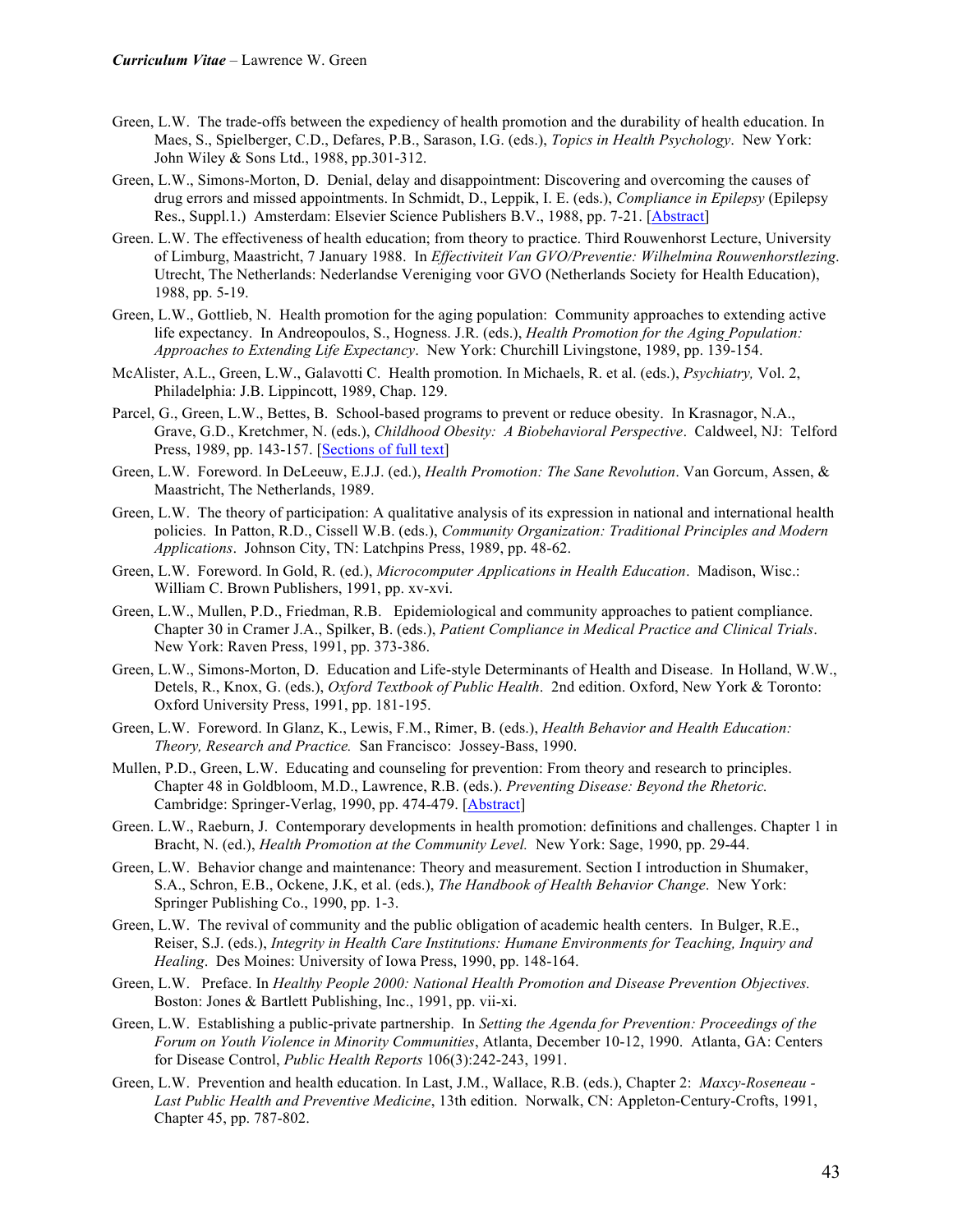- Green, L.W., Costagliola, D., Chwalow, A.J. Diagnostic éducatif et évaluation de stratégies éducatives (modèle PRECEDE). Méthodologie pratique pour induire des changements de comportements et d'état de santé. *Journées Annuelles de Diabétologie de l'Hôtel-Dieu 1991.* Paris: Médecine-Sciences Flammarion, 1991, pp. 227-240.
- Green, L.W. What centers for prevention research are not, and what they could be. In Labarthe, D. (ed.), *Prevention Centers Conference Proceedings*. Houston: Southwest Center for Prevention Research, 1991, pp. 4-9.
- Rice, M., Green, L.W. Prevention and education. Chapter 7 in Kronstadt, D. (ed.), *Pregnancy and Exposure to Alcohol and Other Drug Use.* Washington, D.C.: The CDM Group, for the Office of Substance Abuse Prevention, U.S. Department of Health & Human Services, 1992.
- Green, L.W. Issues in categorical versus comprehensive community programs and their evaluation. In Holder, H.D., Howard, J.M. (eds.), *Community Prevention Trials for Alcohol Problems: Methodological Issues.* Westport, CT: Praeger, 1992, pp. 247-250.
- Green, L.W. Foreword. In Labonte, R. (ed.), *Health Promotion and Empowerment: Practice Frameworks*. Toronto: The University of Toronto Center for Health Promotion and ParticiPACTION Canada, 1993, Issues in Health Promotion Series HP-10-0102. #3. PDF.
- Green, L.W. Modifying Lifestyle to Improve Health. In Skelton, W.D., Osterweis, M. (eds.), *Promoting Community Health: The Role of the Academic Health Center*. Washington, DC: The Association of Academic Health Centers, 1993, pp.54-69.
- Green, L.W., Cargo, M., Ottoson, J.M. The role of physicians in supporting lifestyle changes. In Proceedings of the 29th Annual Meeting of the Society of Prospective Medicine, St. Louis, Missouri, April 15-17, 1993. Indianapolis, IN: Society of Prospective Medicine, Publishers, 1993, pp. 89-129. ISBN 0-932109-02-0.
- Lovato, C., Green, L.W., Stainbrook, G. The benefits perceived by industry in supporting health promotion programs in the worksite. Harvard Symposium on Worksite Health Promotion. In Opatz, J.P. (ed.), *Economic Impact of Worksite Health Promotion*. Champaign, IL; Windsor, Ontario; Leeds, England; Auckland, New Zealand; Kingswood, Australia: Human Kinetics Publishers, 1993, pp. 3-31.
- Green, L.W., Cargo, M. The changing context of health promotion in the workplace. In O'Donnell, M. (ed.), *Health Promotion in the Workplace*, 2nd Edition. Albany, NY: Delmar Publishers, Inc., 1994, pp. 497-524. ISBN 0-8273-4940-8.
- Green, L.W. Canadian health promotion: An outsider's view from the inside. In Pederson, A., O'Neill, M., Rootman, I. (eds.), *Health Promotion in Canada: Provincial, National and International Perspectives.* Philadelphia, Toronto, Montreal, London, Sydney, Tokyo: W.B. Saunders Co., 1994, pp. 314-326.
- MacDonald, M., Green, L.W. Health promotion and adolescent health. In Tonkin, R. (ed.), *Current Issues of the Adolescent Patient*. London: Baillière's Clinical Pediatrics, May 1994, 2(2):227-245.
- Boothroyd, P., Green, L.W., Hertzman, C., Lynam, J., McIntosh, J., Rees, W., Manson Singer, S., Wackernagal, M., Woollard, R. Tools for sustainability: Iteration and implementation. Pp.111-121 in C. M. Chu, R. Simpson (eds.), *Ecological Public Health: From Vision to Practice*. Nathan, Australia: Griffith University, 1994.
- Green, L.W. Foreword. In Gilbert, G., Sawyer, R. (eds.), *Health Education: Creating Strategies for School and Community Health*. Boston: Jones & Bartlett Publishers, 1994, pp xi-xii.
- MacDonald, M., Green, L.W. Health education. In A. Lewy (ed.), *International Encyclopedia of Education.* London: Pergamon Press, 1995.
- Green, L.W. Foreword. In Joseph H.K. Tan (ed.), *Health Management Information Systems: Theories and Applications.* Rockville, Maryland, ASPEN Publishers, Inc., 1995.
- Green, L.W. Foreword. In Gilmore, G., Campbell, M.D. (ed.), *Needs Assessment Strategies for Health Education and Health Promotion*, 2nd Edition. Madison, WI: Brown & Benchmark, 1995, pp vii-viii. ISBN 0-697- 29229-0.
- Green, L.W. Commentary. In *Healthy People 2000 Mid-Decade Review and Revised Objectives*. Boston, London, Singapore: Jones & Bartlett Publishers, 1995. ISBN 0-7637-0041-X. pp.iv-vi.
- Green, L.W. Bringing health to life means bringing people back to health. In Aoyama H., Kawata, C., Takano, T. (eds.), Proceedings of the XVth World Conference of the International Union for Health Promotion and Education, *Health Promotion & Education: Bringing Health to Life*. Makuhari, Japan: Japanese Organizing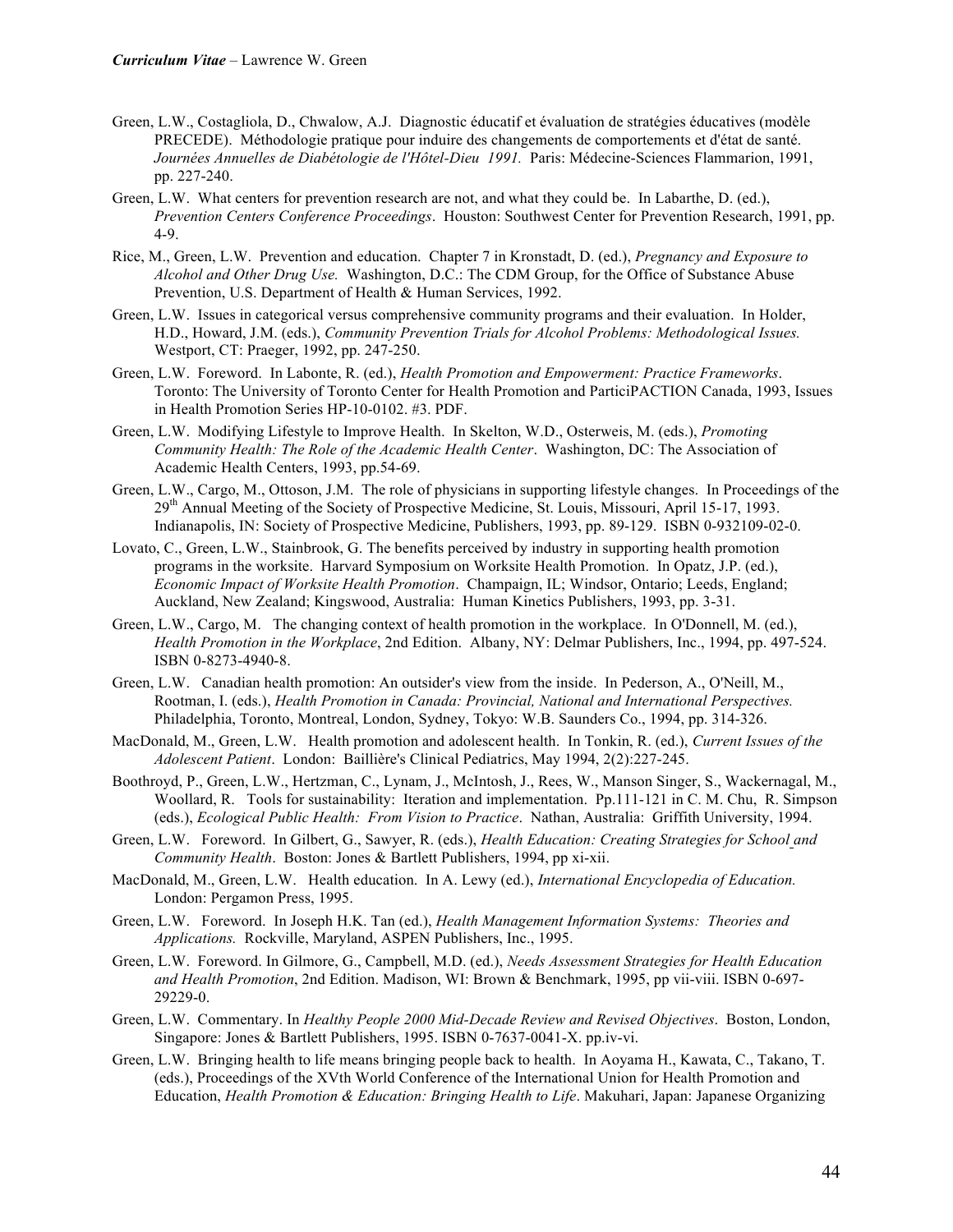Committee, XVth World Conference of the International Union for Health Promotion & Education, 1996, pp. 48-54.

- Green, L.W., Simons-Morton, D., Potvin, L. Education and lifestyle determinants of health. In Holland, W., Detels, R., Knox, G. (eds.), *Oxford Textbook of Public Health*, 3rd edition. Oxford: Oxford University Press, 1997, Chapter 7, Vol. 1, pp. 125-139. ISBN 0-19-262553-5.
- Green, L.W., Frankish, J., Ratner, P., Chomik, P. Health impact assessment as a tool for population health promotion and public policy. In Conference Proceedings, *Healthy Public Policy Development — Science*, *Art or Chance?* Saskatchewan Provincial Health Council & the Prairie Region Health Promotion Research Center, April 1996. ISBN: 088880-350-8.
- Green, L.W., Frankish C.J. Implementing nutritional science for population health: Decentralized and centralized planning for health promotion and disease prevention. Chapter 14 in Garza, C., Haas, J.D., Habicht, J., Pelletier, D.L. (eds.), *Beyond Nutritional Recommendations: Implementing Science for Healthier Populations*, Ithaca, NY: Cornell University & National Academy of Science, 1997, pp.230-245. ISBN:0- 9655240-0-0.
- Green, L.W. Foreword. In Timmreck, T.C. (ed.), *Health Services Cyclopedic Dictionary*. Boston, London, Singapore: Jones & Bartlett, 1997.
- Green, L.W. Foreword. In Faermann, I.L. (ed.), *Motivation with Active Participation in Odontology for Children.* Buenos Aires: Ibros Del Zahir, 1997 (ISBN: 987-9158-09-1).
- Green, L.W. Foreword. In Raeburn, J., Rootman, I., (eds.), *Understanding People-Centerd Health Promotion.* Chichester: John Wiley & Sons, Ltd., 1997. (Hardcover –ISBN: 0-471-97791-8; Softcover–ISBN: 0-471- 97137-5); 233 pp.
- Green, L.W., George, M.A., Daniel, M. Ricerca partecipata: storia e applicazioni nella sanità pubblica. In Biocca, M. (ed.), *Promozione della salute e sanità pubblica: Ricerca partecipata, epidemiologia e pianificazione.* Milano, Italy: FrancoAngeli, 1997, pp. 21-33.
- Green, L.W., George, M.A., Daniel, M., Frankish, C.J., Herbert, C.P., Bowie, W.R., O'Neil, M. Background on participatory research. Chapter in Murphy D., Scammell, M., Sclove, R. (eds.), *Doing Community-Based Research: A Reader.* Amherst, MA: The Loka Institute, 1997, pp. 53-66.
- Green, L.W. Prevention and health education in clinical, school, and community settings. In Wallace, R.B. (ed.), *Maxcy-Roseneau-Last Public Health and Preventive Medicine,* 14th edition. Stamford, Connecticut: Appleton & Lange, 1998. Chapter 48, pp. 889-904.
- Green, L.W., Stoto, M.A. Commentary. Linking research and public health practice: A vision for health promotion and disease prevention research. In Healton, CG., Novotny, T.E. (guest editors), *Research Linkages Between Academia and Public Health Practice* (Oxford, New York, Toronto: Oxford University Press, 1997). Supplement to *American Journal of Preventive Medicine*, 1997, 13(6):5-8.
- Green, L.W. Foreword. In Huff, R.M., Kline, M.V. (eds.), *Promoting Health in Multicultural Populations: A Handbook for Practitioners.* Thousand Oaks, CA, London, New Delhi: Sage Publications, Inc., 1999. ISBN 0-7619-0182-5. Pp. ix-xi.
- Poland, B.D., Rootman, I., O'Neill, M., Green. L.W., Feather, J., Poel, D. Issues in evaluation: Healthy Community initiatives. Chapter 6 in Thurston, W.E., Sieppert, J., Wiebe, V. (eds.), *Doing Health Promotion Research: The Science of Action*, Calgary: University of Calgary, Health Promotion Research Group, 1998, pp.83-102.
- Green, L.W., Shoveller, J.A. Local versus central influences in planning for community health. In Woollard, R.F. Ostry, A.S. (Eds.). *Fatal Consumption: Rethinking Sustainable Development*. Vancouver, BC: University of British Columbia Press, 2000. Chap. 6, pp. 166-196.
- Sparks, R.E., Green, L.W. Mass media in support of smoking cessation. *NCI Smoking and Tobacco Control Monograph* No. 12. Bethesda, MD: National Cancer Institute, 2000. Chap. 9, pp. 199-216.
- Green, L.W., Poland, B.D., Rootman, I. The settings approach to health promotion. In Poland, B., Green, L.W., Rootman, I. (eds.). *Settings for Health Promotion: Linking Theory and Practice*. Newbury Park, CA: Sage Publishers Co., 2000, Chap. 1, pp. 1-43. [Section of text]
- Poland, B.D., Green, L.W., Rootman, I. Reflections on settings for health promotion. In Poland, B., Green, L.W., Rootman, I. (eds.). *Settings for Health Promotion: Linking Theory and Practice*. Newbury Park, CA: Sage Publishers Co., 2000, Chap. 9, pp. 341-351. [Section of text]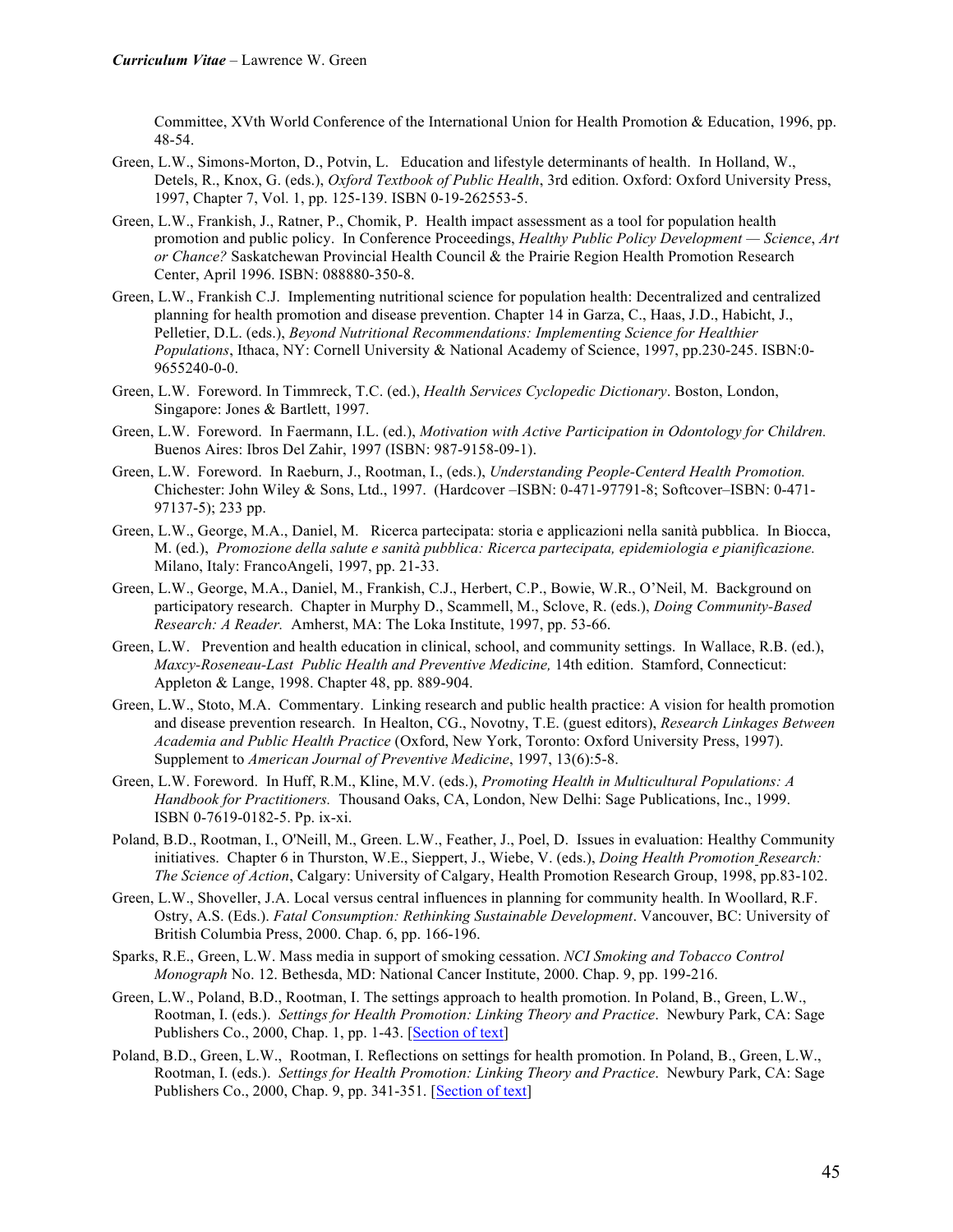- Green, L.W. Foreword. In Sussman, S. (Ed.). *Program Development for Research and Behavioral Interventions.*  Thousand Oaks: Sage Publishing Co., 2001, pp. iii-iv.
- Green, L.W., Ottoson, J.M. Public health education and health promotion. In Novick, LF, Mays GP (Eds*.). Public Health Administration: Principles for Population-Based Management.* Gaithersburg, MD: Aspen Publishing Co., 2001, Chap 12, pp. 300-323.
- Green, L.W. Foreword. In *Investing in Tobacco Control: State Highlights, 2001.* Atlanta: Office on Smoking & Health, Centers for Disease Control & Prevention, US Dept of Health & Human Services, Feb. 2001.
- Green, L.W., Potvin, L. Education, health promotion, and socioeconomic and lifestyle determinants of health and disease. In Holland, W., McEwen, Detels, R., Knox, G. (eds.), *Oxford Textbook of Public Health*, 4th edition. Oxford: Oxford University Press, 2001, Chapter 7, Vol. 1.
- Green, L.W., Frankish, C.J. Health promotion, health education, and disease prevention. In Koop, C.E., Pearson, C.E., Schwarz, M.R. *Critical Issues in Global Health*. San Francisco: Jossey-Bass, 2001. Chap. 37, pp. 321- 330.
- Green, L.W., Daniel, M. Transforming practice, dodging false dichotomies, and avoiding ideological quicksand. Chapter 24 in Young L, Hayes V (Eds.). *Transforming Health Promotion Practice: Concepts, Issues, and Applications.* San Francisco: F.A. Davis, 2001.
- Frankish, C.J., Green, L.W., Ratner, P.A., Chomik, T., Larsen, C. Health Impact Assessment as a tool for health promotion and population health. In Rootman I, Goodstadt M, Hyndman B, McQueen DV, Potvin L, Springett J, Ziglio E. (Eds.). World Health Organization Monograph on *Evaluation in Health Promotion: Principles and Perspectives*. Copenhagen: World Health Organization Regional Publications, European Series No. 92, 2001, pp. 405-437.
- Frankish, C.J., Green, L.W. A contextual approach to health promotion: Linking time, space and person in population health promotion. In Conference Proceedings *Vitality Throughout the Adult Lifecycle: Interventions to Promote Health*. Gerontology Nursing Interventions Research Center, The University of Iowa College of Nursing, 2002.
- Green, L.W., McKenzie, J. Community health. In Breslow, L., Green, L., McGinnis, M., Kech, W., Last, J., Gold, B. (eds.) *Encyclopedia of Public Health*. Vol. 1. New York: Macmillan, 2002, pp. 247-256. [Full Text]
- Daniel, M, Green, L.W.. Health Promotion and Education. In Breslow, L., Green, L., McGinnis, M., Kech, W., Last, J., Gold, B. (eds.) *Encyclopedia of Public Health*. Vol. 2. New York: Macmillan, 2002, pp. 541-548.
- Mercer, S.L., Green, L.W. PRECEDE-PROCEED Model. In Breslow, L., Green, L., McGinnis, M., Kech, W., Last, J., B, R. (eds.) *Encyclopedia of Public Health*. Vol. 3. New York: Macmillan, 2001, pp. 956-958.
- Green, L.W. Health Belief Model. In Breslow, L., Green, L., Kech, W., Last, J., McGinnis, M., Gold, R. (eds.) *Encyclopedia of Public Health*. Vol. 2. New York: Macmillan, 2002, pp. 526-528.
- Mercer, S., Green, L.W. Predisposing factors. In Breslow, L., Green, L., Kech, W., Last, J., McGinnis, M., et al. (eds.) *Encyclopedia of Public Health*. Vol. 3. New York: Macmillan, 2002, pp. 958-961.
- Mercer, S., Green, L.W. Enabling factors. In Breslow, L., Green, L., Kech, W., Last, J., McGinnis, M., et al. (eds.) *Encyclopedia of Public Health*. Vol. 2. New York: Macmillan, 2002, pp. 309-311.
- Shoveller, J.A., Green, L.W. Decentralization and public health. In Breslow, L., Green, L., Kech, W., Last, J., McGinnis, M., et al. (eds.) *Encyclopedia of Public Health*. *Vol.* New York: Macmillan Reference USA, 2002, pp. 309-311.
- Green, L.W. Foreword. In DiClemente, R., Kegler, M., Cosby, R. (Eds.). *Emerging Theories in Health Promotion.*  San Francisco: Jossey-Bass, 2002, pp ix-xi.
- Green, L.W. Foreword. In Fodor, J.T., Dalis, G.T., Giarratano-Russell, S. *Health Instruction: Theory and Application for Community, School, Health Care and Workplace Settings.* 6<sup>th</sup> ed. Dubuque, IA: Kendall/Hunt Publishers, 2002, pp ix-x.
- Eriksen, M.P., Green, L.W. Progress and next steps in reducing tobacco use in the United States. Chap 19 in Scutchfield, F.D., Keck, C.W. (Eds.). *Principles of Public Health Practice*, 2nd ed. Albany, NY: Delmar Thompson Publishers, 2002, pp. 351-363.
- Green, L.W. Tracing Federal support for participatory research in public health. In Minkler M, Wallerstein N (Eds.). *Community-Based Participatory Research.* San Francisco: Jossey-Bass, 2003, pp. 410-418.
- Green, L.W., George, M.A., Daniel, M., Frankish, C.J., Herbert, C.P., Bowie, W.R., O'Neill, M. Guidelines for participatory research in health promotion. In Minkler M, Wallerstein N (Eds). *Community-Based*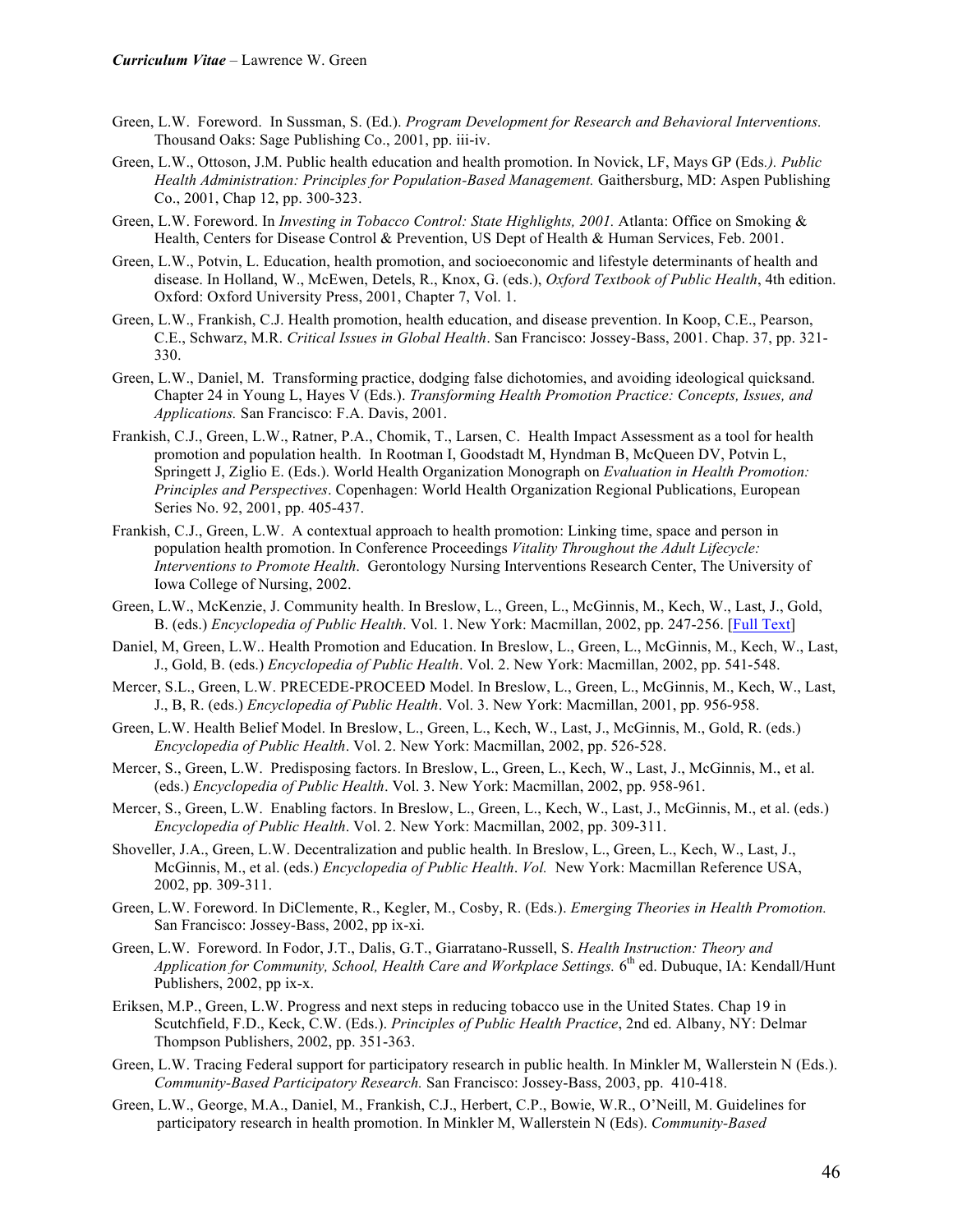*Participatory Research for Health*. San Francisco: Jossey-Bass, 2003, pp. 419-428. Green, L.W., Mercer, S.L., Rosenthal, A.C., Dietz, W.C., Husten, C.C., Possible Lessons for Physician Counseling on Obesity from the Progress in Smoking Cessation in Primary Care. *Forum Nutr.* 2003; 56:191-4. Also, in Proceedings of the *International Union for Nutrition Science,* Vienna: IUNS, 2001. *Modern Aspects of Nutrition - Present Knowledge and Future Perspectives* in the book series Forum Nutrition (formerly "Bibliotheca Nutri"tio et Dieta"), vol 56. S.Karger Publishers, Basel, Switzerland, 2003.

- Green, L.W. What is participant-centered clinical research? Chap 2 in J Aungst, A Haas, A Ommaya, LW Green (Eds.). *Exploring New Models for Engaging the Public in the Clinical Research Enterprise.* Washington, DC: Institute of Medicine, National Academies Press, 2003 (pp. 9-23). [Abstract] [Full Text] [Agenda]
- Green, L.W., Mercer, S.M. Participatory research. In N. Anderson (Ed.). *Encyclopedia of Health and Behavior*. Thousand Oaks, CA: Sage Publications, 2003.
- Holtzman, D., Green, L.W. Centers for Disease Control and Prevention. N. Anderson (Ed.). *Encyclopedia of Health and Behavior*. Thousand Oaks, CA: Sage Publications, 2003.
- Green, L.W. Foreword. In Gilmore, G., Campbell, M.D. (ed.), *Needs Assessment Strategies for Health Education and Health Promotion*, 3rd Edition. Madison, WI: Brown & Benchmark, 2004, pp vii-viii. ISBN 0-697-29229- 0.
- Green, L. W. The Mayhew Derryberry legacy and Marshall Becker. In Allegrante, J. & Sleet, D. *Mayhew Derryberry and Health Education.* Thousand Oaks, CA: Sage Publishing Co., 2004.
- Green, L. W. Foreword. In Travis, J. H. & Ryan, R. S. *Wellness Workbook: How to Achieve Enduring Health and Vitality.* 3<sup>rd</sup> edition. Berkeley, Toronto: Celestial Arts, 2004, pp. xii-xiii.
- Green, L.W., Ottoson, J.M. From efficacy to effectiveness to community and back: Evidence-based practice vs practice-based evidence. In Green, L, Hiss, R., Glasgow R., et al. (Eds). *From Clinical Trials to Community: The Science of Translating Diabetes and Obesity Research.* Bethesda: National Institutes of Health, 2004, pp. 15-18. [Full text online, NIH]
- Green, L.W. Foreword. In Eggars, G. *Health promotion*. Sydney: publisher, 2005, 3<sup>rd</sup> edition in press.
- Mercer, S.L., Kahn, L.K., Green, L.W., Rosenthal, A.C., Nathan, R., Husten, C.G., Dietz, W.H. Drawing possible lessons for obesity prevention and control from the tobacco control experience. Chap 11, in D. Crawford & R.W. Jeffrey (Eds.). *Obesity Prevention and Public Health.* New York and London: Oxford University Press, 2005, pp. 231-264.
- Green, L.W. Foreword. In Gorin, Sherri Sheinfeld, & Arnold, Joan. (Eds.). *Health Promotion Handbook.* 2nd ed.*.* San Francisco: Jossey Bass, John Wiley & Sons, 2006. pp. xi-xii.
- Gielen, A.C., Sleet, D.A., & Green, L.W. Community models and approaches for interventions. In Gielen, A.C., Sleet, D.A., & DiClemente, R.J. (Eds.). *Injury and Violence Prevention: Behavioural Science Theories, Methods, and Applications.* San Francisco: Jossey Bass, 2006. Chap. 4, pp. 65-82.
- Green, L.W. Foreword. In Crosby, R.A., DiClemente, R.J., & Salazar, L.F. (Eds.). *Research Methods in Health Promotion*. San Francisco: Jossey-Bass, 2006, pp xiii-xiv.
- Green, L.W. & Hiatt, R.A. L'influence du Canada sur la promotion de la santé aux Etats-Unis d'Amerique. Quebec City: Les Presses de l'Universite Laval, 2006. Pp. 360-361. Reprinted in English, 2007.
- Trochim, W., Cabrera, D., Tenkasi, R., Berland, A., Best, A., Huerta, T., Green, L. W., and Milstein, B. How we organize: Purposeful adaptive systems. In Best A., Clark P., Leischow S., and Trochim W. (Eds.). *Transforming Tobacco Control Through Systems Thinking: Integrating Research and Practice to Improve Outcomes*. Smoking and Tobacco Control Monograph 18. Bethesda, MD: U.S. Department of Health and Human Services, Public Health Service, National Institutes of Health, National Cancer Institute, NIH Publication, 2007
- Green, L.W. Foreword. In Kline, M.V., Huff, R.M., (eds.), *Promoting Health in Multicultural Populations: A Handbook for Practitioners.* 2<sup>nd</sup> edition. Thousand Oaks, CA, London, New Delhi: Sage Publications, Inc., 2007. ISBN 978-1-4129-3911-9. Pp. viii-x.
- Eriksen MP, Green LW, Husten CG, Pederson LL, Pechacek TF. Thank you for not smoking: The public health response to tobacco-related mortality in the United States. Chap 20 in: Ward JW, Warren CS (eds): *Silent Victories: The History and Practice of Public Health in Twentieth-Century America.* New York: Oxford University Press, 2007, pp. 423-436. [Abstract]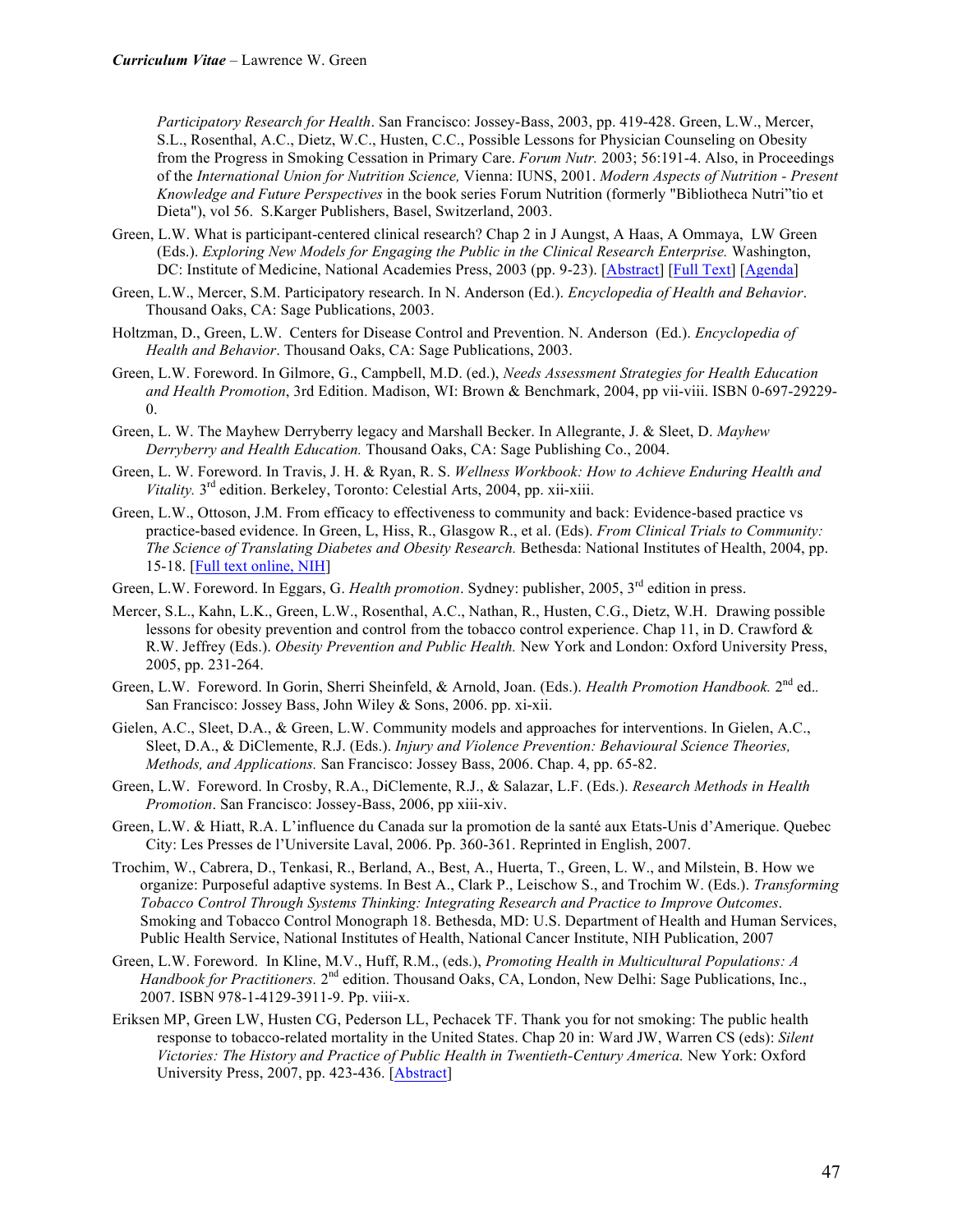- Green, L.W., Ottoson, J.M. Public health education and health promotion. Chapter 21 in Novick, L.F., C.B. Morrow, & Mays, G.P. *Public Health Administration: Principles for Population-Based Management,* 2nd ed. Boston, Toronto, London: Jones & Bartlett Publishers, 2008, pp. 589-619.
- Mercer, S.L., & Green, L.W. Federal funding and support for participatory research in public health and health care. In Minkler M, Wallerstein N (Eds.). *Community-Based Participatory Research in Health*. 2<sup>nd</sup> ed.. San Francisco: Jossey-Bass, 2008, pp. 399-406.
- Mercer, S.L., Green, L.W., Daniel, M., Cargo, M., Potter, M. Reed, E. Reliability-tested guidelines for assessing participatory research projects. In Minkler M, Wallerstein N (Eds). *Community-Based Participatory Research for Health*. 2nd ed. San Francisco: Jossey-Bass, 2008, pp. 407-418.
- Green LW, Hiatt RA. Behavioural determinants of health and disease. In Detels, R., Beaglehole R, et al (Eds). *Oxford Textbook of Public Health.* 5<sup>th</sup> edition. Oxford: Oxford University Press, 2009, chap 2.3; pp 120-138.
- Erikson ME, Green LW. Tobacco control. Chap 21 in Scutchfield FD & Keck CW (Eds). *Principles of Public Health Practice.*  $3^{rd}$  edition. Albany, NY: Delmar Thompson Publishers, 2009, Ch 20, pp. 471-491.
- Green LW. Intervention evaluation and outcome measures. In Schultz AM, Chao SM, McGinnis JM (eds.). *Integrative Medicine and the Health of the Public: Summary of the February 2009 Summit.* Washington,DC: Institute of Medicine of the National Academies, National Academy Press, 2009, pp. 102-104.
- Green LW (main author of chapter 7 and co-author of others in) Kumanyika SK, Parker L, Sim LJ (Eds. for Institute of Medicine Committee). *Bridging the Evidence Gap in Obesity Prevention: A Framework to Inform Decision Making.* Washington, DC: National Academies Press, 2010.
- Green LW. Foreword. In Loureiro MI, Mirand N. *Promover a Saύde: Dos Fundamentos a Accao [Health Promotion: Fundamentals, Methods, and Practice].*(Portuguese). Lisbon, Portugal: Almedina, 2010, pp. 9-10.
- Green LW, Gielen AC. Evidence and ecological theory in two public health successes for health behavior change. Chapter 3 in Kahan S, Gielen AC, Fagen P, Green LW, eds. *Behavioral Approaches to Population Health*. Baltimore: Johns Hopkins University Press, 2014, pp. 26-43.
- Mukarjea A, Green LW. Tobacco and behavior change. Chap. 10 in Kahan S, Gielen A, Fagen P, Green LW, (eds.). *Behavioral approaches to Population Health*. Baltimore: Johns Hopkins University Press, 2014, pp. 153-187.
- Green LW, Nasser M. Furthering dissemination and implementaiton research: The need for more attention to external validity. Chap. 15 in Brownson R, Colditz G and Parker E, eds, *Dissemination and Implementation Research: Translating Science to Practice.* Oxford University Press, 2012, pp. 305 – 326
- Fielding J, Brownson R, Green LW. Understanding social determinants and their health impacts. *Annual Rev Public Health.* 2011;32:v-vi.
- Green LW. Foreword. In Wold B, Samdal O, eds. *An Ecological Perspective on Health Promotion: Systems, Settings and Social Processes*. London: Bentham Publishing, in press.
- Green LW. Foreword. In Diclemente RH, Salazar LF, Crosby RA. Eds. *Health Behavior Theory for Public Health: Principles, Foundations, and Applications.* Boston: Jones & Bartlett, 2013, pp. ix-xi.
- Fielding J, Brownson R, Green LW. Preface [Tribute to Barbara Starfield]. *Annual Review of Public Health.*  2012;33:v-vi.
- Salzberg J, Jagosh J, Macaulay A, Bush P, Pluye P, Herbert C, Greenhalgh T, Wong G, Cargo M, Green LW, Seifer S. Realist review methodology to assess complexity in primary healthcare research and practice.  $40^{\text{th}}$  Annaul Meeting of the North American Primary Care Research Group (NAPCRG), New Orleans. Dec. 2012.
- Salsberg J, Jagosh J, Macaulay A, Pluye P, Bush P, Herbert C, Cargo M, Wong G, Greenhalgh T, Green LW. Participatory Research Supports Program Sustainability and Expansion: Studying the Outcomes of Academic-Community Partnerships Through Qualitative Research. Nov. 2013; In proceedings *North American Primary Care Research Group (NAPCRG) Annual Meetings*. Ottawa, ON, and in *Family Medicine,* 45 (Supl. 4), Dec 2013.
- Fielding J, Green LW. In memory of Lester Breslow. *Ann Rev Public Health.*34(1): v-vi. Mar. 2013. DOI:10.1146/annurvev-pu-34-031513-1000001.
- Green LW, Fielding J, Browson R. Tribute to Clyde Hertzman. *Annual Review of Public Health,* 2013;34:vii.
- Green LW, Ottoson JM, Roditis M. Prevention, health education and health promotion. Chap 22 in Novick and Morrow's, *Public Health Administration: Principles for Population-Based Management.* S. Liu, J.A. Johnson (Eds.).  $3^{rd}$  ed. Burlington: Jones & Bartlett, 2013, pp. 477-503.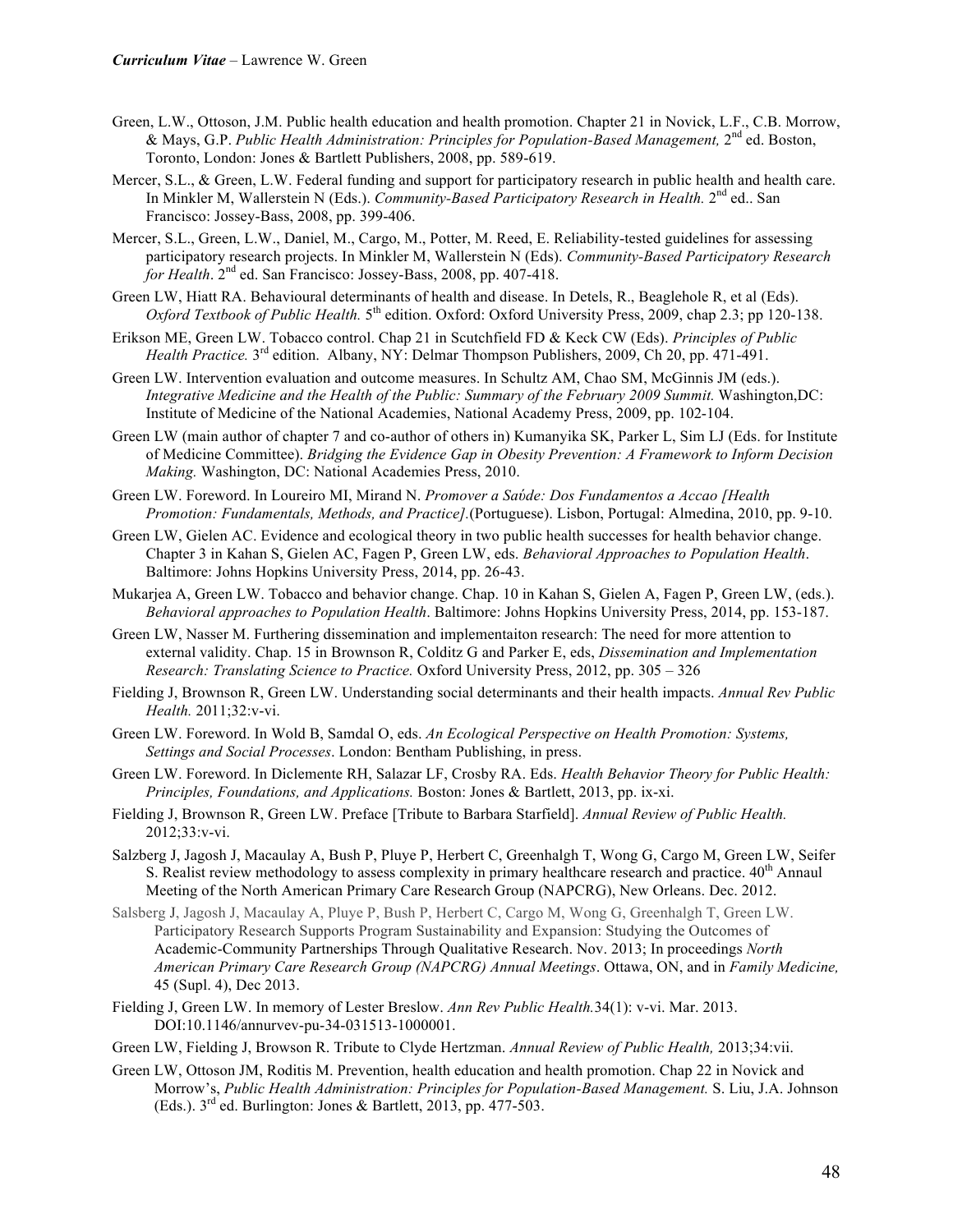- Green LW, Hiatt RA, Hoeft KS. Behavioural determinants of health and disease. In Detels R, Gulliford M. Karim QA, Tan CC, (Eds.). *Oxford Textbook of Public Health*, 6th ed. Oxford UK & New York: Oxford University Press, 2015. Vol. 1, Chap. 2.9, pp. 218-233.
- Farquhar JW, Green LW. Community intervention trials in high-income countries. Chap. 5.9 in Detels R, Beaglehole R, Lansang MA, Gulliford M. (Eds.). *Oxford Textbook of Public Health*, 6<sup>th</sup> ed. Oxford UK & New York: Oxford University Press, 2015 . Vol. 2, pp. 516-527.
- Green LW. Foreword. In Huff RM, Kline MV, Peterson DS. Eds. *Health Promoiton in Multicultural Populations.*   $3<sup>rd</sup>$  ed. Thousand Oaks, CA: Sage Publications, 2014 (in press).
- Green LW. Foreword. In A Snelling, Ed. *Introduction to Health Promotion.* San Francisco: Jossey-Bass, 2014.
- Green LW, Gielen AC. Evidence of ecological theory in two public health successes for health behavior change. In Kahan S, Gielen AC, Fagan P, Green LW (Eds.). *Health Behavior Change in Populatons.* Baltimore: Johns Hopkins University Press, 2015, pp. 26-43.
- Holder HD, Green LW. Public health policy and prevention of alcohol, tobacco, and drug problems. In Brown SA, Zucker RA (Eds.). *The Oxford Handbook of Adolescent Substance Abuse.* New York: Oxford University Press, 2016 (in press, Handbook ISBN: 9780199735662, Online ISBN: 9780199983049)

#### *BOOKS AND MONOGRAPHS (46)*

- Green, L.W. *Status Identity and Preventive Health Behavior*. Pacific Health Education Reports, No. 1. Berkeley: University of California School of Public Health, 1970, 130 pp.
- Green, L.W., Gustafson, H.C., Griffiths, W., Yaukey, D. *The Dacca Family Planning Experiment: A Comparative Evaluation of Programs Directed at Males and at Females*. Pacific Health Education Reports, No. 3. Berkeley: University of California Press, 1972, 169 pp. Received Beryl J. Roberts Award for Research in Health Education. Summarized as a case study in Rossi, P., Freeman, H. (ed), *Evaluation: A Systematic Approach*. Beverly Hills: Sage Publishing Co., 1979 & 1982.
- Green, L.W., Kalmer, H., Kansler, C. (eds.). *Proceedings of National Conference on Cancer Public Educa*tion, Washington, National Cancer Institute, July 31-August 2, 1973. Health Educ. Monogr. No. 36, 1973.
- Green, L.W. (ed.). *Thesaurus of Health Education Terminology*. Atlanta, GA: Bureau of Health Education, Centers for Disease Control, PHS, Department of Health & Human Services, 1976.
- Green, L.W., Anderson, C. L. *Community Health* 4th edition. St. Louis, Toronto, London: The C.V. Mosby Co., 1982, ISBN 0-8016-0187-8, 620 pp.; Co-authored previous editions, 3rd, 1978, 2nd, 1973.
- Green, L.W., Kreuter, M.W., Deeds, S.G., Partridge, K.B*. Health Education Planning: A Diagnostic Approach*. Palo Alto: Mayfield Publishing Co., 1980, 306 pp., ISBN 0-87484-471-1.
- Green, L.W., Kansler, C.C. *The Professional and Scientific Literature on Patient Education: A Guide to Information Sources*. Health Affairs Series of Information Guides, Vol. 5. Detroit: Gale Research Co., 1980, 330 pp., ISBN 0-8103-1422-3.
- Parkinson, R., Green, L.W., Eriksen, M., McGill, A. (eds.). *Managing Health Promotion in the Workplace: Guidelines for Implementation and Evaluation*. Palo Alto: Mayfield Publishing Company, 1982, 314 pp.
- Green, L.W., Goldstein, R.A., Parker, S.R. (eds.). Research on Self-Management of Childhood Asthma. *J. Allergy Clin. Immunol.* 72:519-629, 1983.
- Green, L.W., Mullen, P.D., Maloney, S. (eds.). *Large-Scale Programs in Health Education*. Special issue of Health Education Quarterly. New York: John Wiley & Sons for Society for Public Health Education, Vol. 11, No. 3, 1984.
- Green, L.W. *New Policies for Health Education in Primary Health Care.* Geneva: World Health Organization, 1986.
- Green, L.W., Lewis, F.M. *Measurement and Evaluation in Health Education and Health Promotion*. Palo Alto: Mayfield Publishing Company, 1986, ISBN 0-87484-481-0, 412 pp.
- Green, L.W., Anderson, C. *Community Health*, 5th edition. St. Louis, Toronto, Santa Clara: Times Mirror/C.V. Mosby College Publishing Co., 1986, ISBN 0-8016-1975-0, 542 pp.
- Green, L.W., Cooke, B., Wilson, A., Donovan, C., Anderson, C. *Instructor's Manual to Accompany Community Health*, 5th edition, St. Louis: C.V. Mosby Co., 1986.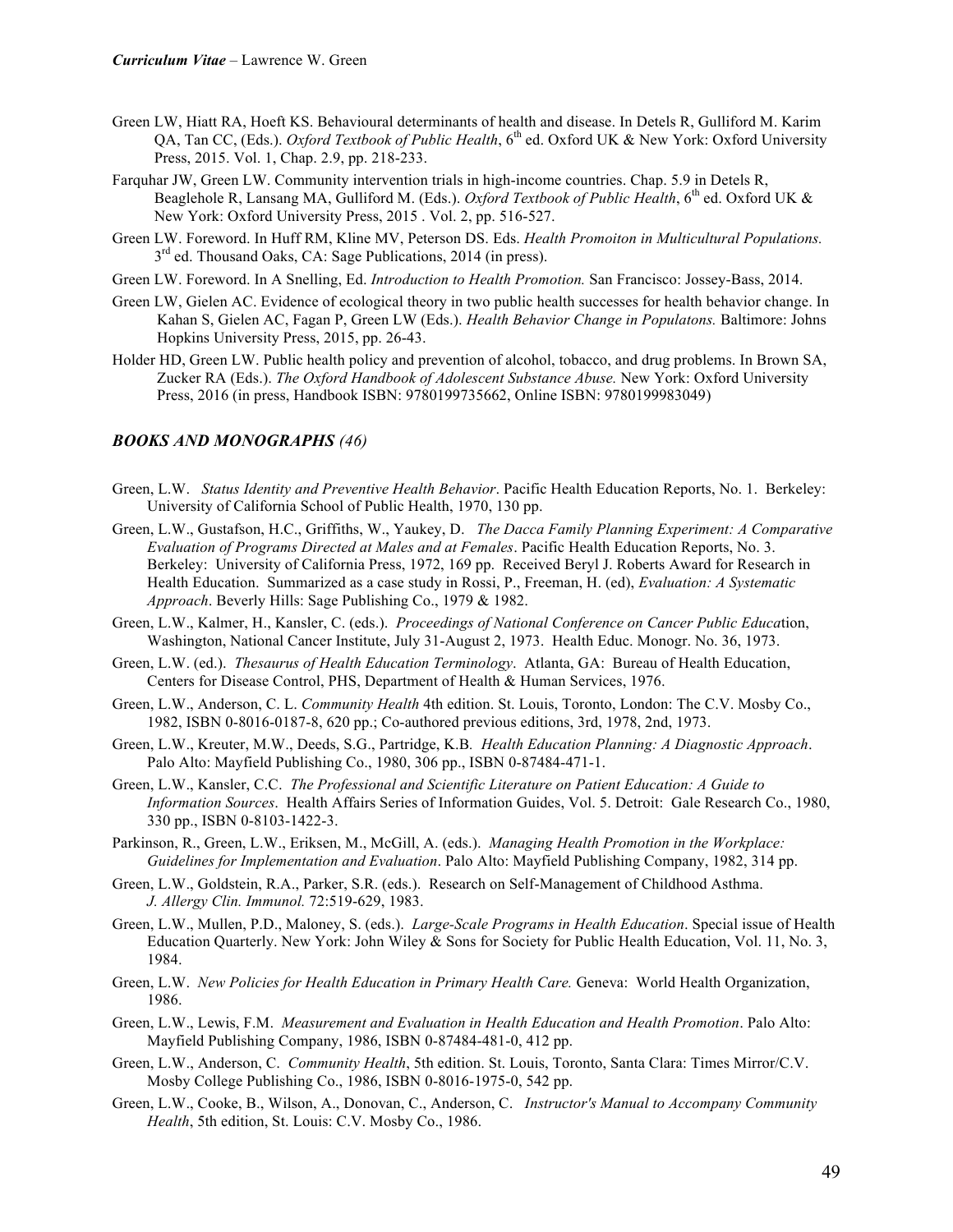- Green, L.W. *Program Planning and Evaluation Guide for Lung Associations*. New York: American Lung Association, 1987.
- Green, L.W., McGinnis, M., Phillips, T.S., Devereaux, M., Montes, H*. Strategies for Promoting Health for Specific Populations.* Washington, DC: US Office of Health Information, Health Promotion, Physical Fitness & Sports Medicine, DHHS (PHS) Publication No. 81-50169, 1981, 53 pp. Reprinted in *J. Public Health Policy* 8(3):369-423, 1987.
- Levine, D., Fedder, D., Green, L.W., et al. *The Physician's Guide: Improving Adherence among Hypertensive Patients*. Working Group on Health Education and High Blood Pressure Control. Bethesda, MA: U.S. Department of Health & Human Services, Public Health Service, National Institutes of Health, 1987.
- Hartwell, T.D., Wilensky, G., McFadden, D.W., Dunlop, B.D., Piserchia, P.V., Richardson, J.E., Kroner, B., Lovato, C., Green, L.W. *Evaluation of Worksite Health Enhancement Programs: A Monograph.* Research Triangle, NC: Research Triangle Institute, 1988.
- Lawrence, R.S., McGinnis, J.M., Woolf, S.H., Kamerow, D.B., Mickalide, A.D., Green, L.W., et al. (US Preventive Services Task Force). *Guide to Clinical Preventive Services: An Assessment of the Effectiveness of 169 Interventions*. Baltimore, Hong Kong, London, Sydney: Williams & Wilkins, 1989. ISBN 0-683-08507-7, 419 pp.
- Green, L.W. *Community Health*, 6th edition. St. Louis: Times Mirror/C.V. Mosby College Publishing, 1990. ISBN 0-8016-3308-7.
- Green, L.W. *Instructor's Manual to Accompany Community Health*, 6th edition, St. Louis: C.V. Mosby Co., 1990.
- Green, L.W., Kreuter, M.W. *Health Promotion Planning: An Educational and Environmental Approach*. Mountain View, CA: Mayfield Publishing Co., 1991, 506 pp., ISBN 0-87484-779-6. Translated and published in 2 editions in Chinese by Shanghai Medical University (ISBN 7-5627-0240-3/R.224); and in Japanese under license issued from McGraw-Hill Higher Education International Rights Department.
- Farquhar, J.D. (Chair), Green, L.W., de Macedo, C.G., Gyarfas, I.G., Puska, P., et al. (Advisory Board). *The Victoria Declaration on Heart Health.* Ottawa: Health & Welfare Canada,1992.
- Gerstein, D., Green, L.W. (eds.). *Preventing Drug Abuse: What Do We Know*? Committee on Drug Abuse Prevention Research. Washington, D.C. Report for the National Research Council Commission on Behavioral and Social Sciences & Education, National Academy Press, 1993. (ISBN 0-309-04627-0), 162 pp.
- Green, L.W., Ottoson, J.M. *Community Health*, 7th edition. St. Louis, Baltimore, Boston, Chicago, London, Madrid, Philadelphia, Sydney, Toronto: Mosby Publishing Co., 1994. (ISBN 0-8016-7898-6), 719 pp.
- Green, L.W., Ottoson, J.M. *Instructor's Manual and Test Bank to accompany Community Health*, 7th edition. St. Louis: Mosby Year-Book, Inc., 1994, 255 pp.
- Green, L.W., George A., Daniel, M., Frankish, C.J., Herbert, C.H., Bowie, W., O'Neill, M. *Study of Participatory Research in Health Promotion: Review and Recommendations for the Development of Participatory Research in Health Promotion in Canada*. Ottawa: Royal Society of Canada, 1995. (ISBN 0-920064-55-8), 125 pp. in English, 128 pp. in French. [Guidelines]
- Farquhar, J. (Chair), Green, L.W., et al. (Advisory Board, 2nd International Heart Health Conference). *The Catalonia Declaration: Investing in Heart Health.* Barcelona: Autonomous Government of Catalonia, Department of Health & Social Services, 1996.
- Frankish, J., Green, L., MacLean, D., Stachenko, S. (eds.). Canadian Conference on Dissemination Research: Strengthening Health Promotion and Disease Prevention. *Canadian Journal of Public Health,* Vol. 87, Supplement 2, 1996, ISSN 0008-4263, 86 pp.
- Green, L.W., O'Neill, M., Westphal, M., Morisky, D. (guest editors). The challenges of participatory action research for health promotion. *Promotion and Education* 3 (whole issue 4), 1996.
- Kreuter, M.W., Lezin, N.A., Kreuter, M.W., Green, L.W*. Community Health Promotion Ideas That Work: A Field-Book for Practitioners*. Boston, London, Singapore: Jones & Bartlett, 1997 (ISBN 0-7637-0408-3), 206 pp.
- Stoto, M.A., Green, L.W., Bailey, L.A. (eds*.). Linking Research and Public Health Practice: A Review of CDC's Program of Centers for Research and Demonstration of Health Promotion and Disease Prevention*. Washington, DC: National Academy Press, 1997 (ISBN 0-309-05680-2), 107 pp. [Abstract]
- Green, L.W., Ottoson, J.M. *Community and Population Health*, 8th edition. Boston, Burr Ridge, IL, Dubuque, IA, Madison, WI, New York, San Francisco, St. Louis, Bangkok, Bogota, Caracas, Lisbon, Madrid, Mexico City,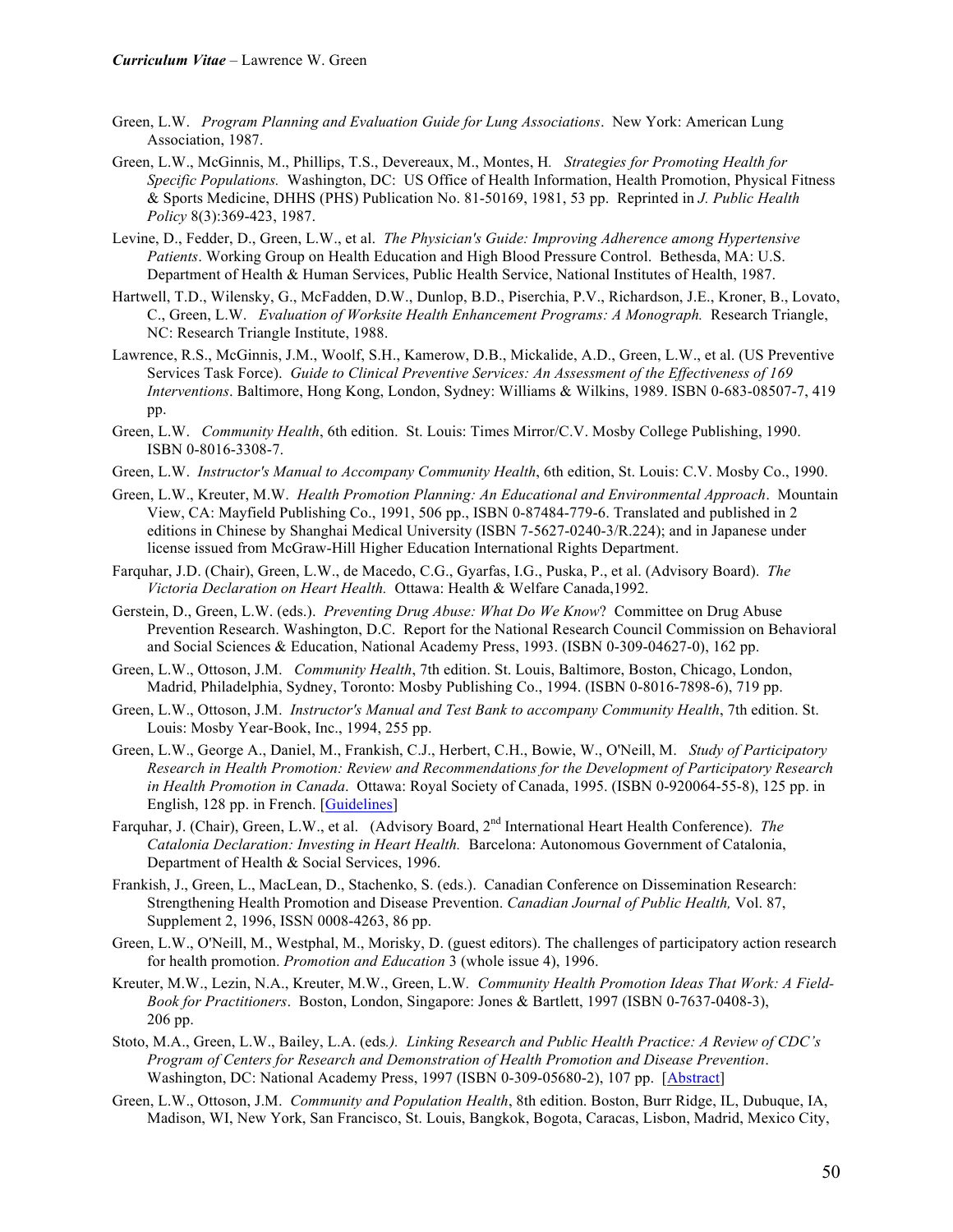Milan, New Delhi, Seoul, Singapore, Sydney, Taipei, Toronto: WCB/McGraw-Hill, 1999. (ISBN 0-8151- 2542-9), 759 pp.

- Green, L.W., Ottoson, J.M., Cadman, R. *Instructor's Manual and Test Bank to accompany Community and Population Health,* 8th edition. Boston, New York, San Francisco, Sydney, Toronto: WCB/McGraw Hill, 1999. (ISBN 0-07-059303-5), 21 chapters, 239 pp. [see web pages http://www.lgreen.net for periodic updates of news events, bibliography, scientific developments, and public health actions related to each chapter].
- Green, L.W., Kreuter, M.W. *Health Promotion Planning: An Educational and Ecological Approach.* 3rd edition. Mountain View, CA, Toronto, London: Mayfield Publishing Company, 1999. ISBN 0-7674-0524-2, 12 chapters [Chap. 12 new, co-authored with Robert Gold & Nancy Meyer], 610 pp.
- Kreuter, M.W., Green, L.W., Lezin, N. *Workbook for Health Promotion Planning*. Mountain View: Mayfield Publishing Co., 1999.
- Poland, B., Green, L.W., Rootman, I. (eds.). *Settings for Health Promotion: Linking Theory and Practice*. Newbury Park, CA: Sage Publishers Co., 2000. ISBN 0-8039-7418-3 (cloth), 0-8039-7419-1 (paperback), 373pp. [Abstract and Description]
- Breslow, L., Goldstein, B, Green, L., Kech, W., Last, J., McGinnis, M. (eds.) *Encyclopedia of Public Health*. 4 volumes. New York: Macmillan, 2002. Introduction by the editors. Articles by LW Green: Community Health, Decentralization and Community Health, Health Belief Model, Office on Smoking and Health, PRECEDE-PROCEED Model, Predisposing Factors, Pressure Groups, Smuggling Tobacco. All other articles on health promotion and social/behavioral science in health topics edited by LW Green.
- Kreuter, M.W., Lezin, N.A., Kreuter, M.W., Green, L.W. *Community Health Promotion Ideas That Work.* 2nd edition. Boston: Jones & Bartlett Publishers, 2003.
- Aungst, J., Haas, A, Ommaya, A., and Green LW (Eds.). *Exploring New Models for Engaging the Public in the Clinical Research Enterprise.* Washington, DC: Institute of Medicine, National Academies Press, 2003 (pp. 9- 23). [Content Matter]
- Green, L.W., Kreuter, M.W. *Health Program Planning: An Educational and Ecological Approach.* 4<sup>th</sup> ed. St. Louis: McGraw-Hill Publishing Co., 2005 (released August 2004). With Instructor's CD (PowerPoint slides and text bank for each chapter; web resources; bibliographies). ISBN 0 07 255683 8. Translated and published in Japanese Rights Dept of Higher Education, Glencoe, School, 2005. ISBN 4-260-00171-X.
- Last, J. (Associate Editors: Beaglehole R, Bonnet J, Green LW, Keck CW, Powles J, Thuriaux MC, White MM, Wigle D) *Dictionary of Public Health*. London, NY, Toronto: Oxford University Press, 2007.
- Armstrong K, Green LW, Hayward RA, Rosenthal MS, Wells KB (Eds.). *Bridging Clinical Scholarship and Community Scholarship: New Directions for the Robert Wood Johnson Foundation's Clinical Scholars Program*. Special Issue of *Am J Prev Med*. Dec 2009;37(6S1)S-187- S191 [Abstract] [Full text online]
- Institute of Medicine (member of Committee on, and primary author of chapters in). *Bridging the Evidence Gap in Obesity Prevention: A Framework to Inform Decision Making.* Washington, DC: National Academies Press, April 2010. [Report brief online]. [Full text online].
- Fielding J, Brownson R, Green LW. Editor/Associate Editors. *Annual Reviews of Public Health.* Vols 30-37, 2009, 2010, 2011, 2012, 2013, 2014, 2015, 2016.
- Green, L. Founding Editor. *Oxford Bibliographies: Public Health.* New York: Oxford University Press, 2010-2012.
- Institute of Medicine Committee on Valuing Community-Based, Non-Clinical Prevention Policies and Wellness Strategies (member of Committee and primary author of Chapter 2). *An Integrated Framework for Assessing the Value of Community-Based Prevention.* Washington, DC: National Academies Press, 2012. [Report brief online] [Full text online]
- Green LW, Sim L, Breiner H., Eds., IOM. *Evaluating Obesity Prevention Efforts: A Plan for Measuring Progress.*  Washington, DC: National Academy Press, 2013. 489pp. [Report brief online] [Full text online]
- Kahan S, Gielen AC, Fagen P, Green LW, eds. *Health Behavior Change in Populations*. Baltimore: Johns Hopkins University Press, 2014. ISBN 978-1-4214-1455-3 & paperback: …-4. 550pp.

## *OTHER REPORTS FROM CONTRACT WORK AT UNIVERSITIES*

Green, L.W. *Determining the impact and effectiveness of health education as it relates to federal policy*. Baltimore: Johns Hopkins University School of Hygiene and Public Health. Study for the federal Office of the Assistant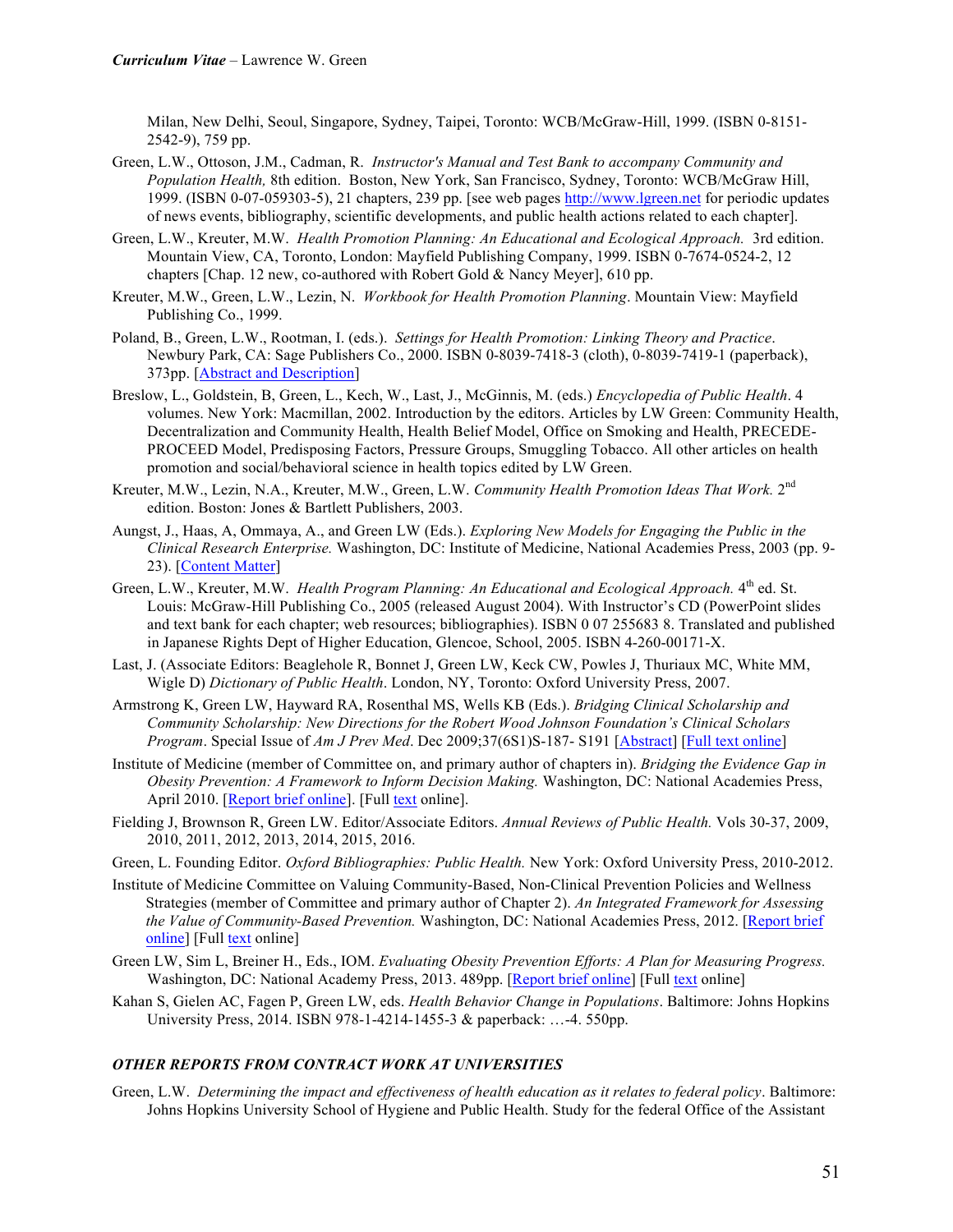Secretary for Planning and Evaluation, Department of Health, Education and Welfare, 1976. Full text reproduced by National Technical Information Service, U.S Dept. of Commerce, 1976. Vi, 88 pp.

- Mullen, P.D., Green, L.W. *Measuring Patient Drug Information Transfer: An Assessment of the Literature*. New York: Pharmaceutical Manufacturers Association, 1984. 165 pp.
- Frankish, C.J., Clarke, V.A., Green, L.W., Olsen, L., Kemeny, L., Fang, Q., Milligan, D., Cadman, R. *Injury prevention projects with native populations: a review and critique of the literature*. IHPR Working Paper, contract report to Medical Services Branch of Health & Welfare Canada, 1993.
- Frankish, C.J., Green, L.W. *Review of the British Columbia Health Research Foundation*. Vancouver: Institute of Health Promotion Research, University of British Columbia, 1993.
- Green, L.W., Griffiths, M., Hurtado, E., Mononcourt, E., Middlestadt, S. *Family Management of Childhood Illness: Informal Consultation on the Behaviour Change Intervention Project*. Geneva: Division of Diarrhoeal and Acute Respiratory Disease Control, World Health Organization, 1995.
- Richard, L., Potvin, L., Kishchuk, N., Prlic, H., Ricard, I., Denis, J.L., Green, L.W., Renaud, J. *Les Déterminants de l'Intégration de l'Approache Écologique dans les Programmes de Promotion de Santé: Élaboration des Instruments de Mesure.* Montreal: Groupe de récherche interdisciplinaire en santé, Université de Montréal, 1995.
- Frankish, C.J., Johnson, J.L., Lovato, C., Green, L.W., Ratner, P.A., Best, A. *The Role of Information, Policy*, *and Programs in Worksite Smoking Control.* Vancouver: Institute of Health Promotion Research, University of British Columbia, contract for British Columbia Ministry of Health, 1995.
- Frankish, C.J., Green, L.W., Ratner, P.A., Chomik, T., Larsen, C. *Health Impact Assessment as a Tool for Population Health Promotion and Public Policy.* Vancouver: Institute of Health Promotion Research, University of British Columbia. Submitted to the Health Promotion Development Division of Health Canada, May 1996, pp: 78
- Richter, L.M., Green, L.W., et al. (Technical Advisory Group): *Report of the Second Meeting of the Technical Advisory Group, Division of Child Health and Development*. Geneva: World Health Organization, WHO/CHD/97.4, 1997.
- Gilbert, J., Barer, M., Benbasat, J., Bressler, B., Burt, H., Evans, B., Green, L.W., Herbert, C., Long, B., MacEntee, M., Vertinsky, P., et al. (eds.). *University of British Columbia. Task Force to Examine the Administrative Organization of Studies in Human Health at UBC. Educating the Future Health Professional*. Vancouver: UBC, 1997. (ISBN #: 0-88865-539-8)
- Woolman, G. (Chair), Bal, D.G. (Vice Chair), Eyre, H., Lins, N., Green, L.W., et al. *American Cancer Society: Society-Wide Recommendations for Community Cancer Control.* Atlanta: ACS Blue Ribbon Advisory Group on Community Cancer Control, Report to National Board of Directors, 1997.
- Cameron, R. (Chair), Eriksen, M., Frankish, C.J., Green, L.W., et al. *Proposal for a Tobacco Research Initiative*. Toronto: National Cancer Institute of Canada, The Planning Committee for a Tobacco Research Initiative (TRI), 1997.
- Frankish, C.J., Green, L.W. *A Review of the Literature on Health Promotion Resource Centers*. Toronto: Ontario Government & ARA Consulting Group, 1998.
- Green, L.W., Williamson, D., Frankish, C. J., Ratner, P., Johnson, J., et al. *Smoking Cessation: A Synthesis of the Literature on Program Effectiveness*. Vancouver: Institute of Health Promotion Research, University of British Columbia, Report to the British Columbia Ministry of Health, July 1998.
- Green, L.W., Frankish, C.J., Lovato, C.Y., Sun, M., Klein, W., et al. *Annual Report(s) of the Institute of Health Promotion Research*. Vancouver: University of British Columbia, each year 1991-1998. These also encompass the reports of the Division of Health Promotion and Preventive Medicine of the Department of Health Care & Epidemiology, the BC Consortium for Health Promotion Research, the BC Research Satellite Center of the Sociobehavioural Cancer Research Network of Canada, and feature selected projects.
- Ostry, A., Marion, S., Green, L., Demers, P., Teschke, K., Hershler, R., Kelly, S., Hertzman C. *Downsizing and Industrial Restructuring in Relation to Changes in Psychosocial Conditions of Work in British Columbia Sawmills.* Toronto: University of Toronto, 2001.
- Frankish, C.J., Milligan, D., Kwan, B., Ratner, P., Williamson, D., Green, L.W. *A Study of the Provincial and Territorial Health Goals in Canada: A Report to the National Health Research and Development Program.*  Vancouver, BC: University of British Columbia, Institute of Health Promotion Research, January 2001, 48 pp.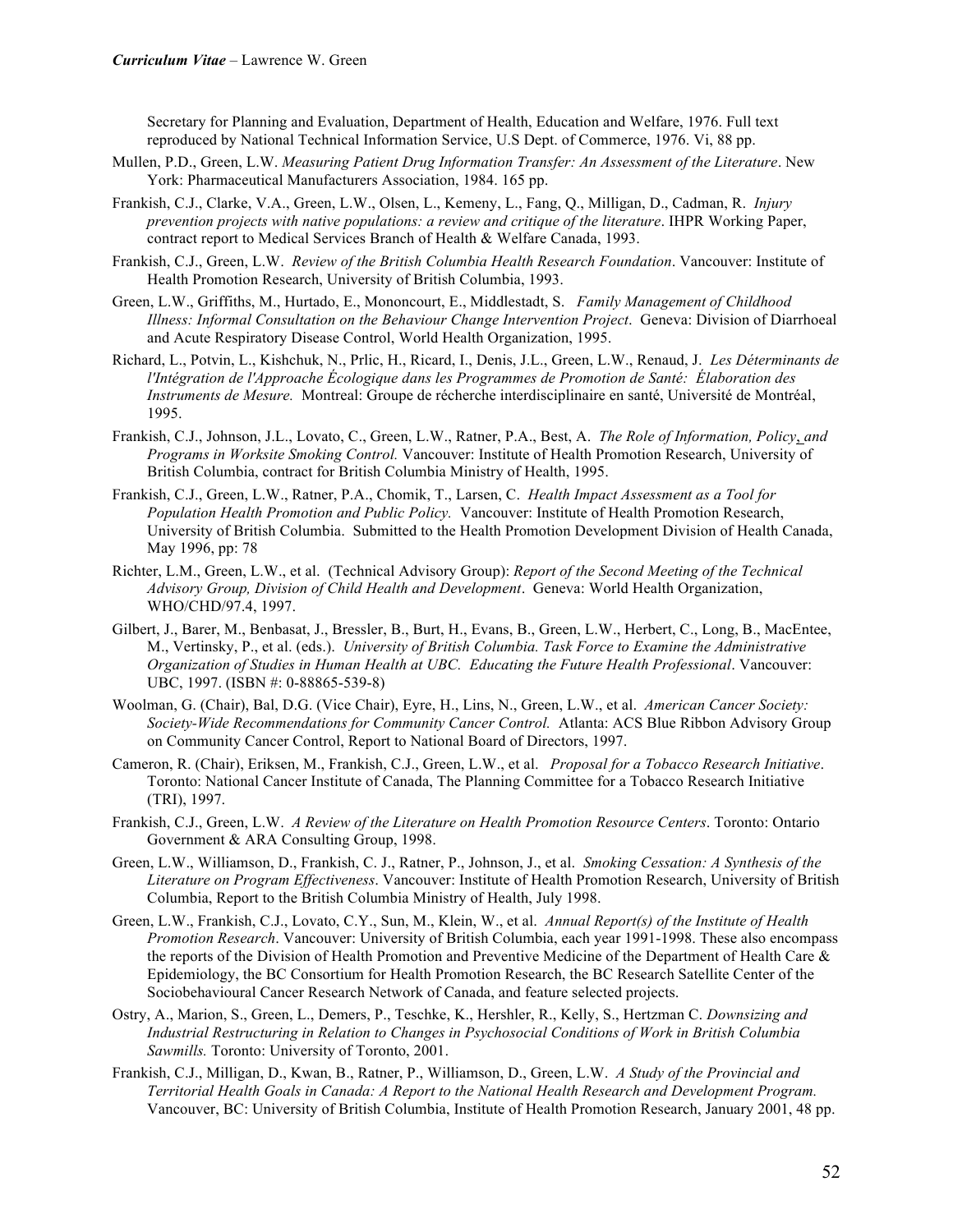Holland, B., Gelmon, S., Green, L.W., Greene-Moton, E., Stanton, T.E. *Community-University Partnerships: What do We Know?* Prepared for National Symposium Jointly Sponsored by Community-Campus Partnerships for Health and HUD's Office of University Partnerships, Community-University Partnerships: Translating Evidence into Action, San Diego, April 26, 2003.

#### **OTHER MOST RECENT COMMUNICATIONS, PROCEEDINGS, GOVERNMENT PUBLICATIONS:**

- Gold, R., Green, L.W., Kreuter, M.W. *EMPOWER: Enabling Methods of Planning and Organizing Within Everyone's Reach* (International Version 2.01, CD-ROM Software and Manual). Boston, London, Singapore: Jones & Bartlett Pub. Co., 1997.
- Green, L.W., Frankish, C.J., Ratner, P., Johnson, J., Bottorff, J., George, A., Lovato, C., McGowan, P., Shoveller, J., Shannon, W., Sparks, R. (1998). Smoking Cessation: A Synthesis of the Literature on Program Effectiveness. Report to the B.C. Ministry of Health and Ministry Responsible for Seniors.
- McGowan, P., Frankish, C.J., Green, L.W., Shannon, W. (1998). Needs Assessment Study of Canadians with Spinal Cord Injuries and Related Systems of Care, Rehabilitation, and Research. Report for Rick Hansen Institute.
- McGowan, P., Wister, A., Green, L.W., Gutman, G., Clarke, A., Young, L., Mitchell, B. (1998). Seniors' Independence Through Self-Care, Self-Help, and Mutual Aid. Report to National Health Research Development Program.
- Green, L. W., Hertzman, C., Matthews, R. (1999). Tracing the Changing Interactions of Socioeconomic Status, Gender and Life Stages as Determinants of Health. Peter Wall Institute of Advanced Studies, University of British Columbia Faculty of Graduate Studies, 1999.
- U.S. Department of Health and Human Services. Reducing Tobacco Use: A Report of the Surgeon General. Atlanta, Georgia: U.S. Department of Health and Human Services, Centers for Disease Control and Prevention, National Center for Chronic Disease Prevention and Health Promotion, Office on Smoking and Health, 2000. Available online at: (http://www.cdc.gov/tobacco/data\_statistics/sgr/2000/complete\_report/index.htm).
	- Produced and released while serving as Acting Director of the Office on Smoking and Health.
- Surgeon General's Report on Women and Tobacco, various *Morbidity and Mortality Weekly Reports, State Highlights: Investment in Tobacco Control,* and other publications produced and released by the Office on Smoking and Health while serving as Acting Director, 2000-2001. www.cdc.gov/tobacco.
- Conference of Principal Investigators of Heart Health. *Canadian Heart Health Initiative: Process Evaluation of Demonstration Phase.* Ottawa: Health Canada and WHO Collaborating Center for Policy Development in the Prevention of Noncommunicable Disease, 2002. ISBN# H-39-610/2002E. 0-662-31919-2.
- National Commission on Community-Engaged Scholarship. *Linking Scholarship and Communities: Report of the Commission on Community Engaged Scholarship in the Health Professions.* Seattle: Community-Campus Partnerships for Health, 2004. [Full text online]
- Ottoson, J. M., & Green, L.W. (2004). Evaluation of health information outreach: From measuring the difference to making a difference. National Library of Medicine Symposium on Health Information Outreach. Bethesda: National Institutes of Health, Dec. 2-3. Webcast archive of PowerPoint and videotape.
- Green, L., Holder, H., Schorr L. *et al. Identifying and Selecting Evidence-Based Interventions: Guidance Document*  for the Strategic Prevention Framework State Incentive Grant Program. Rockville, MD: Department of Health and Human Services, Substance Abuse and Mental Health Service Administration, Center for Substance Abuse Prevention, (SMA 4205), Feb. 2007. http://www.samhsa.gov.
- Beery, B., Ottoson, J.M., Green, L.W., Senter, S., et al. *Report on the Evaluation of the Active Living Research Program and Childhood Obesity Prevention of the Robert Wood Johnson Foundation.* Seattle: Group Health Community Foundation, 2007.
- ENNACT. *Communities as Partners in Cancer Clinical Trials. Changing Research, Policy and Practice.* (Planning Committee member and Workgroup member). Seattle: Community-Campus Partnerships for Health and Education Network to Advance Cancer Clinical Trials, 2008, 110 pp. Full text online at: http://www.enacct.org/PDFsPPsDocs/CommunitiesAsPartners\_Report\_10\_31\_08.pdf. Executive Summary and Press release at: www.communitiesaspartners.org.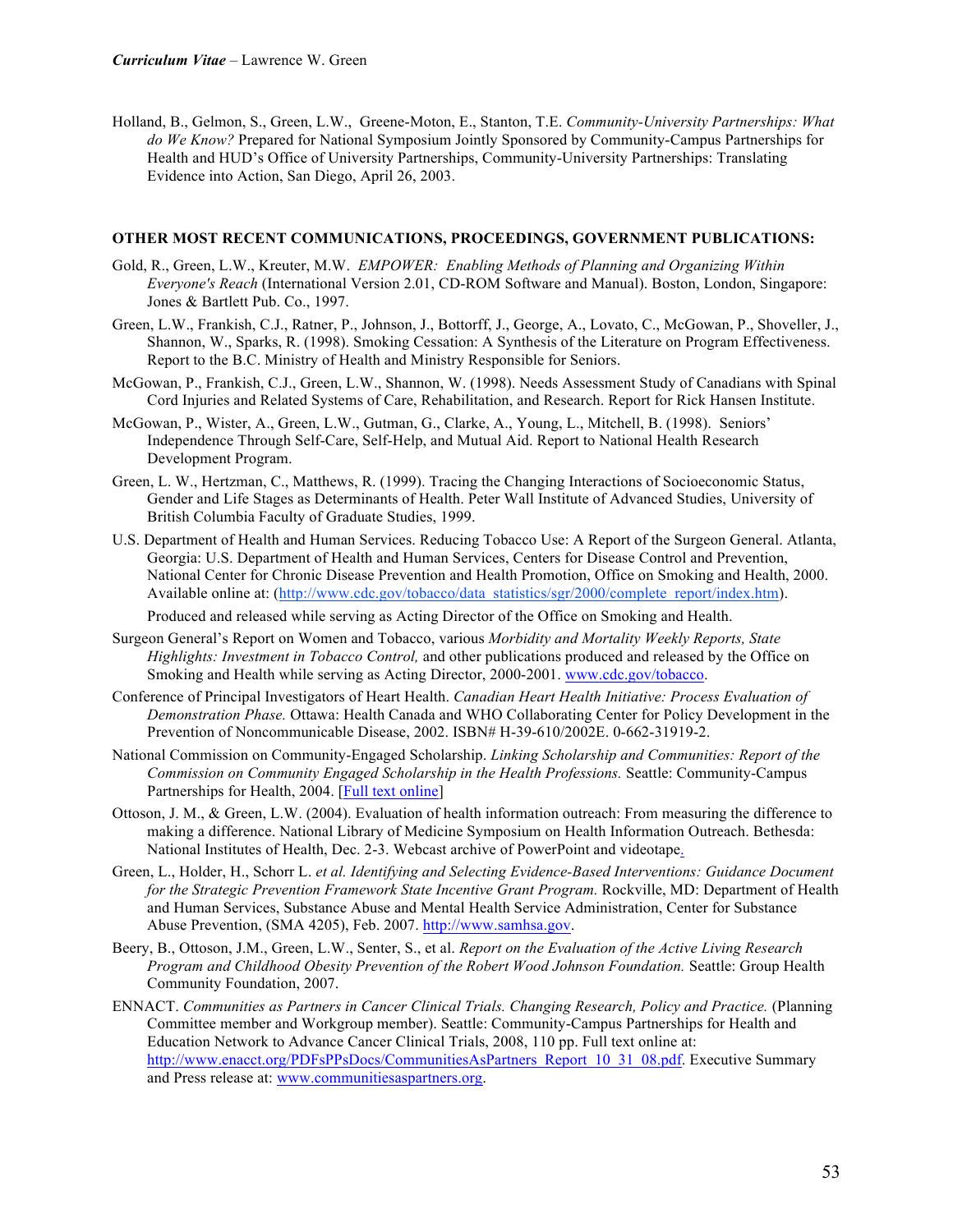- Tobacco Education and Research Oversight Committee. *Endangered Investment: Toward a Tobacco-Free California 2009-2011.* Sacramento: Master Plan of the Tobacco Education Research and Oversight Committee, Jan. 2009.
- Hopkins, D.P., Razi, S., Leeks, K.D…Task Force on Community Preventive Services. Smokefree policies to reduce tobacco use: A systematic review. *Am J Preventive Med.* 38(2S):S275-289, 2010.
- Green LW, Orleans CT (co-chairs) and Committee. *Report to Congress of the Task Force on Community Preventive Services, 2011*. [*Executive Summary*][*Full Text*]. Atlanta: Centers for Disease Prevention and Health Promotion, 2011.
- Community Preventive Services Task Force (committee of). *Report to Congress of the Task Force on Community Preventive Services, 2012.* Atlanta: Centers for Disease Control and Prevention, 2013. See also: www.thecommunityguide.org.
- Tobacco Education and Research Oversight Committee. *Saving Lives, Saving Money: Toward a Tobacco-Free California 2012-2014--Master Plan Executive Summary.* Sacramento, CA: Tobacco Education and Research Oversight Committee, 2012. http://www.cdph.ca.gov/services/boards/etroc/Pages/default.aspx. Executive Summary (PDF, New Window)
- Baezconde-Garbanati L, Ling P, Ong M, Green LW, Zhu S-H, Etem P, Brunner W, Henderson A, Rice D, Uyeda P, Quon MD, Adams-Simms D. Successes and challenges in tobacco control in California: Strategies from a quarter century. Presented at 141<sup>st</sup> American Public Health Association Annual Meeting, Boston, Nov 2013.
- Tobacco Education and Research Oversight Committee. *Changing Landscape, Countering New Threats.*  Sacramento: 2015-2017 Master Plan of the Tobacco Education and Research Oversight Committee, Jan 2015.
- Community Preventive Services Task Force. High school completion programs recommended to improve health equity. *Am J Prev Med* 2015. In press. [Summary]
- Community Preventive Services Task Force. Recommendation to reduce blood pressure and cholesterol medication costs. *Preventing Chronic Disease* In press.
- Sipe TA, Finie RKC, Knopf JA, …Community Preventive Services Task Force. Effects of Mental Health Benefits Legislation: A Community Guide Systematic Review. *Amer. J. Prev. Med.* 48:755-766, June 2015. [PDF]
- Task Force recommendation Community Preventive Services Task Force. Recommendation for mental health benefits legislation [PDF - 137 kB]. *Am J Prev Med* 2015;48(6):767-70.
- Jacob V, Qu S, Chattopadhyay S, et al…Community Preventive Services Task Force. Legislations and policies to expand mental health and substance abuse benefits in health insurance plans: a Community Guide systematic economic review [PDF - 301 kB]. *J. Mental Health Policy & Economics* 2015; 18(1):39-48.
- Pronk NP, Remington PL; Community Preventive Services Task Force. Combined diet and physical activity promotion programs for prevention of diabetes: Community Preventive Services Task Force recommendation statement. *Ann Intern Med*. 2015; 163. doi:10.7326/M15-1029.
- Links to earlier published Task Force on Community Preventive Services/Community Guide reviews in which LWG was listed as a co-author as a member of the Community Preventive Services Task Force, which oversees the systematic reviews, the recommendations, and the preparation of manuscripts for publication. CDC hyperlinks to the separately published Task Force recommendations are underlined, most of which were published with the reviews and the Task Force recommendations in separate articles in the *Amer J Preventive Med.:*

For the current list of Task Force members (LWG resigned in 2016): http://www.thecommunityguide.org/about/task-force-members.html. For the latest reports and most recent guidelines, see home page of http://www.lgreen.net.

| $\beta$ and stated, see nome page of map. $\beta$ is $\alpha$ in $\beta$ is equal. |                                                               |               |
|------------------------------------------------------------------------------------|---------------------------------------------------------------|---------------|
| Preventing Excessive Alcohol Consumption                                           | <b>Community Preventive</b><br>Services Task Force<br>Finding | Date          |
| <b>Interventions Directed to the General Population</b>                            |                                                               |               |
| Dram Shop Liability                                                                |                                                               | March 2010    |
| Electronic Screening and Brief Intervention (e-SBI)                                | Recommended                                                   | August 2012   |
| <b>Increasing Alcohol Taxes</b>                                                    | Recommended                                                   | June 2007     |
| Maintaining Limits on Days of Sale                                                 | Recommended                                                   | June 2008     |
| Maintaining Limits on Hours of Sale                                                | Recommended                                                   | February 2009 |
| <b>Overservice Law Enforcement Initiatives</b>                                     | Insufficient Evidence                                         | March 2010    |
| Privatization of Retail Alcohol Sales                                              | Recommended Against                                           | April 2011    |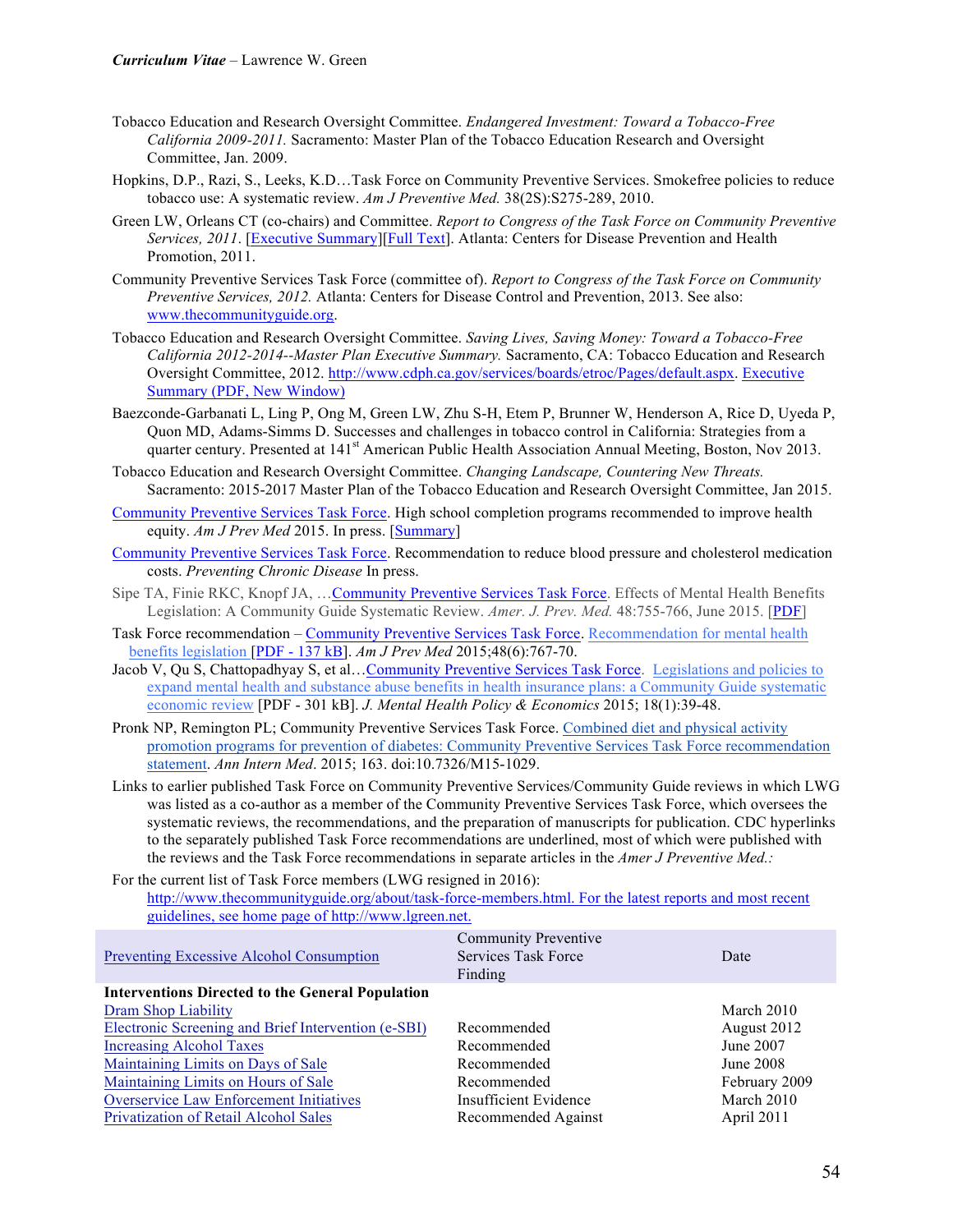| <b>Regulation of Alcohol Outlet Density</b><br><b>Responsible Beverage Service Training</b> | Recommended<br><b>Insufficient Evidence</b>               | February 2007<br>October 2010        |
|---------------------------------------------------------------------------------------------|-----------------------------------------------------------|--------------------------------------|
|                                                                                             |                                                           |                                      |
| Asthma Control                                                                              | <b>Community Preventive</b><br><b>Services Task Force</b> | Date                                 |
|                                                                                             | Finding                                                   |                                      |
| <b>Home-Based Multi-Trigger, Multicomponent Environmental Interventions</b>                 |                                                           |                                      |
| For Children and Adolescents with Asthma<br>For Adults with Asthma                          | Recommended<br>Insufficient Evidence                      | <b>June 2008</b>                     |
|                                                                                             |                                                           | <b>June 2008</b>                     |
|                                                                                             | <b>Community Preventive</b>                               |                                      |
| <b>Preventing Birth Defects</b>                                                             | <b>Services Task Force</b><br>Finding                     | Date                                 |
| Community-Wide Campaigns to Promote the Use of                                              |                                                           |                                      |
| <b>Folic Acid Supplements</b>                                                               | Recommended                                               | 2007                                 |
| Interventions to Fortify Food Products with Folic Acid                                      | Recommended                                               | June<br>2008                         |
|                                                                                             |                                                           |                                      |
|                                                                                             | <b>Community Preventive</b>                               |                                      |
| <b>Cancer Prevention and Control</b>                                                        | <b>Services Task Force</b>                                | Date                                 |
|                                                                                             | Finding                                                   |                                      |
| <b>Increasing Breast, Cervical, and Colorectal Cancer Screening</b>                         |                                                           |                                      |
| <b>Client-Oriented Interventions</b>                                                        |                                                           |                                      |
| <b>Client Reminders</b><br><b>Breast Cancer</b>                                             |                                                           |                                      |
| Cervical Cancer                                                                             | Recommended<br>Recommended                                | <b>July 2010</b><br><b>July 2010</b> |
| Colorectal Cancer                                                                           | Recommended                                               | <b>July 2010</b>                     |
| <b>Client Incentives</b>                                                                    |                                                           |                                      |
| <b>Breast Cancer</b>                                                                        | <b>Insufficient Evidence</b>                              | <b>July 2010</b>                     |
| Cervical Cancer                                                                             | <b>Insufficient Evidence</b>                              | <b>July 2010</b>                     |
| Colorectal Cancer                                                                           | <b>Insufficient Evidence</b>                              | <b>July 2010</b>                     |
| <b>Small Media</b>                                                                          |                                                           |                                      |
| <b>Breast Cancer</b>                                                                        | Recommended                                               | December 2005                        |
| Cervical Cancer                                                                             | Recommended                                               | December 2005                        |
| Colorectal Cancer                                                                           | Recommended                                               | December 2005                        |
| Mass Media                                                                                  |                                                           |                                      |
| <b>Breast Cancer</b>                                                                        | <b>Insufficient Evidence</b>                              | October 2009                         |
| Cervical Cancer                                                                             | Insufficient Evidence                                     | October 2009                         |
| Colorectal Cancer                                                                           | <b>Insufficient Evidence</b>                              | October 2009                         |
| <b>Group Education</b>                                                                      |                                                           |                                      |
| <b>Breast Cancer</b>                                                                        | Recommended                                               | October 2009                         |
| Cervical Cancer                                                                             | <b>Insufficient Evidence</b>                              | October 2009                         |
| Colorectal Cancer                                                                           | <b>Insufficient Evidence</b>                              | October 2009                         |
| One-on-One Education<br><b>Breast Cancer</b>                                                | Recommended                                               | March 2010                           |
| Cervical Cancer                                                                             | Recommended                                               | March 2010                           |
| Colorectal Cancer                                                                           | Recommended                                               | March 2010                           |
| <b>Reducing Structural Barriers</b>                                                         |                                                           |                                      |
| <b>Breast Cancer</b>                                                                        | Recommended                                               | March 2010                           |
| Cervical Cancer                                                                             | <b>Insufficient Evidence</b>                              | March 2010                           |
| Colorectal Cancer                                                                           | Recommended                                               | March 2010                           |
| <b>Reducing Client Out-of-Pocket Costs</b>                                                  |                                                           |                                      |
| <b>Breast Cancer</b>                                                                        | Recommended                                               | October 2009                         |
| Cervical Cancer                                                                             | <b>Insufficient Evidence</b>                              | October 2009                         |
| Colorectal Cancer                                                                           | <b>Insufficient Evidence</b>                              | October 2009                         |
|                                                                                             |                                                           |                                      |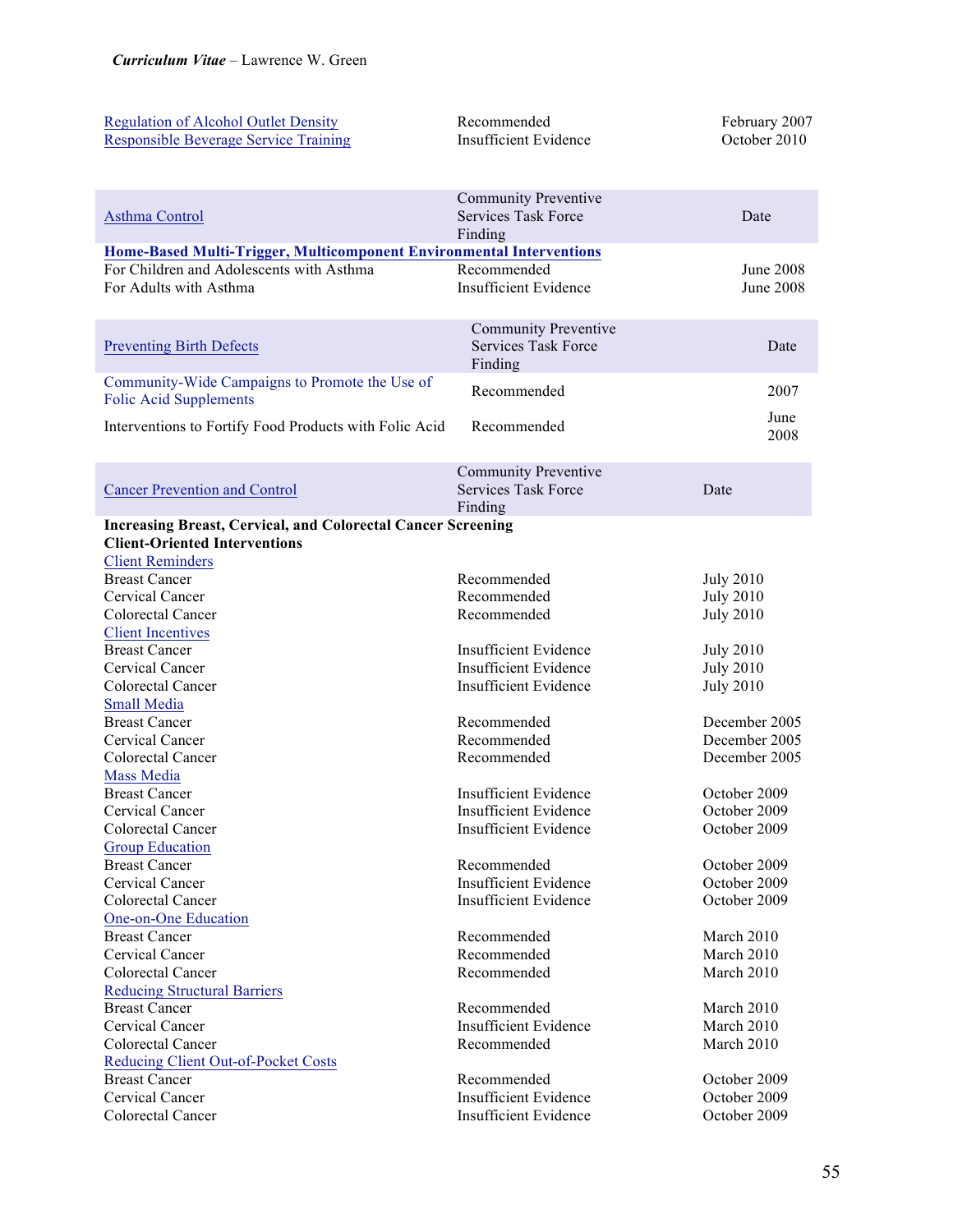| <b>Provider-Oriented Interventions</b><br>Provider Assessment and Feedback<br><b>Provider Incentives</b><br><b>Provider Reminder and Recall Systems</b>                                                                                                                                                                                                                                                                                            | Recommended<br><b>Insufficient Evidence</b><br>Recommended                                                                                                              | October 2009<br>October 2009<br>February 2006                                                                   |  |
|----------------------------------------------------------------------------------------------------------------------------------------------------------------------------------------------------------------------------------------------------------------------------------------------------------------------------------------------------------------------------------------------------------------------------------------------------|-------------------------------------------------------------------------------------------------------------------------------------------------------------------------|-----------------------------------------------------------------------------------------------------------------|--|
| <b>Preventing Skin Cancer</b><br><b>Education and Policy Approaches</b><br><b>Child Care Centers</b><br><b>Healthcare Settings and Providers</b><br>High School- and College-based Interventions<br><b>Outdoor Occupational Settings</b><br><b>Outdoor Recreational and Tourism Settings</b><br>Primary and Middle School Interventions<br><b>Community-Wide Interventions</b><br>Mass Media<br><b>Multicomponent Community-Wide Interventions</b> | Recommended<br><b>Insufficient Evidence</b><br><b>Insufficient Evidence</b><br>Recommended<br>Recommended<br>Recommended<br><b>Insufficient Evidence</b><br>Recommended | May 2013<br><b>July 2002</b><br>May 2013<br>August 2013<br>April 2014<br>August 2012<br>June 2011<br>April 2012 |  |
| Cardiovascular Disease Prevention and Control                                                                                                                                                                                                                                                                                                                                                                                                      | <b>Community Preventive</b><br><b>Services Task Force</b><br>Finding                                                                                                    | Date                                                                                                            |  |
| <b>Clinical Decision-Support Systems (CDSS)</b><br><b>Interventions Engaging Community Health Workers</b>                                                                                                                                                                                                                                                                                                                                          | Recommended<br>Recommended                                                                                                                                              | April 2013<br>March 2015                                                                                        |  |
| Reducing Out-of-Pocket Costs for Cardiovascular<br>Disease Preventive Services for Patients with High<br><b>Blood Pressure and High Cholesterol</b>                                                                                                                                                                                                                                                                                                | Recommended                                                                                                                                                             | November<br>2012                                                                                                |  |
| <b>Team-Based Care to Improve Blood Pressure Control</b>                                                                                                                                                                                                                                                                                                                                                                                           | Recommended                                                                                                                                                             | April 2012                                                                                                      |  |
| Diabetes Prevention and Control                                                                                                                                                                                                                                                                                                                                                                                                                    | <b>Community Preventive</b><br><b>Services Task Force</b><br>Finding                                                                                                    | Date                                                                                                            |  |
| <b>Combined Diet and Physical Activity Promotion</b><br><b>Programs to Prevent Type 2 Diabetes Among</b><br>People at Increased Risk                                                                                                                                                                                                                                                                                                               | Recommended                                                                                                                                                             | <b>July 2014</b>                                                                                                |  |
| Combined diet and physical activity promotion<br>programs for prevention of diabetes                                                                                                                                                                                                                                                                                                                                                               | Recommended                                                                                                                                                             | <b>July 2015</b>                                                                                                |  |
| <b>Emergency Preparedness and Response</b>                                                                                                                                                                                                                                                                                                                                                                                                         | <b>Community Preventive</b><br><b>Services Task Force</b><br>Finding                                                                                                    | Date                                                                                                            |  |
| School Dismissals to Reduce Transmission of<br>Pandemic Influenza                                                                                                                                                                                                                                                                                                                                                                                  | Recommended                                                                                                                                                             | August<br>2012                                                                                                  |  |
| <b>Health Communication and Social Marketing</b>                                                                                                                                                                                                                                                                                                                                                                                                   | <b>Community Preventive</b><br><b>Services Task Force</b><br>Finding                                                                                                    | Date                                                                                                            |  |
| Health Communication Campaigns That Include Mass<br>Media and Health-Related Product Distribution                                                                                                                                                                                                                                                                                                                                                  | Recommended                                                                                                                                                             | December 2010                                                                                                   |  |
| <b>Promoting Health Equity</b>                                                                                                                                                                                                                                                                                                                                                                                                                     | <b>Community Preventive</b><br><b>Services Task Force</b>                                                                                                               | Date                                                                                                            |  |
| <b>Education Programs and Policies</b>                                                                                                                                                                                                                                                                                                                                                                                                             | Finding                                                                                                                                                                 |                                                                                                                 |  |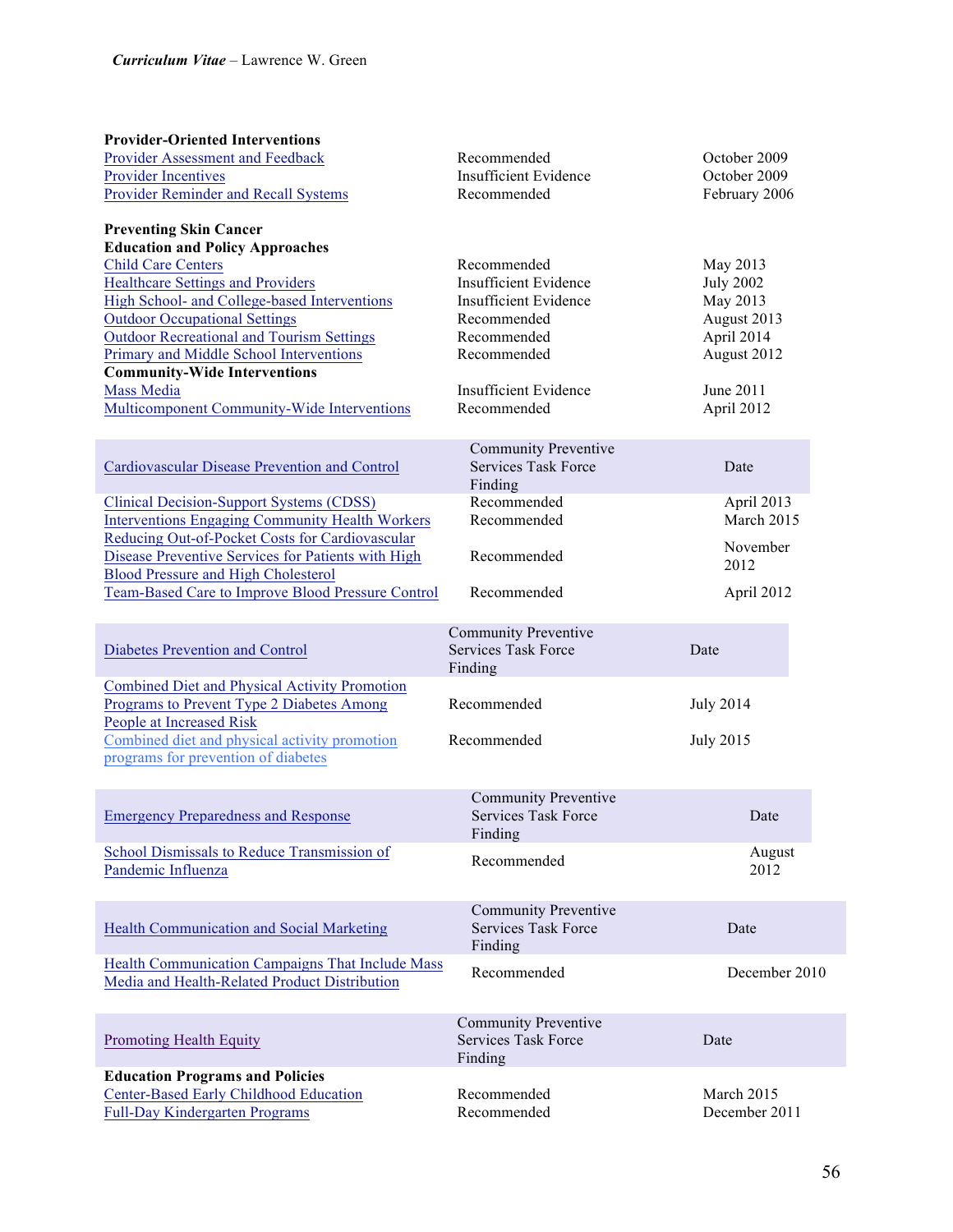| <b>High School Completion Programs</b><br><b>Out-of-School-Time Academic Programs</b>                                        | Recommended                  | December 2013           |  |
|------------------------------------------------------------------------------------------------------------------------------|------------------------------|-------------------------|--|
| Reading-focused                                                                                                              | Recommended                  | December 2013           |  |
| Math-focused                                                                                                                 | Recommended                  | December 2013           |  |
| General                                                                                                                      | Recommended                  | December 2013           |  |
| Academic Programs with Minimal Academic Content                                                                              | <b>Insufficient Evidence</b> | December 2013           |  |
| <b>School-Based Health Centers</b>                                                                                           | Recommended                  | March 2015              |  |
|                                                                                                                              |                              |                         |  |
| Preventing HIV/AIDS, Other STIs, and Teen                                                                                    | <b>Community Preventive</b>  |                         |  |
| Pregnancy                                                                                                                    | <b>Services Task Force</b>   | Date                    |  |
|                                                                                                                              | Finding                      |                         |  |
| <b>Interventions for Adolescents</b>                                                                                         |                              |                         |  |
| <b>Group-Based Behavioral Interventions</b>                                                                                  |                              |                         |  |
| <b>Abstinence Education Interventions for Adolescents</b>                                                                    | <b>Insufficient Evidence</b> | June 2009               |  |
| Comprehensive Risk Reduction Interventions for                                                                               | Recommended                  | June 2009               |  |
| Adolescents                                                                                                                  |                              |                         |  |
| <b>Youth Development Behavioral Interventions</b>                                                                            |                              |                         |  |
| <b>Interventions Coordinated with Community Service</b>                                                                      | Recommended                  | October 2007            |  |
| to Reduce Sexual Risk Behaviors in Adolescents                                                                               |                              |                         |  |
| Interventions Coordinated with Work or Vocational                                                                            |                              |                         |  |
| <b>Training to Reduce Sexual Risk Behaviors in</b>                                                                           | <b>Insufficient Evidence</b> | April 2008              |  |
| Adolescents                                                                                                                  |                              |                         |  |
| <b>Interventions Coordinated with Sports or Club</b>                                                                         | <b>Insufficient Evidence</b> |                         |  |
| Participation to Reduce Sexual Risk Behaviors in                                                                             |                              | April 2008              |  |
| Adolescents                                                                                                                  |                              |                         |  |
| <b>Interventions for Men Who Have Sex with Men (MSM)</b><br><b>Behavioral Interventions to Increase Protective Behaviors</b> |                              |                         |  |
| Delivered at the Individual Level                                                                                            | Recommended                  | June 2005               |  |
| Delivered at the Group Level                                                                                                 | Recommended                  | <b>June 2005</b>        |  |
| Delivered at the Community Level                                                                                             | Recommended                  | <b>June 2005</b>        |  |
| <b>Partner Counseling and Referral Services</b>                                                                              |                              |                         |  |
| <b>Interventions to Identify HIV-Positive People Through Partner Counseling and Referral Services</b>                        |                              |                         |  |
| Partner Notification by Provider Referral                                                                                    | Recommended                  | February 2005           |  |
| Partner Notification by Contract Referral                                                                                    | <b>Insufficient Evidence</b> | February 2005           |  |
| Partner Notification by Patient Referral                                                                                     | <b>Insufficient Evidence</b> | February 2005           |  |
|                                                                                                                              |                              |                         |  |
|                                                                                                                              | <b>Community Preventive</b>  |                         |  |
| <b>Improving Mental Health and Addressing Mental</b>                                                                         | <b>Services Task Force</b>   | Date                    |  |
| Illness                                                                                                                      | Finding                      |                         |  |
| Collaborative Care for the Management of                                                                                     |                              |                         |  |
| <b>Depressive Disorders</b>                                                                                                  | Recommended                  | June 2010               |  |
| <b>Mental Health Benefits Legislation</b>                                                                                    | Recommended                  | August 2012             |  |
| <b>Interventions to Reduce Depression Among Older Adults</b>                                                                 |                              |                         |  |
| Home-Based Depression Care Management                                                                                        | Recommended                  | February 2008           |  |
| <b>Clinic-Based Depression Care Management</b>                                                                               | Recommended                  | February 2008           |  |
| <b>Community-Based Exercise Interventions</b>                                                                                | <b>Insufficient Evidence</b> | February 2008           |  |
|                                                                                                                              |                              |                         |  |
|                                                                                                                              | <b>Community Preventive</b>  |                         |  |
| Motor Vehicle-Related Injury Prevention                                                                                      | <b>Services Task Force</b>   | Date                    |  |
|                                                                                                                              | Finding                      |                         |  |
| <b>Use of Motorcycle Helmets</b>                                                                                             |                              |                         |  |
| <b>Universal Helmet Laws</b>                                                                                                 | Recommended                  | August 2013             |  |
| <b>Publicized Sobriety Checkpoint Programs</b>                                                                               | Recommended                  | August 2012             |  |
| Multicomponent Interventions with Community                                                                                  |                              |                         |  |
|                                                                                                                              |                              |                         |  |
| Mobilization<br><b>Ignition Interlocks</b>                                                                                   | Recommended<br>Recommended   | June 2005<br>April 2006 |  |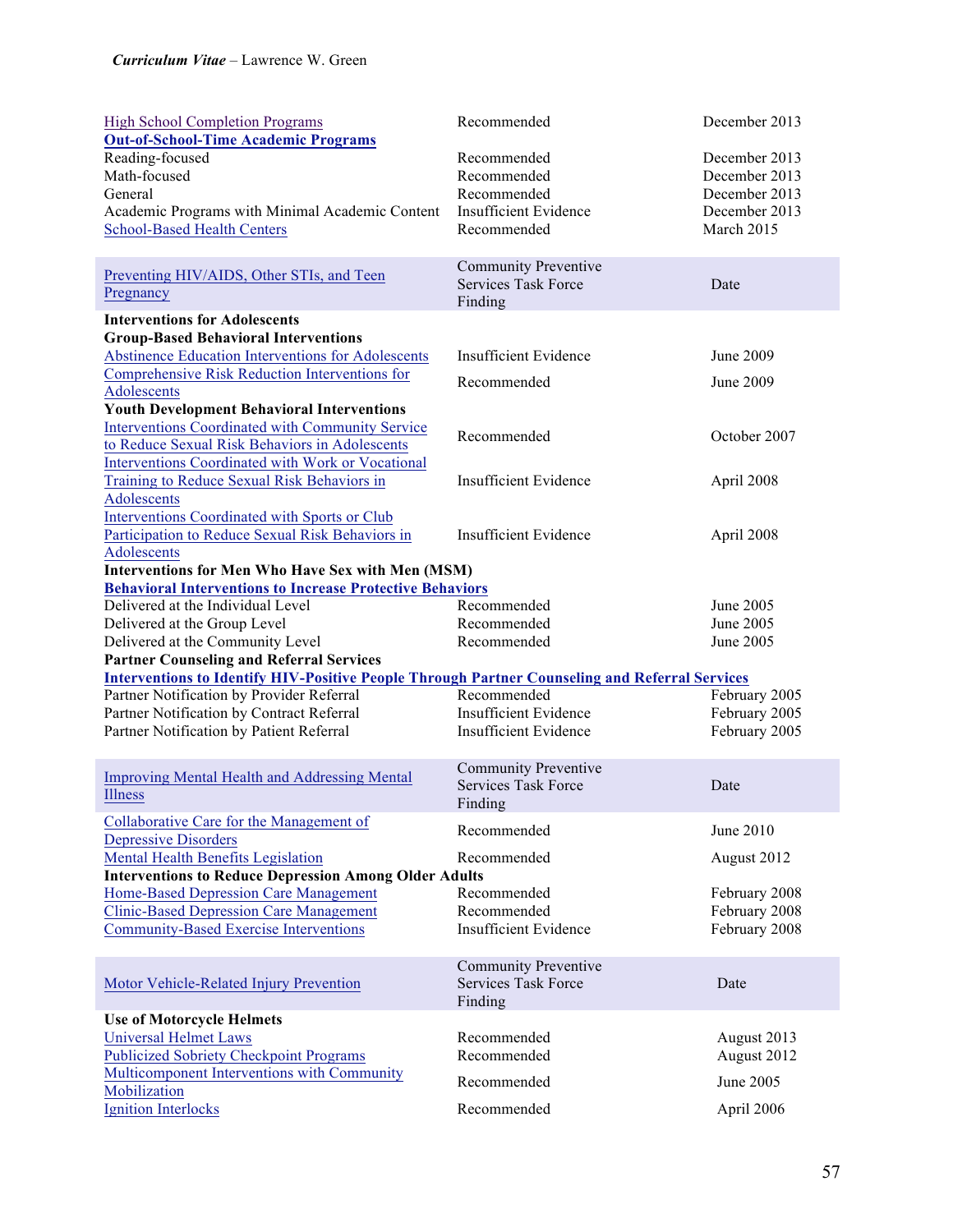| <b>Obesity Prevention and Control</b>                                                                                                                                                                                                                                                               | <b>Community Preventive</b><br><b>Services Task Force</b><br>Finding                                                                                                           | Date                                                                                            |
|-----------------------------------------------------------------------------------------------------------------------------------------------------------------------------------------------------------------------------------------------------------------------------------------------------|--------------------------------------------------------------------------------------------------------------------------------------------------------------------------------|-------------------------------------------------------------------------------------------------|
| <b>Provider-Oriented Interventions</b><br><b>Provider Education</b><br>Provider Feedback<br><b>Provider Reminders</b><br><b>Provider Education with a Client Intervention</b><br><b>Multicomponent Provider Interventions</b><br>Multicomponent Provider Interventions with Client<br>Interventions | <b>Insufficient Evidence</b><br><b>Insufficient Evidence</b><br><b>Insufficient Evidence</b><br><b>Insufficient Evidence</b><br>Insufficient Evidence<br>Insufficient Evidence | October 2007<br>October 2007<br>October 2007<br>February 2008<br>February 2008<br>February 2008 |
| <b>Interventions in Community Settings</b><br>Behavioral Interventions that Aim to Reduce<br><b>Recreational Sedentary</b><br><b>Worksite Programs</b>                                                                                                                                              | Recommended<br>Recommended                                                                                                                                                     | August 2014<br>February 2007                                                                    |
| <b>Technology-Supported Multicomponent Coaching or Counseling Interventions</b><br>To Reduce Weight<br>To Maintain Weight Loss<br><b>Archived Obesity Reviews and Findings</b>                                                                                                                      | Recommended<br>Recommended                                                                                                                                                     | June 2009<br>June 2009                                                                          |
| <b>Improving Oral Health</b>                                                                                                                                                                                                                                                                        | <b>Community Preventive</b><br><b>Services Task Force</b><br>Finding                                                                                                           | Date                                                                                            |
| <b>Dental Caries (Cavities)</b><br><b>Community Water Fluoridation</b><br><b>Statewide or Community-Wide Sealant Promotion</b><br>School-Based or -Linked Sealant Delivery Programs<br><b>Oral Cancers and Potentially Malignant Disorders</b>                                                      | Recommended<br><b>Insufficient Evidence</b><br>Recommended                                                                                                                     | April 2013<br>April 2013<br>April 2013                                                          |
| Population-Based Interventions for Early Detection<br><b>Preventing Craniofacial Injuries</b><br>Community-Based Interventions to Encourage Use of<br>Helmets, Facemasks, and Mouthguards in Contact                                                                                                | <b>Insufficient Evidence</b><br><b>Insufficient Evidence</b>                                                                                                                   | October 2013<br>October 2013                                                                    |
| <b>Sports</b><br><b>Archived Oral Health Reviews and Findings</b>                                                                                                                                                                                                                                   |                                                                                                                                                                                |                                                                                                 |
| <b>Increasing Physical Activity</b>                                                                                                                                                                                                                                                                 | <b>Community Preventive</b><br><b>Services Task Force</b><br>Finding                                                                                                           | Date                                                                                            |
| <b>Behavioral and Social Approaches</b><br><b>Enhanced School-Based Physical Education</b><br><b>Campaigns and Informational Approaches</b>                                                                                                                                                         | Recommended                                                                                                                                                                    | December 2013                                                                                   |
| <b>Stand-Alone Mass Media Campaigns</b><br><b>Environmental and Policy Approaches</b><br>Point-of-Decision Prompts to Encourage Use of<br><b>Stairs</b>                                                                                                                                             | <b>Insufficient Evidence</b><br>Recommended                                                                                                                                    | March 2010<br>June 2005                                                                         |
| Archived Physical Activity Reviews and Findings                                                                                                                                                                                                                                                     | <b>Community Preventive</b>                                                                                                                                                    |                                                                                                 |
| Reducing Tobacco Use and Secondhand Smoke<br>Exposure                                                                                                                                                                                                                                               | <b>Services Task Force</b><br>Finding                                                                                                                                          | Date                                                                                            |
| <b>Comprehensive Tobacco Control Programs</b><br>Incentives and Competitions to Increase<br><b>Smoking Cessation</b>                                                                                                                                                                                | Recommended                                                                                                                                                                    | August 2014                                                                                     |
| When Used Alone                                                                                                                                                                                                                                                                                     | <b>Insufficient Evidence</b>                                                                                                                                                   | June 2005                                                                                       |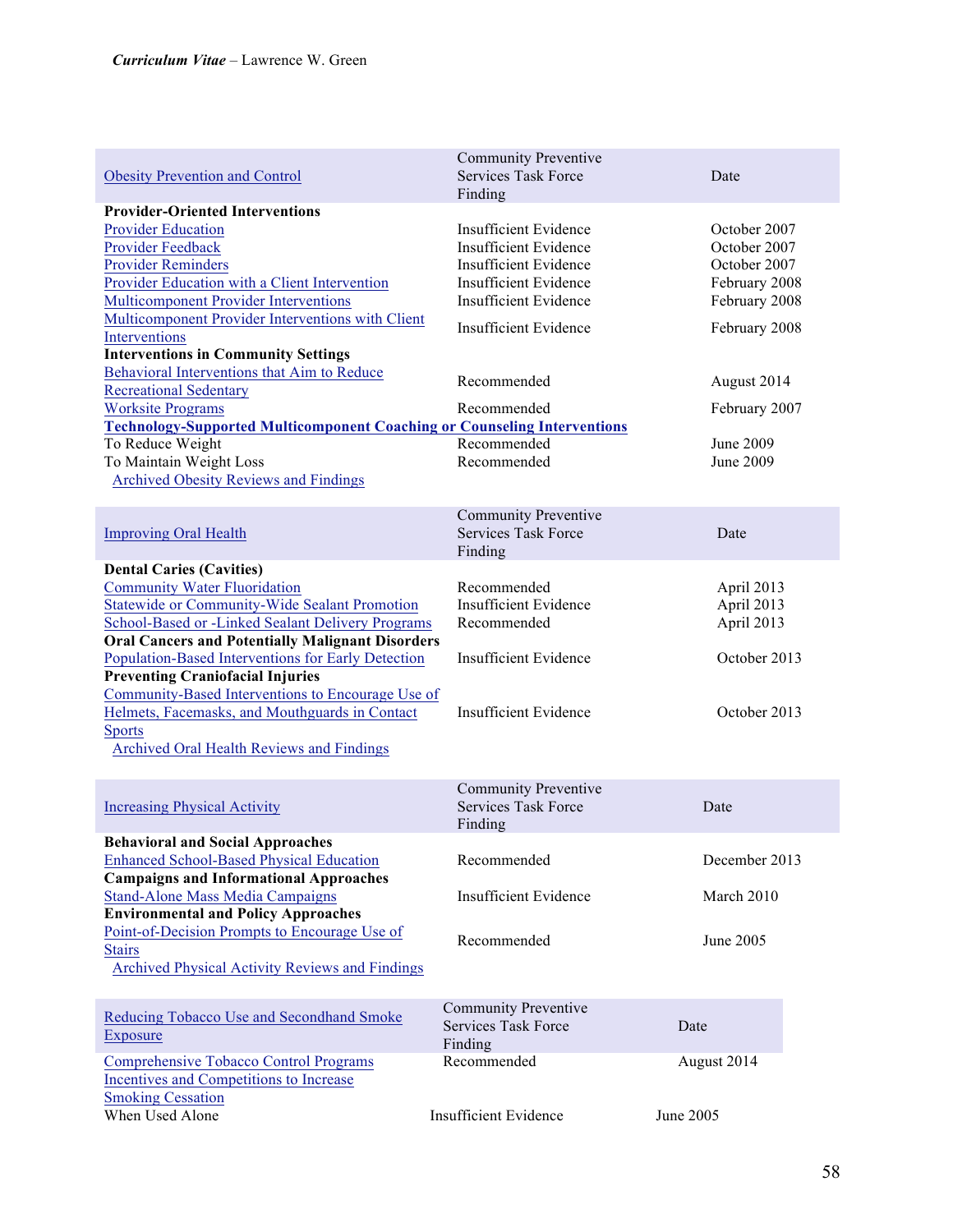| When Combined with Additional Interventions<br><b>Internet-Based Cessation Interventions</b><br>Interventions to Increase the Unit Price for<br><b>Tobacco Products</b> | Recommended<br><b>Insufficient Evidence</b><br>Recommended           | June 2005<br>December 2011<br>November 2012 |  |
|-------------------------------------------------------------------------------------------------------------------------------------------------------------------------|----------------------------------------------------------------------|---------------------------------------------|--|
| <b>Mass-Reach Health Communication</b><br>Interventions                                                                                                                 | Recommended                                                          | April 2013                                  |  |
| <b>Mobile Phone-Based Cessation Interventions</b><br><b>Quitline Interventions</b>                                                                                      | Recommended<br>Recommended                                           | December 2011<br>August 2012                |  |
| Reducing Out-of-Pocket Costs for Evidence-<br><b>Based Cessation Treatments</b>                                                                                         | Recommended                                                          | April 2012                                  |  |
| <b>Smoke-Free Policies</b>                                                                                                                                              | Recommended                                                          | November 2012                               |  |
| <b>Increasing Appropriate Vaccination</b>                                                                                                                               | <b>Community Preventive</b><br><b>Services Task Force</b><br>Finding | Date                                        |  |
| <b>Universally Recommended Vaccinations</b>                                                                                                                             |                                                                      |                                             |  |
| <b>Enhancing Access to Vaccination Services</b>                                                                                                                         |                                                                      |                                             |  |
| Home Visits to Increase Vaccination Rates                                                                                                                               | Recommended<br>Recommended                                           | March 2009<br>October 2008                  |  |
| <b>Reducing Client Out-of-Pocket Costs</b><br>Vaccination Programs in Schools and Organized                                                                             |                                                                      |                                             |  |
| <b>Child Care Centers</b>                                                                                                                                               | Recommended                                                          | June 2009                                   |  |
| Vaccination Programs in WIC Settings                                                                                                                                    | Recommended                                                          | March 2009                                  |  |
| <b>Increasing Community Demand for Vaccinations</b>                                                                                                                     |                                                                      |                                             |  |
| <b>Client or Family Incentive Rewards</b>                                                                                                                               | Recommended                                                          | April 2011                                  |  |
| <b>Client Reminder and Recall Systems</b>                                                                                                                               | Recommended                                                          | February 2008                               |  |
| <b>Client-Held Paper Immunization Records</b>                                                                                                                           | <b>Insufficient Evidence</b>                                         | March 2010                                  |  |
| Clinic-Based Education when Used Alone                                                                                                                                  | <b>Insufficient Evidence</b>                                         | February 2011                               |  |
| Community-Based Interventions Implemented in                                                                                                                            | Recommended                                                          | October 2014                                |  |
| Combination<br>Community-Wide Education when Used Alone                                                                                                                 | <b>Insufficient Evidence</b>                                         | March 2010                                  |  |
| <b>Monetary Sanction Policies</b>                                                                                                                                       | <b>Insufficient Evidence</b>                                         | April 2011                                  |  |
| Vaccination Requirements for Child Care, School                                                                                                                         |                                                                      |                                             |  |
| and College Attendance                                                                                                                                                  | Recommended                                                          | June 2009                                   |  |
| <b>Provider- or System-Based Interventions</b>                                                                                                                          |                                                                      |                                             |  |
| <b>Health Care System-Based Interventions</b>                                                                                                                           |                                                                      |                                             |  |
| <b>Implemented in Combination</b>                                                                                                                                       | Recommended                                                          | October 2014                                |  |
| <b>Immunization Information Systems</b>                                                                                                                                 | Recommended                                                          | <b>July 2010</b>                            |  |
| Provider Assessment and Feedback                                                                                                                                        | Recommended                                                          | February 2008                               |  |
| Provider Education when Used Alone                                                                                                                                      | Insufficient Evidence                                                | March 2010                                  |  |
| <b>Provider Reminders</b>                                                                                                                                               | Recommended                                                          | <b>June 2008</b>                            |  |
| <b>Standing Orders</b>                                                                                                                                                  | Recommended                                                          | December 2009                               |  |
|                                                                                                                                                                         | <b>Community Preventive</b>                                          |                                             |  |
| <b>Violence Prevention</b>                                                                                                                                              | <b>Services Task Force</b>                                           | Date                                        |  |
|                                                                                                                                                                         | Finding                                                              |                                             |  |
| Reducing Psychological Harm from Traumatic Events Among Children and Adolescents                                                                                        |                                                                      |                                             |  |
| <b>Cognitive-Behavioral Therapy</b>                                                                                                                                     |                                                                      |                                             |  |
| <b>Individual CBT</b>                                                                                                                                                   | Recommended                                                          | June 2006                                   |  |
| Group CBT                                                                                                                                                               | Recommended                                                          | <b>June 2006</b>                            |  |
| <b>Other Therapies</b>                                                                                                                                                  |                                                                      |                                             |  |
| Play Therapy                                                                                                                                                            | Insufficient Evidence                                                | June 2006                                   |  |
| Art Therapy                                                                                                                                                             | <b>Insufficient Evidence</b>                                         | June 2006                                   |  |
| Psychodynamic Therapy                                                                                                                                                   | <b>Insufficient Evidence</b>                                         | June 2006                                   |  |
| Pharmacological Therapy                                                                                                                                                 | <b>Insufficient Evidence</b>                                         | June 2006                                   |  |
| Psychological Debriefing                                                                                                                                                | <b>Insufficient Evidence</b>                                         | <b>June 2006</b>                            |  |
| <b>School-Based Programs</b>                                                                                                                                            |                                                                      |                                             |  |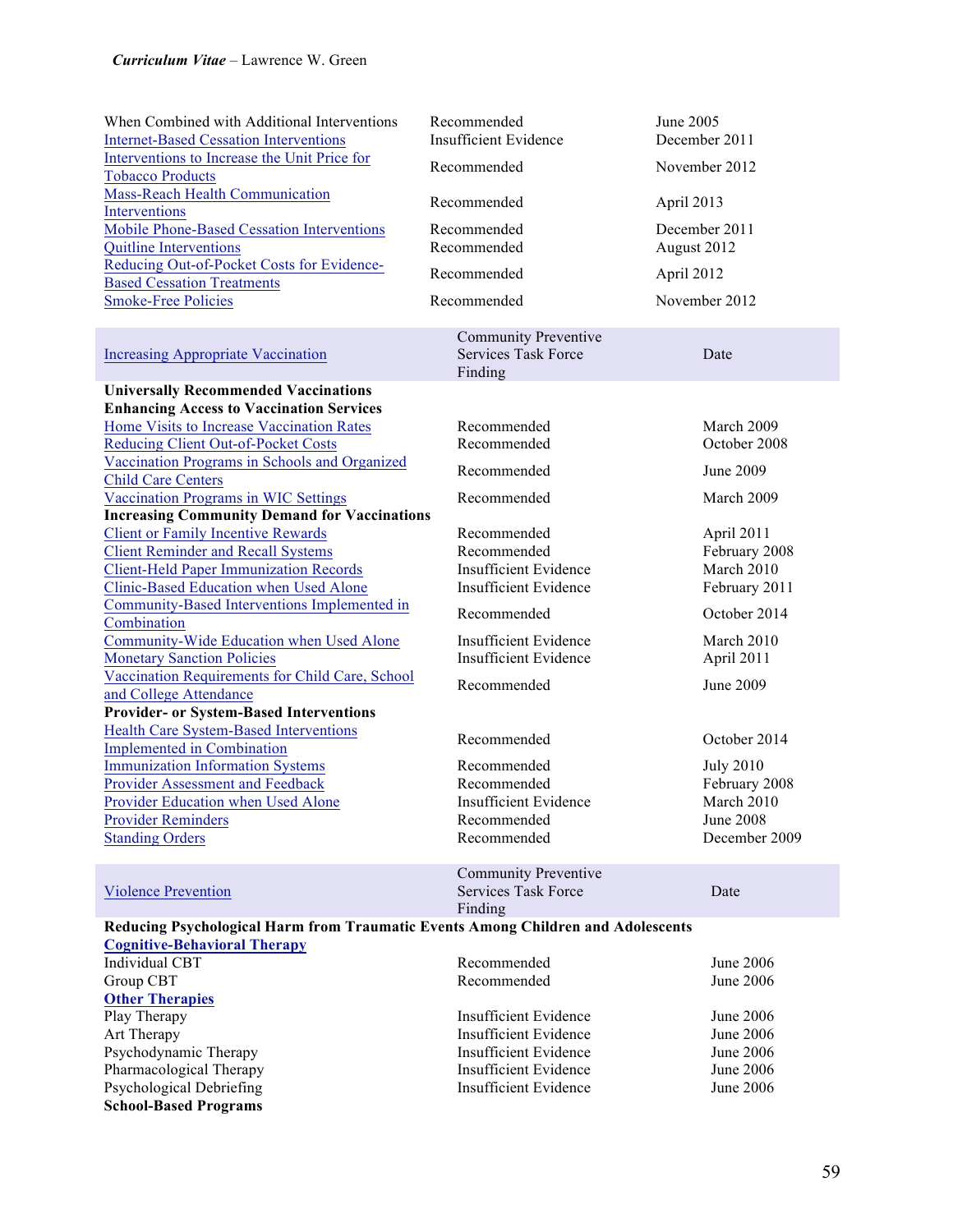| School-Based Programs to Reduce Violence                                                     | Recommended                                                   | June 2005     |  |
|----------------------------------------------------------------------------------------------|---------------------------------------------------------------|---------------|--|
| <b>Worksite Health Promotion</b>                                                             | <b>Community Preventive</b><br>Services Task Force<br>Finding | Date          |  |
| <b>Interventions to Promote Seasonal Influenza Vaccinations among Healthcare Workers</b>     |                                                               |               |  |
| Interventions with On-Site, Free, Actively Promoted<br>Vaccinations                          | Recommended                                                   | June 2008     |  |
| Interventions with Actively Promoted, Off-Site<br>Vaccinations                               | Insufficient Evidence                                         | June 2008     |  |
| <b>Interventions to Promote Seasonal Influenza Vaccinations among Non-Healthcare Workers</b> |                                                               |               |  |
| Interventions with On-Site, Reduced Cost, Actively<br>Promoted Vaccinations                  | Recommended                                                   | June 2008     |  |
| Interventions with Actively Promoted, Off-Site<br>Vaccinations                               | Insufficient Evidence                                         | June 2008     |  |
| <b>Assessment of Health Risks with Feedback (AHRF) to Change Employees' Health</b>           |                                                               |               |  |
| <b>AHRF</b> Used Alone                                                                       | Insufficient Evidence                                         | June 2006     |  |
| AHRF Plus Health Education with or without Other<br>Interventions                            | Recommended                                                   | February 2007 |  |

## **PRESENTATIONS, past decade:**

Sample of recent keynotes, published **abstracts** and/or **PowerPoint presentations** available on request or online:

Green LW. Building capacity for healthier communities: Celebrating the past, focusing on the future. Keynote, Wisconsin Health Education Network annual conference. Madison, WI, Apr. 19, 2016

Green LW. How CDC Can Most Usefully Complement NIH's Translational Science Initiatives in Public Health. Keynote address for CDC Translational Science Conference. Atlanta: Centers for Disease Control and Prevention, Apr. 18, 2016.

Green LW. The drift, drag, and drive of our history of health behavior research. Closing Keynote Address. American Academy of Health Promotion Research annual meeting. Ponte Vedra, FL, Feb. 24, 2016.

Green LW (alone or variously with members of the IOM committee chaired): Presentation of the 2013 Institute of Medicine Report on *Evaluating Obesity Prevention Efforts: A Plan for Measuring Progress.* Brookings Institution, Washington, DC, October 2013; American Public Health Association, Boston, Nov. 2013; Ontario Forum on Healthy Weights in Children, Toronto, Jan. 22, 2014; Active Living Research Conference, San Diego, Feb. 22, 2014; American Academy of Health Behavior, Charleston, SC, Mar. 18, 2014; American Journal of Health Promotion conference: Art & Science of Health Promotion, Colorado Springs, Mar 26, 2014; University of Texas Health Promotion Conference, Austin, TX, April 1, 2014; Experimental Biology Conference, San Diego, Apr. 24, 2014; International Society for Behavior, Nutrition, & Physical Activity, San Diego, May 21, 2014. Briefing for the Assistant Secretary of Health, USDHHS, Washington, DC, July 8, 2014, and for CDC, Atlanta, Oct 28, 2014.

Jagosh J, Macaulay AC, Pluye P, Salsberg J, Bush PL, Henderson J, Sirett E, Wong G, Cargo M, Herbert CP, Seifer SD, Green LW, Greenhalgh T. Uncovering the Benefits of Participatory Research: Implications of a Realist Review for Health Research and Practice. North American Primary Care Research Group, Toronto, 2013.

Green LW. Connecting the Dots of a Public Health Career. Senator Frank Lautenberg Lecture, Commencement Ceremonies of the University of Medicine and Dentistry of New Jersey & Rutgers School of Public Health, May 21, 2012.

Jagosh J, Macaulay AC, Salsberg J, Pluye P, Bush PL, Herbert CP, Greenhalgh T, Wong G, Cargo M, Green LW, Seifer S. Assessing the Benefits of Participatory Research: Implications for Primary Healthcare Research and Practicel. North American Primary Care Research Conference, New Orleans, Dec. 1-5, 2012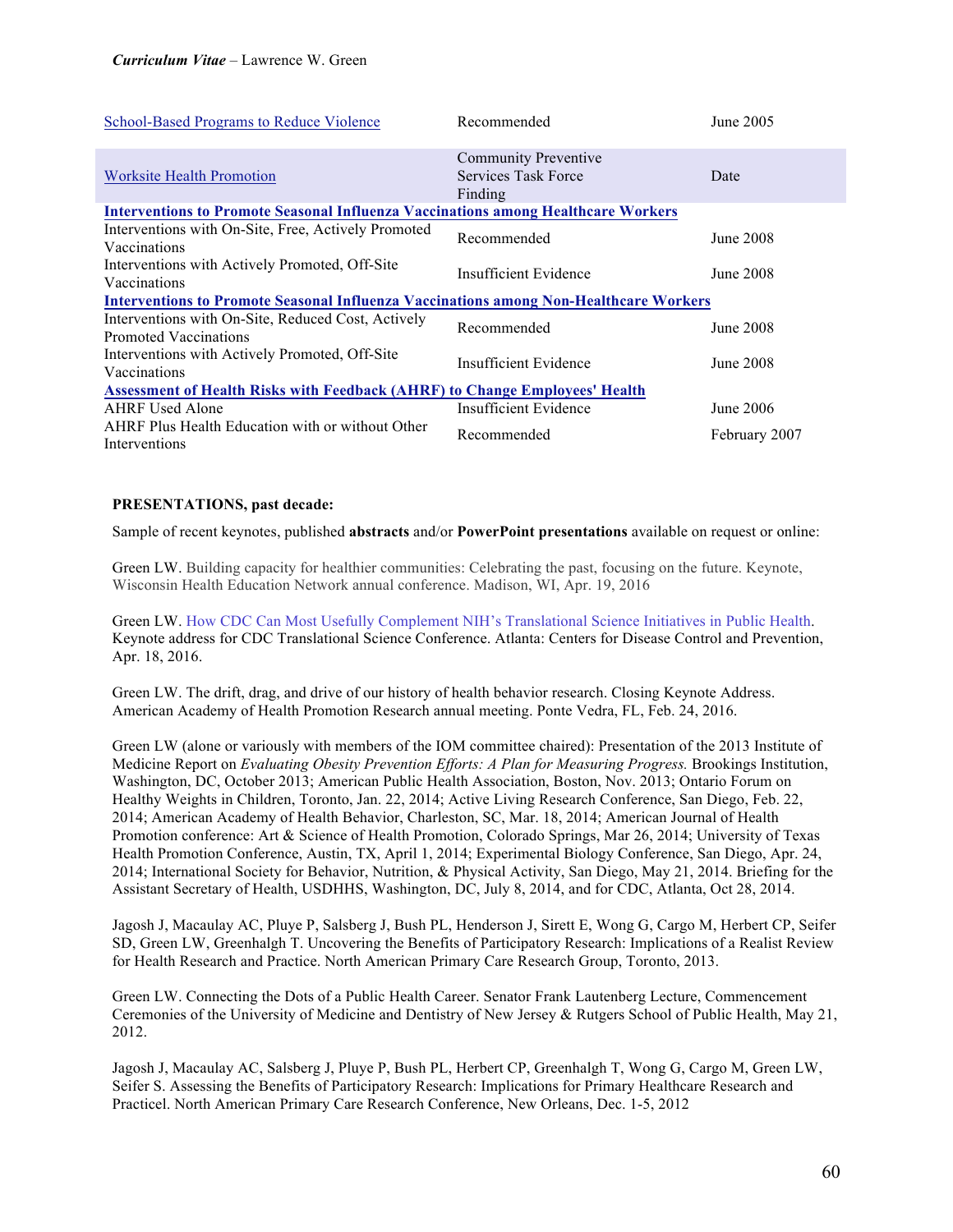Jagosh J, Macaulay AC, Salsberg J, Bush PL, Pluye P, Herbert CP, Greenhalgh T, Wong G, Cargo M, Green LW, Seifer S. Realist Review Methodology to Assess Complexity in Primary Healthcare Research and Practice. North American Primary Care Research Conference, New Orleans, Dec. 1-5, 2012.

Gonzalez, M., Lee, Y., Mamudu, H., Green, L.W., Glantz, S.A. "A Human Rights Framework for Ending the Sale of Mentholated Cigarettes in California: International Treaties and California." Oral presentation, Linking Tobacco Control Research and Practice for a Healthier California. State Conference of the Tobacco-Related Diseases Research Program, April, 2012.

Gonzalez, M., Lee, Y., Mamudu, H., Green, L.W., Glantz, S.A. "Banning menthol cigarettes as a human right: how human rights treaties can strengthen tobacco control." Oral presentation, World Conference on Tobacco or Health. Singapore, 2012.

Jagosh J, AC, Macaulay, P Pluye, J Salsberg, J Henderson, R Seller, T Greenhalgh, G Wong, C Herbert, M Cargo, LW Green. Assessing The Benefits of long-Term Partnerships in Community-based Participatory Research. Published Abstract of the North American Primary Care Research Group Annual Meetings. Seattle, WA." *Family Medicine*, Vol 44 (Suppl 1); January 2012. <http://www.stfm.org/fmsup/napcrg/fmconferencesupplement.cfm?confid=135>.

Glasgow RE, Green LW, Taylor MV, Stange KC. An Evidence Triangle. Global Implementation Research Conference, Washington, DC, Aug. 2011. Later published in *Amer J Prev Med.*

J Jagosh, AC. Macaulay, P Pluye, J Salsberg, J Henderson, R Seller, T Greenhalgh, G Wong, C Herbert, M Cargo, LW Green. "The Benefits of Community-based Participatory Research: A Realist Review. Published Abstract of the North American Primary Care Research Group Annual Meetings. Seattle, WA." *Family Medicine*, Vol 43 (Suppl 1); January 2011<http://www.stfm.org/fmsup/napcrg/fmconferencesupplement.cfm?confid=135>.

Gonzalez M, Green LW, Glantz SA. Looking beyond the FCTC: How non-tobacco related treaties can strengthen tobacco control. Abstract for *poster presentation, American Public Health Association*, 2011.

Seller R, Pluye P, Henderson J, Jagosh J, Cargo M, Salsberg J, Green L, Greenhalgh T, Herbert C, Macaulay A. Are there Benefits to Participatory Research?: A systematic realist review of community-based health research partnerships. North American Primary Care Research Group Annual Meetings. Montreal, Quebec, November 14- 18." *Family Medicine*, Vol 42 (Suppl 2) February 2010. <http://www.stfm.org/fmsup/napcrg/fmconferencesupplement.cfm?confid=133>.

Gonzalez ME, Green LW, Glantz SA. Looking through enemy eyes: How the tobacco industry framed the problem of tobacco control during the FCTC process. *Poster presentation, American Public Health Association,* Denver, Nov. 2010.

Potter M, Gomez V, Ackerson L, Walsh J, Green LW, Somkin C. Effectiveness of providing home colorectal cancer screening tests to diverse flu shot clinic attendees at Kaiser Permanente: A multisite randomized trial. *140th American Public Health Association Annual Meeting and Exposition,* San Francisco, Nov. 2012.

Baezconde-Barbanati L, Ling P, Ong M, Green LW, Zhu S-H, Etem P. (California Tobacco Education & Research Oversight Committee). Successes and challenges in tobacco control in California: Strategies from a quarter century. *141st American Public Health Association Annual Meeting & Exposition*. Boston, Nov. 2013..

Green LW. **If we want more evidence-based practice, we need more practice-based evidence**. Variations on this title, coined while departing my CDC position of Director, Office of Science & Extramural Research, have been presented as keynote or plenary addresses at the North American Primary Care Research Group annual conference, Vancouver, BC, 2006; Nordic Conference on Health Promotion Research, Ebsjerg, Denmark, 2007; Society for Public Health Education Annual Conference, Nov 2008; National Institute of Health, Lisbon, Portugal; International Union for Health Promotion and Educaion, Vancouver, BC, Canada, Jan 2009; Institute of Medicine (National Academy of Sciences) Summit on Integrative Medicine and Health of the Public, Feb 26, 2009 [Summary of the Summit monograph]; Minnesota Health Services Research 13<sup>th</sup> Annual Conference, St. Paul, March 3, 2009;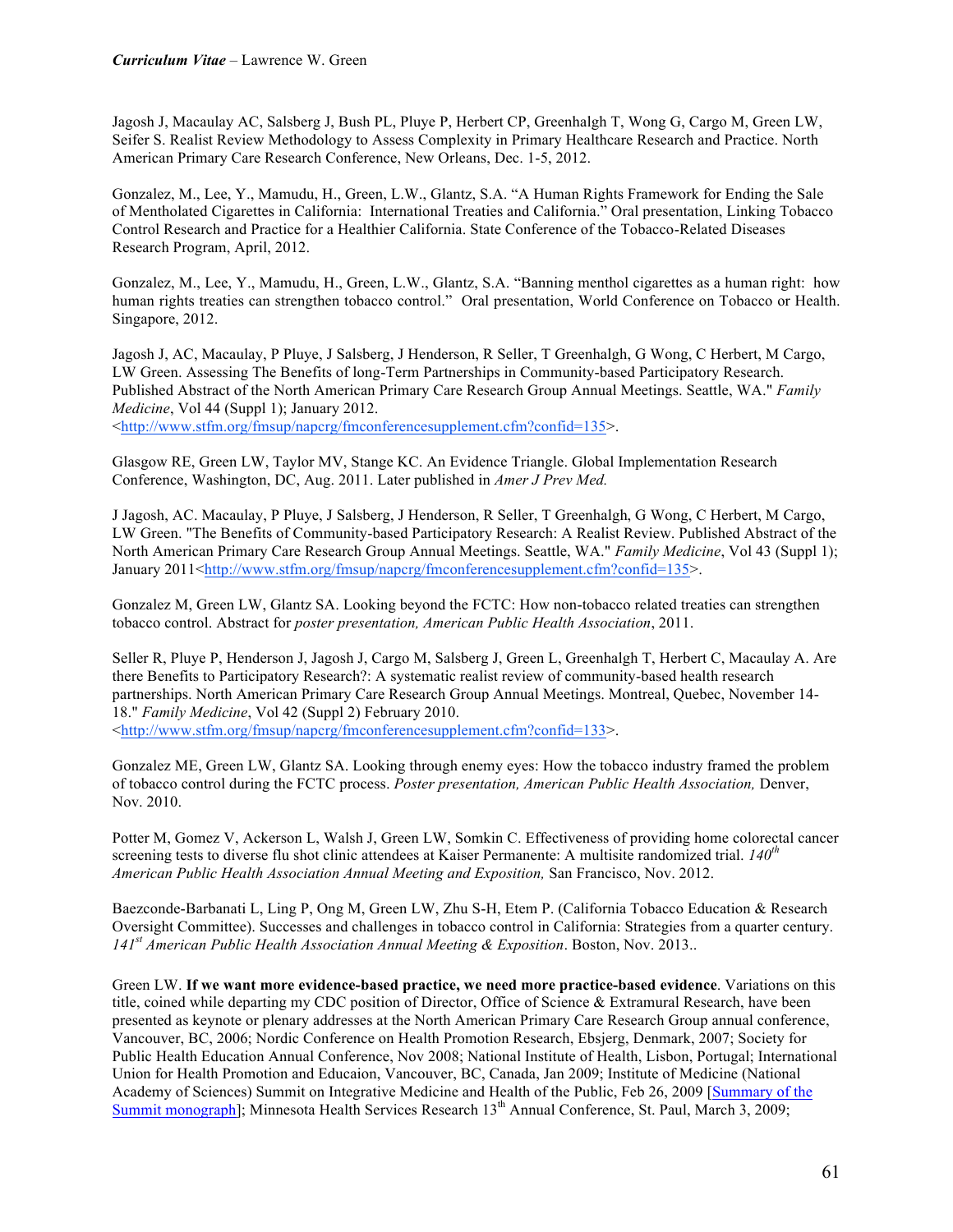American Academy of Health Behavior, Feb 2010 [Slides with speaker's notes]; Australasian Society of Behavior in Health & Medicine, Brisbane, Australia, Feb 2010; Johns Hopkins University Center of Excellence on Translation Research, Baltimore, Mar 2010; University of Michigan CTSI Regional Workshop on Translation, Ann Arbor, April 2010; and as an invited lecture at the NIH monthly WALS Lecture, Bethesda, Jan 15, 2008; Marian Godeke Miller Lecture at Indiana University, Mar 3, 2008; Population Sciences Program, Cancer Inst of New Jersey, Sept 10, 2008; Pacific Institute for Research & Evaluation, Berkeley, Sept 23, 2008; Tulane University School of Public Health and Tropical Medicine, Prevention Research Center, Sept 26, 2008; University of Cincinnati, Oct 9, 2008; University of Wageningen, The Netherlands, Nov 24, 2008 and April 2009; Free University of Portugal School of Public Health, Lisbon, Jan 15, 2009; Zom/MV Research Funding Agency of the Netherlands, April 2009; Canadian Institute for Health Research Funders' Conference, April 23, 2009; Opening Plenary Keynote, European Public Health Conference, Amsterdam, Jan. 2011. IOM Roundtable on the Promotion of Health Equity and the Elimination of Health Disparities, Institute of Medicine, Washington, DC, Feb. 24, 2011; "The Future of Community-Engaged Research" conference of the Johns Hopkins Institute for Clinical and Translational Research, Baltimore, May 3, 2011; "A Culture of Excellence: Innovations in Evidence-Based Practice" conference, University of Minnesota School of Nursing, May 2011; "Evidence-Based Recommendations of the Task Force on Community Preventive Services," American Public Health Association, October 31, 2011; "Dissemination of Evidence-Based Practice versus Practice-Based Evidence," UCSF School of Dentistry, Public Health Dentistry Online Seminar and National Webinar, January 9, 2012; "Communicating Health Information.to the Elderly," American Federation on Aging Research and AARP, Washington, DC, Jan. 17, 2012; American Society for Preventive Oncology, Washington, DC, March 5, 2012; "Fidelity vs Adaptation," NIH Training Institute on Dissemination and Implementation Research, UNC Chapel Hill, July 2011, UCSF in July 2012, Washington University 2013, Wellsley, College, Mass., 2014; Pasadena 2015; National Dissemination & Implementation Conference, and Medical Research Council Conference of Investigators [slides online], and Monash University public lecture, Melbourne, Australia, Nov., 2012; Fred Hutchinson Cancer Center, Seattle, Jan. 8, 2013; University of Alabama Public Health Week Scholar Address, April 3, 2013; University of Wisconsin School of Medicine and Public Health, Madison, Apr 15, 2013; Center for Health Metrics and Evaluation, University of Washington, Seattle, May 29, 2013; NIH/VA Training Institute for Dissemination and Implementation Research in Health, Washington University, St. Louis, June 3-4, 2013 and Harvard School of Public Health, Boston, June 2014. Cancer Council of New South Wales, Sydney, Oct. 21, 2013. Regional Conference on Translational Science, University of Newcastle, NSW, Australia, Oct. 24, 2013. Regional Conference on Translational Science in Cancer, Memphis, Nov. 9, 2013; Journeés Annuelle Santé Publique (Quebec Public Health Association), Montreal, Nov. 25, 2013; Robert Wood Johnson Foundation "Thought Leader meeting on how to study adaptation of Evidence-based and Evidence-informed interventions," Princeton, NJ, Feb. 20, 2014; University of South Australia, Adelaide, February 8, 2015; and Curtain University, Perth, Western Australia, February 12, 2015; CDC 2<sup>nd</sup> annual Translation Day Conference, Atlanta, Apr 18, 2016; Wisconsin Health Education Network 30<sup>th</sup> Annual Conf., Madison, April 19, 2016.

Green LW, Golden S, Terry P. Webinar on Ecological Approaches in Health Promotion. Sponsored by the *American Journal of Health Promotion,* following publication of the journal's "Vision and Direction Issue" (Vol 29, No. 3, Jan/Feb 2015) with Paul Terry's interview: "What's Past is Prologue: Views from Dr. Lawrence Green." Pp. TAHP 1-12.

Green LW. Launching a career in health or recreation. Keynote address at the Commencement of the San Jose State University Bachelor of Science graduates in Health Science and Recreation. San Jose, California, Dec. 19, 2014.

Green LW. IOM Report on Evaluation of Obesity Prevention Efforts. Presentations on behalf of the Institute of Medicine on the report of the committee I chaired on evaluation. Variations on this report were presented with support from a Michael & Susan Dell Foundation grant for dissemination and implementation of the report's findings and recommendations (some with other members of the IOM committee), to the US Congress, 2013, the Assistant Secretary of Health, 2014 and other conferences and federal agencies noted above under 2014.

Potter M, Gomez V, Ackerson L, Walsh J, Green LW, Somkin C. Effectiveness of providing home colorectal cancer screening tests to diverse flu shot clinic attendees at Kaiser Permanente: A multisite randomized trial. 140st American Public Health Association Annual Meeting, October 2012, San Francisco, CA.

Green LW. Healthy People: the genesis and sustainability of a 4-decade federal initiative. Closing plenary address,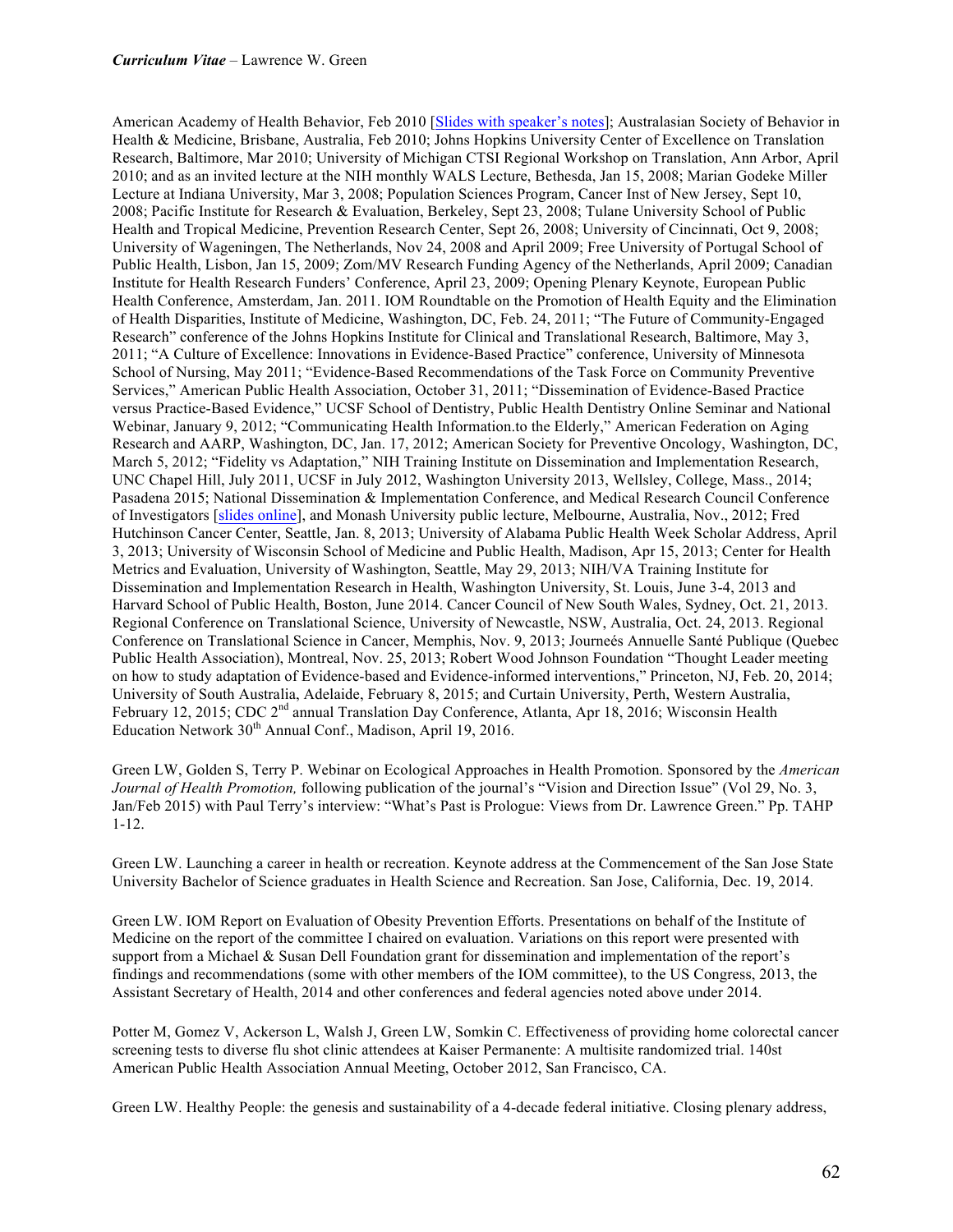Annual conference of the Society for Public Health Education, Denver, Nov. 2010.

Gonzalez, M., Green, L.W., and Glantz, S.A. "Looking through enemy eyes: How the tobacco industry framed the problem of tobacco control during the FCTC process" Poster presentation, American Public Health Association, Denver, CO. Nov. 2010.

Jagosh J., De Souza AN; Green L, Bush PL; Pluye P, Henderson J, Salsberg J, Herbert C, Wong G, Cargo M, Greenhalgh P, Siefer S, Stachenko S, Green LW et al. A realist review of community-based participatory research in health: Insights for synthesizing large, heterogeneous, and complex bodies of literature." Presentation at the 2010 Joint Cochrane & Campbell Colloquium and for publication in The Cochrane Library - Abstract Supplement from the Cochrane and Campbell 2010 Colloquium.

Glasgow RE, Green LW. Importance of and criteria for evaluation of external validity. NIH Conference on Dissemination and Implementation Research. National Institutes of Health, Bethesda, Jan 20, 2009.

Green LW. Lessons from the great public health successes of the last third of the  $20<sup>th</sup>$  century for the obesity control epidemic. Public lecture, Wageningen University, The Netherlands, Nov 25, 2008.

Green LW & Emmons K. The shifting context for dissemination and evaluation in translational research. Minority Research Center & Society, Diversity & Disparities Program of UCSF Cancer Center, Nov 4, 2008.

Green LW. Systems thinking in building and applying the science of public health: Extending controlled trials, diffusion, and dissemination as core of evidence-based practice in public health. American Public Health Association Annual Conference, San Diego, Oct 29, 2008.

Green LW. 12 lessons learned and not learned from research since the Ottawa Charter: The wayward drift of the literature. Keynote at 20<sup>th</sup> Anniversary of HEMIL (Health Promotion Research Center), University of Bergen, Bergen, Norway, June 23, 2008..

Green LW and Schorr LB. Prevention and community health: What we have learned in 25 years and how to apply it in the future. Conference of California State University at Monterey, Monterey, CA, June 10, 2008.

Green LW. Building capacity for healthier communities. Keynote at state Wisconsin Health Education Network annual meeting. Madison, WI, May 21, 2008.

Green LW. Methods, Models and Metaphors for Collaborative Translation-2 Research. Keynote for University of Kentucky CCTS and UK Reach Conference on Preparing Health Professionals for the 21<sup>st</sup> Century: Expanding the Mission, Lexington, KY, Apr 18, 2008.

Green LW. The shifting context for methodologic issues in translational research: A vision for improving health through collaborative intervention research. Johns Hopkins Univ, Apr 17, 2008.

Green LW. External validity: a small step toward eternal validity. International Collaborative on Complex Interventions annual meeting, London, UK, March 16, 2008.

Green LW. The public health mission of universities in the  $21<sup>st</sup>$  century: A vision for engaged institutions improving health and quality of life. 2008 Marian Godeke Miller Lecture, Indiana University, March 3, 2008.

Green LW. Participatory research: If we want more evidence-based practice, we need more practice-based evidence. Grand Rounds, Rochester University Medical Center, Rochester, NY, October 19, 2005.

Green LW. The science of translating science for health literacy: participatory research. Summer Institute, Canadian Public Health Association and University of British Columbia, Vancouver, BC, Canada, July 25, 2005. [PowerPoint slides]

Potter MA, Mercer SL, Reed, E, Miller GA, & Green LW. Academic productivity and career progression from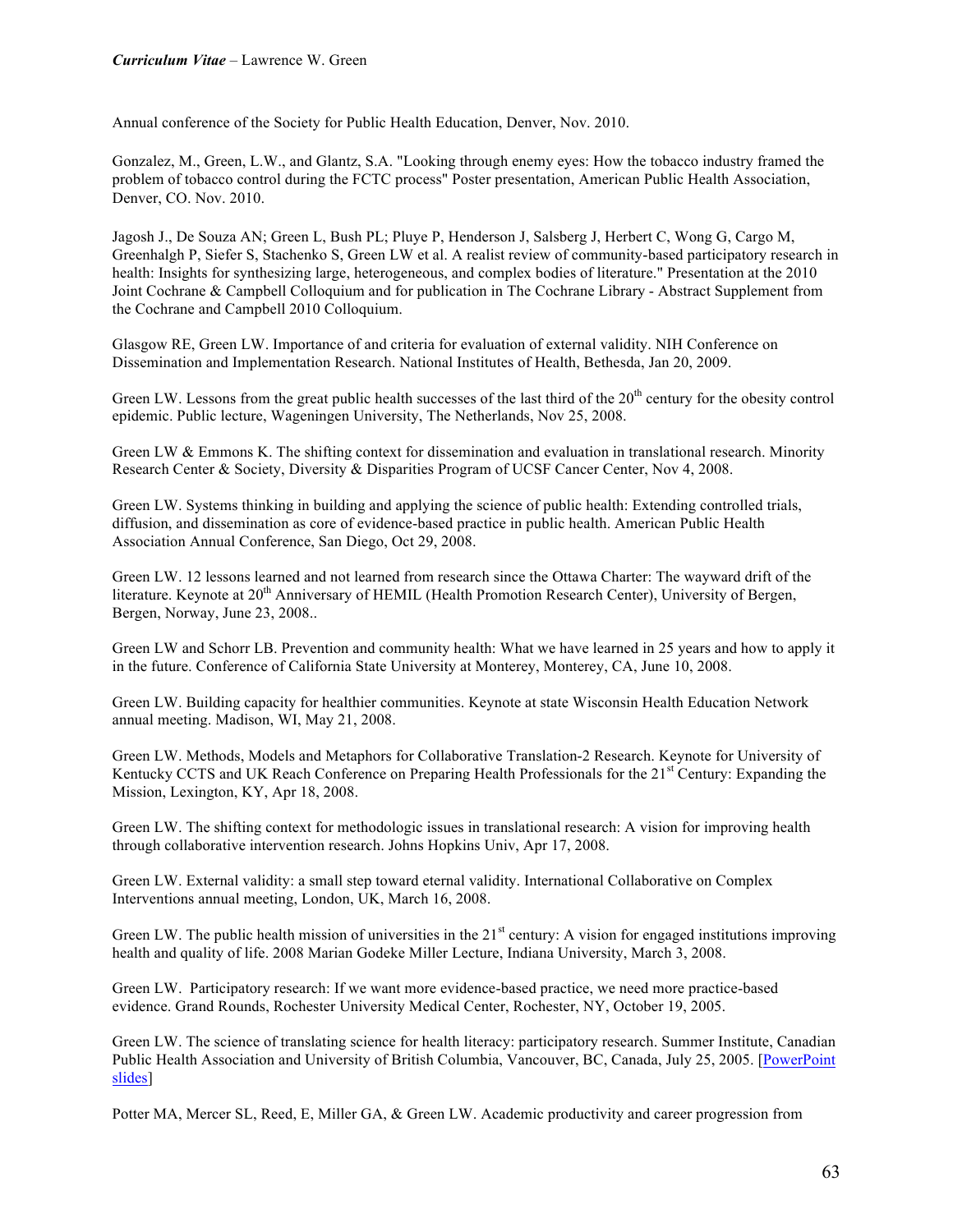community-based and participatory research: Are there rewards? Paper presented at the 132<sup>nd</sup> Annual Meeting of the American Public Health Association, Washington, DC, November, 2004.

Devier JD, Mercer SL, Brown V, Potter MA, Olds RS, Daniel M, & Green LW. How choosing different models of participatory research influences ratings on scales proposed for peer review and funding decisions. Paper presented at the 132<sup>nd</sup> Annual Meeting of the American Public Health Association, Washington, DC, November, 2004.

Green, L. From evidence-based practice to practice-based evidence. Commencement address, Oregon Health and Sciences University, Rural Family Practice Residency Program, Portland, October 7, 2004. Also presented as closing luncheon keynote at Tobacco Control and Youth conference, University of West Virginia, Morgantown, Sept. 14, 2004.

Green, L. Affordable and accountable health promotion strategies. Invited presentation at 2004 Leadership Conference of the Western Conference of Prepaid Medical Service Plans, Vancouver, BC, Sept. 19-22, 2004.

Green, L. Getting from science to practice in health education. Honorary President's address, Fundacion para Educacion de Salud, Madrid, Spain, July 19, 2004.

Green, L. (Co-Chair). Opening presentation of Workshop on Tradeoffs in Designs for the Scientific Evaluation of Complex, Multi-level Interventions. NIH (OBSSR), CDC, AHRQ and Robert Wood Johnson Foundation, Bethesda, MD, May 3-4, 2004.

Green, L. (Co-Chair and Plenary presentation on Translational Research). From Clinical Trials to Community: The Science of Translating Diabetes and Obesity Research. NIDDK (NIH) and OSER (CDC). Bethesda, January 12-13, 2004. http://www.niddk.nih.gov/fund/other/Diabetes-Translation/LawrenceGreen.pdf. See "Highlights of NIDDK's Translational Diabetes and Obesity Research Conference" in *Diabetes Technology & Therapeutics* (DT&T), 6(5):, October, 2004, distributed to attendees of the Diabetes Technology Meeting in Philadelphia, October 28-30, 2004.

Green, L. Community research. Plenary sessions at World Health Promotion and Health Education Conference, Melbourne, Australia, April 29 & 30, 2004.

Mercer SL, Green LW, Holtzman D. A framework for organizing national population health research priorities. Presented at the 18<sup>th</sup> World Conference on Health Promotion and Health Education, Melbourne, Australia, April 2004.

Green L. Keeping tobacco on the agenda. Closing synthesis and conclusions presentations for Conference on Step Up to Tobacco Control, sponsored by Legacy Foundation and Association of Schools of Public Health, St. Louis, April 16, 2004.

Mercer SL, Potter MA, Green LW, Fraser EE, Coleman KD, & French JK. Community-based investigators talk to funders: What modifications could funding agencies make to their programs to promote successful participatory research? Presented at the 131st Annual Meeting of the American Public Health Association, San Francisco, November, 2003.

Mercer SL, Reed E, Clark SC, Green LW. Funders Ask Community Researchers: How Helpful are the Participatory Research Guidelines? Presented at the 54<sup>th</sup> SOPHE Meeting, San Francisco, Nov. 2003.

Green, L. The constitution and constellation of public health practice research. Address to the Association of Schools of Public Health Council on Practice Research, Phoenix, AZ, Sept. 11, 2003.

Green, L. The CDC Futures Initiative on public health research. Presentation to Joint Annual Conference of the Association of State and Territorial Health Officials and National Association of County and City Health Officials, Phoenix, AZ, Sept. 11, 2003.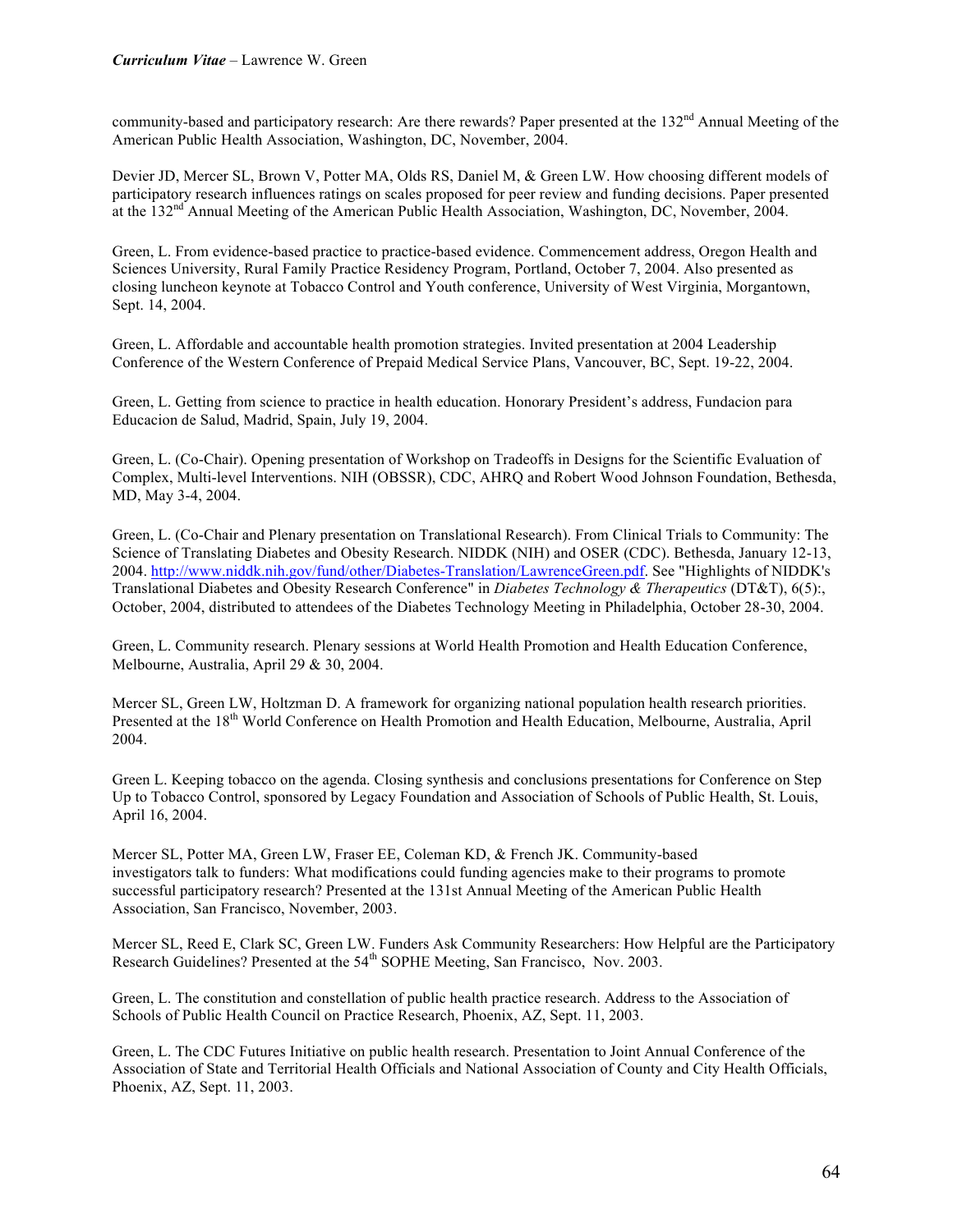Green, L. The IOM Report on the Future of Public Health in the 21<sup>st</sup> Century. Presentation to Policy and Training Conference of State and Territorial Coordinators of Preventive Health and Health Services Block Grants, Atlanta, Sept. 8, 2003.

Green, L.W. Bridging Between Program Decision-Makers and Researchers: Participatory Research as an Approach. Keynote address to the 1st Joint Conference of the National Association of Injury Control Research Centers & State & Territorial Injury Prevention Directors' Association, Washington, DC, Sept. 4, 2003.

Green L. The CDC Extramural Prevention Research Programs. AcademyHealth conference, Nashville, June 27, 2003.

Green L. The IOM Report on the Future of Public Health. Presented at the Association of State and Territorial Directors of Health Promotion and Education conference, San Diego, May 2003.

Green L. Research Appreciation Day Keynote: Let history guide future endeavors. *Campus Connection: University of Texas Health Science Center at Fort Worth.* Article in campus newspaper 6(3):1-3, May 2003.

Green L & Gielen A. Possible lessons from tobacco control for injury prevention. Safety in Numbers: National Conference on Injury Prevention, Research, and Practice. Atlanta, April 29, 2003.

Holland, B., Green, L. et al. Community-university partnerships: What do we know? Presentations at a Joint Symposium sponsored by Community-Campus Partnerships for Health and the US Dept of Housing & Urban Development, Office of University Partnerships. San Diego, April 26, 2003.

Green L. Lessons from the greatest public health achievements of the  $20<sup>th</sup>$  century for the emerging problems of the 21<sup>st</sup>. Keynote address at the Cancer Control Strategy Conference, Ottawa, Canada, March 7, 2003; and keynote at University of North Texas Health Science Center's 11<sup>th</sup> Annual Research Appreciation Day. Fort Worth, TX, April 4, 2003.

Green L., Kreuter M. Ecological and Systems Models: From Theory and Research to Best Processes. Presentation at annual meeting of the American Academy of Health Behavior, St. Augustine, FL, March17, 2003.

Green LW, MacDonald G. Evaluation Planning, Implementation, and Use. Seminar presentation at American Cancer Society National Home Office, sponsored by the Atlanta Area Evaluation Association, Feb 28, 2003.

Green L. Participatory research. Research Issues session. 14<sup>th</sup> Annual Art & Science of Health Promotion Conference. Washington, DC, Feb. 21, 2003.

Green L. Behaviour, lifestyle and social determinants of heart health: From research to policies, planning, programmes and services. Keynote address at national forum sponsored by York University, Toronoto, Ontario, Feb. 20, 2003.

Green L. The economic case for tobacco control: Lessons for health promotion from economic evaluations of tobacco control. 14<sup>th</sup> Annual Art & Science of Health Promotion Conference, Washington, DC, Feb. 19, 2003.

Green L, Kreuter M. Precede-Proceed Revisited. Keynote address. Georgia Federation of Professional Health Educators, Inc. 17<sup>th</sup> Annual Meeting. Atlanta, Feb. 14, 2003.

Green L. Thoughts on applied public health research—The roles of CDC and its partners. Plenary presentation at Preparedness for Prevention: Partners, Policy and Practice: CDC 2003 Academic Partnership Meeting, co-sponsored with the Association of American Medical Colleges, Association of Schools of Public Health, Association of Teachers of Preventive Medicine, Minority Health Professions Foundation, and others, Atlanta, Feb. 13, 2003.

Green L. How far upstream? Plenary session on Urban Research Centers. American Public Health Association. 130<sup>th</sup> Annual Meeting, Philadelphia, PA, Nov. 12, 2002, see p. 119 of program.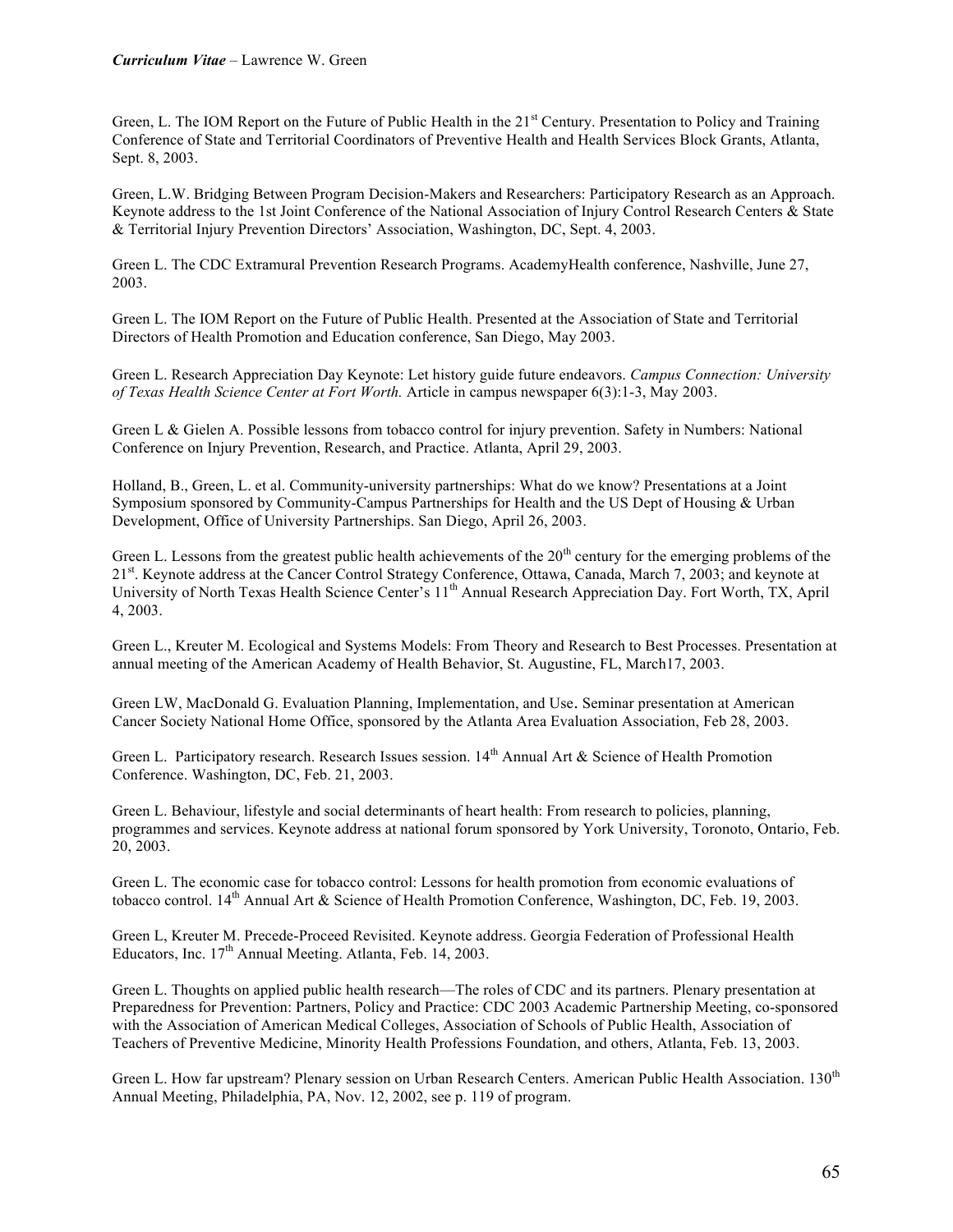Green L. Presentation and panel chair on involving public in health research. Clinical Research Roundtable, Institute of Medicine, National Academy of Sciences, Washington, DC, Nov. 5, 2002.

Green L. Features of experimental design in diabetes translation research. NIDDK, National Institutes of Health. Bethesda, MD, Sept. 27, 2002.

Green L, Mercer SL (2002). CDC's Extramural Prevention Research Program. Presented to Society of Behavioral Medicine, Washington, DC, April 2002; to Community-Campus Partnerships for Health conference, Miami, May 4, 2002; to Board of the International Union for Health Promotion and Education, June 27, 2002; to Executive MPH Program of the University of South Florida School of Public Health, June 28, 2002; to Research!America (by Dr. Edward Baker), June 28, 2002; to CDC Director's Advisory Committee (by Dr. William Roper), July 18, 2002.

Green L, Fellows J, Woollery T (2002). Lessons for health promotion from economic evaluations of tobacco control. VicHealth Symposium on Evidence to Policy, Victoria Health Foundation and Public Health Association of Australia (Victoria Branch), Melbourne, Australia, June 20, 2002. Also presented at Canadian Cancer Society and Ontario Cancer Council Symposium on Cancer Care and Control, Toronto, May 22, 2002.

Green L (2002). Participatory research: Can universities reconcile the push from funding agencies and the pull from communities? Seminar for faculty of various departments, colleges and schools of the University of New South Wales, organized by the Faculty of Health Sciences, Sydney, Australia, June 19, 2002. Also presented at the Queensland University of Technology, Brisbane, June 14, 2002; and at California Cancer Summit, Santa Cruz, CA, June 24, 2002.

Green L (2002). Looking upstream for health promotion leadership in capacity building, advocacy, and development of evidence. Opening Keynote, National Conference on Health Promotion, sponsored by the Australian Health Promotion Association and the Public Health Association of Australia, Sydney, June 17, 2002. Broadcast over next 12 months on Rural Health Satellite Network of Australia. Audiotape and CD-ROM versions also available from University of the Sunshine Coast, Maroochydore DC, Queensland, Australia 4558. Also presented at American Journal of Health Promotion Conference, Lake Tahoe, April 3, 2001, on videotape.

Green L (2002). Generalizing "Best Practices" from research and experience to other populations. Statewide seminar sponsored by the Public Health Association of Australia (Queensland Branch) and the Queensland Cancer Foundation, Brisbane, Australia, June 14, 2002.

Green L (2002). Participatory research: Looking upstream for solutions to the research-to-practice problem. 2002 Annual Distinguished Lecture, University of Kansas Medical Center, Kansas City, March 18, 2002; and as the Annual Lynn Ponder Lecture, Texas A & M University, April 26, 2002.

Green L (2002). Possible lessons from tobacco control for child abuse prevention. Keynote, national conference of Prevent Child Abuse America, Dallas, March 3, 2002.

Green L (2001). The use of surveillance and "best practices" evidence in policy and action. Keynote, European Public Health Association, Brussels, 6-8 December 2001. Abstract in *Health Information Systems Throughout Europe and their Interaction with Public Health Policy Development and Actions: Abstract Book,* Brussels, EUPHA, p. 89. Also presented at the Australasian Evaluation Association, Canberra, Australia, October 2001.

Green L (2001). Participatory research: Looking upstream for solutions to the research-to-practice problem. Grand Rounds, Johns Hopkins Bloomberg School of Public Health, Baltimore, November 2001; seminar, University of North Carolina School of Public Health, Chapel Hill, Nov. 2001; Distinguished Lecture, Department of Kineseology and Community Health, Georgia Southern University, Statesboro, Dec 1, 2001.

Daniel M, Cargo MD, Green LW (2001). Cigarette smoking, mental health, and social support in Native Canadians (abstract). *American Journal of Epidemiology*; 153(11): S101.

Matson Koffman DM (presenter), Brownstein JN, Buchner D, Dietz WH, Epping, JN, Green LW, Hogelin GC, Kolbe LJ, Kuester SA, LaBarthe DR, Lockhart SJ, MacDonald G, Mensah GA, Petersen L, Ramsey DC, Redman L,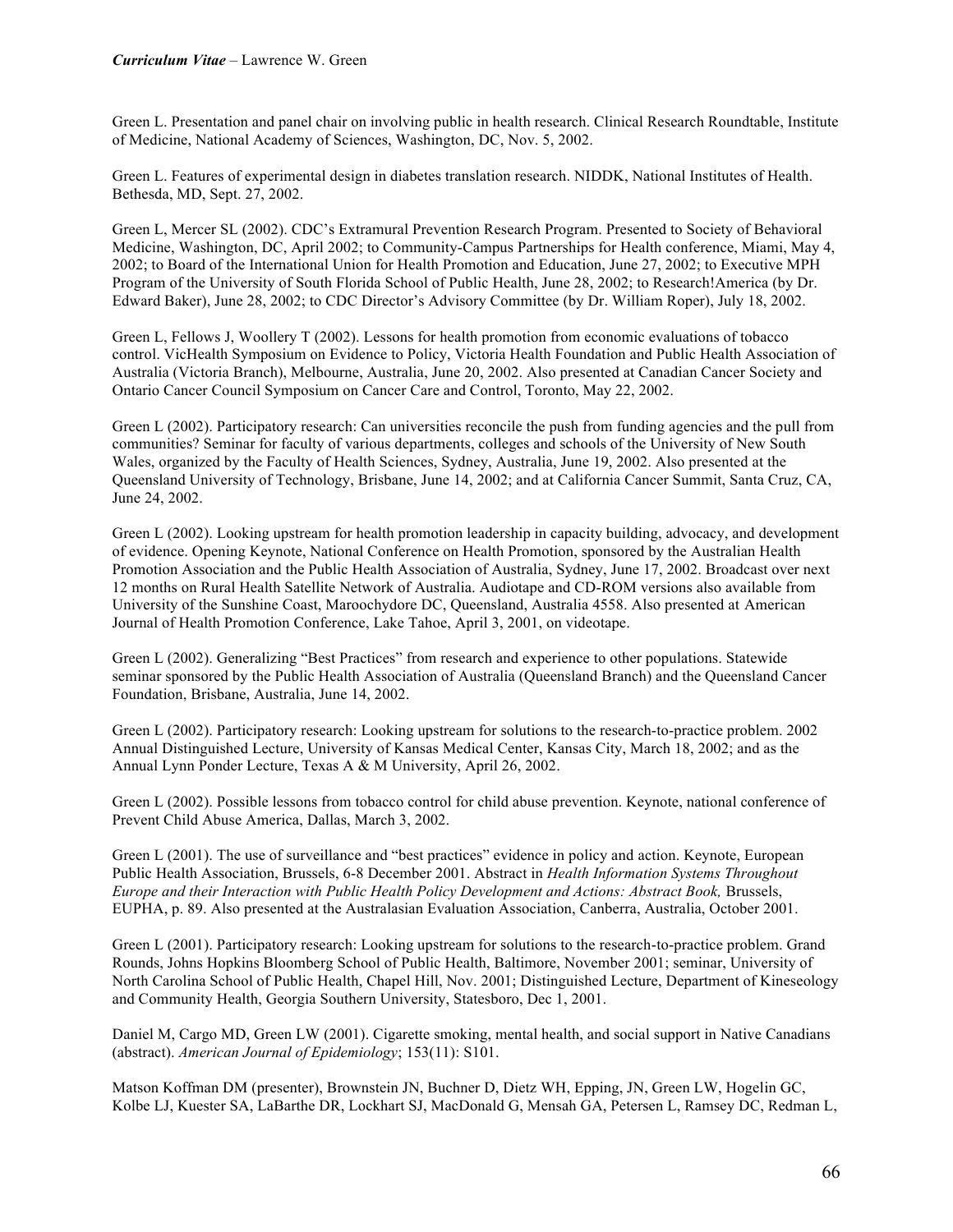Sanders C, Schmid TL, Schooley MW, Watkins NB, Wechsler H, Williams SM. Pilot Policy and Environmental Indicators for State Surveillance of Cardiovascular Health. Poster presentation at First National CDC Prevention Conference on Heart Disease and Stroke, August 22-24, 2001, Atlanta.

Green, L.W. Best practices: Generalizing from the Idiosyncratic Research to Other Settings and Populations. Scholar Laureate address at the first annual meeting of the American Academy of Health Behavior. Santa Fe, Nov 2000

Daniel M (presenter), Rowley KG, Herbert CP, O'Dea K, Green LW (2000). Lipids and Psychosocial Status in Aboriginal Persons With and At Risk for Type 2 Diabetes Mellitus: Implications for Tertiary Prevention. Sixth International Congress of Behavioral Medicine: Behavioral Medicine and Public Health in the New Millennium, Brisbane, Queensland, Australia, 18 November 2000.

Green, LW, keynote: How Well Do Health Promotion "Evidence-Based Practices" Generalise From the Places Where the Research Evidence Was Collected? In *Outcomes in Health Promotion: Key Questions for Research and Policy.* Abstracts and Programme, 3<sup>rd</sup> Nordic Health Promotion Research Conference, Sept 7-9, 2000, Tampere, Finland. Tampere: Publication 5, University of Tampere, School of Public Health, 2000, p. 41.

Green LW, Kreuter MW. (1999). The Evolution of Planning Frameworks for Chronic Disease Prevention and Health Promotion. 14<sup>th</sup> National Conference on Chronic Disease Prevention and Control, Prevention Successes 2000: Better Health for All. Adam's Mark Hotel, Dallas, Texas, Nov 30-Dec 2, 1999.

Daniel M, Green LW, Marion SM, Hertzman C, Herbert C, Sheps S, Gamble D (1998). Effectiveness of Community-Directed Diabetes Prevention in a Rural Aboriginal Population. Annual Meeting of the American College of Epidemiology: Epidemiology and Community Interventions in Diverse Populations, San Francisco, California, 27 September 1998.

Richard L, Potvin L, Kishchuk N, Prlic H, Green LW. Assessment of the integration of the ecological approach in health promotion programs. 123rd Annual Meeting of the American Public Health Association, San Diego, Nov 1995.

Richard L, Potvin L, Kishchuk N, Prlic H, Green LW. Reliability of a scale assessing the integration of the ecological approach in health promotion programs. International Evaluation Conference, Vancouver, 1995.

Richard L, Potvin L, Kishchuk N, Roy D, Paradis G, Denis JL, Green LW. The adoption of the principles of the ecological approach in Canadian public health organizations. Third National Conference on Health Promotion Research, Calgary, 1994.

## **SPONSORSHIP OF GRADUATE STUDENTS AND POSTDOCTORAL FELLOWS:**

[List of masters and doctoral students sponsored at U.C. Berkeley, Johns Hopkins, Harvard, U. Texas, and U. British Columbia, with titles of theses and dissertations, and lists of postdoctoral fellows sponsored at Johns Hopkins University, University of Texas, and University of British Columbia, and mentored at Berkeley, Harvard, Yale and UCSF with current positions, available on request.

**BIOGRAPHICAL SKETCH from American Academy of Health Behavior Scholar Laureate Award Online at AAHB: Home Honorees Past Research Laureates** 

# **RESEARCH PROGRAM SUMMARY**

Much of my recent effort has been geared increasingly toward development of policy in the federal government, and work with professional and research organizations and agencies to facilitate the translation, dissemination and implementation of research to practice. This has been articulated in federal policy through conferences that I have co-chaired and co-funded on participatory research, translational research, and alternatives to RCT designs for the